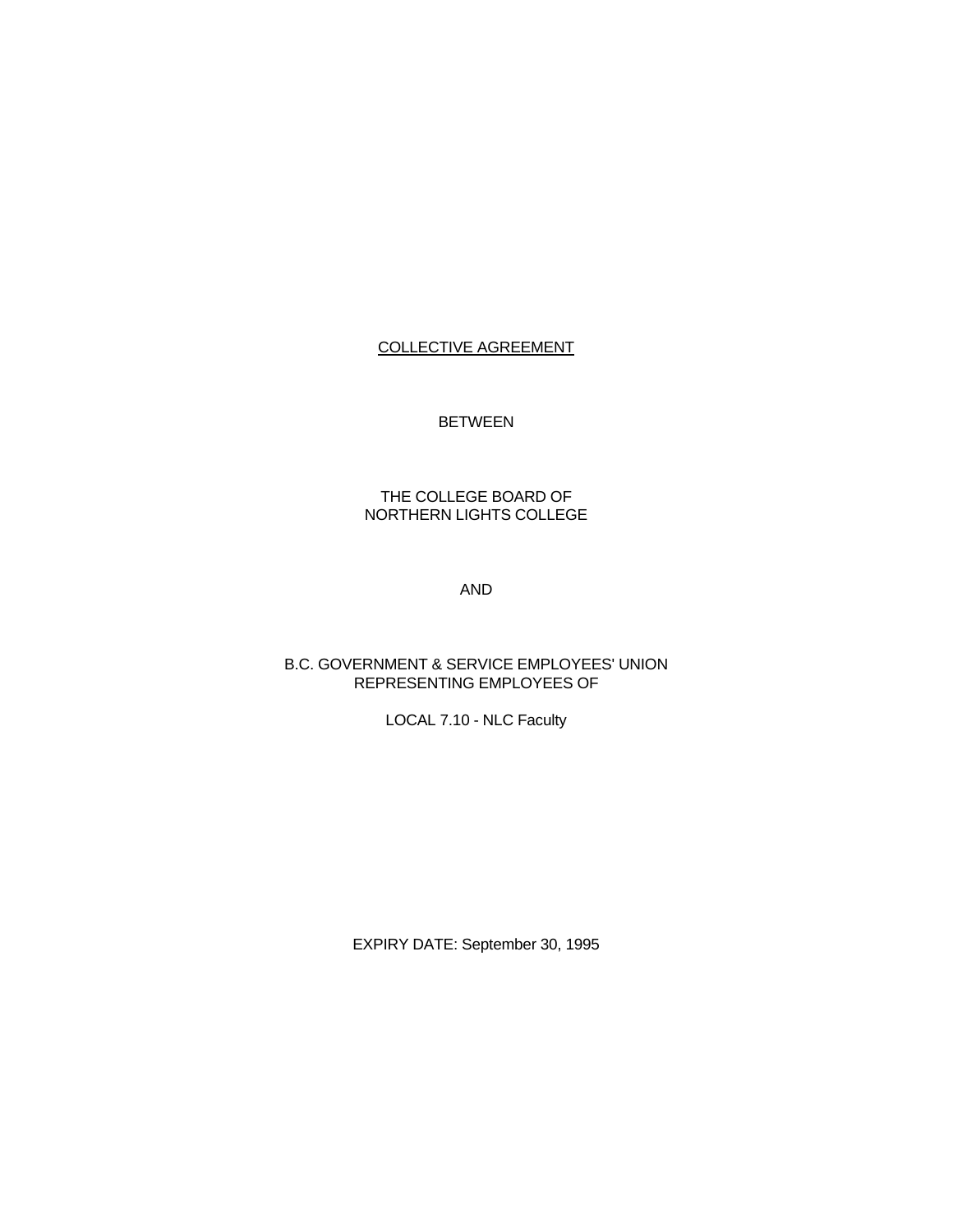# **INDEX**

# PAGE

| 1. |                                                                                      |
|----|--------------------------------------------------------------------------------------|
|    | 1.01<br>1.02<br>1.03<br>1.04<br>1.05<br>1.06<br>1.07                                 |
| 2. |                                                                                      |
|    | 2.01<br>2.02<br>2.03<br>2.04<br>2.05<br>2.06<br>2.07<br>2.08<br>2.09<br>2.10<br>2.11 |
| 3. |                                                                                      |
| 4. |                                                                                      |
| 5. |                                                                                      |
| 6. |                                                                                      |
| 7. |                                                                                      |
|    | 7.01<br>7.02<br>7.03<br>7.04<br>7.05                                                 |
| 8. |                                                                                      |
|    | 8.00<br>8.01<br>8.02                                                                 |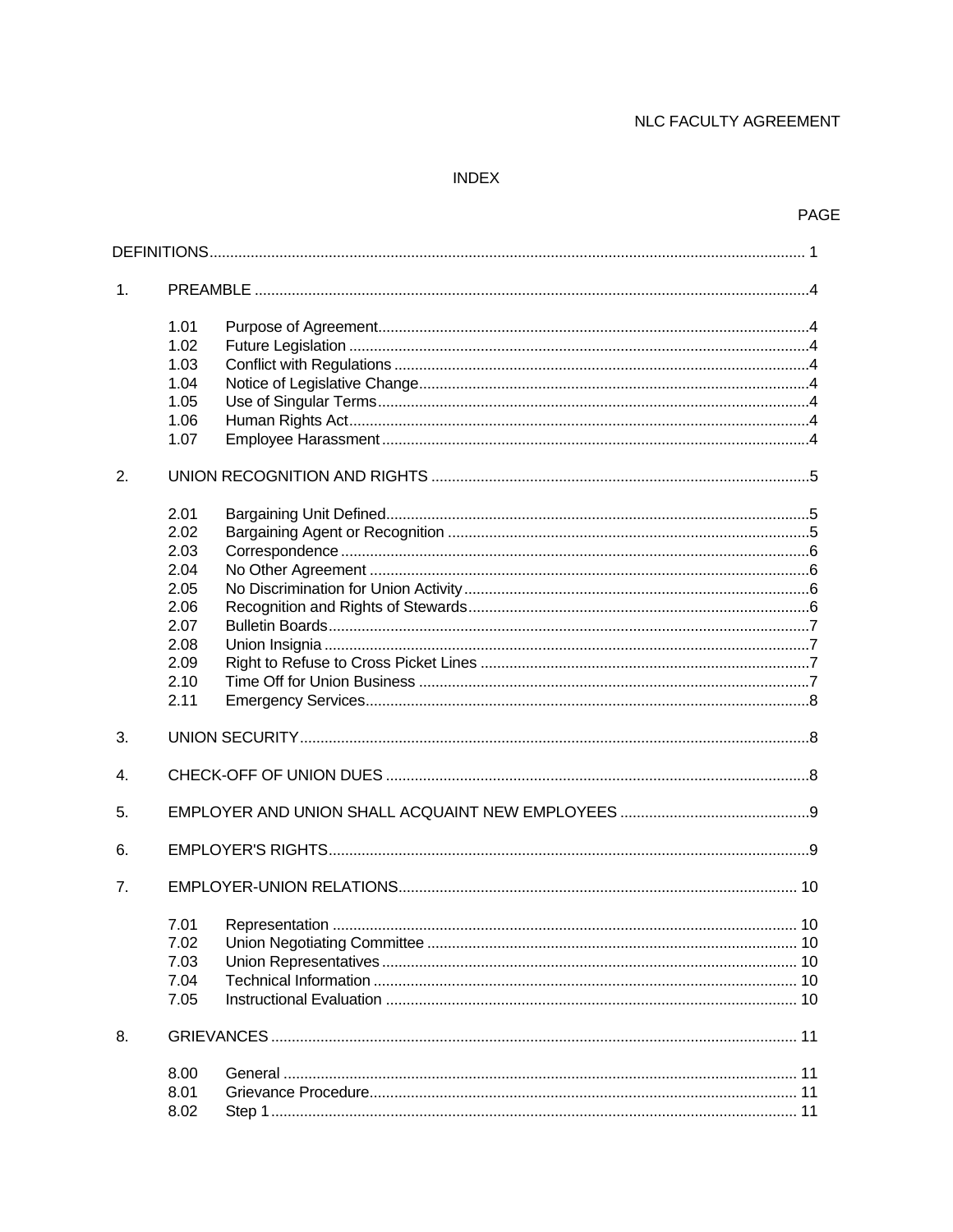|     | 8.03  |  |
|-----|-------|--|
|     | 8.04  |  |
|     | 8.05  |  |
|     | 8.06  |  |
|     | 8.07  |  |
|     | 8.08  |  |
|     | 8.09  |  |
|     | 8.10  |  |
|     | 8.11  |  |
|     | 8.12  |  |
|     | 8.13  |  |
|     | 8.14  |  |
|     | 8.15  |  |
|     | 8.16  |  |
|     |       |  |
| 9.  |       |  |
|     | 9.01  |  |
|     | 9.02  |  |
|     | 9.03  |  |
|     | 9.04  |  |
|     | 9.05  |  |
|     | 9.06  |  |
|     | 9.07  |  |
| 10. |       |  |
|     | 10.01 |  |
|     | 10.02 |  |
|     | 10.03 |  |
|     | 10.04 |  |
|     | 10.05 |  |
|     | 10.06 |  |
|     | 10.07 |  |
|     | 10.08 |  |
|     | 10.09 |  |
|     | 10.10 |  |
|     | 10.11 |  |
|     | 10.12 |  |
| 11. |       |  |
|     | 11.01 |  |
|     | 11.02 |  |
|     | 11.03 |  |
|     | 11.04 |  |
|     | 11.05 |  |
|     |       |  |
| 12. |       |  |
|     | 12.01 |  |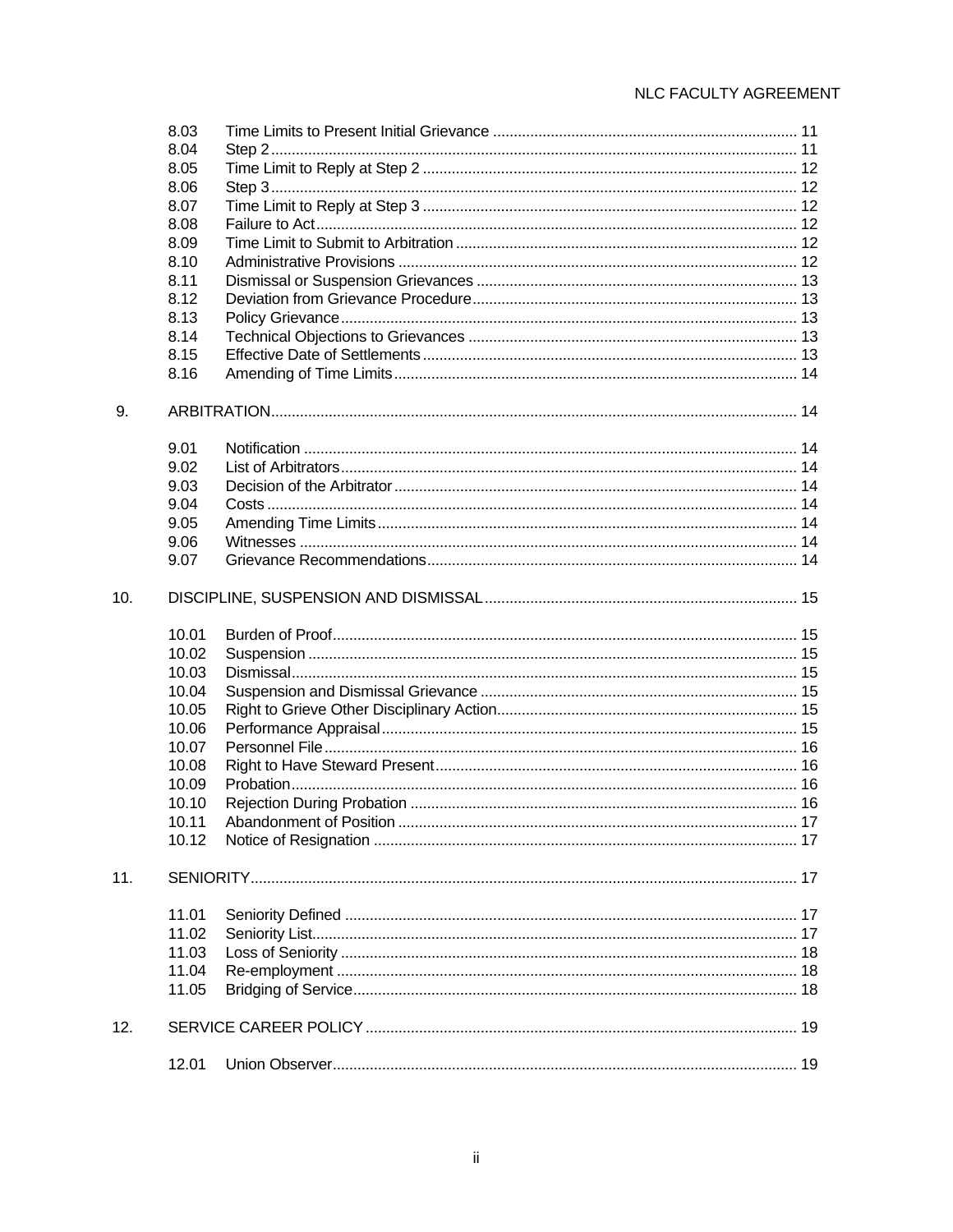|     | 12.02 |  |
|-----|-------|--|
|     | 12.03 |  |
|     | 12.04 |  |
|     | 12.05 |  |
|     | 12.06 |  |
|     | 12.07 |  |
|     | 12.08 |  |
|     | 12.09 |  |
| 13. |       |  |
|     | 13.00 |  |
|     | 13.00 |  |
|     | 13.01 |  |
|     | 13.02 |  |
|     | 13.03 |  |
| 14. |       |  |
|     | 14.01 |  |
|     | 14.02 |  |
|     | 14.03 |  |
|     | 14.04 |  |
|     | 14.05 |  |
|     | 14.06 |  |
|     | 14.07 |  |
|     | 14.08 |  |
|     | 14.09 |  |
|     | 14.10 |  |
|     | 14.11 |  |
|     | 14.12 |  |
|     | 14.13 |  |
|     | 14.14 |  |
|     | 14.15 |  |
|     | 14.16 |  |
|     | 14.17 |  |
| 15. |       |  |
|     | 15.01 |  |
|     | 15.02 |  |
|     | 15.03 |  |
| 16. |       |  |
|     | 16.01 |  |
|     | 16.02 |  |
|     | 16.03 |  |
|     | 16.04 |  |
|     | 16.05 |  |
|     | 16.06 |  |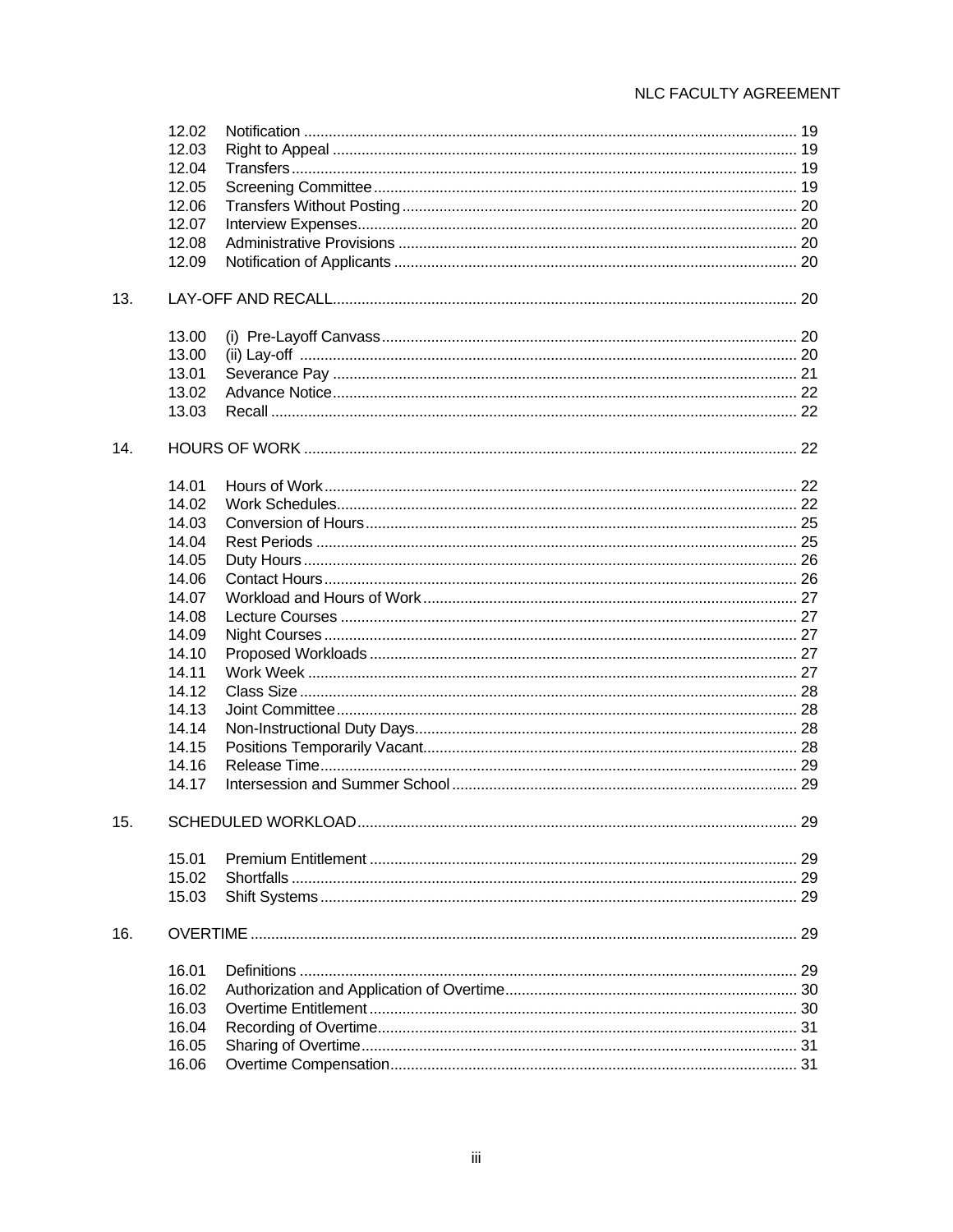| 16.09<br>16.10<br>16.11<br>16.12<br>17.<br>17.01<br>17.02<br>17.03<br>17.04<br>17.05<br>17.06<br>18.<br>18.01<br>18.02<br>18.03<br>18.04<br>18.05<br>18.06<br>18.07<br>18.08<br>18.09<br>18.10<br>SHORT-TERM ILLNESS AND INJURY AND LONG-TERM DISABILITY  37<br>19.<br>20.<br>20.01<br>20.02<br>20.03<br>20.04<br>20.05<br>20.06<br>20.07<br>20.08<br>20.09<br>20.10<br>20.11<br>20.12<br>20.13<br>21.<br>21.01<br>21.02 | 16.07 |  |
|--------------------------------------------------------------------------------------------------------------------------------------------------------------------------------------------------------------------------------------------------------------------------------------------------------------------------------------------------------------------------------------------------------------------------|-------|--|
|                                                                                                                                                                                                                                                                                                                                                                                                                          | 16.08 |  |
|                                                                                                                                                                                                                                                                                                                                                                                                                          |       |  |
|                                                                                                                                                                                                                                                                                                                                                                                                                          |       |  |
|                                                                                                                                                                                                                                                                                                                                                                                                                          |       |  |
|                                                                                                                                                                                                                                                                                                                                                                                                                          |       |  |
|                                                                                                                                                                                                                                                                                                                                                                                                                          |       |  |
|                                                                                                                                                                                                                                                                                                                                                                                                                          |       |  |
|                                                                                                                                                                                                                                                                                                                                                                                                                          |       |  |
|                                                                                                                                                                                                                                                                                                                                                                                                                          |       |  |
|                                                                                                                                                                                                                                                                                                                                                                                                                          |       |  |
|                                                                                                                                                                                                                                                                                                                                                                                                                          |       |  |
|                                                                                                                                                                                                                                                                                                                                                                                                                          |       |  |
|                                                                                                                                                                                                                                                                                                                                                                                                                          |       |  |
|                                                                                                                                                                                                                                                                                                                                                                                                                          |       |  |
|                                                                                                                                                                                                                                                                                                                                                                                                                          |       |  |
|                                                                                                                                                                                                                                                                                                                                                                                                                          |       |  |
|                                                                                                                                                                                                                                                                                                                                                                                                                          |       |  |
|                                                                                                                                                                                                                                                                                                                                                                                                                          |       |  |
|                                                                                                                                                                                                                                                                                                                                                                                                                          |       |  |
|                                                                                                                                                                                                                                                                                                                                                                                                                          |       |  |
|                                                                                                                                                                                                                                                                                                                                                                                                                          |       |  |
|                                                                                                                                                                                                                                                                                                                                                                                                                          |       |  |
|                                                                                                                                                                                                                                                                                                                                                                                                                          |       |  |
|                                                                                                                                                                                                                                                                                                                                                                                                                          |       |  |
|                                                                                                                                                                                                                                                                                                                                                                                                                          |       |  |
|                                                                                                                                                                                                                                                                                                                                                                                                                          |       |  |
|                                                                                                                                                                                                                                                                                                                                                                                                                          |       |  |
|                                                                                                                                                                                                                                                                                                                                                                                                                          |       |  |
|                                                                                                                                                                                                                                                                                                                                                                                                                          |       |  |
|                                                                                                                                                                                                                                                                                                                                                                                                                          |       |  |
|                                                                                                                                                                                                                                                                                                                                                                                                                          |       |  |
|                                                                                                                                                                                                                                                                                                                                                                                                                          |       |  |
|                                                                                                                                                                                                                                                                                                                                                                                                                          |       |  |
|                                                                                                                                                                                                                                                                                                                                                                                                                          |       |  |
|                                                                                                                                                                                                                                                                                                                                                                                                                          |       |  |
|                                                                                                                                                                                                                                                                                                                                                                                                                          |       |  |
|                                                                                                                                                                                                                                                                                                                                                                                                                          |       |  |
|                                                                                                                                                                                                                                                                                                                                                                                                                          |       |  |
|                                                                                                                                                                                                                                                                                                                                                                                                                          |       |  |
|                                                                                                                                                                                                                                                                                                                                                                                                                          |       |  |
|                                                                                                                                                                                                                                                                                                                                                                                                                          |       |  |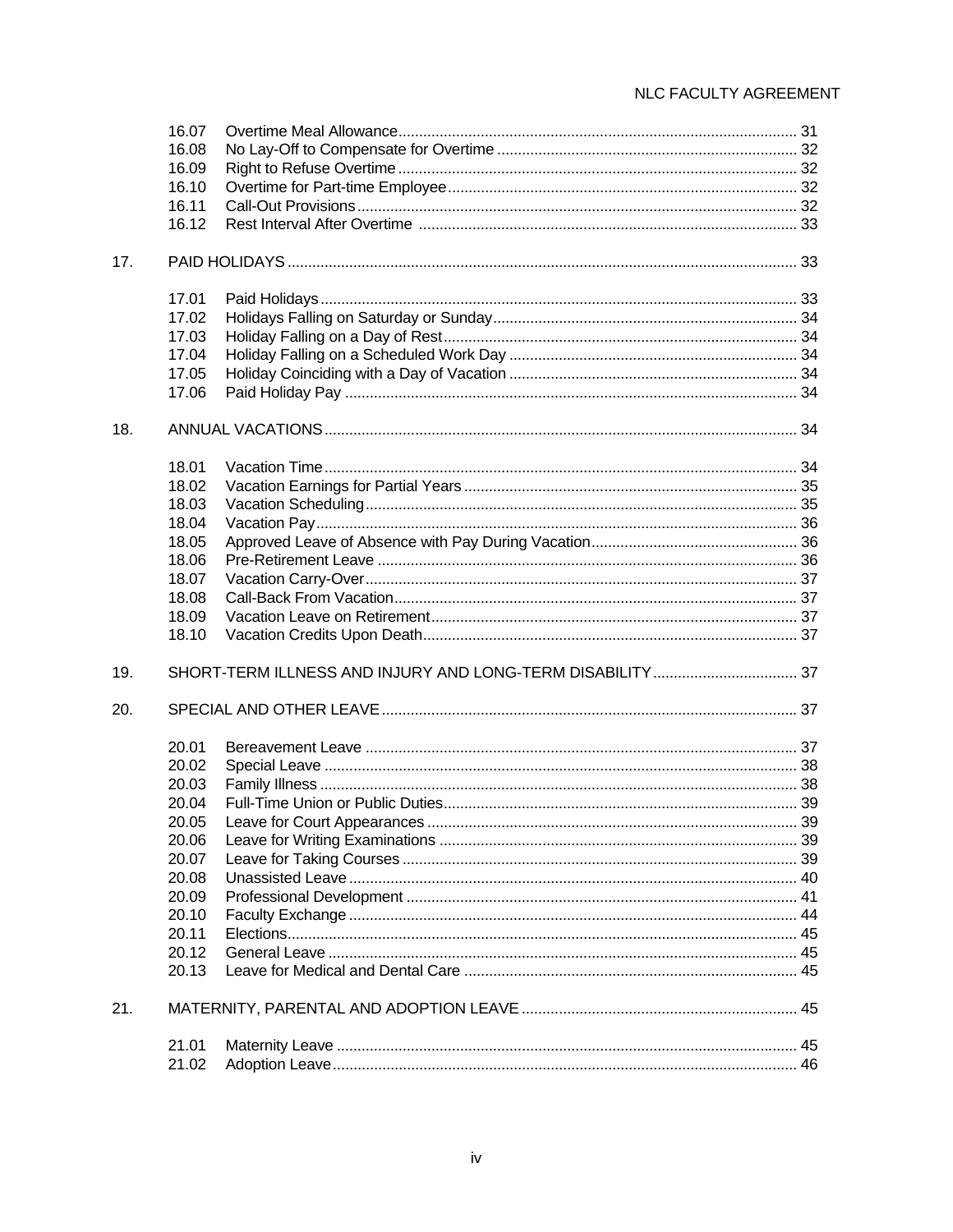| 22. |       |                                                                         |  |
|-----|-------|-------------------------------------------------------------------------|--|
|     | 22.01 |                                                                         |  |
|     | 22.02 |                                                                         |  |
|     | 22.03 |                                                                         |  |
|     | 22.04 |                                                                         |  |
|     | 22.05 |                                                                         |  |
|     | 22.06 |                                                                         |  |
|     | 22.07 |                                                                         |  |
|     | 22.08 |                                                                         |  |
|     | 22.09 |                                                                         |  |
|     | 22.10 |                                                                         |  |
|     | 22.11 |                                                                         |  |
|     | 22.12 |                                                                         |  |
| 23. |       |                                                                         |  |
|     | 23.01 |                                                                         |  |
|     | 23.02 |                                                                         |  |
|     | 23.03 |                                                                         |  |
|     | 23.04 |                                                                         |  |
|     | 23.05 |                                                                         |  |
|     | 23.06 |                                                                         |  |
|     | 23.07 | Effect of Dispute Resolution on Introduction of Technological Change 51 |  |
| 24. |       |                                                                         |  |
| 25. |       |                                                                         |  |
|     | 25.01 |                                                                         |  |
|     | 25.02 |                                                                         |  |
|     | 25.03 |                                                                         |  |
|     | 25.04 |                                                                         |  |
|     | 25.05 |                                                                         |  |
|     | 25.06 |                                                                         |  |
|     | 25.07 |                                                                         |  |
|     | 25.08 |                                                                         |  |
|     | 25.09 |                                                                         |  |
|     | 25.10 |                                                                         |  |
|     | 25.11 |                                                                         |  |
| 26. |       |                                                                         |  |
|     | 26.01 |                                                                         |  |
|     | 26.02 |                                                                         |  |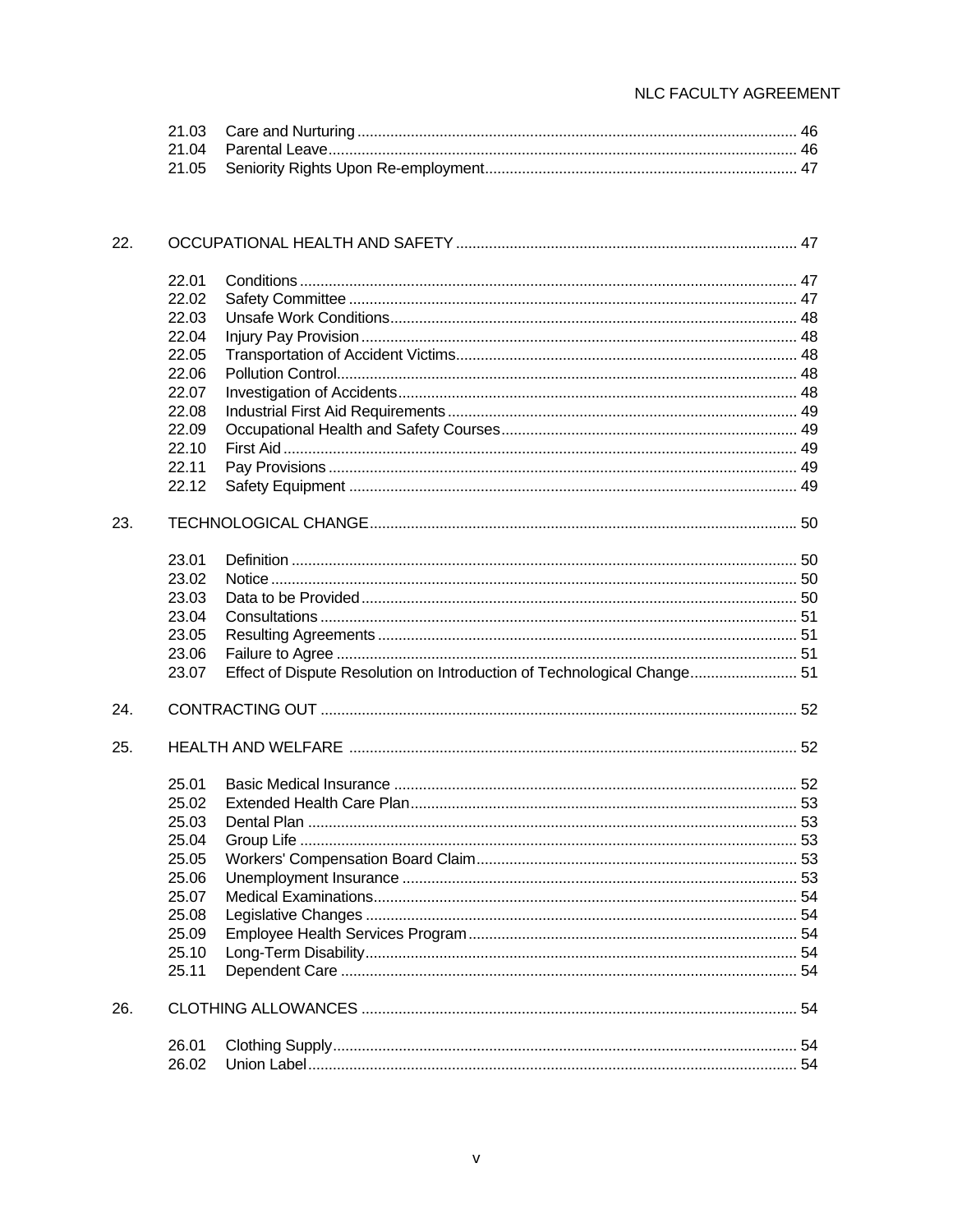|     | 26.03 |  |
|-----|-------|--|
| 27. |       |  |
|     | 27.01 |  |
|     | 27.02 |  |
|     | 27.03 |  |
|     | 27.04 |  |
|     | 27.05 |  |
|     | 27.06 |  |
|     | 27.07 |  |
|     | 27.08 |  |
|     | 27.09 |  |
|     | 27.10 |  |
|     | 27.11 |  |
|     |       |  |
|     | 27.12 |  |
|     | 27.13 |  |
|     | 27.14 |  |
|     | 27.15 |  |
|     | 27.16 |  |
|     | 27.17 |  |
|     | 27.18 |  |
|     | 27.19 |  |
|     |       |  |
|     |       |  |
|     | 27.20 |  |
|     | 27.21 |  |
|     | 27.22 |  |
|     | 27.23 |  |
|     | 27.24 |  |
|     | 27.25 |  |
| 28. |       |  |
|     | 28.01 |  |
|     |       |  |
|     | 28.03 |  |
|     | 28.04 |  |
|     | 28.05 |  |
| 29. |       |  |
|     | 29.01 |  |
|     | 29.02 |  |
|     | 29.03 |  |
|     | 29.04 |  |
|     | 29.05 |  |
|     | 29.06 |  |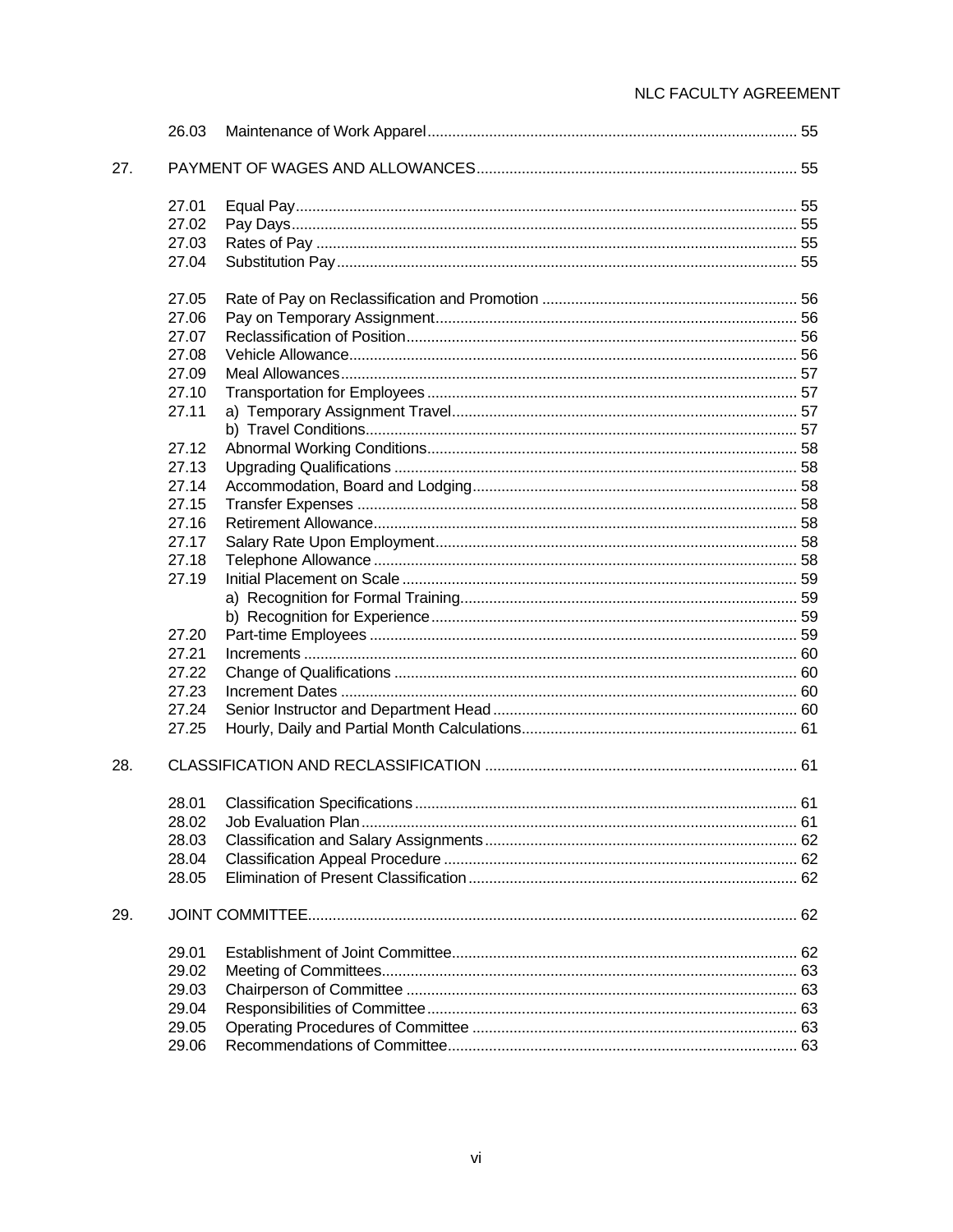|  | 30.04 Employer's Representative Designated to Handle Grievance |  |
|--|----------------------------------------------------------------|--|
|  |                                                                |  |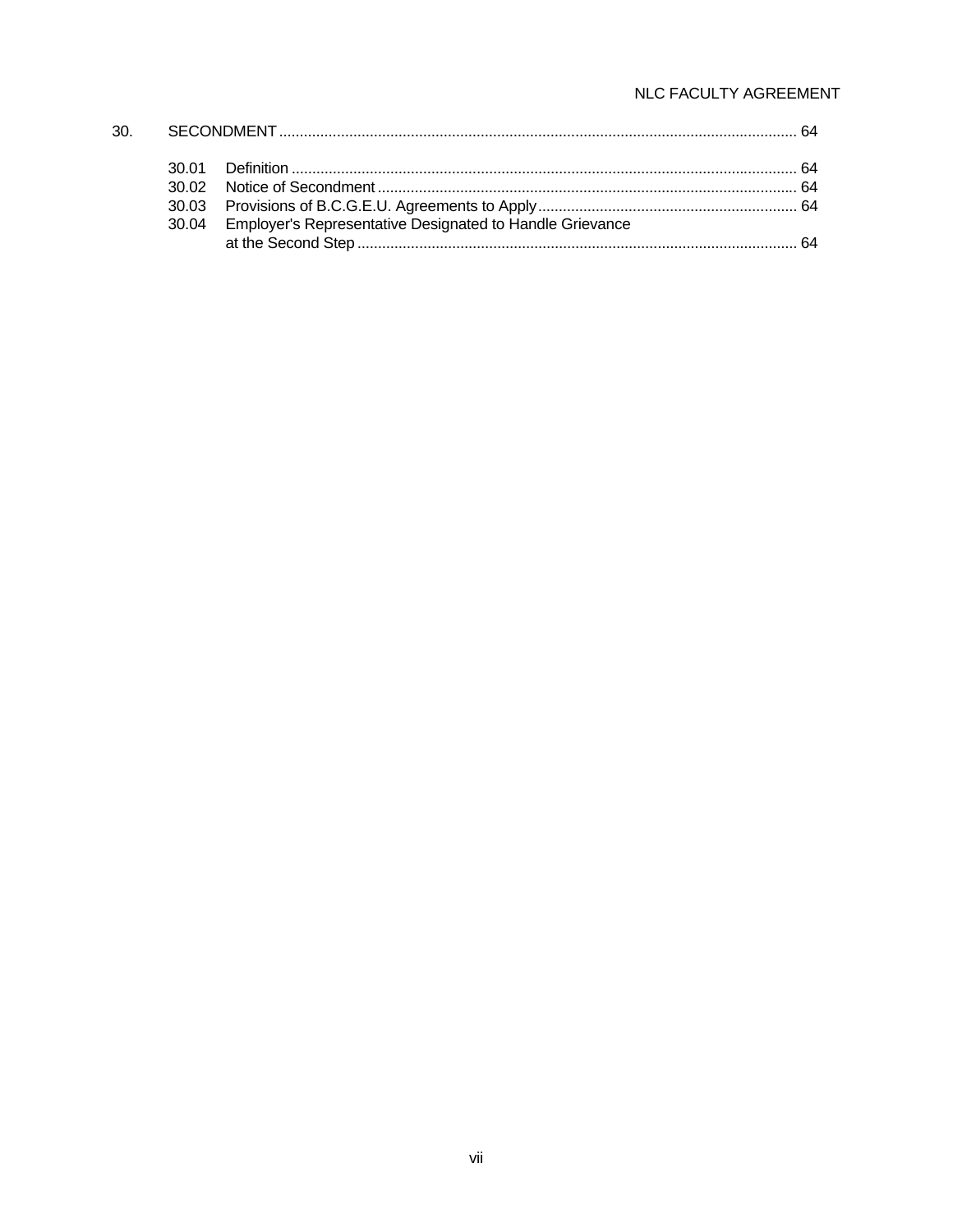| 31. |       |  |
|-----|-------|--|
|     | 31.01 |  |
|     | 31.02 |  |
|     | 31.03 |  |
|     | 31.04 |  |
|     | 31.05 |  |
|     | 31.06 |  |
|     | 31.07 |  |
|     | 31.08 |  |
|     | 31.09 |  |
|     | 31.10 |  |
| 32. |       |  |
|     | 32.01 |  |
|     | 32.02 |  |
|     | 32.03 |  |
|     | 32.04 |  |
|     | 32.05 |  |
|     | 32.06 |  |
|     | 32.07 |  |
|     | 32.08 |  |
|     | 32.09 |  |
|     | 32.10 |  |
|     | 32.11 |  |
|     | 32.12 |  |
|     | 32.13 |  |
|     | 32.14 |  |
|     | 32.15 |  |
|     | 32.16 |  |
|     | 32.17 |  |
|     | 32.18 |  |
| 33. |       |  |
|     | 33.01 |  |
|     | 33.02 |  |
|     | 33.03 |  |
|     | 33.04 |  |
|     | 33.05 |  |
|     | 33.06 |  |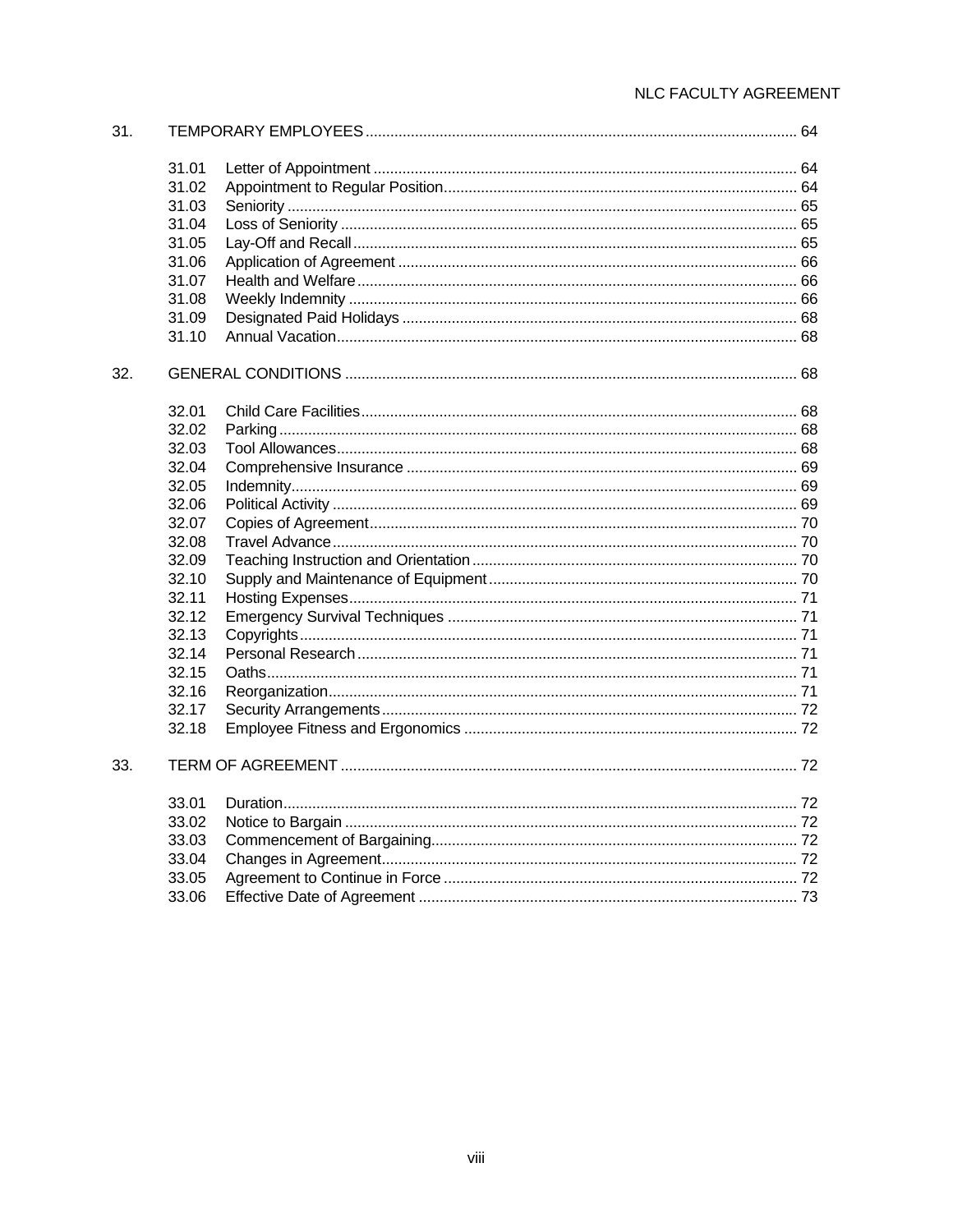# **APPENDICES**

| MEMORANDUM OF UNDERSTANDING #1 - Board and Lodging and           |  |
|------------------------------------------------------------------|--|
|                                                                  |  |
|                                                                  |  |
|                                                                  |  |
|                                                                  |  |
| MEMORANDUM OF UNDERSTANDING #6 - Integration with the University |  |
|                                                                  |  |
|                                                                  |  |
|                                                                  |  |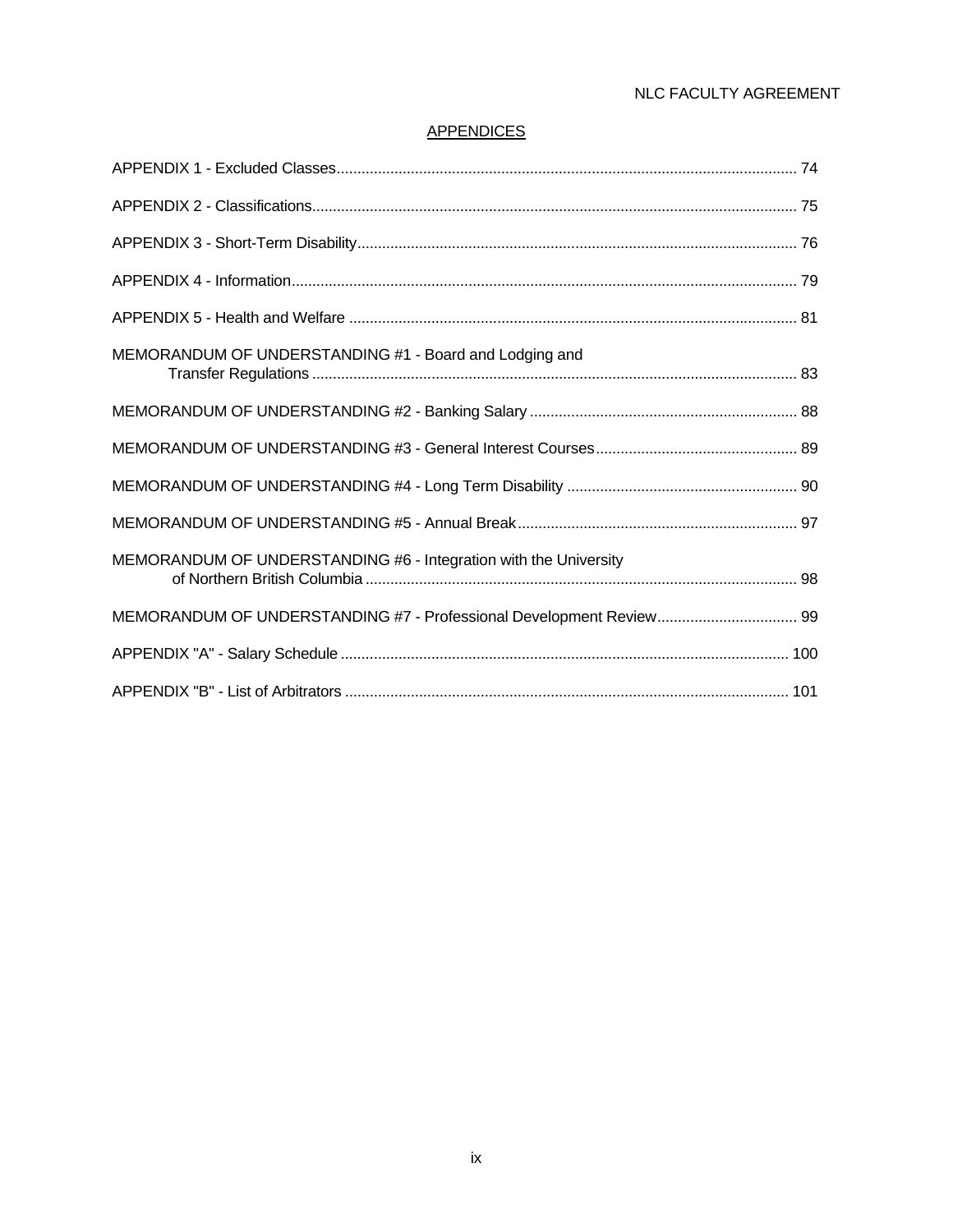# **DEFINITIONS**

For the purpose of this agreement:

- 1. BARGAINING UNIT is the unit for collective bargaining described by the Labour Code of British Columbia Act for which the B.C. Government & Service Employees' Union was certified by the Labour Relations Board of British Columbia on October 19, 1976 and includes all the employees of Northern Lights College.
- 2. CONTINUOUS EMPLOYMENT AND CONTINUOUS SERVICE mean uninterrupted employment in the service of Northern Lights College subject to the provisions of Article 11.03.
- 3. DAY OF REST in relation to an employee, means a day other than a holiday on which an employee is not ordinarily required to perform the duties of his/her position. This does not include employees on a leave of absence.
- 4. DEMOTION means a change from an employee's position to one with a lower maximum salary.
- 5. COLLEGE means Northern Lights College designated under the "College and Institute Act."
- 6. COLLEGE BOARD means the body described in part 3 of the "College and Institute Act."
- 7. EMPLOYEE means a member of the bargaining unit and includes:
	- a) "Regular Employee" meaning an employee who is employed for work which is of a continuous full-time or continuous part-time nature.
	- b) "Temporary Employee" meaning an employee who is employed for work which is not of a continuous nature.

"Employee" does not include:

- (a) persons excluded by the Labour Code of British Columbia Act;
- (b) Incumbents of managerial or confidential positions mutually excluded by the parties to this Agreement.
- 8. EMPLOYER means Northern Lights College.
- 9. CAMPUS OR LEARNING CENTRE is that area within a radius of twenty (20) miles of where an employee ordinarily performs his/her duties. When employees are transferred the campus or learning centre area may be redefined where exceptional circumstances such as unusual road conditions exist.
- 10. HOLIDAY means the twenty-four (24) hour period commencing at 00.01 hours of a day designated as a paid holiday in this agreement.
- 11. HOURS OF OPERATION are the hours established by the Employer to provide adequate service to the public and to fulfill the functions of the work unit.
- 12. HOURS TRAVELLED means hours spent travelling from point to point on an hourly or daily basis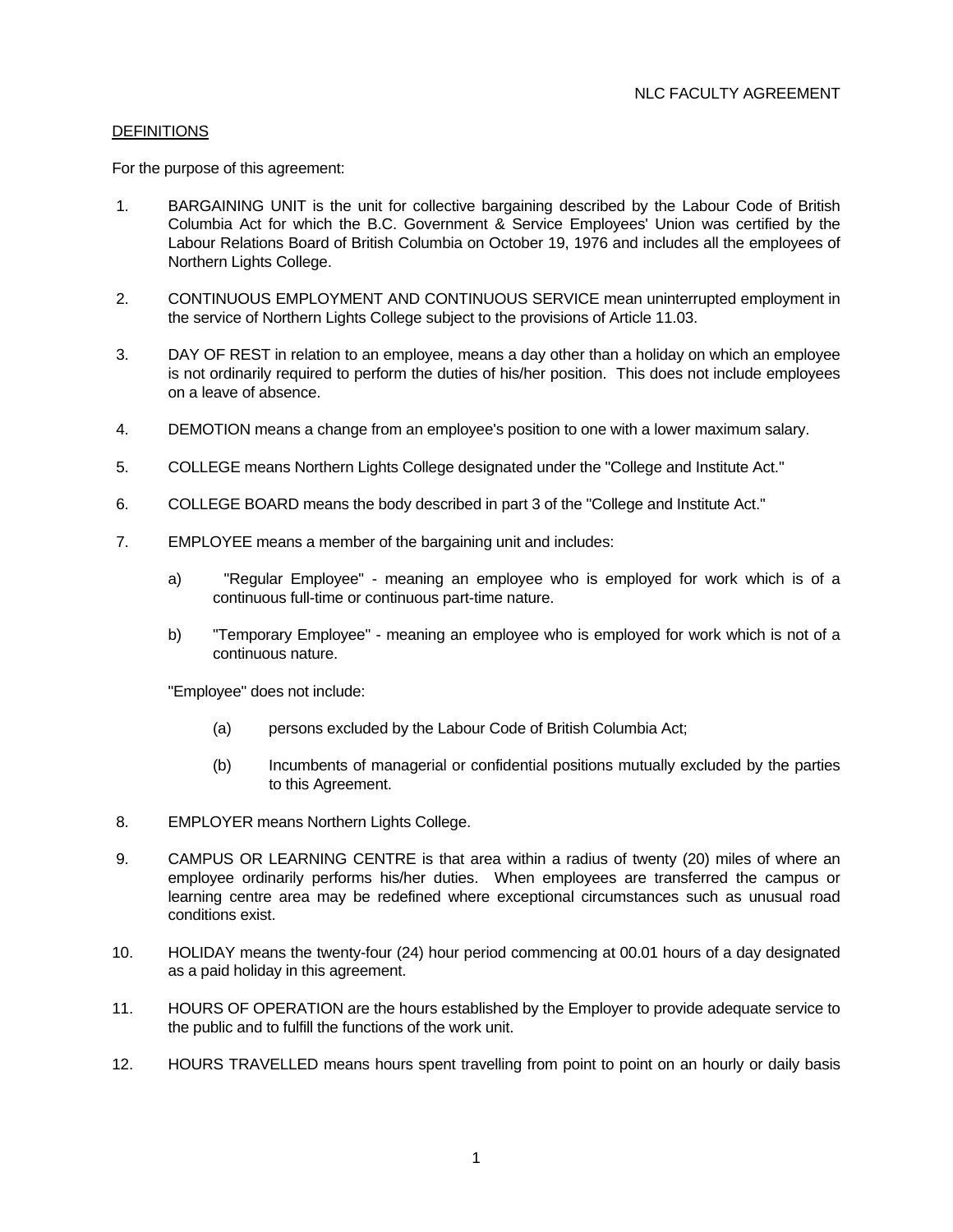laid down by the Employer and does not include meal breaks, lodging time or time spent other than travelling.

- 13. JOINT COMMITTEE means that committee as represented by designated members of Local 7.10 NLC Faculty for the Union and designated College Officials for the College.
- 14. LATERAL TRANSFER refers to the movement of an employee from one position to another which does not constitute a demotion or promotion.
- 15. LEAVE OF ABSENCE WITHOUT PAY means to be absent from duty with permission but without pay.
- 16. PAY means rate of compensation for the job.
- 17. PRESIDENT of the College is that person whose duties are described in the College and Institute Act.
- 18. PROBATION shall mean a period under trial as defined in the text of the collective agreement.
- 19. PROMOTION means a change from an employee's position to one with a higher maximum salary level.
- 20. RESIGNATION means a voluntary notice by the employee that he/she is terminating his/her service on a specified date.
- 21. REST PERIOD is an interval which is included in the work day and is intended to give the employee an opportunity to have refreshments or a rest.
- 22. WORK SCHEDULE is the pattern of work hours established through negotiations to meet the hours of operation.
- 23. TERMINATION is the separation of an employee from the College for cause pursuant to Articles 10, 11, 31 of this Agreement.
- 24. TRANSFER refers to the movement of an employee from one geographic location to another.
- 25. TRAVEL STATUS with respect to an employee means absence of the employee from his/her campus or learning centre on College business with the approval of the Employer, but travel status does not apply to employees temporarily assigned to a position outside of his/her campus or learning centre.
- 26. UNION means the B.C. Government & Service Employees' Union Local 7.10 NLC Faculty.
- 27. WORK DAY is a period of twenty-four (24) consecutive hours commencing with the starting time of any shift. For the purpose of calculating compensatory overtime rates only, the time worked prior to, but adjoining to a shift, shall be deemed as time worked after a shift.
- 28. Whenever the word CHILD is used in this Agreement it shall be deemed to include a ward of the Superintendent of Child Welfare or a child of a spouse.
- 29. DISTANCE EDUCATION for the purposes of Article 14.06(c), Distance Education is a method of instructional delivery that enables learning to take place outside the traditional setting.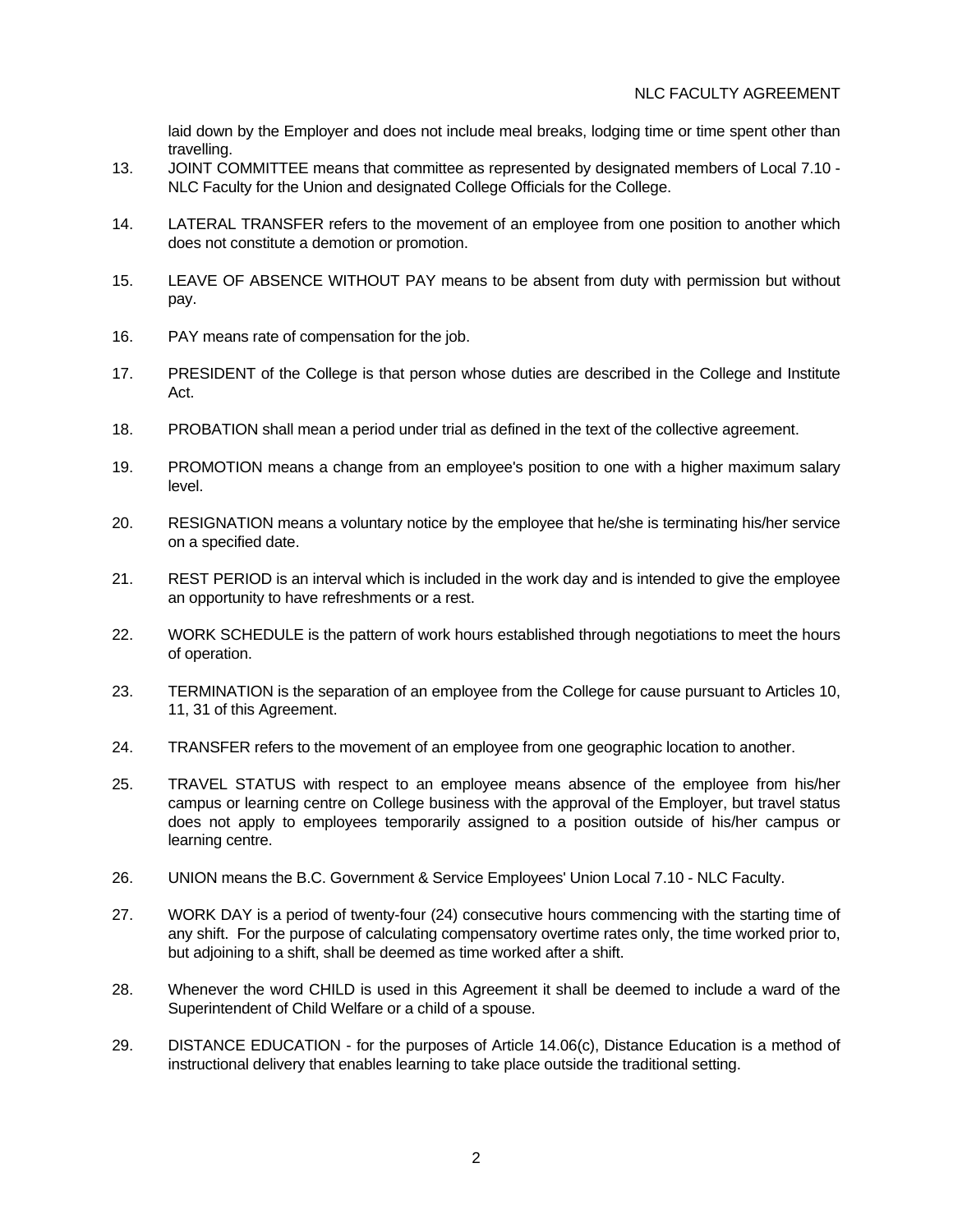- 30. DEPARTMENT HEAD Primary role is to coordinate, under the direction of the Program Director, the activities of a designated group of instructors and/or ancillary staff. (Some instruction may be required.)
- 31. SENIOR INSTRUCTOR Primary role is instruction and will assist the Program Director with facilitating the educational efforts of a designated group of instructors.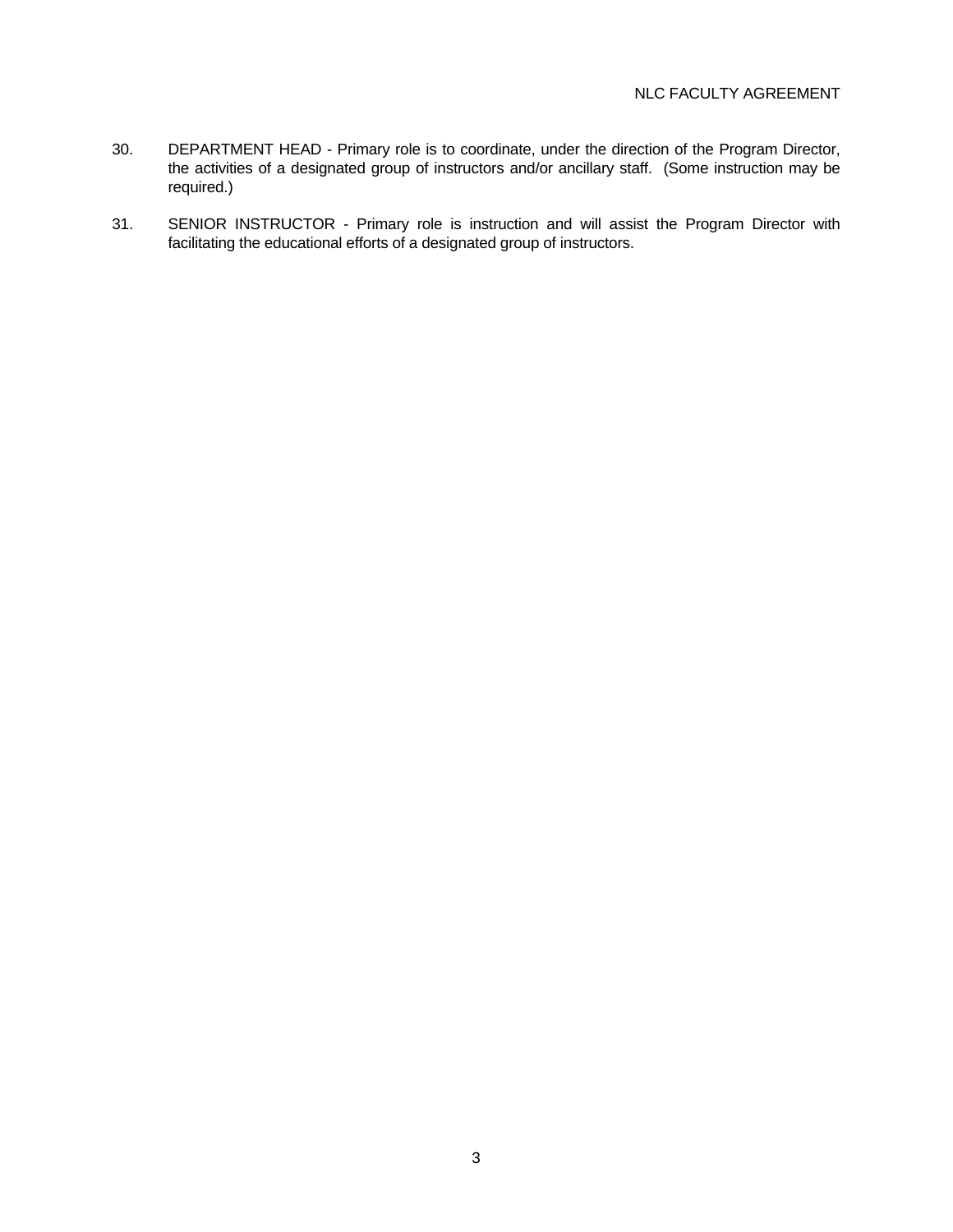# ARTICLE 1 - PREAMBLE

#### 1.01 Purpose of Agreement

 The parties to this agreement recognize "The Northern Lights College Mission Statement" as stated in Appendix 4 A.

- a) Accordingly, the purpose of this agreement is to promote and improve the development, promotion, and delivery of the services provided by Northern Lights College.
- b) The terms and conditions contained in the body of this agreement are designed to promote harmonious relations and to facilitate the peaceful and amicable settlement of disputes and misunderstandings between the parties to this Agreement.

#### 1.02 Future Legislation

 In the event that any future legislation renders null and void or materially alters any provision of this Agreement, the remaining provisions shall remain in effect for the term of the Agreement, and the parties hereto shall negotiate a mutually agreeable provision to be substituted for the provision so rendered null and void or materially altered.

#### 1.03 Conflict with Regulations

 In the event that there is a conflict between the contents of this Agreement and any regulation made by the Employer, or on behalf of the Employer, this Agreement shall take precedence over the said regulations.

## 1.04 Notice of Legislative Change

 The College Board agrees that they would make no proposal to amend, repeal, or revise the Colleges and Institutes Act, or regulations made pursuant thereto, which would affect the terms and conditions of employment of employees covered by this Agreement, without first notifying the Union in writing of the nature of the proposal.

#### 1.05 Use of Singular Terms

 Wherever the singular is used in this agreement the same shall be construed as meaning the plural if the context requires unless otherwise specifically stated.

## 1.06 Human Rights Act

The parties hereto subscribe to the principles of the Human Rights Act of British Columbia Act.

#### 1.07 Employee Harassment

 a) The Union and the Employer recognize the right of the employees to work in an environment free from harassment, and the Employer and the Union undertake to discipline any person employed by the Employer engaging in the harassment of another employee.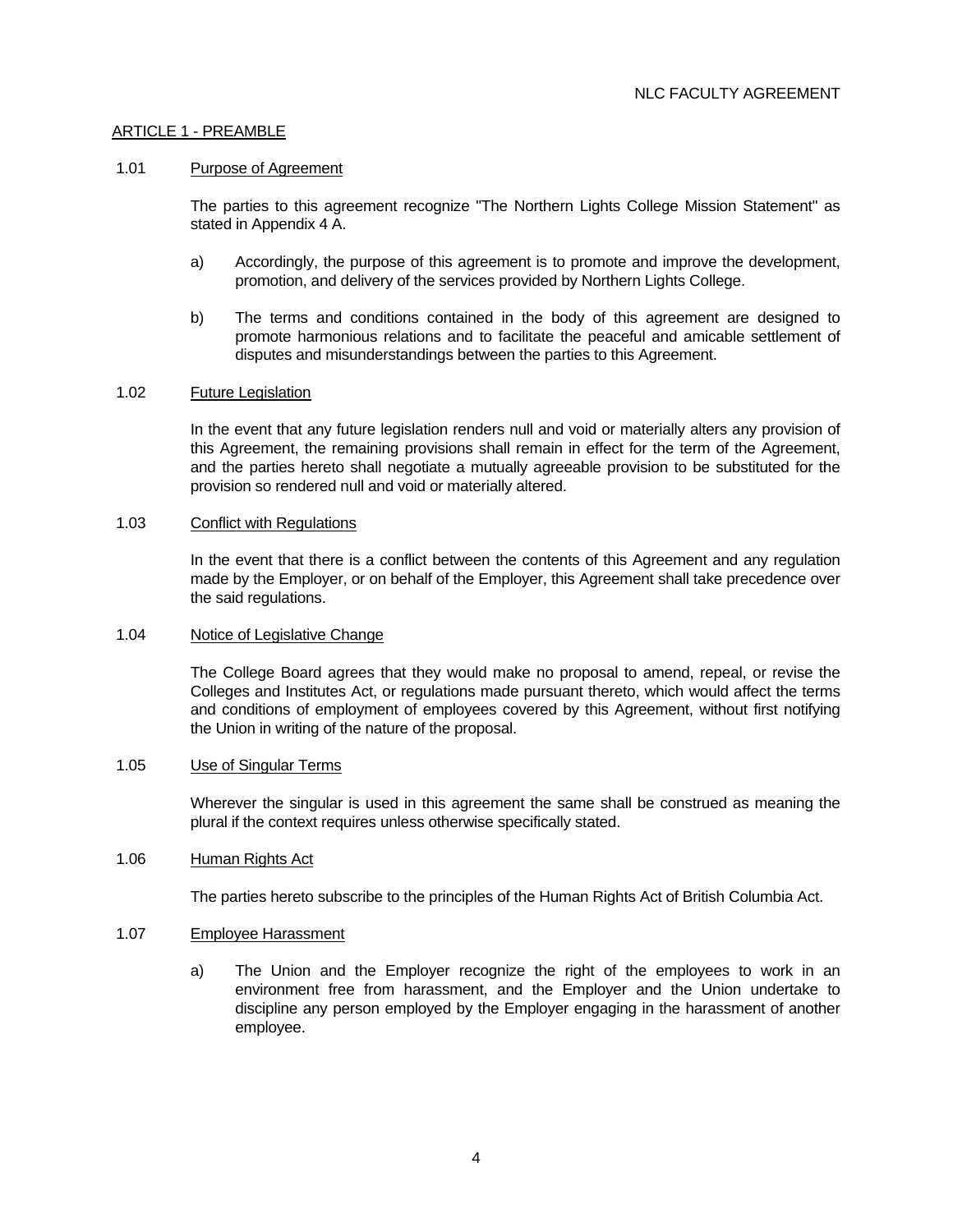- b) Harassment shall be defined as:
	- 1) words, gestures, and actions which tend to annoy, alarm and abuse (verbally) another person and shall include the following:
		- i) a telephone call without purpose of legitimate communication; or
		- ii) insults, taunts or challenges in a manner likely to provoke violent or disorderly response; or
		- iii) makes repeated communications anonymous or at extremely inconvenient hours or in offensively coarse language; or
		- iv) subjects another to an offensive touching; or
		- v) engages in any other course of alarming conduct serving no legitimate purpose.

#### ARTICLE 2 - UNION RECOGNITION AND RIGHTS

# 2.01 Bargaining Unit Defined

 The bargaining unit shall comprise all employees included in the College bargaining units as defined in this Agreement except those employees in positions mutually agreed to between the parties as managerial and/or confidential exclusions. The parties to this Agreement acknowledge the difficulty in establishing a service wide policy for determining managerial and/or confidential exclusions. The parties further agree that cognizance shall be given to the type of organization and to the degree to which employees, at varying levels, are involved either in the formation of College policy or in the process of employer-employee relations.

The guidelines to be considered in negotiating exclusions shall be:

- a) position incumbents employed for the primary purpose of exercising senior management functions.
- b) position incumbents employed in a confidential capacity in matters relating to labour relations taking into account both operational and geographical considerations.
- c) a sufficient number of position incumbents to represent management in matters relating to labour relations taking into account both operational and geographical considerations.

 Incumbents of new positions established by the Employer shall automatically be included in the bargaining unit unless specifically excluded by mutual agreement.

#### 2.02 Bargaining Agent or Recognition

 The Employer recognizes the B.C. Government & Service Employees' Union as the exclusive bargaining agent for all employees to whom the certification issued by the Labour Relations Board on October 19, 1976 applies.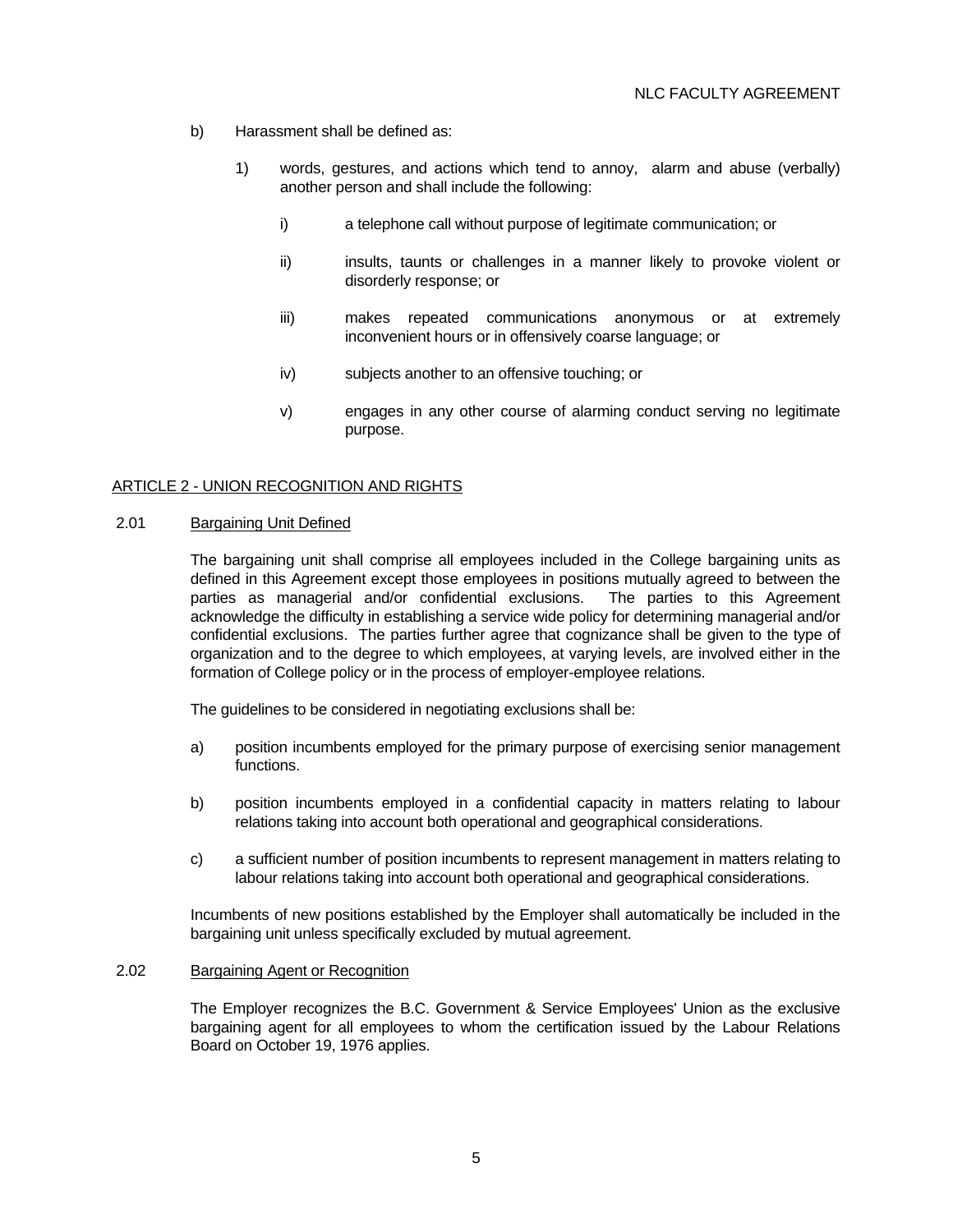## 2.03 Correspondence

- a) The Employer agrees that all correspondence between the Employer and the Union related to matters covered in this Agreement shall be sent to the President of the Union or his/her designate and to the Chairperson of the bargaining unit.
- b) The Employer agrees that a copy of any correspondence between the Employer or designate and any employee in the bargaining unit covered by this Agreement pertaining to the interpretation or application of any clause in this Agreement shall be forwarded to the President of the Union or his/her designate and to the Chairperson of the bargaining unit.
- c) Where the terms of this Agreement call for correspondence to be forwarded by registered mail, in the event of a strike, lockout, or other work stoppage in the Canada Post Office within British Columbia, this provision shall not apply and the parties shall use a mutually agreeable alternative, such as facsimile transmission.

#### 2.04 No Other Agreement

 No employee covered by this Agreement shall be required or permitted to make a written or oral agreement with the Employer or its representatives which may conflict with the terms of this Agreement.

#### 2.05 No Discrimination for Union Activity

 The Employer and the Union agree that there shall be no discrimination, interference, restriction, or coercion exercised or practiced with respect to any employee for reason of membership or activity in the Union.

#### 2.06 Recognition and Rights of Stewards

 The Employer recognizes the Union's right to select stewards to represent employees. The Employer and the Union will agree on the number of stewards, taking into account both operational and geographic considerations.

 The Union agrees to provide the Employer with a list of the employees designated as stewards for each jurisdictional area. A steward, or his/her alternate, shall obtain the permission of his/her immediate supervisor before leaving his/her work to perform his/her duties as a steward. Leave for this purpose shall be with pay. Such permission shall not be unreasonably withheld. On resuming his/her normal duties, the steward shall notify his/her supervisor.

Duties of the stewards shall include:

- a) Investigation of complaints of an urgent nature;
- b) Investigation of grievances and assisting any employee which the steward represents in preparing and presenting a grievance in accordance with the grievance procedure;
- c) supervision of ballot boxes and other related functions during ratification votes;
- d) carrying out duties within the realm of assigned safety responsibilities for stewards who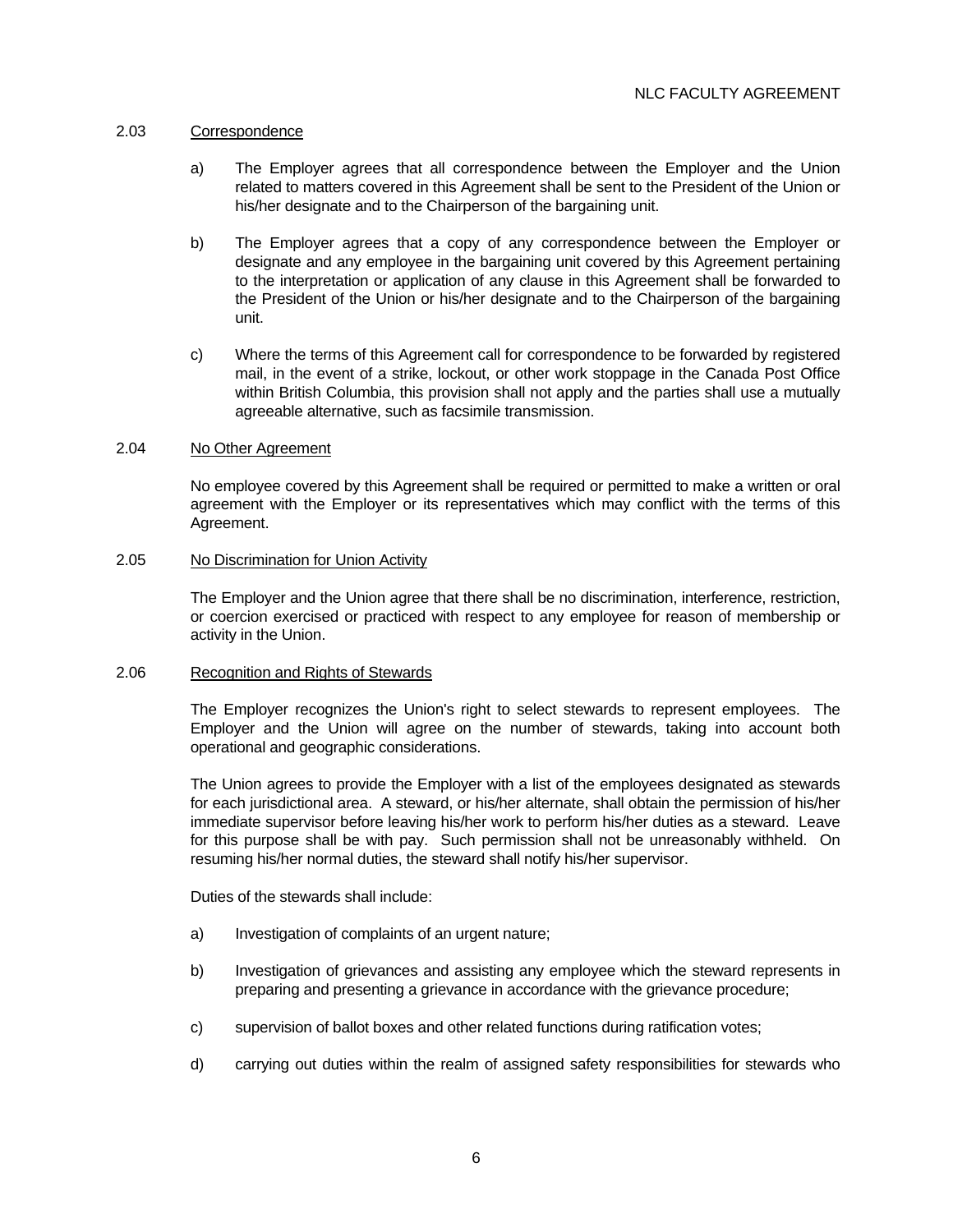are members of safety committees;

e) attending meetings called by management.

#### 2.07 Bulletin Boards

 The Employer shall provide bulletin board facilities for the exclusive use of the Union, the sites to be determined by mutual agreement. The use of such bulletin board facilities shall be restricted to the business affairs of the Union.

#### 2.08 Union Insignia

- a) A Union member shall have the right to wear or display the recognized insignia of the Union. The Union agrees to furnish to the Employer at least one Union shop card, for each of the Employer's places of operation covered by this Agreement, to be displayed on the premises. Such card will remain the property of the Union and shall be surrendered upon demand.
- b) The recognized insignia of the Union shall include the designation "bcgeu". This designation shall, at the employee's option, be placed on stenography typed by a member of the Union. This designation shall be placed below the signatory initials on typewritten correspondence.

#### 2.09 Right to Refuse to Cross Picket Lines

 All employees covered by this Agreement shall have the right to refuse to cross a picket line arising out of a dispute as defined in the Labour Code of British Columbia. Any employee failing to report for duty shall be considered to be absent without pay. Failure to cross a picket line encountered in carrying out the Employer's business shall not be considered a violation of this Agreement nor shall it be grounds for disciplinary action.

## 2.10 Time Off for Union Business

- a) Without pay Leave of absence without pay and without loss of seniority will be granted:
	- i) to an elected or appointed representative of the Union to attend conventions of the Union and bodies to which the Union is affiliated;
	- ii) for elected or appointed representatives of the Union to attend to Union business which requires them to leave their general work area;
	- iii) to employees called by the Union to appear as witnesses before an arbitration board.
- b) With Pay Leave of absence with basic pay and without loss of seniority will be granted:
	- i) to four (4) members selected by the sub-local of the Union, who are representatives of the Union on the negotiating committee; however, the sublocal reserves the right to use one (1) additional person for technical information or advice who shall be covered by the provisions of this section;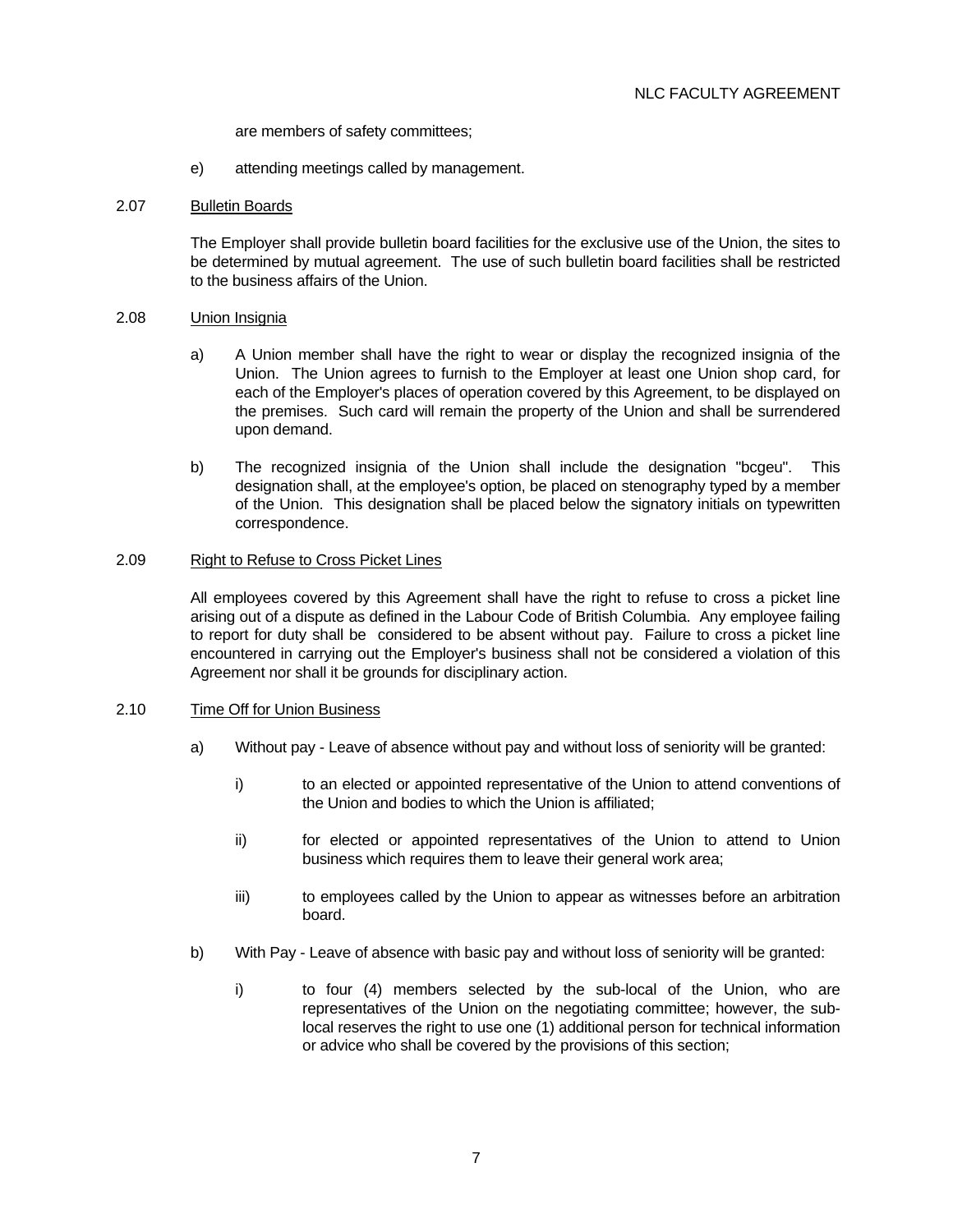- ii) Where employees are appointed by the Union as Union representatives to joint Union/Management committees as specified in this Agreement, to attend such meetings.
- c) The Employer recognizes that due to the geographic remoteness of some of the areas served by the College it may be difficult for the President of the Union or his/her paid Union representative to meet with employees outside normal working hours. In such areas, the President of the Union or his/her designate shall submit a request in writing to the appropriate Campus Principal to meet with employees during working hours in their normal place of work. Subject to operational requirements, the Employer shall grant permission for such a meeting, the duration of the length of the meeting to be by mutual agreement between the Campus Principal and the Union representative. Attendance at such meetings shall be considered time worked.
- d) To facilitate the administration of this section when leave without pay is granted, the leave shall be given with basic pay and the Union shall reimburse the Employer for salary and benefit costs, including travel time incurred. Leave of absence granted under this article shall include sufficient travel time. The Union shall provide the Employer with reasonable notice prior to the commencement of leave under this Article. It is understood that employees granted leave of absence pursuant to this Article shall receive their current rates of pay while on leave of absence with pay. The Employer agrees that any of the above leaves of absence shall not be unreasonably withheld.

# 2.11 Emergency Services

 The parties recognize that in the event of a strike or lock out as defined in the Labour Code of British Columbia Act situations may arise of an emergency nature. To this end, the Employer and the Union will agree to provide services of an emergency nature.

# ARTICLE 3 - UNION SECURITY

- a) All employees in the bargaining unit who on October 19, 1976 were members of the Union or thereafter became members of the Union shall, as a condition of continued employment, maintain such membership (subject only to the provisions of Section 11 of the Labour Code of British Columbia Act).
- b) All employees hired on or after October 19, 1976 shall, as a condition of continued employment, become members of the Union, and maintain such membership, upon completion of thirty (30) days as an employee (subject only to the provisions of Section 11 of the Labour Code of British Columbia Act).
- c) Nothing in this Agreement shall be construed as requiring a person who was an employee prior to October 19, 1976 to become a member of the Union.

## ARTICLE 4 - CHECK-OFF OF UNION DUES

 a) The Employer shall, as a condition of employment, deduct from the monthly wages or salary of each employee in the bargaining unit, whether or not the employee is a member of the Union, the amount of the regular monthly dues payable to the Union by a member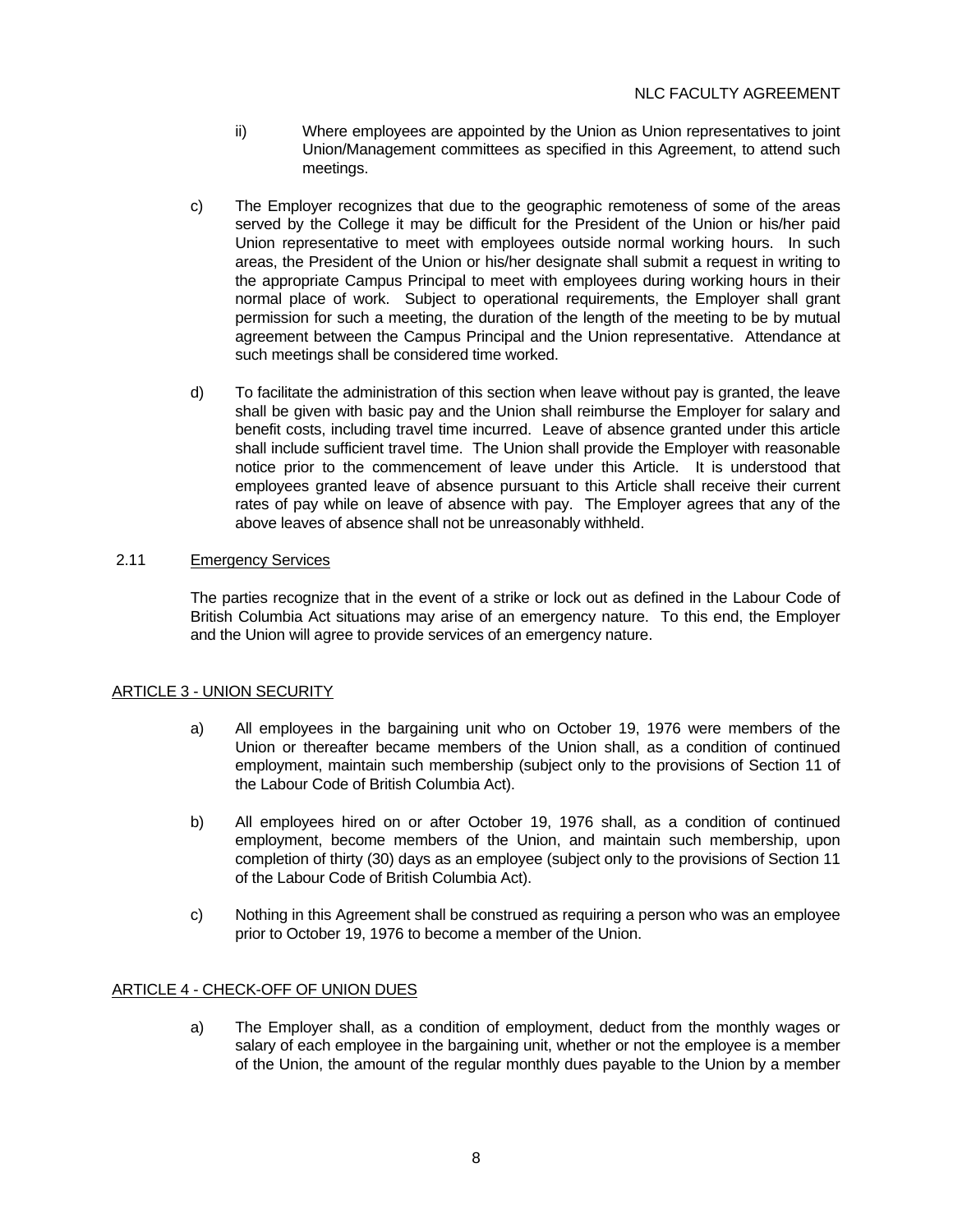of the Union.

- b) The Employer shall deduct from any employee who is a member of the Union any assessments levied in accordance with the Union Constitution and/or Bylaws and owing by the employee to the Union.
- c) Deductions shall be made monthly in the second payroll period of each month and membership dues or payments in lieu thereof shall be considered as owing in the month for which they are so deducted.
- d) All deductions shall be remitted to the President of the Union not later than twenty-eight (28) days after the date of deduction and the Employer shall also provide a list of names of those employees from whose salaries such deductions have been made together with the amounts deducted from each employee covered by this agreement.
- e) Before the Employer is obliged to deduct any amount under Section (a) of this Article, the Union must advise the Employer in writing of the amount of its regular monthly dues. The amount so advised shall continue to be the amount to be deducted until changed by further written notice to the Employer signed by the President of the Union. Upon receipt of such notice such changed amount shall be the amount deducted. Notices will become effective in the month following receipt of the same by the Employer.
- f) From the date of the signing of this Agreement and for its duration, no employee organization other than the Union shall be permitted to have membership dues or other monies deducted by the Employer from the pay of the employees in the bargaining unit.
- g) The Employer shall supply each employee, without charge, a receipt for income tax purposes in the amount of the deductions paid to the Union by the employee in the previous year. Such receipts shall be provided to the employees prior to March 1st of the succeeding year.
- h) An employee in the bargaining unit, shall as a condition of continued employment, complete an authorization form providing for the deduction from an employee's monthly wages or salary the amount of the regular monthly dues payable to the Union by a member of the Union.

# ARTICLE 5 - EMPLOYER AND UNION SHALL ACQUAINT NEW EMPLOYEES

The Employer agrees to acquaint new employees with the fact that a Collective Agreement is in effect and with the conditions of employment set out in the Articles dealing with Union Security and Dues Check-Off. A new employee shall be advised of the name and location of his/her Steward. The Union shall provide the employee with a copy of the Collective Agreement and descriptive pamphlets outlining the benefits covered in this Agreement. Where operational requirements permit, the Employer agrees that a Union Steward will be given an opportunity to interview each new employee within regular working hours, without loss of pay, for fifteen (15) minutes sometime during the first thirty (30) days of employment for the purpose of acquainting the new employee with the benefits and duties of Union membership and the employee's responsibilities and obligations to the Employer and the Union. Within 30 days of all new appointments in the local, the Employer shall notify the Chairperson of the local and the appropriate shop steward.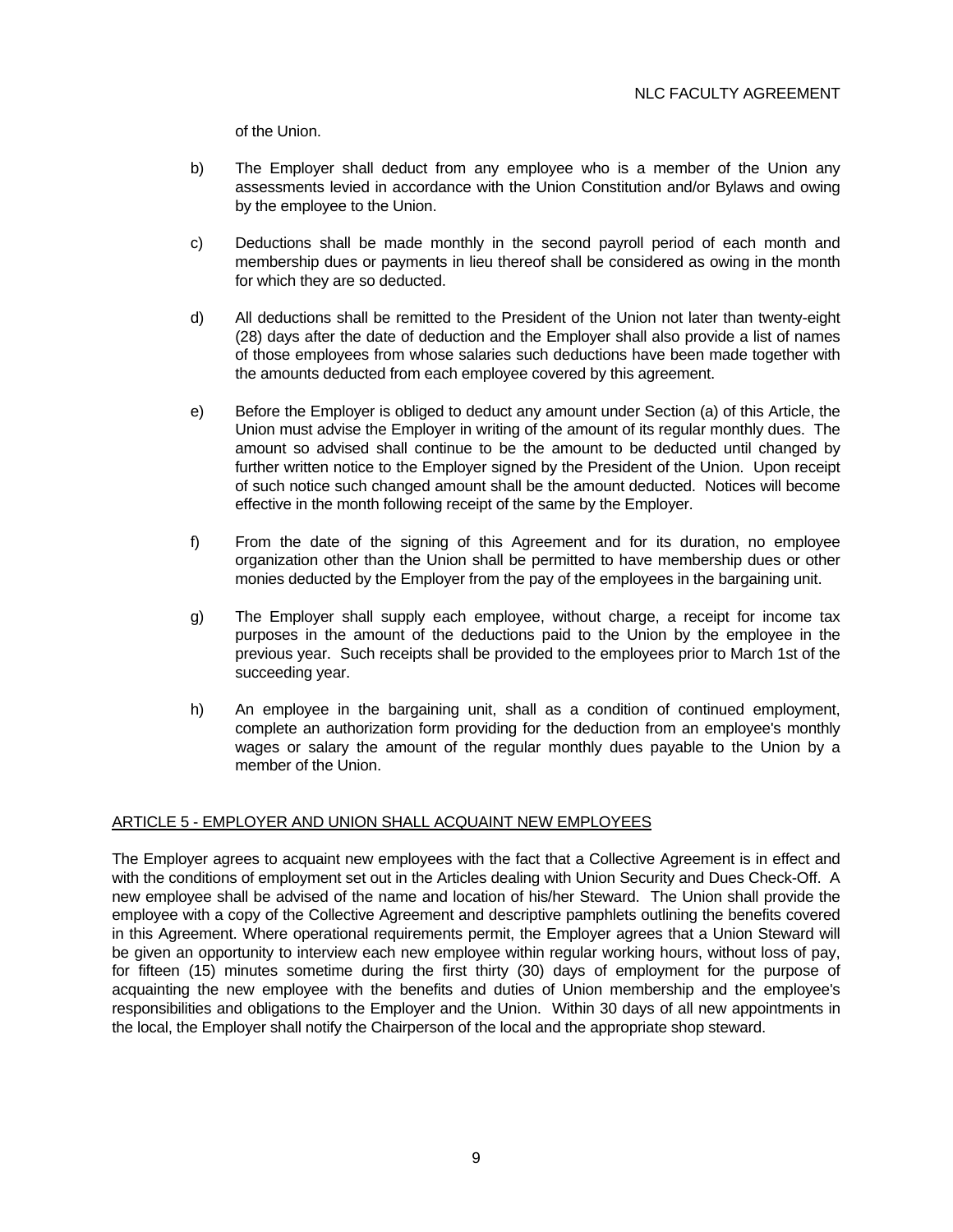# ARTICLE 6 - EMPLOYER'S RIGHTS

The Union acknowledges that the management and directing of employees in the bargaining unit is retained by the Employer except as this Agreement otherwise specifies.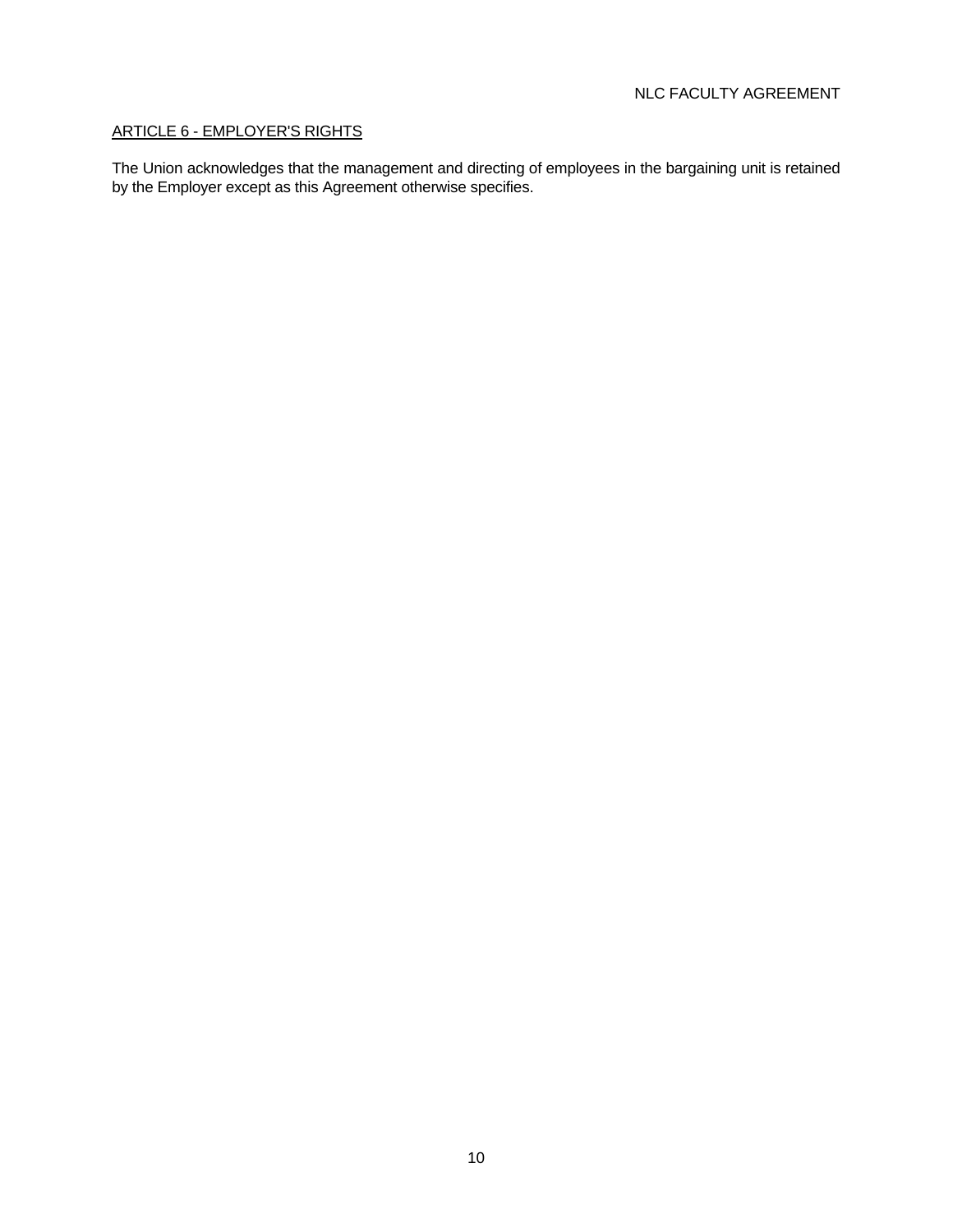# ARTICLE 7 - EMPLOYER-UNION RELATIONS

#### 7.01 Representation

 No employee or group of employees shall undertake to represent the Union at meetings with the Employer without the proper authorization of the Union. To implement this the Union shall supply the Employer with the names of its officers and similarly, the Employer shall supply the Union with a list of its supervisory or other personnel with whom the Union may be required to transact business.

#### 7.02 Union Negotiating Committee

 A Union Negotiating Committee shall be elected by the members of Local 7.10 - NLC Instructors who are employees of the College.

 The Committee shall consist of up to five (5) persons one of whom shall be the President of the Union or his/her designate, who shall sit on the Committee by right.

#### 7.03 Union Representatives

 The Employer agrees that access to its premises will be granted to members of the staff of the Union when dealing or negotiating with the Employer, as well as for the purpose of investigating and assisting in the settlement of a grievance, subject to availability.

 Members of the Union staff shall notify the excluded designated supervisory official in advance of their intention and their purpose for entering and shall not interfere with the operation of the College or section concerned.

 In order to facilitate the orderly, as well as the confidential, investigation of grievances, the Employer will make available to Union representatives or stewards temporary use of an office or similar facility.

## 7.04 Technical Information

 The Employer agrees to provide to the Union such information that is available relating to employees in the bargaining unit, as may be required by the Union for collective bargaining purposes.

## 7.05 Instructional Evaluation

 The Principals to this agreement recognize that there is an established instructional Evaluation procedure in effect.

 The Employer agrees that it will consult with the Union in the event that it intends to modify the established procedure.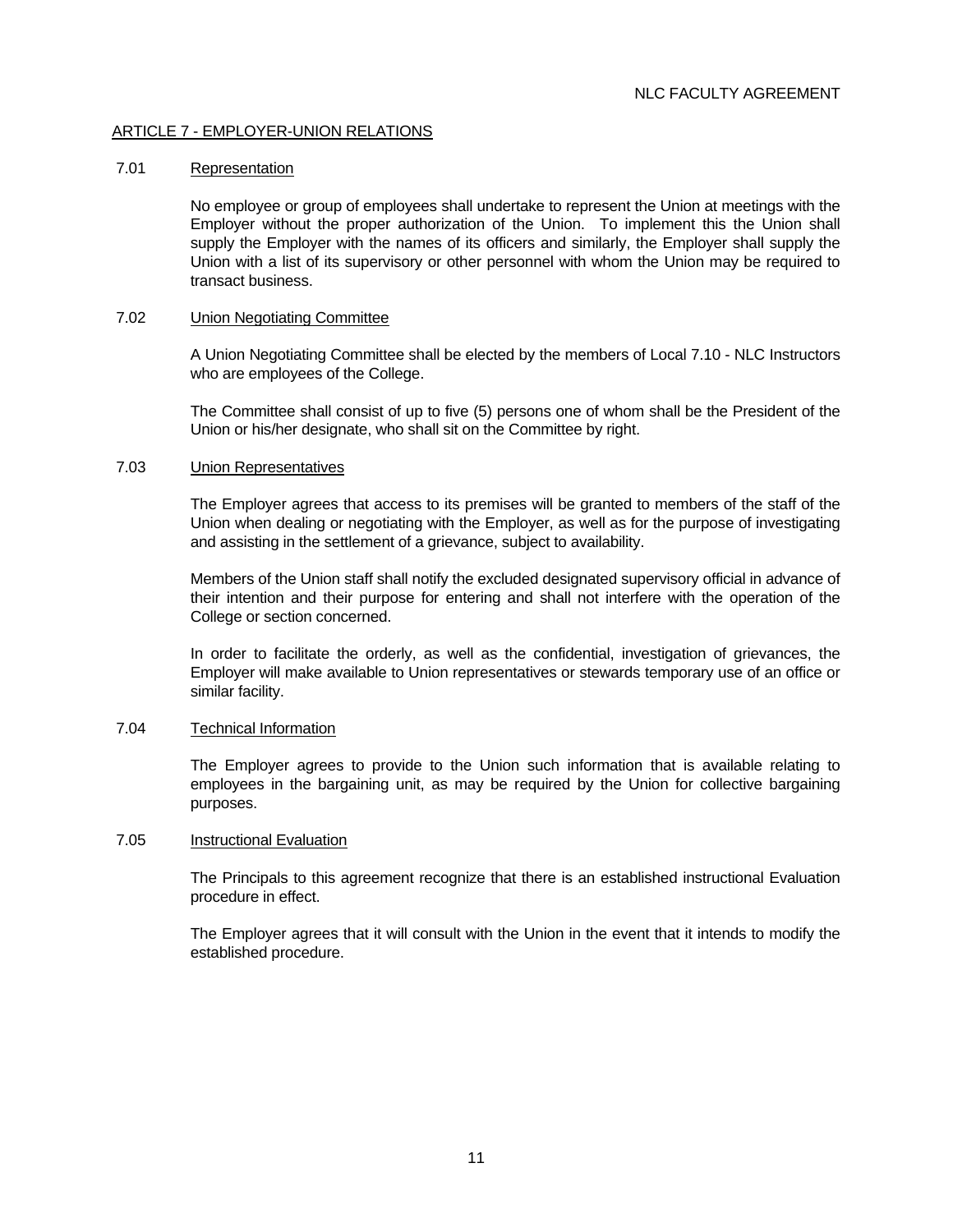## ARTICLE 8 - GRIEVANCES

## 8.00 General

 It is the mutual desire of the parties hereto that grievances of employees shall be adjusted as quickly as possible in order to promote harmonious relationships between the Employer and the Union and the employees.

#### 8.01 Grievance Procedure

The Employer and the Union recognize that grievances may arise concerning:

- a) differences between the parties respecting the interpretation, application, operation, or any alleged violation of a provision of this Agreement or Arbitral Award, including a question as to whether or not a matter is subject to arbitration; or
- b) the discipline, rejection, suspension, or dismissal of an employee bound by this Agreement. The procedure for resolving a grievance shall be the grievance procedure in this Article.

# 8.02 Step 1

 In the first step of the grievance procedure every effort shall be made to settle the dispute with the designated local supervisor. The aggrieved employee shall have the right to have his/her steward present at such a discussion. If the dispute is not resolved orally, the aggrieved employee may submit a written grievance, through the Union steward, to Step 2 of the grievance procedure.

 The Employer shall provide the Union with a list of the appropriate designated excluded supervisors and his/her area of responsibility within the College.

 In the event the appropriate excluded supervisor is not available, the grievance may be presented to the Employer's Vice President, Finance & Administration or President.

## 8.03 Time Limits to Present Initial Grievance

 An employee who wishes to present a grievance at Step 2 of the grievance procedure, in the manner prescribed in Article 8.04, must do so no later than ten (10) working days after the date:

- a) on which he/she was notified orally or in writing, of the action or circumstances giving rise to the grievance;
- b) on which he/she first became aware of the action or circumstances giving rise to the grievance.

# 8.04 Step 2

- a) Subject to the time limits in Article 8.03, the employee may present a grievance at this level by:
	- i) recording this grievance on the appropriate grievance form, setting out the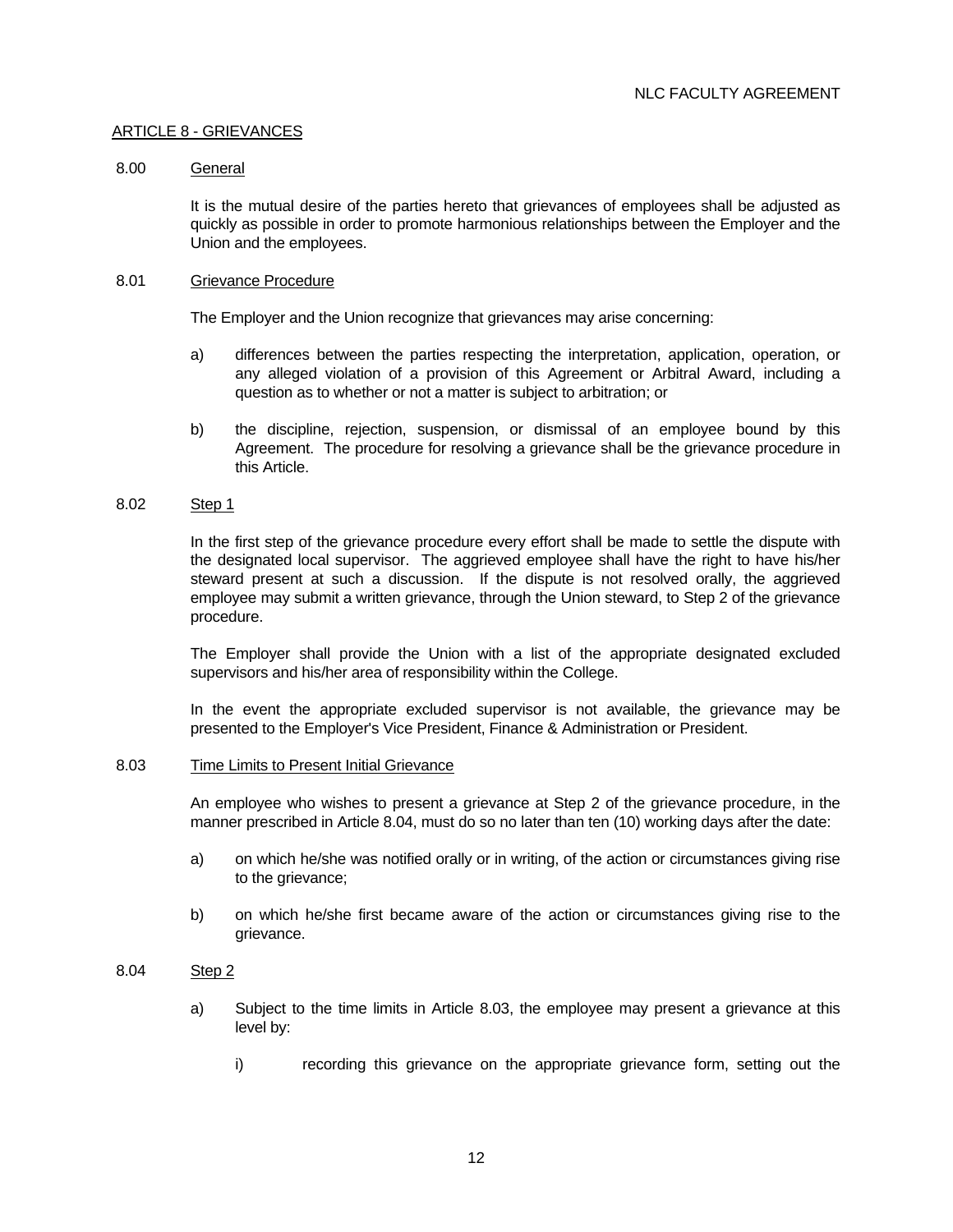nature of the grievance and the circumstances from which it arose;

- ii) stating the Article or Articles of the Agreement infringed upon or alleged to have been violated, and the remedy or correction required; and
- iii) transmitting this grievance to the designated local supervisor through the Union steward.
- b) The local supervisor shall:
	- i) forward the grievance to the representative of the Employer authorized to deal with grievances at Step 2:
	- ii) provide the employee with a receipt stating the date on which the grievance was received.

# 8.05 Time Limit to Reply at Step 2

 The representative designated by the Employer to handle grievances at Step 2 shall reply in writing to an employee's grievance within ten (10) working days of receiving the grievance at Step 2.

# 8.06 Step 3

The President of the Union, or his/her designate, may present a grievance at Step 3:

- a) within ten (10) working days after the decision has been conveyed to him/her by the representative designated by the Employer to handle grievances at Step 2;
- b) within ten (10) working days after the Employer's reply was due.

# 8.07 Time Limit to Reply at Step 3

 The representative designated by the Employer to handle grievances at Step 3 shall reply in writing to the grievance within ten (10) working days of the receipt of the grievance at Step 3.

#### 8.08 Failure to Act

 If either party to this Agreement does not present a grievance to the next higher level within the prescribed time limits, the grievance will be deemed to be abandoned. However the parties shall not be deemed to have prejudiced their position on any future grievance.

# 8.09 Time Limit to Submit to Arbitration

 Failing satisfactory settlement at Step 3, and pursuant to Article 9, either party may inform the other in writing of his/her intention to submit the dispute to arbitration within:

- a) ten (10) working days after Step 3 decision has been received;
- b) ten (10) working days after the Step 3 decision was due.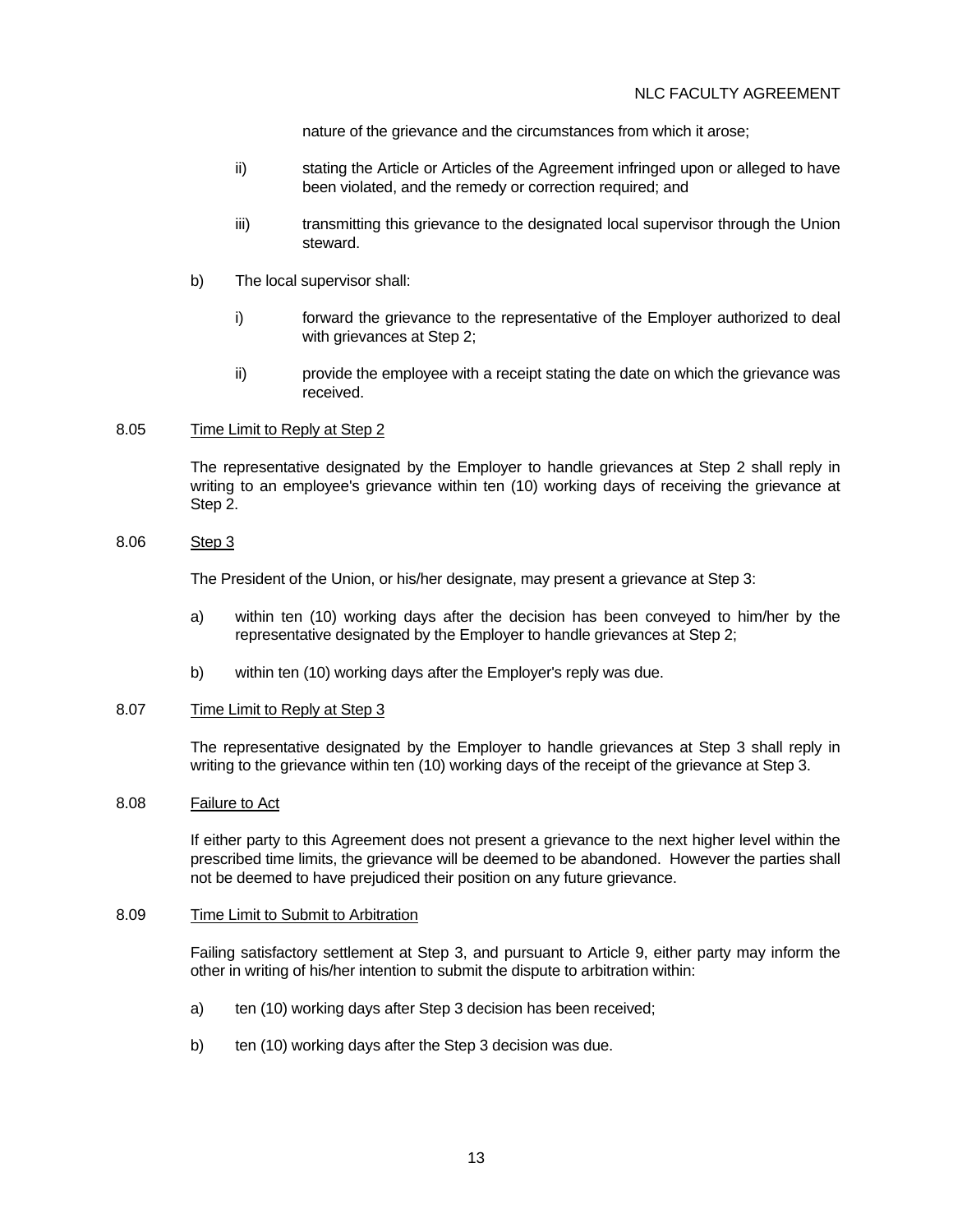## 8.10 Administrative Provisions

- a) Grievances and replies at Step 3 of the grievance procedure and notification to arbitrate shall be by registered mail.
- b) Grievances, replies and notification shall be deemed to be presented on the day on which they are registered, and received on the day they were delivered to the appropriate office of the Employer or the Union.

## 8.11 Dismissal or Suspension Grievances

- a) In the case of a dispute arising from an Employee's dismissal, the grievance may commence at Step 3 of the grievance procedure within ten (10) working days of the date on which the dismissal occurred, or within ten (10) working days of the Employee receiving notice of dismissal.
- b) In the case of a dispute arising from an employee's suspension, the grievance can commence at Step 3 of the grievance procedure within ten (10) working days of the date on which the suspension occurred, or within ten (10) working days of the employee receiving notice of suspension.

## 8.12 Deviation from Grievance Procedure

 The Employer agrees that after a grievance has been initiated by the Union, the Employer's representatives will not enter into discussion or negotiation, with respect to the grievance, either directly or indirectly with the aggrieved employee without the consent of the Union.

 In the event that after having initiated a grievance through the grievance procedure, an employee endeavors to pursue the same grievance through any other channel, then the Union agrees that pursuant to this Article, the grievance shall be considered to have been abandoned.

## 8.13 Policy Grievance

 Where either party to this Agreement disputes the general application, interpretation, or alleged violation of an Article of this Agreement, the dispute shall be discussed initially with the President or his/her designate or the Union as the case may be, within forty (40) working days of the occurrence. Where no satisfactory agreement is reached, either party may submit the dispute to Step 3 of the grievance procedure.

## 8.14 Technical Objections to Grievances

 It is the intent of both parties to this Agreement that no grievance shall be defeated merely because of a technical error other than time limitations in processing the grievance through the grievance procedure. To this end an arbitration board shall have the power to allow all necessary amendments to the grievance and the power to waive formal procedural irregularities in the processing of a grievance in order to determine the real matter in dispute and to render a decision according to equitable principles and the justice of the case.

## 8.15 Effective Date of Settlements

Settlements reached at any step of the grievance procedure in this Article, other than Article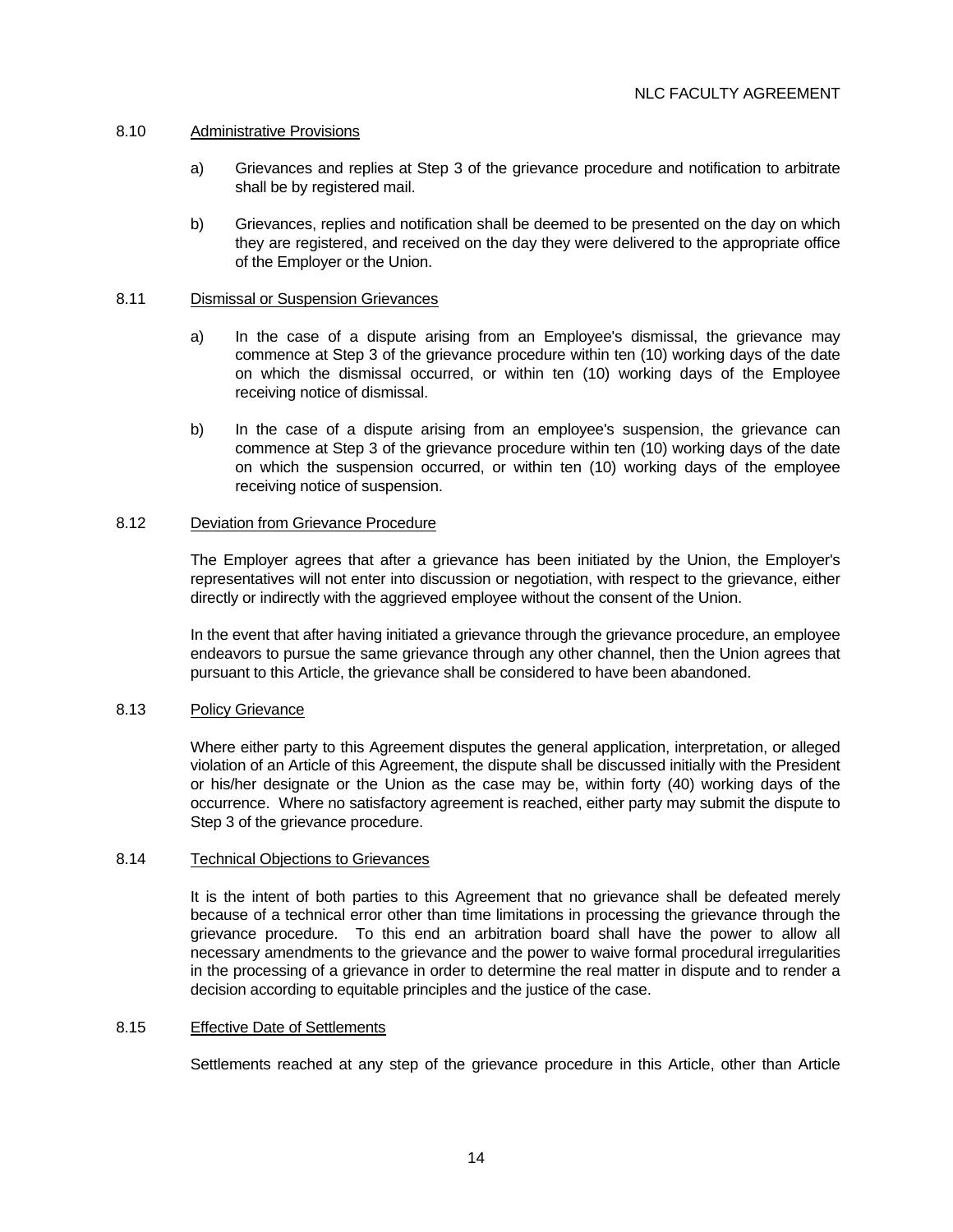8.13, shall be applied retroactively to the date of the occurrence of the action or situation which gave rise to the grievance, but not prior to the effective date of the Agreement in effect at the time of the occurrence or the date set by a board of arbitration.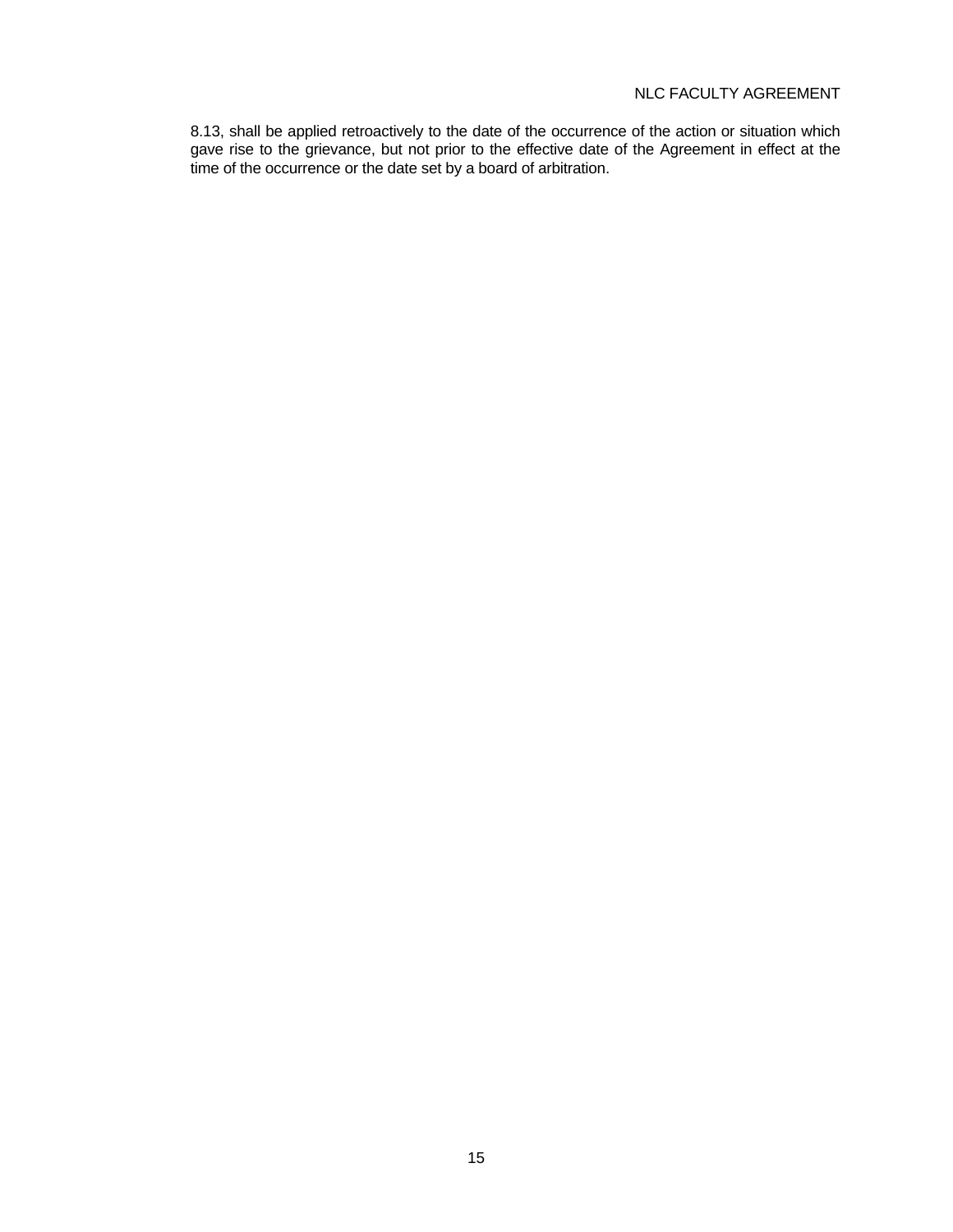## 8.16 Amending of Time Limits

 The time limits fixed in this grievance procedure may be altered by mutual consent of the parties, but the same must be in writing.

# ARTICLE 9 - ARBITRATION

#### 9.01 Notification

 Where a difference arising between the parties relating to the interpretation, application, or administration of this Agreement, including any question as to whether a matter is arbitrable or where an allegation is made that a term or condition of this Agreement has been violated, either of the parties may, after exhausting the grievance procedure in Article 8, notify the other party within fifteen (15) working days of the receipt of the reply at the 3rd step, of its desire to submit the difference or allegations to an arbitration.

## 9.02 List of Arbitrators

 The arbitrators agreed to in Appendix B shall serve on a rotating basis. If none of these arbitrators are available to act within a reasonable period, the Parties shall select another arbitrator to hear the grievance and failing agreement between the Parties either Party may request that the Minister of Labour appoint an arbitrator to hear the grievance.

#### 9.03 Decision of the Arbitrator

 The decision of the arbitrator shall be final, binding, and enforceable on the Parties. The arbitrator shall have the power to dispose of a grievance by any arrangement deemed just and equitable. However, the arbitrator shall not have the power to change this Agreement by altering, modifying or amending any provision.

# 9.04 Costs

 The Parties to this Agreement shall jointly bear the cost of the arbitrator and each of the Parties shall bear the cost of its own representatives and witnesses.

## 9.05 Amending Time Limits

 The time limits fixed in the arbitration procedure may be altered by mutual consent of the Parties but the same must be in writing.

#### 9.06 Witnesses

 At any stage of the grievance or arbitration procedure, the Parties may have the assistance of the employee(s) concerned as witnesses. All reasonable arrangements will be made to permit the concerned Parties or the arbitrator(s) to have access to the Employer's premises to view any working conditions which may be relevant to the settlement of the grievance.

#### 9.07 Grievance Recommendations

If a difference arises between the parties relating to the dismissal, discipline or suspension of an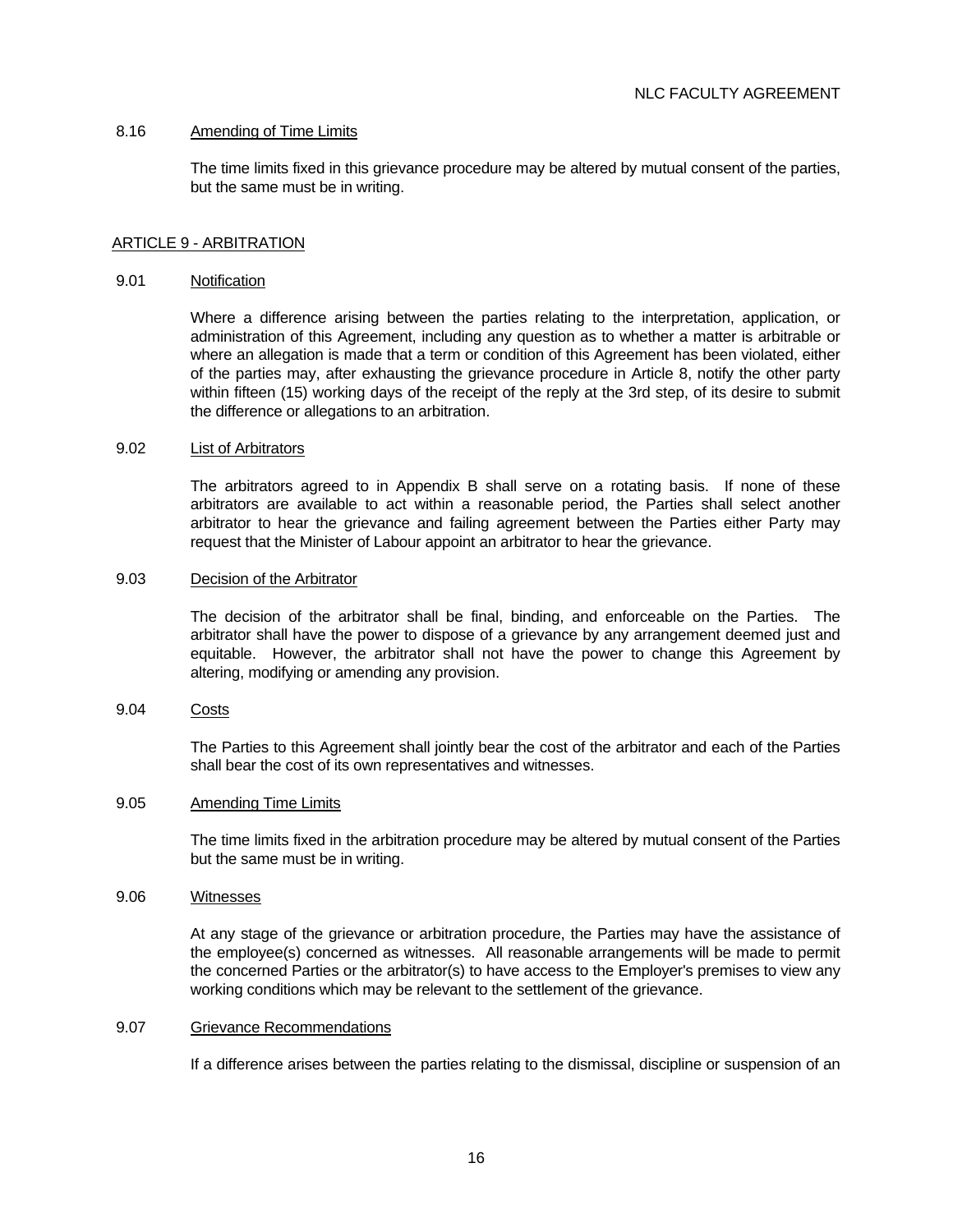employee, or to the interpretation, application, operation or alleged violation of this agreement, including any question as to whether a matter is arbitrable, during the term of the collective agreement Ms. J. Korbin, or a substitute agreed to by the parties, shall at the request of either party:

- a) investigate the difference;
- b) define the issue in the difference; and
- c) make written recommendations to resolve the difference

 within thirty (30) days of the date of receipt of the request and, for those thirty (30) days from that date, time does not run in respect of the grievance procedure.

# ARTICLE 10 - DISCIPLINE, SUSPENSION AND DISMISSAL

## 10.01 Burden of Proof

In all cases of discipline, the burden of proof of just cause shall rest with the Employer.

10.02 Suspension

 Any College official specifically authorized by the President may suspend an employee for just cause. Notice of suspension shall be in writing and shall set forth the reasons for the suspension.

## 10.03 Dismissal

 The President may dismiss any employee for just cause. Notice of dismissal shall be in writing and shall set forth the reasons for dismissal.

#### 10.04 Suspension and Dismissal Grievance

 All suspensions and dismissals will be subject to the formal grievance procedure under Article 8 of this Agreement. A copy of the written notice of suspension or dismissal shall be forwarded to the President of the Union and to the local B.C. Government & Service Employees' Union Area Office within five (5) days of the action being taken.

#### 10.05 Right to Grieve Other Disciplinary Action

 Disciplinary action grievable by the employee shall include written censures, letters of reprimand and adverse reports or performance evaluation. An employee shall be given a copy of any such document placed on the employee's file which might be the basis of disciplinary action. Should an employee dispute any such entry in his/her file, he/she shall be entitled recourse through the grievance procedure and the eventual resolution thereof shall become part of his/her personnel record. Upon the employee's request any such document, other than official evaluation reports, shall be removed from the employee's file after the expiration of eighteen (18) months from the date it was issued provided there has not been a further infraction. The Employer agrees not to introduce as evidence in any hearing any document from the file of an employee, the existence of which the employee was not aware at the time of filing.

## 10.06 Performance Appraisal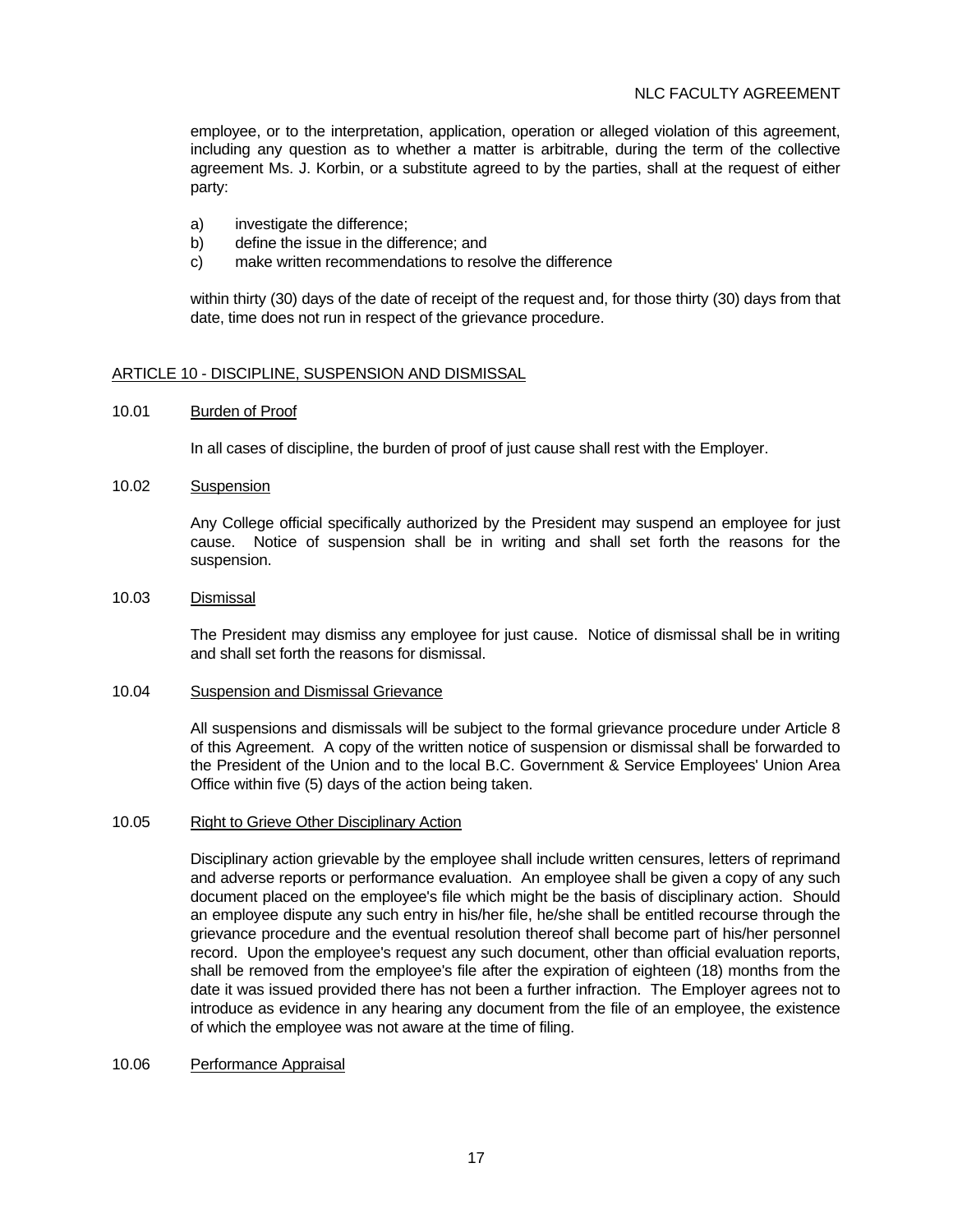Where a formal appraisal of an employee's performance is carried out, the employee shall be given five (5) working days after receipt of the appraisal to read and review the appraisal. Provision shall be made on the appraisal form for an employee to sign it. The form shall provide for the employee's signature in two places; one indicating that the employee has read and accepts the appraisal, and the other indicating that the employee has read and disagrees with the appraisal. The employee shall sign in one of the places provided. No employee may initiate a grievance regarding the contents of an appraisal unless the signature indicates disagreement with the appraisal. An employee shall, upon request, receive a copy of this appraisal at the time of signing. A performance appraisal shall not be changed after an employee has signed it without the knowledge of the employee, and any such changes shall be subject to the grievance procedures of the Agreement.

## 10.07 Personnel File

- a) An employee shall be permitted to review his/her personnel file in the presence of the Personnel Manager or his designate, upon written request, with two (2) working days notice.
- b) In order to facilitate the investigation of a grievance or appeal, an employee shall be entitled upon reasonable notice to review his/her personnel file. The employee may authorize, in writing, the President of the Union or his/her designate to review the file on his/her behalf. The Union shall give reasonable written notice of its intention to review the file in question.
- c) Such files shall include both paper and electronic files where applicable.

## 10.08 Right to Have Steward Present

- a) An employee shall have the right to have his/her steward present at any discussion with supervisory personnel which the employee believes might be the basis of disciplinary action. Where a supervisor intends to interview an employee for disciplinary purposes the supervisor shall make every effort to notify the employee in advance of the purpose of the interview in order that the employee may contact his/her steward, providing that this does not result in an undue delay of the appropriate action being taken. Where an interview with a supervisor develops into a disciplinary action without advance notice, the employee has the right to terminate the interview until a shop steward is present.
- b) A steward shall have the right to consult with a staff representative of the Union to have a local Union representative present at any discussion with supervisory personnel which the steward believes might be the basis of disciplinary action against the steward providing that this does not result in an undue delay of the appropriate action being taken.

# 10.09 Probation

 Regular status will be granted to probationary employees upon completion of nine (9) months satisfactory employment, subject to Article 31.02 (c).

# 10.10 Rejection During Probation

The President may reject any probationary employee for just cause. A rejection during probation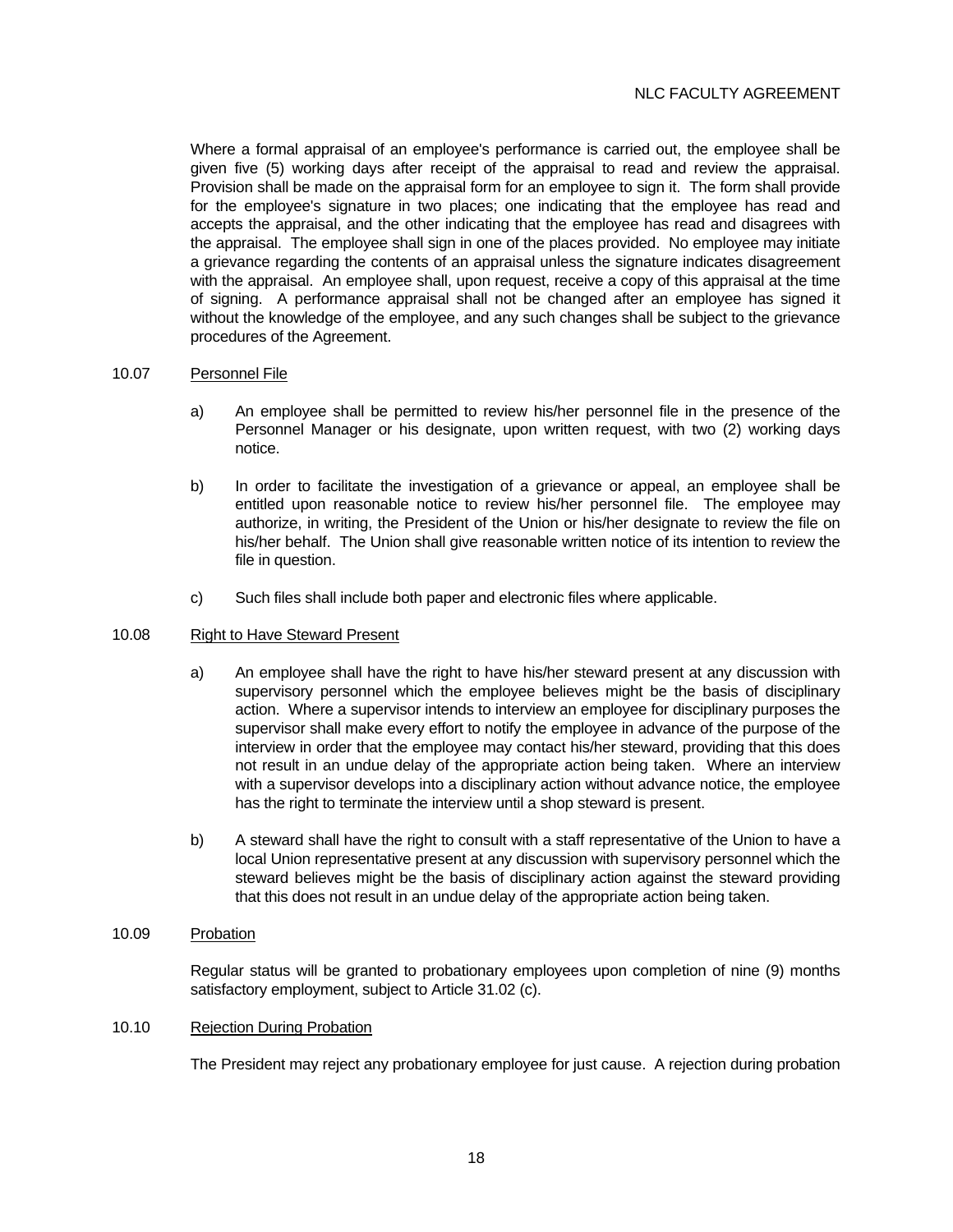shall not be considered a dismissal for the purpose of section 10.04 of this Article. The test of just cause for rejection shall be a test of suitability of the probationary employee for continued employment in the position to which he/she has been appointed, provided that the factors involved in suitability could reasonably be expected to affect work performance.

 Where an employee feels he/she has been aggrieved by the decision of the Employer to reject the employee during the probationary period he/she may grieve the decision at Step 3 of the grievance procedure as outlined in Article 8.06 of this agreement within ten (10) working days of the date on which the rejection occurred or within ten (10) working days of the employee receiving notice of rejection.

#### 10.11 Abandonment of Position

 An employee who fails to report for duty for five (5) consecutive working days without informing the Employer of the reason for his/her absence will be presumed to have abandoned his/her position. An employee shall be afforded the opportunity to rebut such presumption and demonstrate that there were reasonable grounds for not informing the Employer.

#### 10.12 Notice of Resignation

 Employees appointed under this Agreement shall, whenever possible, be required to serve twenty (20) working days notice of resignation.

## ARTICLE 11 - SENIORITY

#### 11.01 Seniority Defined

For the purpose of this Agreement:

- a) Service Seniority shall mean the length of continuous service as a regular employee of the College. Regular employees in the former B.C. Vocational School in Dawson Creek as of March 31, 1976 who have continued with the college shall be credited with service seniority equivalent to their length of continuous service as a permanent employee or their length of service as a continuous temporary employee with the Employer prior to that date.
- b) Classification Seniority for a regular employee shall be from that date upon which an employee is last appointed to his/her present classification with the status of a regular employee.
- c) Notwithstanding the provisions of Article 11.01 (b), a regular employee who is demoted shall have time previously spent at the level to which he/she is demoted included in his/her classification seniority, other than in cases where an employee takes a voluntary demotion in accordance with Article 12.05 or 12.06 of this Agreement or is demoted through no fault of his/her own. In the latter cases, the employee shall have classification seniority equivalent to all time previously spent at the level to which he/she is demoted together with all time spent in any higher classification within the same classification series or related series.
- 11.02 Seniority List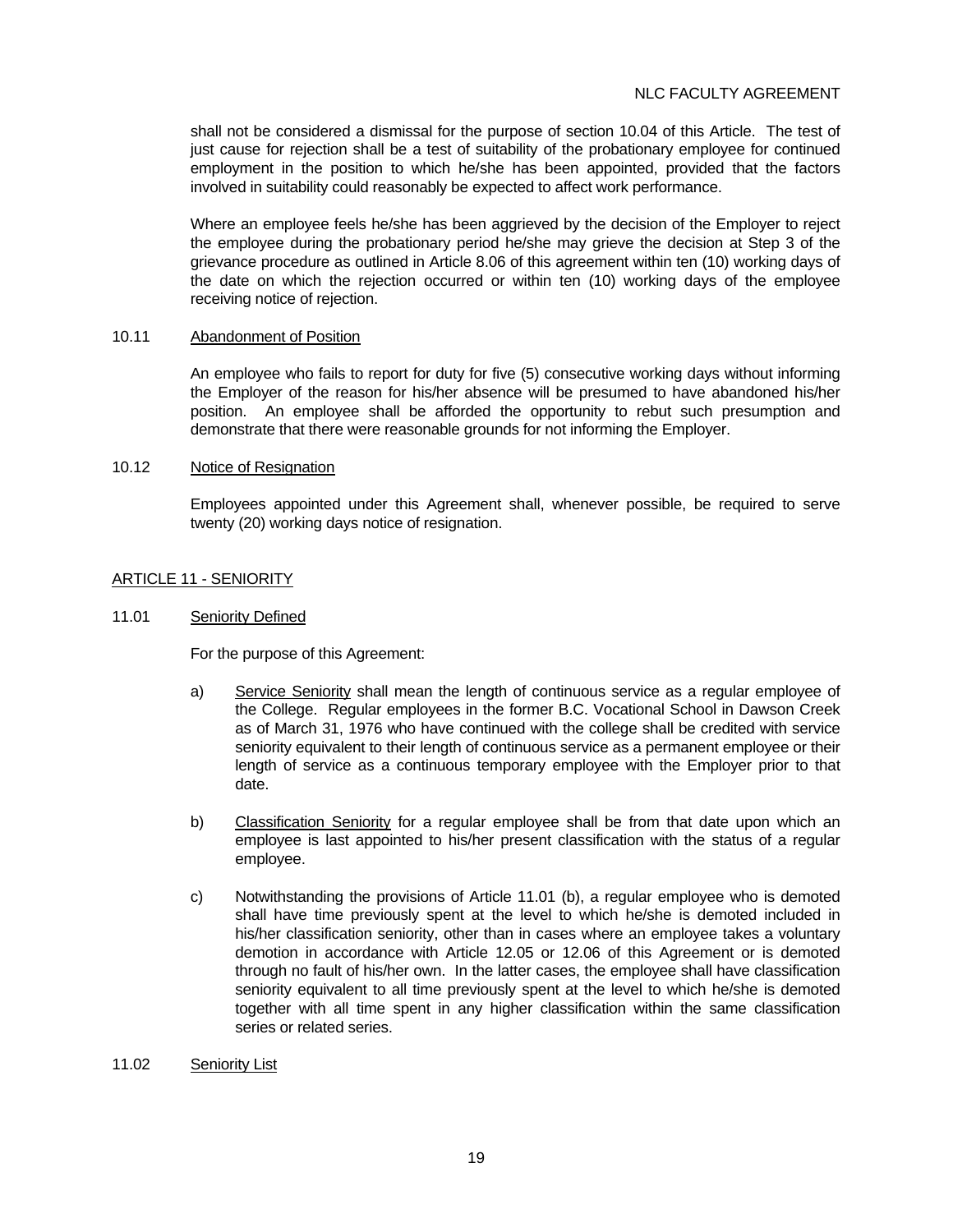The Employer shall maintain a service seniority list showing the date each regular employee commenced employment with the College. An up-to-date service seniority list shall be sent to the President of the Union on 31 December annually.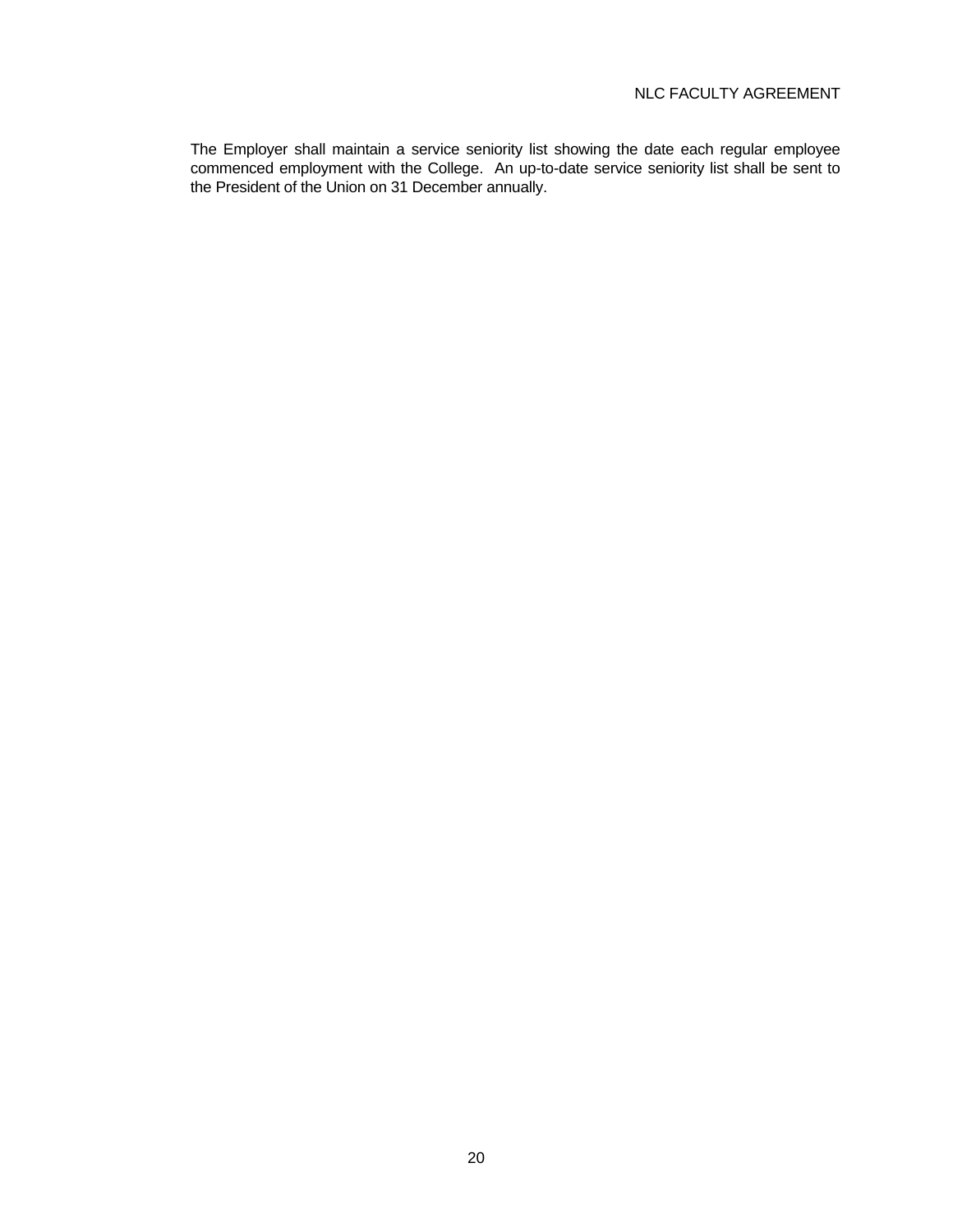## 11.03 Loss of Seniority

 A regular employee on leave of absence without pay, other than leave of absence for an elected or appointed position in the Union, shall not accrue seniority for leave periods over forty (40) working days.

 A regular employee who is on leave of absence without pay in an elected or appointed position of the Union shall continue to accrue seniority without benefits during the leave period, provided that upon returning, the employee shall accept the first available position in his/her original classification at the work location nearest his/her residence.

An employee shall lose his/her seniority as a regular employee in the event that:

- a) he/she is discharged for just cause;
- b) subject to Article 11.04, he/she voluntarily terminates his/her employment or abandons his/her position;
- c) he/she is on lay-off for more than one year;
- d) he/she becomes a temporary employee.
- e) An employee on a claim recognized by the WCB shall be credited with service seniority equivalent to what he/she would have earned had he/she not been absent and had been able to work.

#### 11.04 Re-employment

 A regular employee who resigns his/her position and within twenty (20) working days is reemployed as a regular employee shall be granted a leave of absence without pay covering those days absent and shall retain all provisions and rights in relation to seniority and other fringe benefits, provided he/she has not withdrawn his/her superannuation contributions.

#### 11.05 Bridging of Service

 If a regular employee terminates after October 1, 1979 as a result of a decision to raise a dependent child or children, and is re-employed, upon application he/she shall be credited with the length of service accumulated at the time of termination for the purposes of benefits based on service seniority. The following conditions shall apply:

- a) The employee must have been a regular employee with at least three years of service seniority at the time of termination.
- b) The resignation must indicate that the reason for termination is to raise a dependent child or children.
- c) During the employee's break in service, which is not to exceed three years, the employee must not have been engaged in full-time remunerative employment for any period in excess of three months.
- d) The previous length of service shall not be reinstated until successful completion of the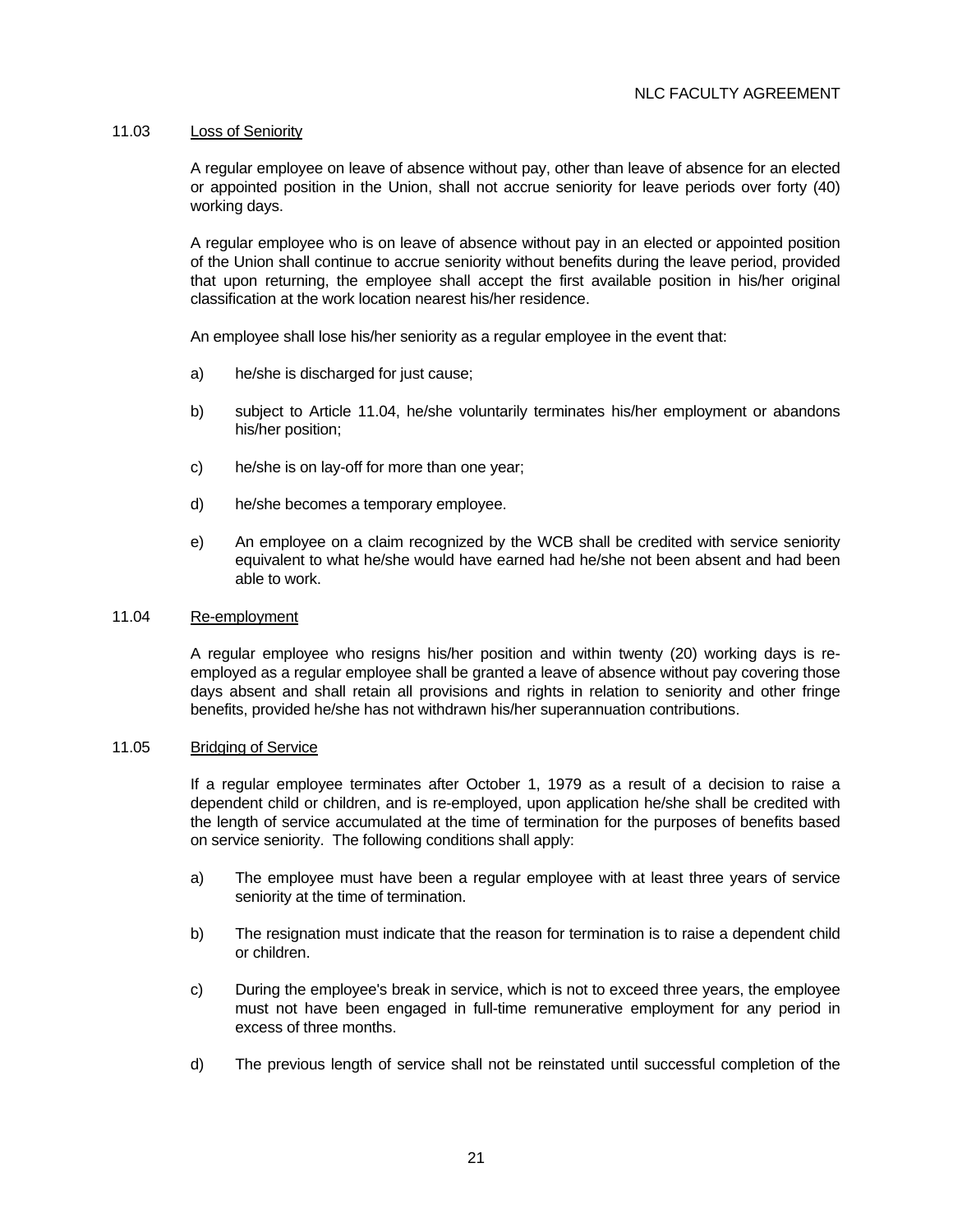probationary period on re-employment.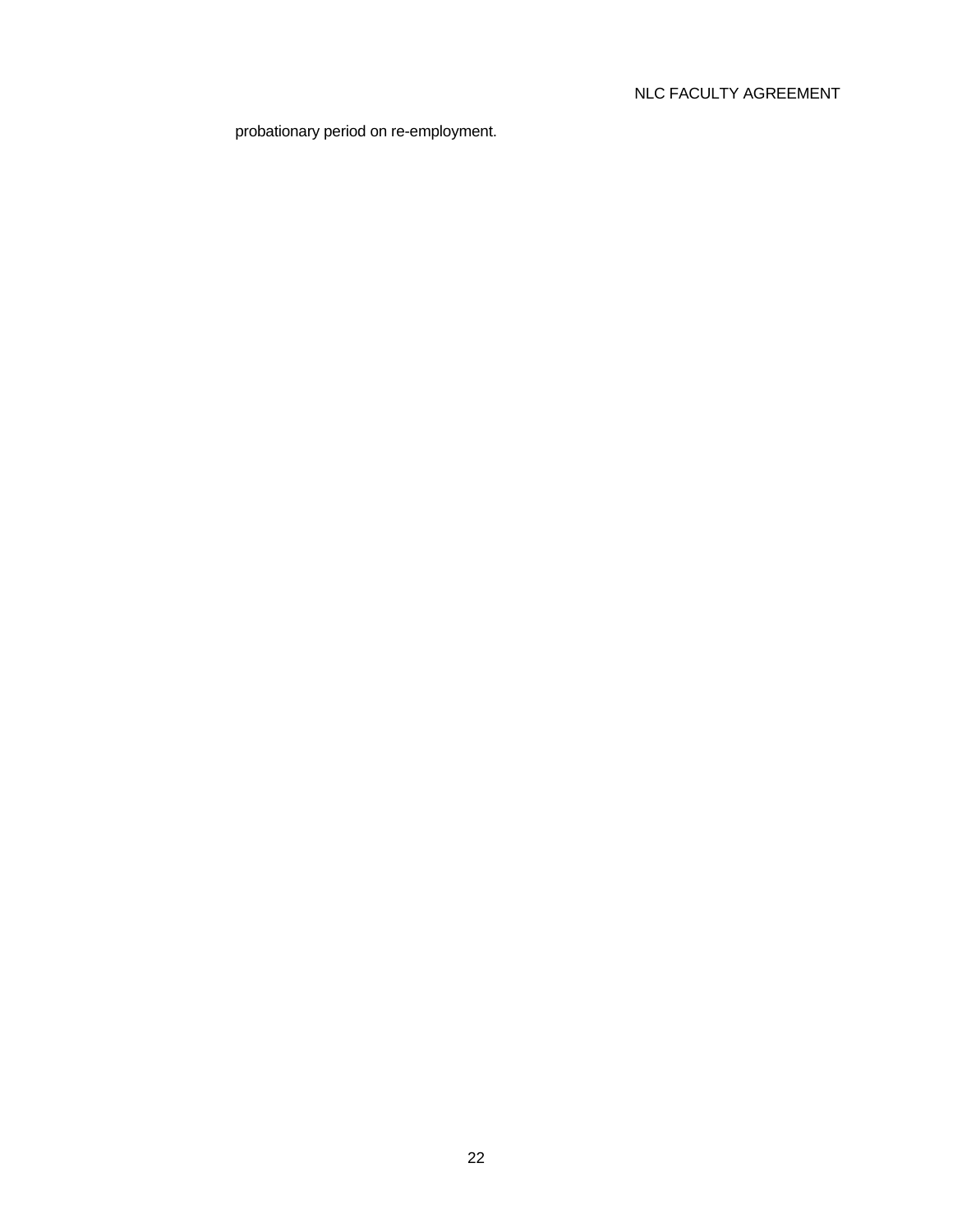# ARTICLE 12 - SERVICE CAREER POLICY

#### 12.01 Union Observer

 An in-service applicant may request that the President of the Union or his/her designate sit as an observer on a selection panel for positions in the College Bargaining Units. The observer shall be a disinterested party.

This section shall not apply to excluded positions.

#### 12.02 Notification

 Unsuccessful in-service applicants to posted positions will be notified by telephone of the name and classification of the successful applicant. The unsuccessful applicants shall be notified in writing of the reasons why they were unsuccessful if they request such reasons within two (2) working days of receiving notification of the name and classification of the successful applicant. Where no such requests have been received within two (2) working days of receiving notification, the appointment of the successful applicant may be confirmed.

#### 12.03 Right to Appeal

 Where an employee feels he/she has been aggrieved by any decision of the Employer relating to promotion, demotion, or transfer, the employee may grieve the decision at Step 3 of the grievance procedure within three (3) working days of being notified (not including the day of notification) of the reasons why he/she was unsuccessful. Where a grievance has been filed, no permanent transfers or placements shall take place until the grievance has been resolved by the grievance procedure as outlined in Article 8 of this Agreement.

#### 12.04 Transfers

 It is understood by the parties that as a general policy employees shall not be required to transfer from one geographic location to another against their will. However, the Employer and the Union recognize that in certain cases transfers may be in the interests of the College and/or the employee. In such cases, an employee will be fully advised of the reason for his/her transfer, as well as the possible result of refusal to be transferred.

#### 12.05 Screening Committee

 The Employer acknowledges an obligation to maintain on payroll regular employees who have completed their probationary period and who, through advancing years, are unable to perform their regular duties. A Screening Committee shall be established to review cases of such employees. The Committee shall consist of two members appointed by the Employer, two members appointed by the Union and a Medical Doctor who shall act as chairperson. The Screening Committee may make recommendations to the College Board to retain the employee in a less arduous position and/or to recommend what retraining the Committee deems advisable.

 Where the Screening Committee is unable to recommend that the employee be placed in a less arduous position or to be retrained, the particular case shall be referred to the principals to this Agreement for final disposition.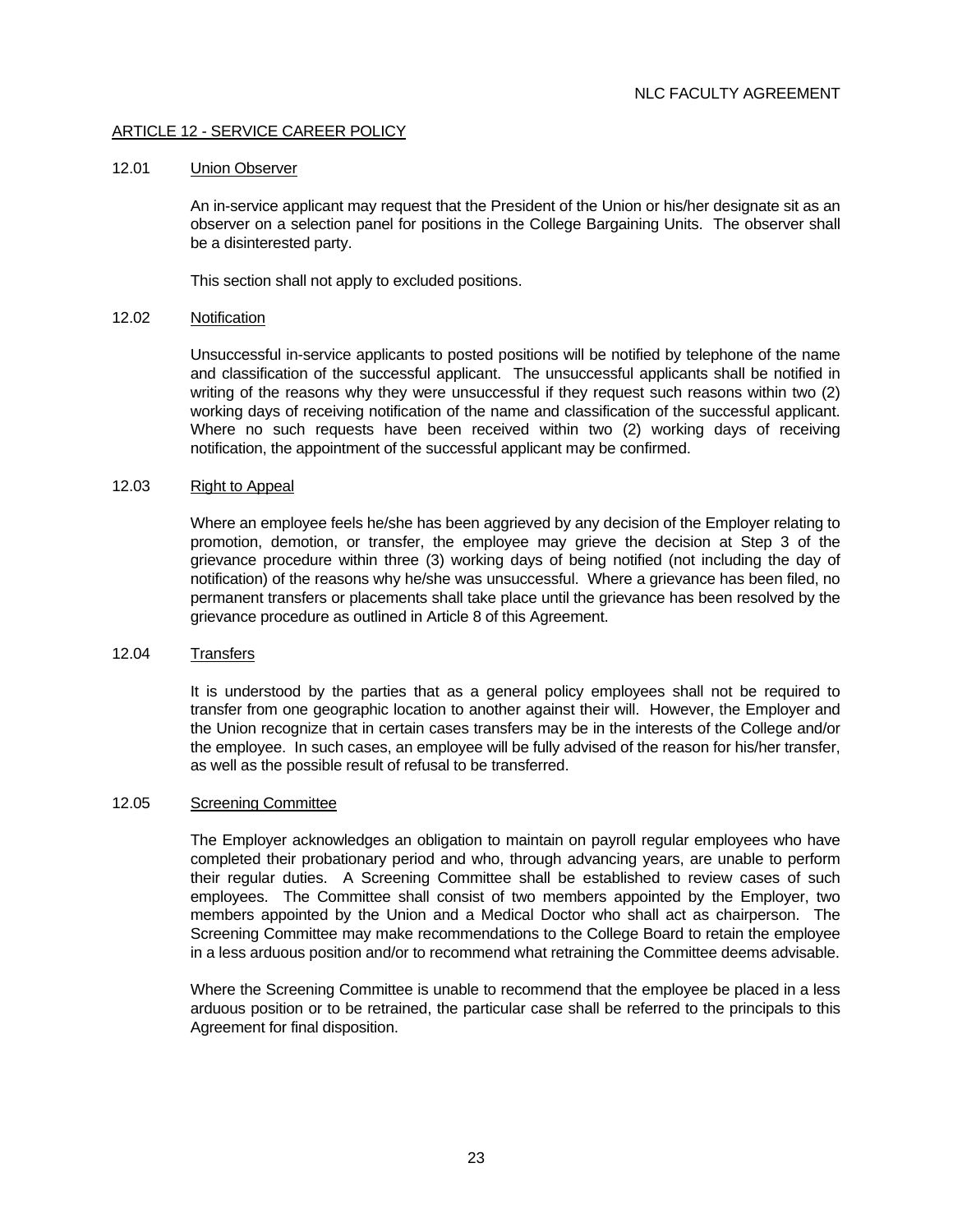## 12.06 Transfers Without Posting

Lateral transfers or voluntary demotions may be granted, without posting, for:

- a) compassionate or medical grounds to regular employees who have completed their probationary period;
- b) all employees who have become incapacitated by industrial injury or industrial illness. In such cases the Screening Committee outlined in Article 12.05 shall consider any applications or requests presented to the Committee. Each request for special consideration shall be judged solely on its merit.

## 12.07 Interview Expenses

 An in-service applicant for a posted position who is not on leave of absence without pay and who has been called for a panel interview shall be granted leave of absence with base pay and shall have his/her authorized expenses paid. An employee granted leave under this section shall notify his/her supervisor as soon as he/she is notified of his/her requirement to appear for an interview.

# 12.08 Administrative Provisions

 Notifications, requests, and appeals shall be deemed to be delivered, presented, or received in accordance with the postmark.

#### 12.09 Notification of Applicants

 In-service applicants for posted positions who are due to be interviewed shall be notified of the time, date and location of the interview not less than three (3) days prior to the interview. In the event that it becomes necessary to postpone the interview, the applicant will be advised as soon as possible of any new arrangements but notice will be deemed to have been served.

## ARTICLE 13 - LAY-OFF AND RECALL

## 13.00 (i) Pre-Layoff Canvass

- a) Prior to the layoff of regular employee(s) under Article 13.01 the College may within a geographic location, canvass any employee or group of employees to invite:
	- 1) Placement into a vacant regular position.
	- 2) Resignation with severance as provided for in Article 13.01 (a) or 13.01 (b) as appropriate; or
	- 3) Where eligible, early retirement.
- b) Where an employee selects an option or accepts an offer of placement, once confirmed in writing, such acceptance is final and binding upon the employee, subject to the agreement of the Employer.
- 13.00 (ii) Layoff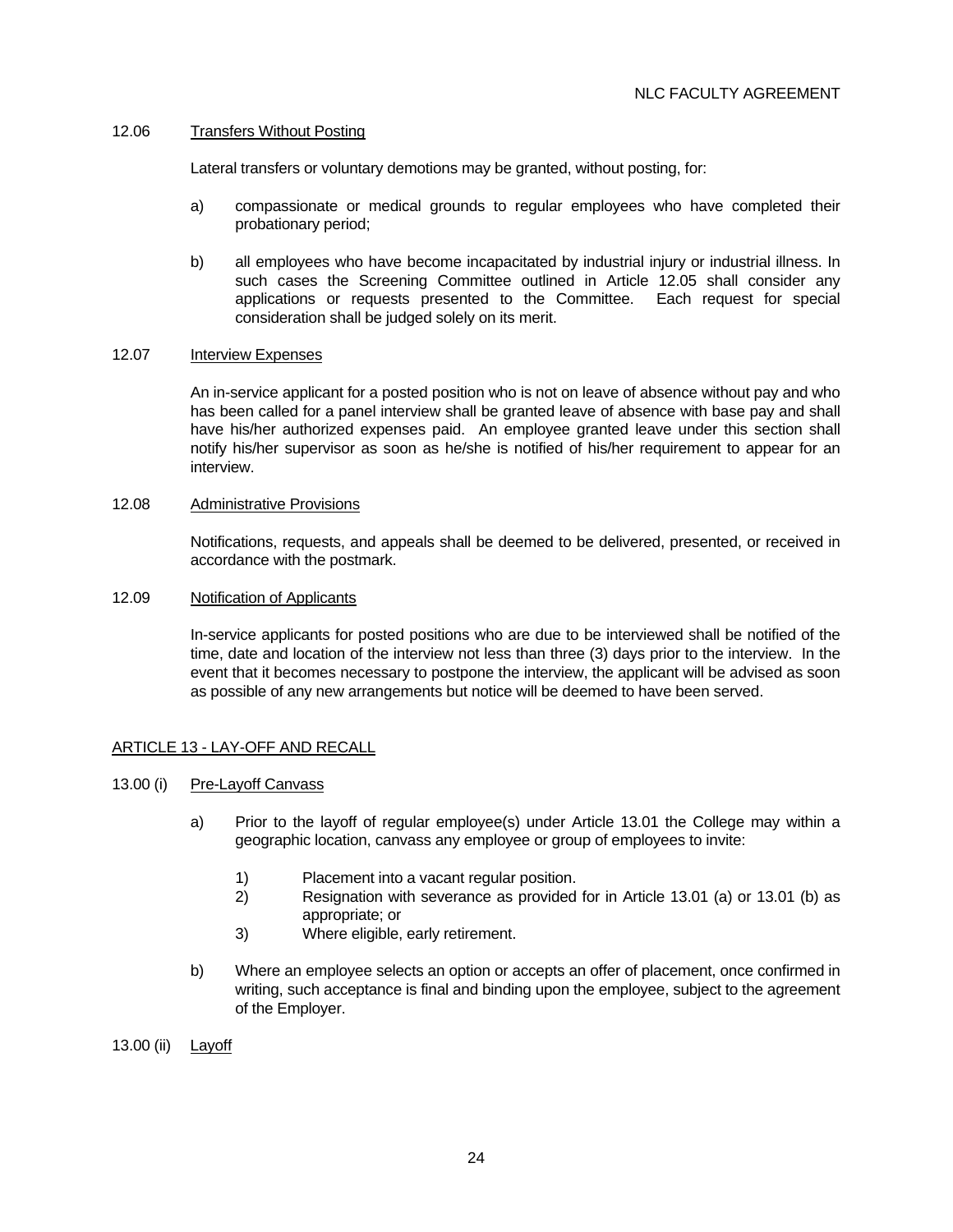- a) In the event of the need to layoff an employee(s), which shall include, by definition, a reduction in the regular hours of work as defined in this agreement, or terminate employment for reasons including decreased student enrollment, program redundancy or program elimination, reduction, or change; or budget limitation, the following provisions shall apply.
- b) A layoff(s) shall be based on seniority within a department, discipline or specialty, provided that senior staff have appropriate qualifications and are providing satisfactory service.

#### 13.01 Severance Pay

 a) Employees who are laid off will receive severance pay at the following rates. Where the letter of appointment specifies an appointment of less than 12 months, there shall be no severance pay entitlement except as the schedule below applies:

 2 years' service but less than 3 years' service - 6 weeks' pay 3 years' service but less than 4 years' service - 8 weeks' pay 4 years' service but less than 5 years' service - 10 weeks' pay 5 years' service but less than 6 years' service - 12 weeks' pay 6 years' service but less than 7 years' service - 16 weeks' pay 7 years' service but less than 8 years' service - 18 weeks' pay 8 years' service but less than 9 years' service - 20 weeks' pay 9 years' service but less than 10 years' service - 22 weeks' pay 10 years' service and over - 24 weeks' pay

Severance pay will be paid out in a lump sum.

 Under no circumstances will an employee who returns to the College upon recall be reimbursed for more weeks under severance pay than the actual number of weeks involved in the lay-off.

 Severance pay will only be paid to an employee once, unless he/she re-qualifies for severance pay again through another two (2) years active employment after his/her date of recall.

 b) All individuals listed below shall receive severance pay as per Article 13.01 (a). In addition, those individuals listed shall receive the equivalent number of weeks in notice.

| Allen, Edmund   | Dahlen, Laine | Thomas, David |
|-----------------|---------------|---------------|
| Beauchamp, Dave | Ellis. David  |               |
| Cristall, Brian | Lord. Bob     |               |

 c) Any employee who has left or resigns from the employ of the College shall be deemed to have his/her name removed from the list.

 In the event of impending lay off of regular employees, the Employer will notify the Joint Committee and the employee in writing. The Joint Committee shall meet within five (5) days and shall recommend reasonable alternatives to lay off within five (5) days of its meeting. The Employer acknowledges its responsibility to make every reasonable effort to examine, within five (5) days, any reasonable alternatives suggested. The first alternative to be reviewed shall be the possibility of offering the individuals another position within the bargaining unit provided: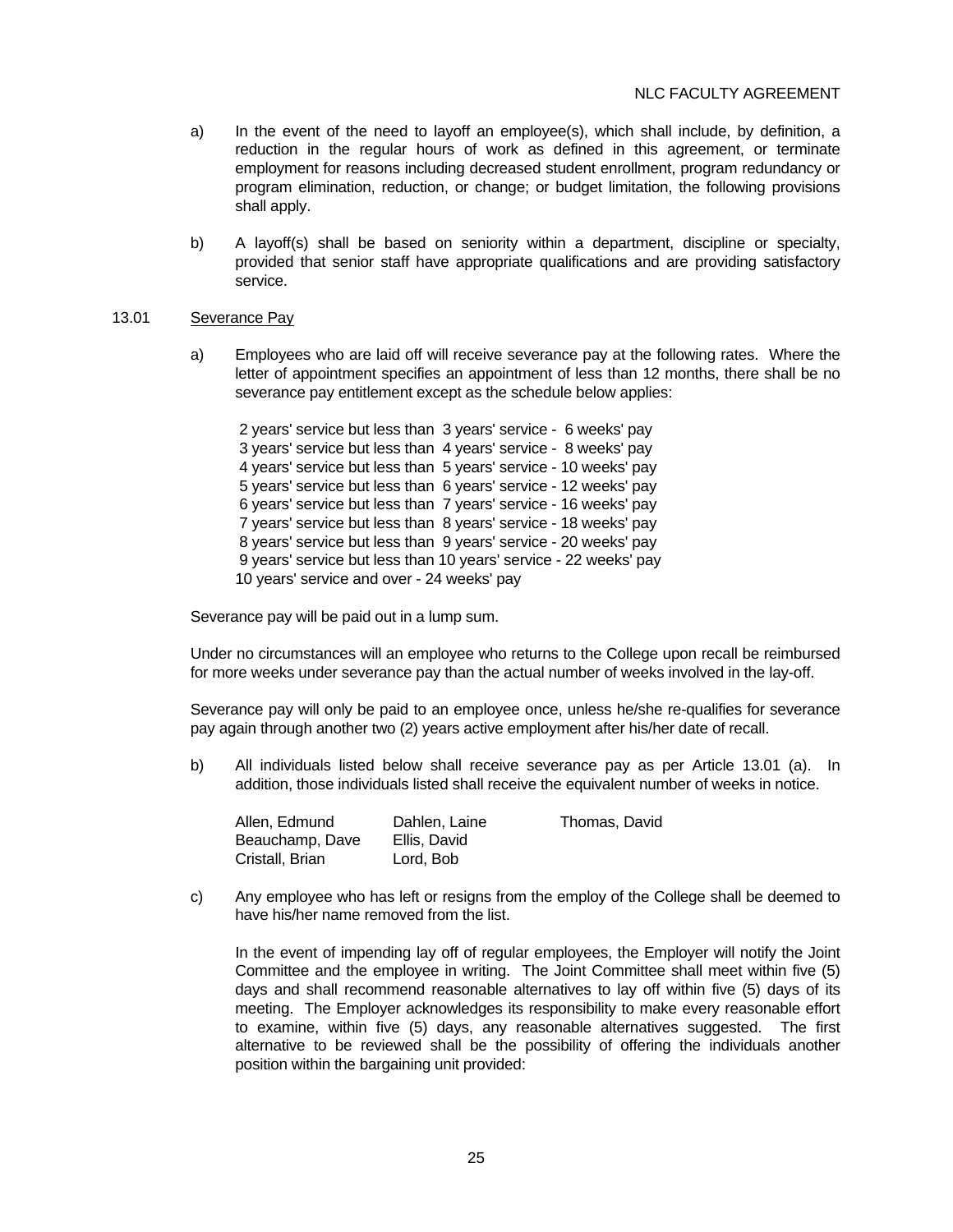- 1) The individual can be expected to effectively carry out the responsibilities of the position, and
- 2) where it is intended that the vacancy be filled.

 Other options which may include early retirement, retraining, surveying vacancies within the College system can be considered reasonable alternatives.

## 13.02 Advance Notice

 The Employer shall notify regular employees who are to be laid off a minimum of twenty (20) working days' notice plus one (1) additional working day's notice for each full year of employment with the College. If the employee does not have the opportunity to work after notice of lay-off, he/she shall be paid in lieu of work for that part of the notice period during which work was not made available.

13.03 Recall

 Subject to other articles of this Agreement, seniority will be the basis of recalling laid off employees where expertise is determined to be suitable for the work.

# ARTICLE 14 - HOURS OF WORK

14.01 Hours of Work

Annual Hours of Work shall be as follows:

#### Appendix 2(a) employees

- 1566 hours inclusive of holidays
	- exclusive of meal periods taken away from the work station
	- exclusive of rest breaks
	- averages 30 hours per week

## Appendix 2(b) employees

- 1827 hours inclusive of holidays
	- exclusive of meal periods taken away from the work station
	- inclusive of rest breaks
	- averages 35 hours per week

# 14.02 Work Schedules

- a) Work schedules shall be established by mutual agreement between the Employer's designate and the employees at the local level in accordance with the terms of this Agreement.
- b) Changes in work schedules and starting and finishing times shall be established at the local level and shall conform with the provisions of this Agreement. The new schedules,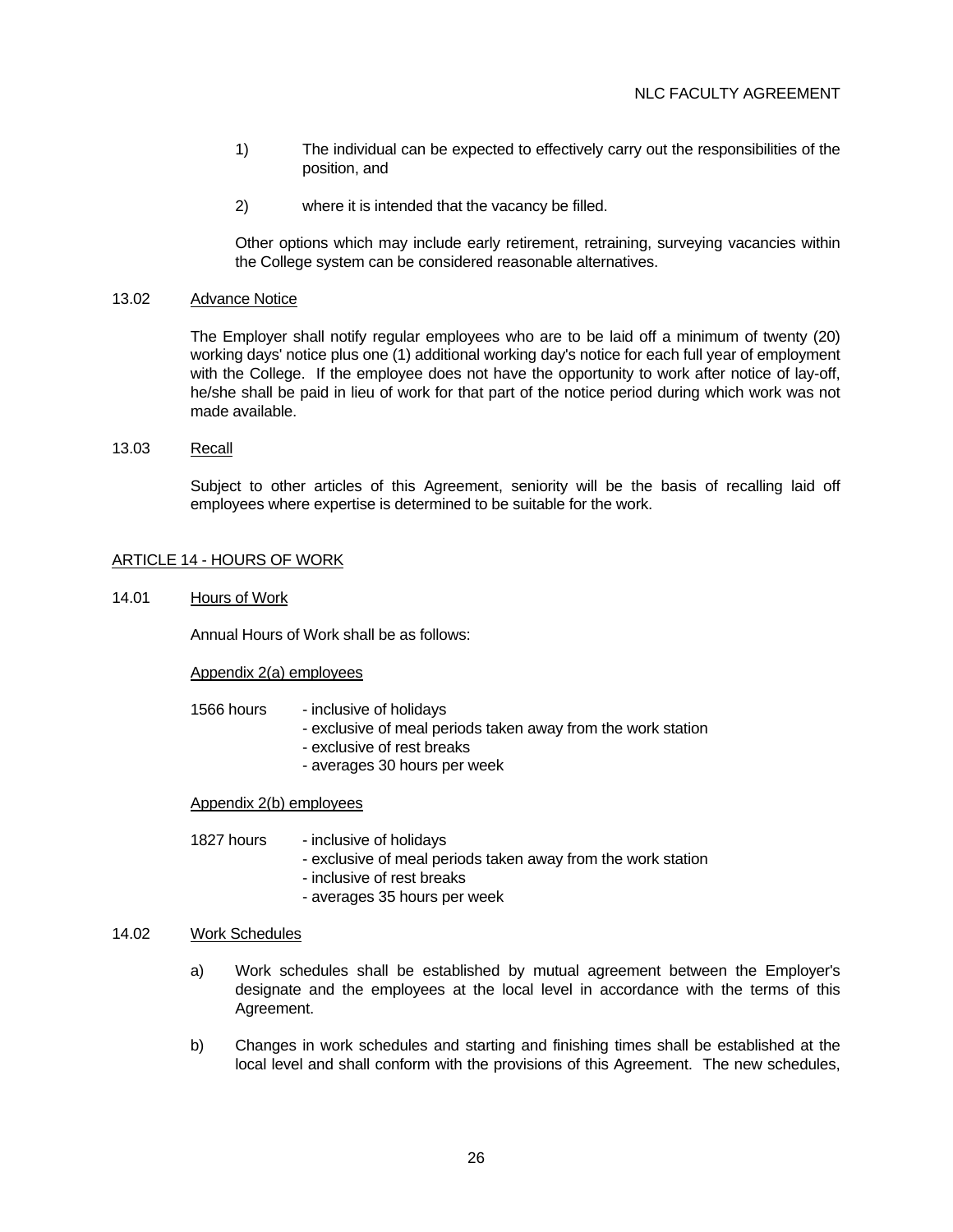once agreed upon, shall be posted as per Article 15.03. Where new work schedules or starting and finishing times cannot be agreed upon at the local level to meet changes in the hours of operation, the matter shall be referred by either party to the Joint Committee for consideration and agreement.

- c) The Joint Committee shall meet within four (4) days to consider the matter. Within three (3) days of the initial meeting the Joint Committee shall either resolve the matter or refer it to Step 3 of the grievance procedure for resolution subject to Definition 13.
- d) Pending resolution at the Joint Committee, the Employer may after fourteen (14) days notice, on an interim basis, change starting and finishing times or alter days of rest of existing work schedules to meet hours of operation, providing this does not increase the length of the work day beyond nine (9) hours.
- e) Scheduling Within Existing Hours of Operation:
	- i) Work schedules shall be determined in accordance with the provisions of Article 15, and in accordance with the following provisions of this Article.
	- ii) The Union's and Employer's designate at the local level shall negotiate mutually agreeable work schedules and work patterns in accordance with the Agreement and this Article.
	- iii) Where agreement on work scheduling or work patterns cannot be reached at the local level, the matter may be referred by either party to the Joint Committee.
	- iv) The Joint Committee shall meet within ten (10) days of receiving notice in order to attempt resolution of the dispute. Schedules agreed upon by the Joint Committee shall be implemented according to a method agreed upon by the Committee.
	- v) In the event that agreement on work schedules is not reached by the Joint Committee within four (4) days, or mutually agreed times, the dispute shall be referred to the Bargaining Principals to resolve.
	- vi) In the event that agreement on work schedules and/or their method of implementation is not reached by the Bargaining Principals or their designates within four (4) days or a mutually agreed time, the dispute shall be referred to arbitration for final and binding decision.
	- vii) Pending final resolution of a dispute, the status quo with respect to work schedules shall be maintained.
	- viii) Work schedules shall be rotated on an equitable basis among the employees involved.
- f) Changes in Hours of Operation
	- i) The Employer shall give the Union sixty (60) days notice of changes in the hours of operation that affect the work schedules of employees. Where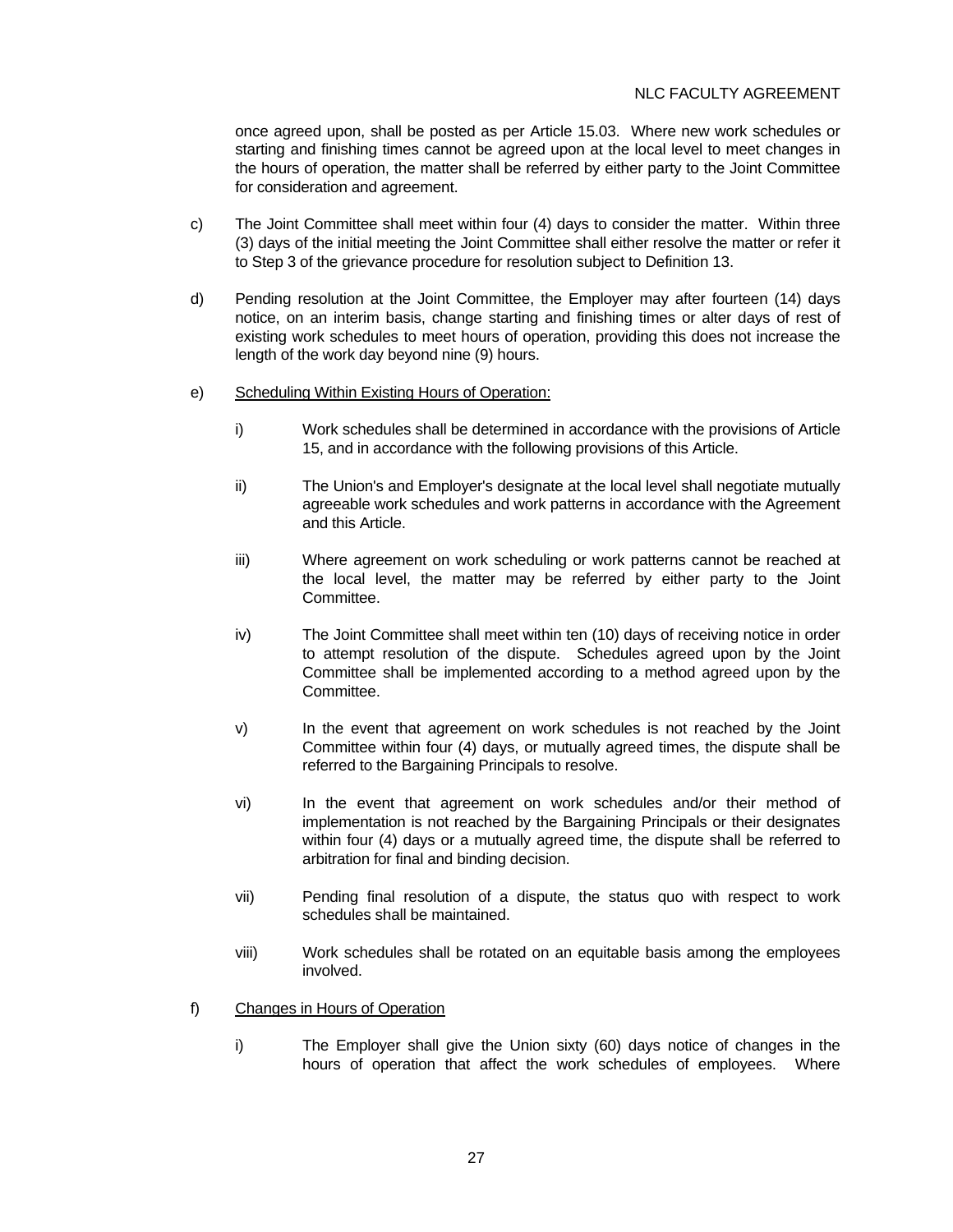circumstances beyond the Employer's control require the introduction of changes in the hours of operation with less than sixty (60) days available for notice the Employer shall give the maximum notice possible.

- ii) Following the receipt of notice the Employer's and the Union's designated representatives shall meet to negotiate mutually agreeable work schedules.
- iii) Where agreement cannot be reached the dispute resolution procedure specified above shall be implemented.

## g) Split Schedules

 The Employer and the Union agree that employees will not be required to work split schedules except by mutual agreement of the College and the Union.

### h) Meal Periods

- i) Meal periods shall be scheduled as close as possible to the middle of the shift and wherever possible to correspond with dining room facilities where such facilities are available.
- ii) Meal periods shall be a minimum of thirty (30) and not more than sixty (60) minutes in length as mutually determined by the Union's and the Employer's designated representatives at the local level. An employee shall be entitled to take his/her meal period away from the work station. Where this cannot be done, the time worked shall not exceed the scheduled work day or the applicable overtime rates shall apply.
- i) Days of Work
	- i) No employee shall be scheduled to work more than five (5) consecutive days.
	- ii) Instructors shall receive two (2) consecutive days off within a seven (7) day period.
	- iii) This article shall not apply where the contract is less than 120 hours and has the mutual agreement of the Employer and the Union.
- j) Reporting to Work Location

 Where employees are required to report to a central location in order to be assigned their work location, their shift shall commence from the time they are required to report for the assignment.

k) Change of Work Location

 Except in the case of temporary assignment for the duration of less than one (1) month, and except in the case of emergencies, the Employer shall give a regular employee two (2) weeks' advance notice, in writing, stating the reasons, prior to implementing any change in the employee's designated work location.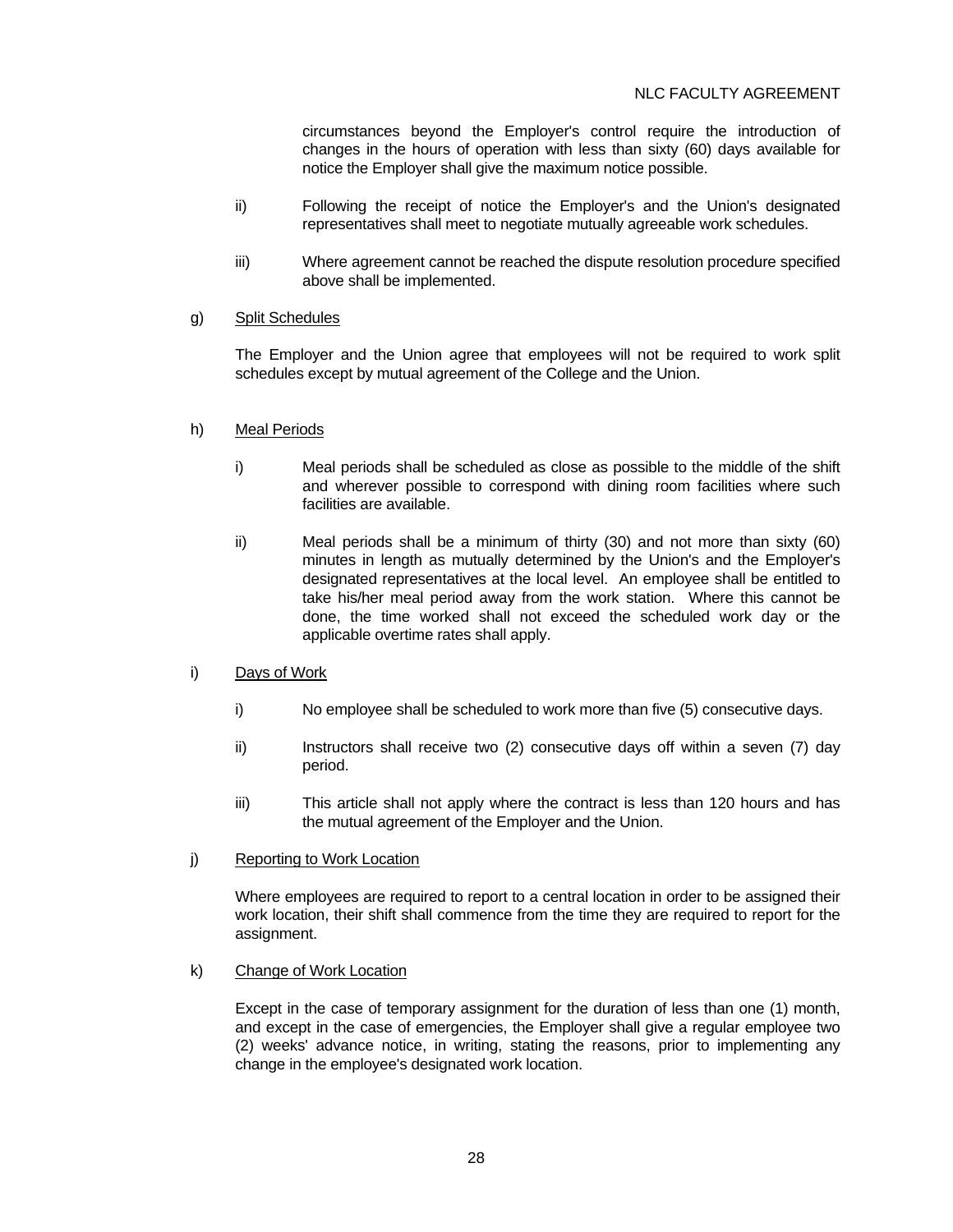## l) Shift Schedules

- i) A full time instructor after consultation with the Vice President, Instruction may teach up to six (6) hours per week in addition to his/her assigned workload. Remuneration in this case will be as per Article 16.
- ii) Work assignments will be made on an equitable basis and instructors will only be rotated when it is necessary to maintain a program.

### m) Scheduling of Vacations

 Pursuant to Article 14.03 (c) of this Agreement, employees shall remain on the agreed upon work schedule and vacation entitlement shall be converted to hours. The scheduled daily hours shall be deducted from the vacation entitlement for each day of vacation taken.

### 14.03 Conversion of Hours

### a) Lieu Days

 Where an employee is granted a lieu day pursuant to Article 17.03 or 17.04 of this Agreement, the time off granted will be six (6) hours per lieu day for Appendix 2(a) employees and seven (7) hours per lieu day for Appendix 2(b) employees for full-time employees and pro-rated for part-time employees.

#### b) Vacation

 Where an employee is granted vacation pursuant to Article 18.01 of this Agreement, and where the regularly scheduled work day is greater than seven (7) hours per day, for Appendix 2(b) employees or six (6) hours per day for Appendix 2(a), employees, the annual vacation entitlement shall be converted to hours on the basis of a seven (7) or six (6) hour day respectively and deducted accordingly.

### c) Designated Paid Holidays

 Where an employee is granted a designated paid holiday pursuant to Article 17 of this Agreement, the time off granted will be seven (7) hours for an Appendix 2(b) employee and six (6) hours for an Appendix 2(a) employee per designated paid holiday for a fulltime employee and pro-rated for a part-time employee.

### d) Instructional Staff

 Notwithstanding paragraphs (a), (b) and (c) of this Section, the earning and granting of lieu days for designated holidays, sick leave, vacation, and designated paid holidays for instructional staff will remain unchanged.

## 14.04 Rest Periods

All employees shall be entitled to rest periods as follows: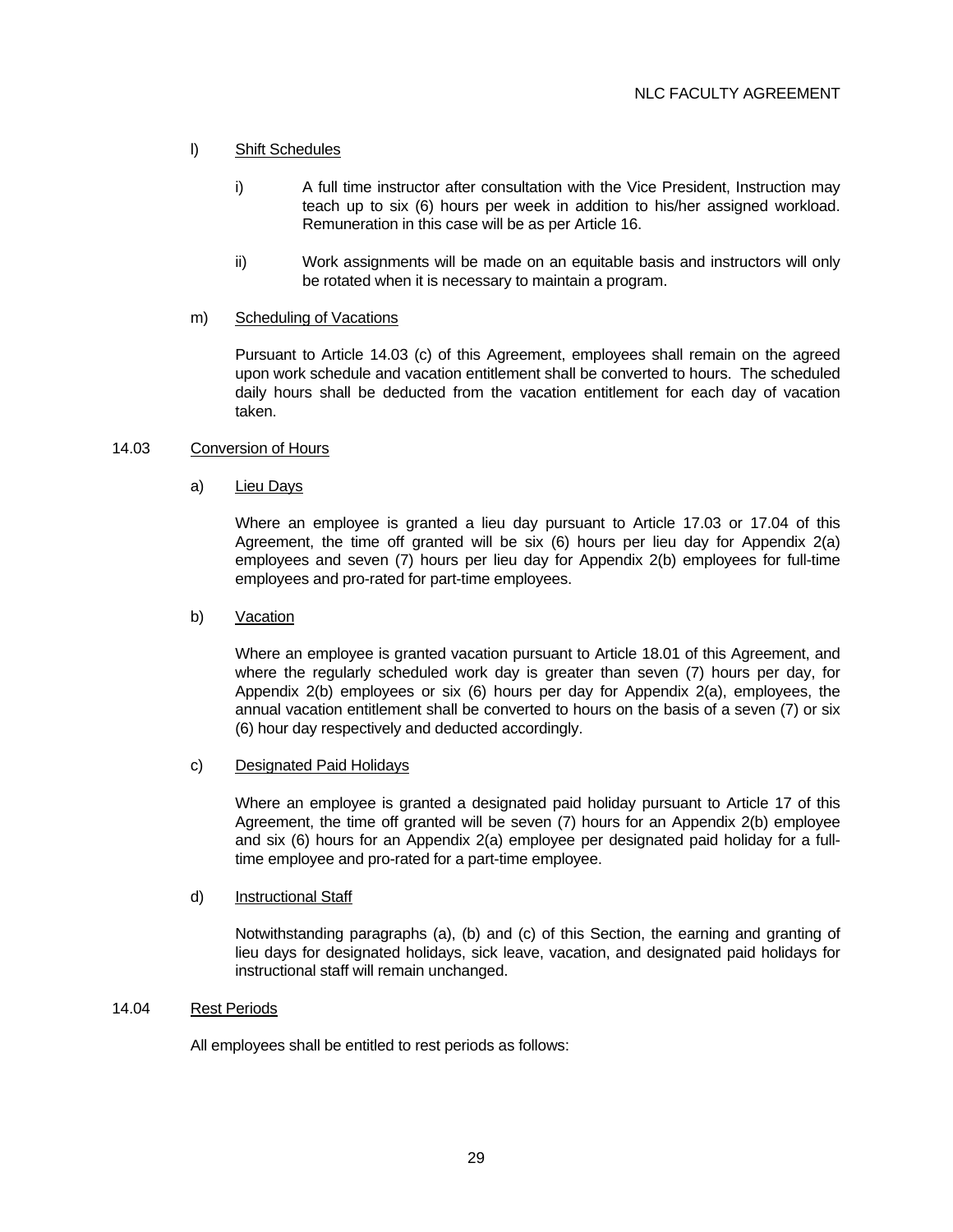- For work shifts 3 1/2 hours up to 6 hours, one 15 minute rest period.
- For work shifts in excess of 6 hours, two 15 minute rest periods.

 When rest periods are taken, they shall be scheduled by mutual agreement between the employee and campus administration.

 Rest periods are not paid time, and additional rest periods may be taken by mutual agreement and scheduling.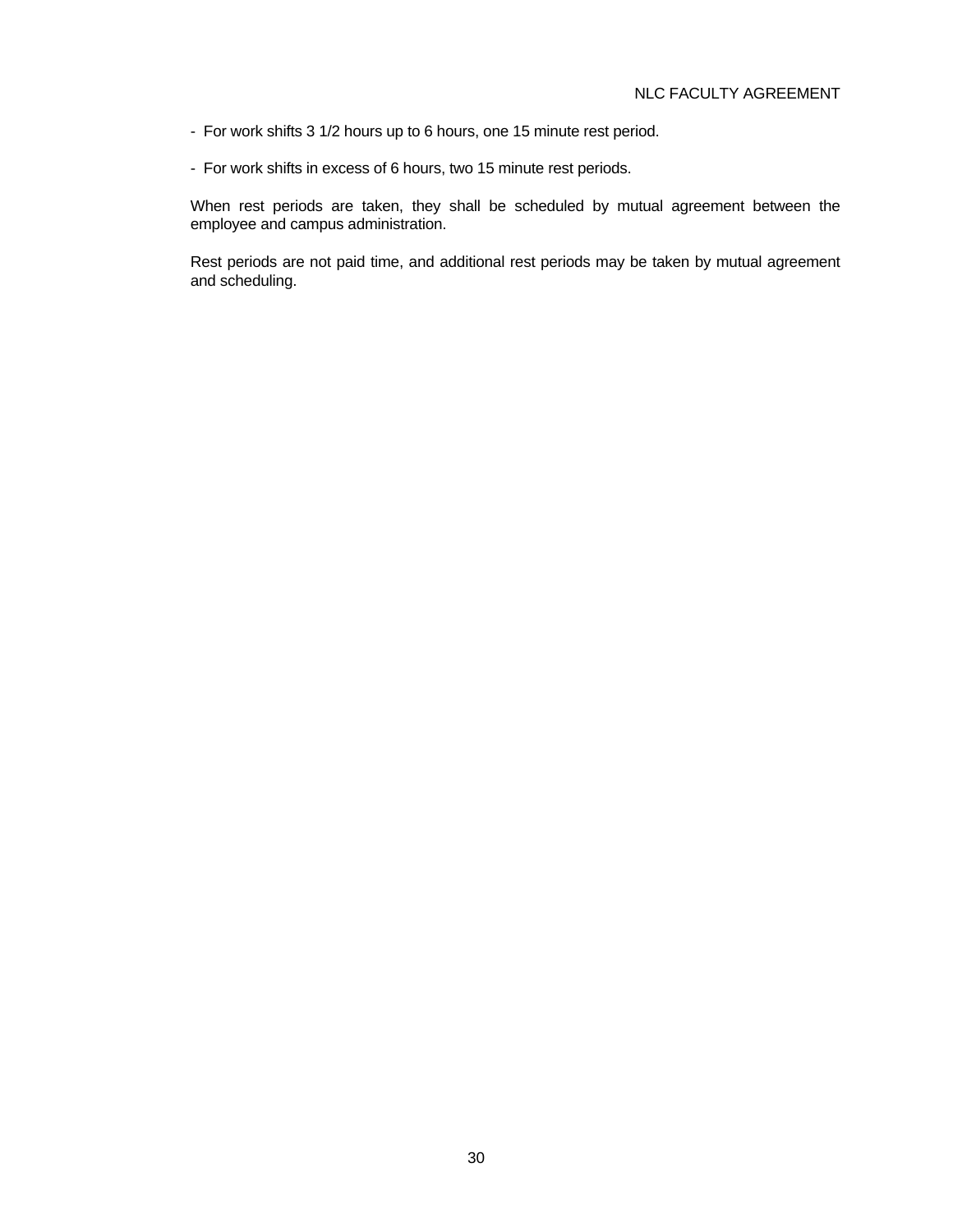### 14.05 Duty Hours

- a) Duty hours shall consist of the annual hours of work as defined in Article 14.01 less vacation entitlement and paid holidays.
- b) All employees will be expected to be on campus and engaged in College work during normal working hours (as defined in this agreement) other than the following times:
	- i) paid holidays,
	- ii) annual vacation,
	- iii) approved professional development,
	- iv) approved absences.
- c) For Appendix 2(a) employees, duty hours shall include instructional contact hours (as defined in Article 14.06), preparation time, and other related activities and duties.
	- i) The Employer will show due consideration in recognizing preparation requirements.

 For academic courses the guideline will be one hour of preparation for each hour of instruction, applied on an annual basis.

 For vocational and career technical courses the guideline will be one hour of preparation for every four hours of instruction, applied on an annual basis.

- ii) The employee will show due consideration in recognizing that the instructor's role includes activities and duties in addition to teaching and preparation such as office hours, course development, meetings, articulation, student interviews. The Employer recognizes that duties outside of teaching and preparation are not to be considered as part of the annual preparation time.
- iii) Six (6) hours of preparation time prior to the delivery of each course will be granted for all courses delivered using distance education delivery methods.
- iv) Distance delivery courses employing correspondence methods will be granted ten (10) minutes per student per week of preparation time over the duration of the course with a minimum of one hour of preparation time per week.

## 14.06 Contact Hours

 For the purposes of this Article, a contact hour refers to a scheduled student contact hour in a classroom, laboratory, shop or any other related instructional areas.

- a) Scheduled contact hours for instructors of Academic programs shall not exceed 450 hours per year. This shall consist of a maximum of four (4) different courses per semester to a maximum of ten (10) courses per year. The Employer will show due consideration in recognizing preparation requirements in scheduling a maximum of 10 courses per year. For the purposes of this Section, .75 contact hours refers to each hour spent in laboratories and .5 contact hour for each hour spent in tutorials for academic courses.
- b) Scheduled contact hours for instructors of Vocational and Career/Technical programs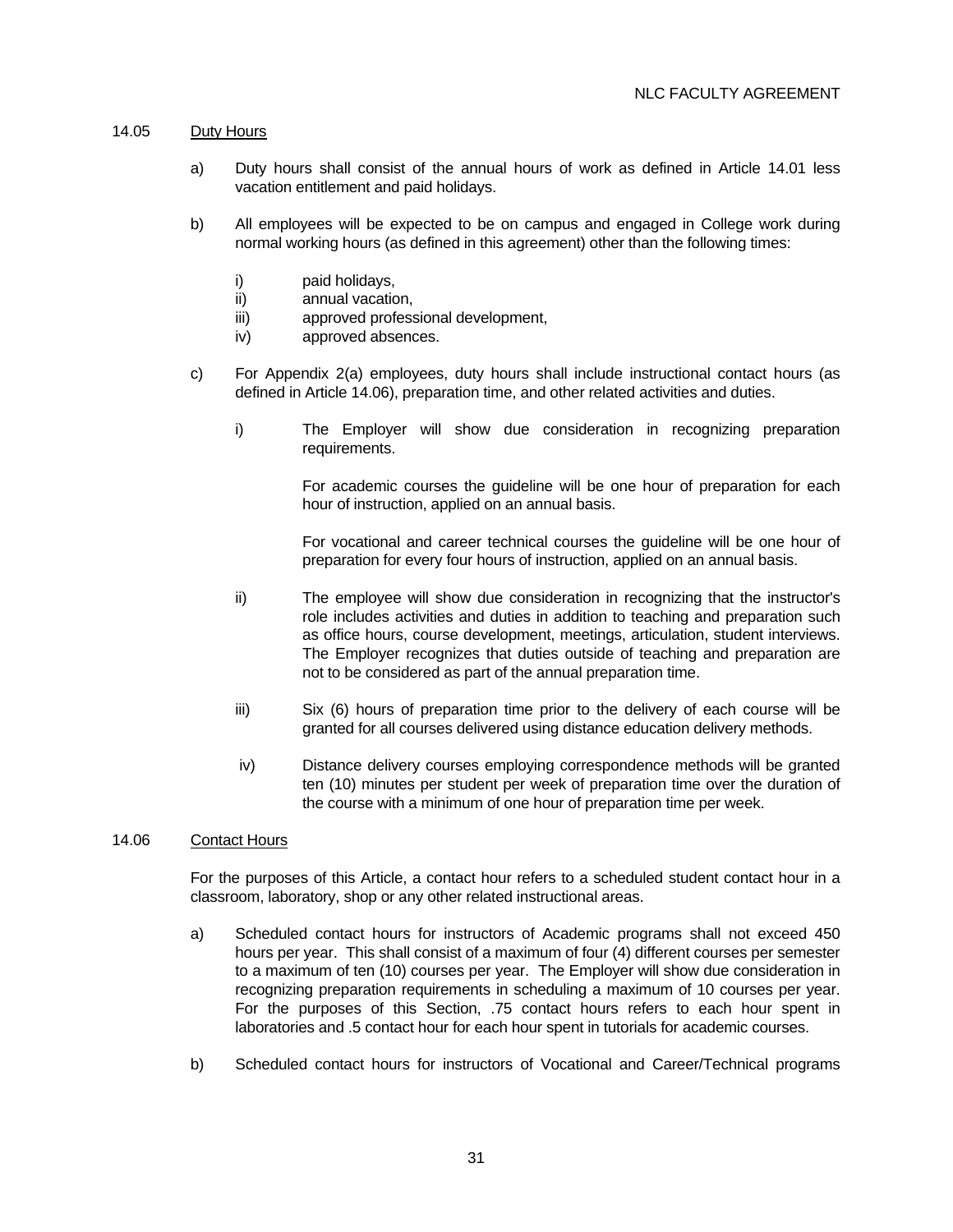shall not exceed 984 hours per year. Instructors of vocational courses who conduct laboratories or shops shall not exceed 943 contact hours per year.

 c) Instructors whose assignment includes a combination of Academic, Vocational/Career-Technical, and Distance Delivery contact hours shall have their contact hours pro-rated.

#### 14.07 Workload and Hours of Work

 Every employee shall be assigned a designated campus or learning centre. Each hour of travel to a work location in excess of the time required to travel to and from the instructor's residence to his/her designated campus or learning centre is deemed to be equivalent to one duty hour. The time required to travel from Dawson Creek to Fort St. John is defined to be one (1) hour; from Dawson Creek to Chetwynd one and one/half (1 1/2) hours; from Fort St. John to Hudson's Hope one and one-half (1 1/2) hours; from Fort St. John to Fort Nelson five (5) hours; and from Dawson Creek to Tumbler Ridge two (2) hours. Allowances will be made for an extension due to inclement weather.

#### 14.08 Lecture Courses

 Instructors teaching lecture oriented courses shall not have to teach more than four (4) different courses per semester without the consent of the bargaining principals.

### 14.09 Night Courses

 Instructors shall not have to teach more than six (6) hours of night courses per week as part of their regular workload without the consent of the bargaining principals.

#### 14.10 Proposed Workloads

 Proposed workloads and contact hours shall be outlined in writing prior to June 1 each year and will be presented to the President and a representative of the Union. Each will have an opportunity to consult with the parties concerned prior to the workload being finalized and the forms signed by the Vice President, Instruction and employee. There shall be no increase in the workload during the year except by consent of the employee and the Union.

- a) Instructors will be expected, where class enrollments are under maximum, to meet optimum class size by tutoring Distance Education students. Tutorials will be scheduled during regular posted office hours. For college purposes Distance Education students assigned in this manner will be regarded as regular students.
- b) Where an Appendix 2(a) employee, for whatever reason, has a shortfall of duty hours per week (30 hours) those hours may be made up through Distance Education tutorial and/or alternative academic assignment.

### 14.11 Work Week

The normal work week for all employees shall be Monday to Friday.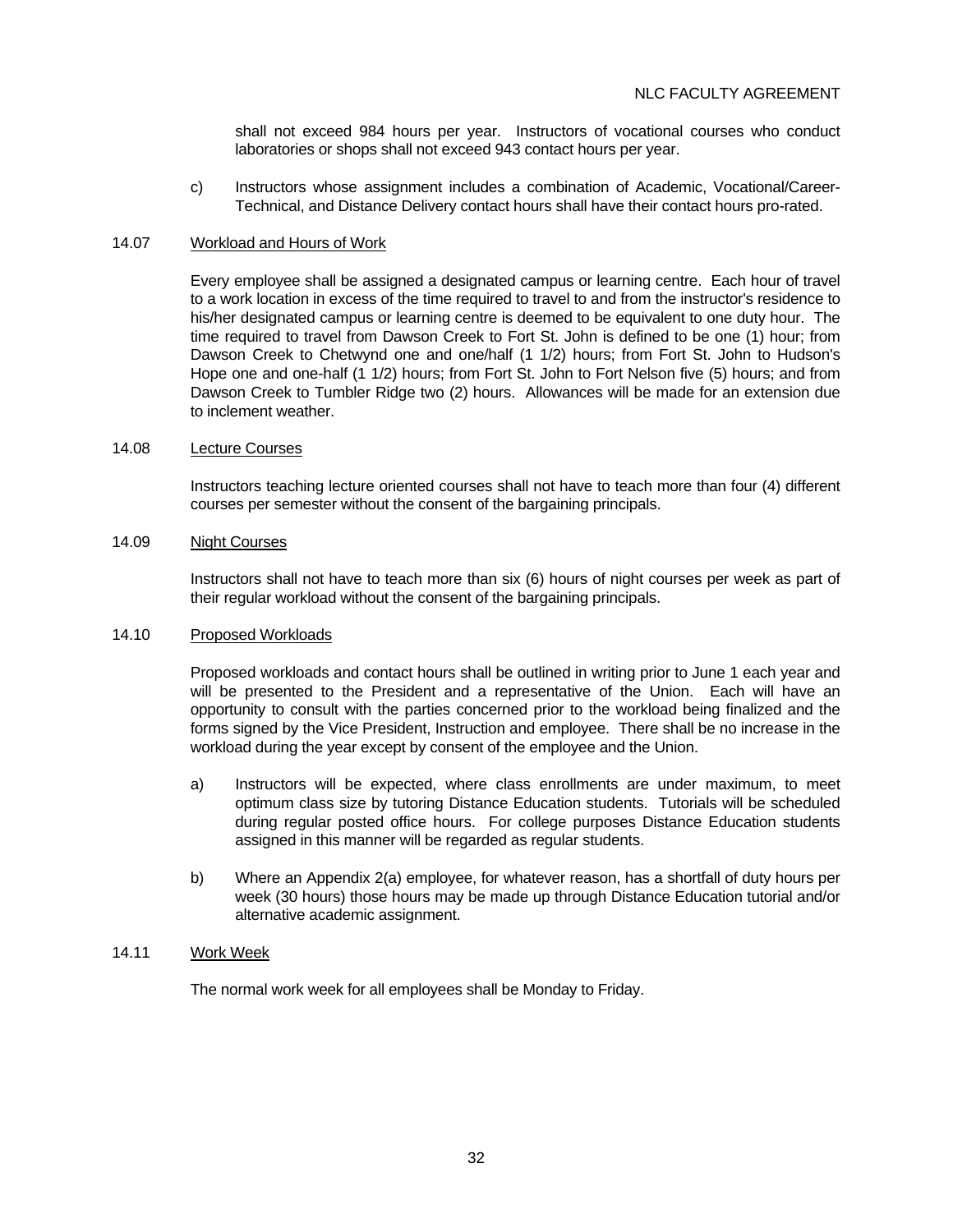### 14.12 Class Size

 a) Vocational shop courses shall normally have a class size of sixteen (16) students per instructor. For purposes of defining vocational shop courses they are generally understood to be such courses as:

> Aircraft Maintenance Engineering Cook Training **Welding**

- b) In programs such as Entry Level Trades Training, Early Childhood Education, A.B.E., and Office Administration, the average class size shall not exceed seventeen (17) students per instructor. In other regular vocational programs class sizes shall be determined by mutual agreement of parties to this Agreement before they are commenced and as the needs arise.
- c) Under normal circumstances thirty (30) students per class, with a maximum of thirty-five (35) at registration for lecture courses.
- d) Maximum of twenty (20) students per instructor in tutorials and seminars.
- e) Laboratory: (Chemistry, Physical Geography, Computer Science, Physics, and Biology)
	- i) up to eighteen (18) students, no laboratory assistance provided.
	- ii) more than eighteen (18) students and up to a maximum of twenty-four (24), support staff will be made available up to a maximum of two (2) hours for each laboratory per week.
	- $\overline{ii}$  if enrolment drops to eighteen (18) or below during the life of the course, then (i) above will apply.

## 14.13 Joint Committee

Any problems relating to the operation of this Article shall be referred to the Joint Committee.

### 14.14 Non-Instructional Duty Days

 A teaching employee will be expected to be on campus and engaged in College work, including department meetings, on weekdays other than "paid holidays" or his/her annual vacation unless he/she has obtained specific approval to carry out professional development. Instructional staff will be required to post their office hours at the request of the Employer.

### 14.15 Positions Temporarily Vacant

- a) The Employer acknowledges that, except in cases of emergency, the workload of employees covered by this Agreement will not be increased beyond their regular level as a result of positions temporarily vacant due to illness, vacation, leave of absence, or any other reasons.
- b) Where substitution is required the most senior available qualified employee in the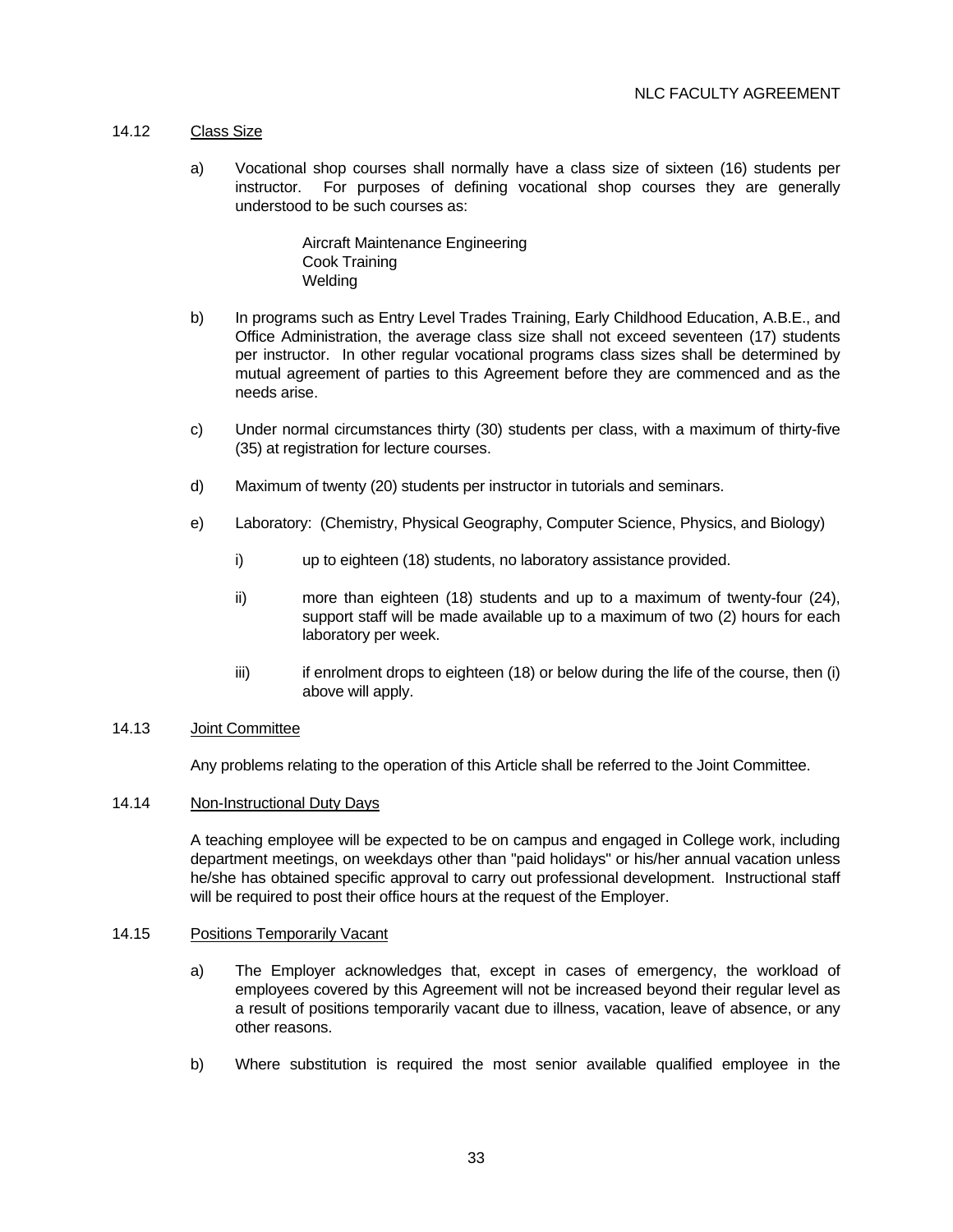appropriate classification be afforded the opportunity to substitute in the higher position.

### 14.16 Release Time

 Instructors recognize the necessity of discharging functions or tasks outside of their regular instructional activities and beyond their normally scheduled hours of work and will be provided release time hour for hour, or at overtime rates provided that prior authorization is received from the appropriate Program Director or designate.

### 14.17 Intersession and Summer School

 Instructors will be expected to meet the needs of students through courses offered on a year round basis, subject to the terms of this Agreement as set out in Article 14 following application of Article 18.

## ARTICLE 15 - SCHEDULED WORKLOAD

## 15.01 Premium Entitlement

- a) Normally classes are scheduled between the hours 8:30 a.m. and 4:30 p.m. Scheduled workloads for full-time instructors outside of these hours qualifies the employee for a premium pursuant to the salary schedule.
- b) If an instructor elects to re-schedule his/her workloads outside of the hours mentioned above this premium will not apply.
- c) Payment will be made on the last pay period in December and June.

### 15.02 Shortfalls

There shall be no pay back for shortfall of annual working hours.

### 15.03 Shift Systems

 In the event that the Employer, by virtue of changes to its operation for any reason, determines that all or part of its operation will be changed to a shift system, i.e. a system that incorporates a first, second and/or third shift, the Employer will notify the President of the Union or his/her designate immediately.

 The bargaining principals, pursuant to Article 33.04 of this Agreement, shall negotiate a shift premium based on prevailing B.C. College rates.

### ARTICLE 16 - OVERTIME

### 16.01 Definitions

 a) "Overtime" means work performed by a full-time employee in excess or outside of his/her regularly scheduled hours of work.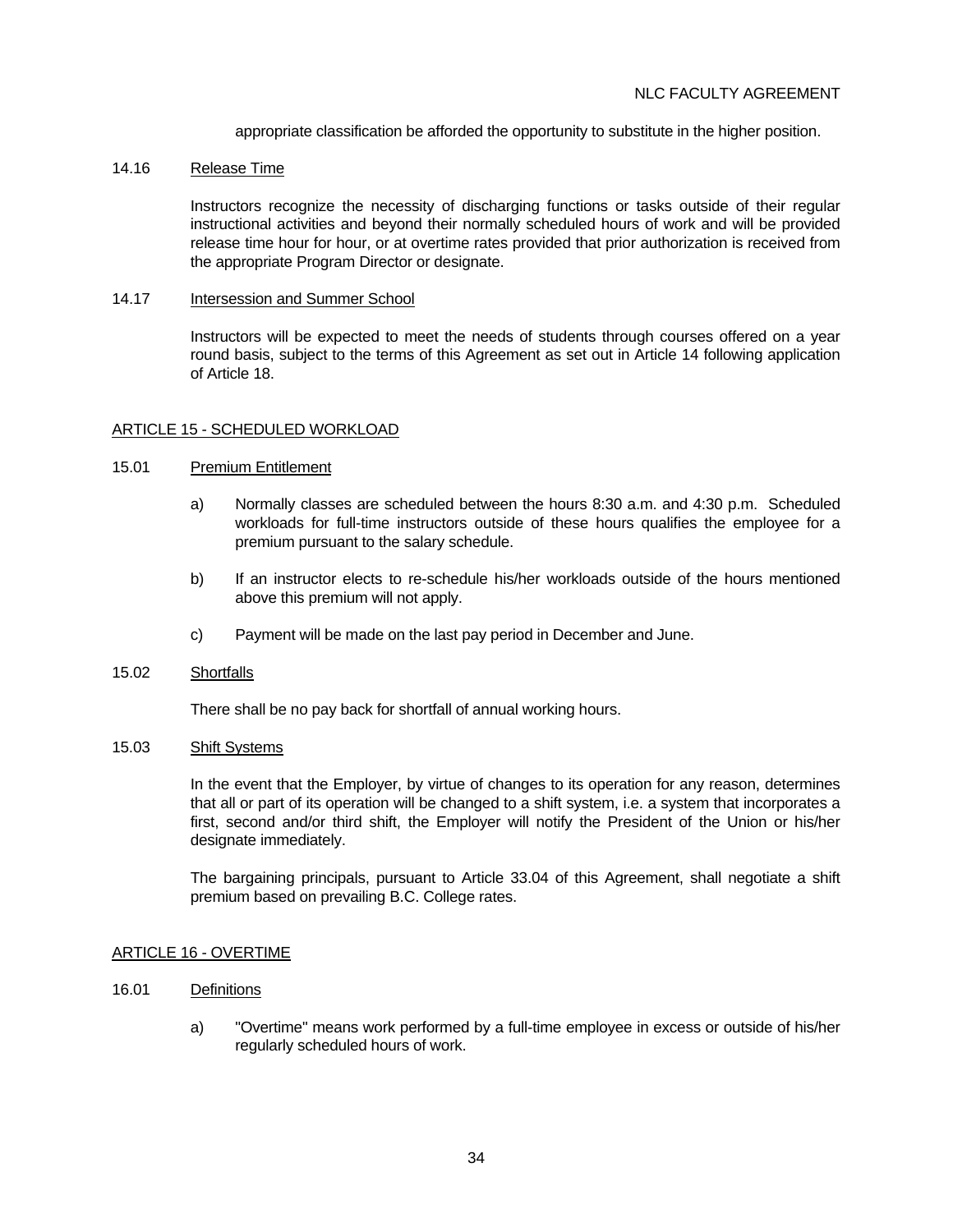- b) "Straight time rate" means the hourly rate of remuneration.
- c) "Time and one half" means one and one-half (1 1/2) times the straight time rate.
- d) "Double time" means twice the straight time rate.
- e) "Double time and one half" means two and one-half (2 1/2) times the straight time rate.

#### 16.02 Authorization and Application of Overtime

- a) An employee who is required to work overtime shall be entitled to overtime compensation when:
	- i) the overtime worked is authorized in advance by the Employer; and
	- ii) the employee does not control the duration of the overtime worked, such as acts of God, an emergency situation, damage to life or property.
- b) Notwithstanding the foregoing, the Employer and the Union recognize that the nature of the work carried out by persons in some classifications is such that it may not be possible for the employee to obtain prior authorization for the necessary overtime work. In such cases the employee shall use his/her discretion in working the overtime and the Employer shall be considered to have authorized the overtime in advance. However, the Employer reserves the right, subject to the grievance procedure, to determine the legitimacy of the overtime claimed.

 An employee who makes an overtime claim which is rejected by the Employer may proceed pursuant to Article 8.

### 16.03 Overtime Entitlement

- a) An employee will be entitled to receive overtime compensation in accordance with Article 16 of this Agreement and:
	- i) after the daily hours scheduled at the local level; or
	- ii) after thirty (30) hours for an Appendix 2(a) employee and thirty-five (35) hours for an Appendix 2(b) employee, of College duty per week.
- b) Employees shall have the option of receiving cash for overtime compensation or equivalent compensatory time off.
- c) Compensatory time off shall not exceed ten (10) working days, during each three-month period, in lieu of payment.
- d) If the employee elects to take compensatory time off for overtime compensation, he/she shall be entitled, within sixty (60) days, to schedule such earned time off on the same basis as the vacation schedule or by mutual agreement.
- e) For the purposes of calculating the hourly rate of overtime, an employee's monthly rate shall be divided by the monthly hours, 130.5 for Appendix 2(a) employees and 152.25 for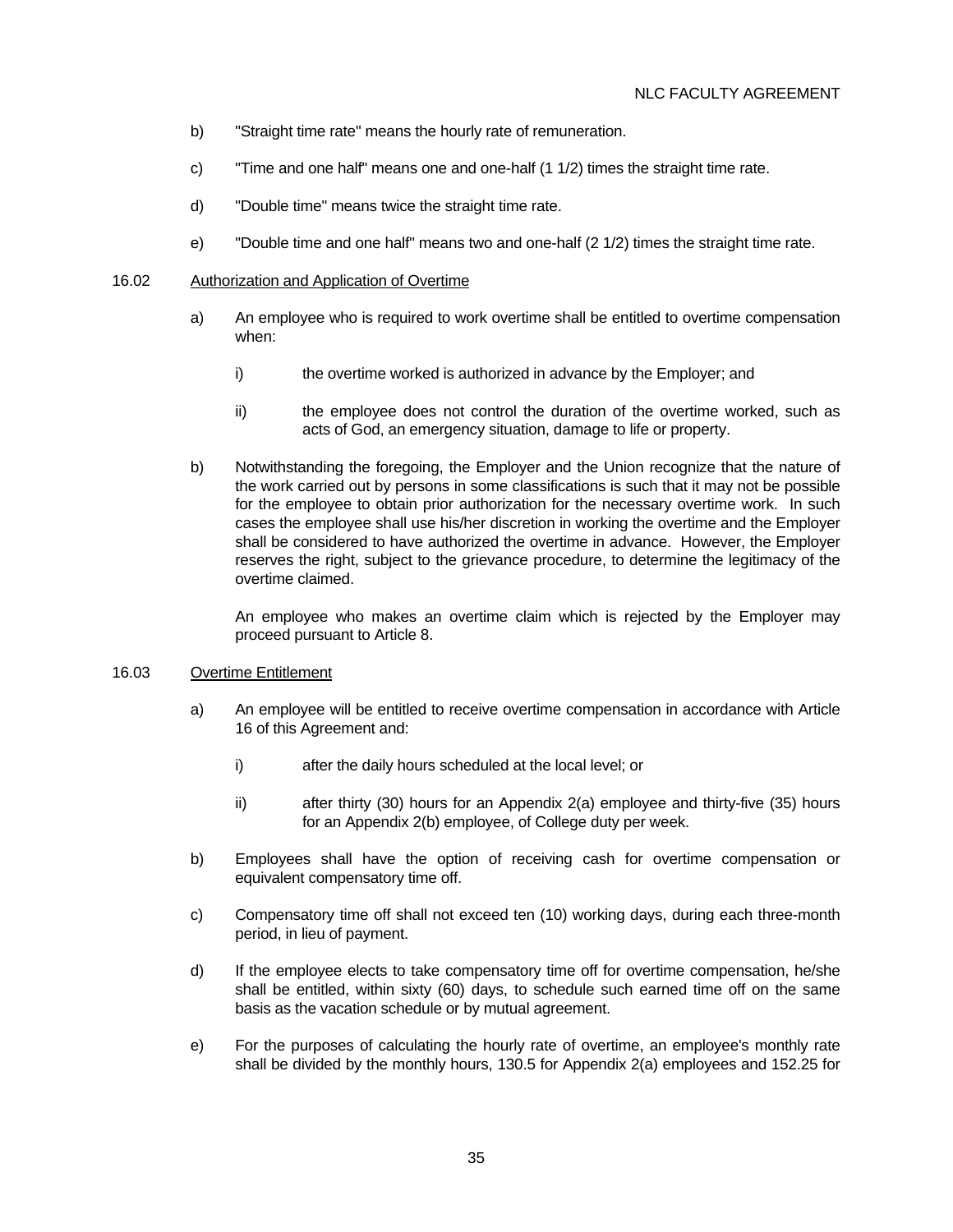Appendix 2(b) employees.

- f) The hour rate for instructional staff shall be calculated in accordance with this Agreement.
- g) Overtime shall be compensated in thirty (30) minute increments, however, employees shall not be entitled to any compensation for periods of overtime of less than five (5) minutes per day.

### 16.04 Recording of Overtime

 Employees shall record starting and finishing times for overtime worked in a form determined by the Employer.

### 16.05 Sharing of Overtime

Whenever reasonably possible, overtime work shall be shared on an equitable basis.

#### 16.06 Overtime Compensation

- a) Overtime worked shall be compensated at the following rates:
	- i) time and one-half for the first two (2) hours of overtime on a regularly scheduled work day; and
	- ii) double time for hours worked in excess of (i); and
	- iii) double time for all hours worked on a day of rest.

The compensation of overtime in (i) and (ii) is to be on a daily basis and not cumulative.

- b) An employee who works on a designated holiday which is not a scheduled work day shall be considered to have worked overtime and shall receive his/her regular day's pay, and shall receive additional compensation at the rate of double time for all hours worked; except for Christmas and New Year's when the additional compensation shall be at the rate of double time and one-half for all hours worked.
- c) An employee on travel status who is required to travel on College business outside his/her regular working hours shall be compensated at the applicable overtime rates for all hours travelled. The Employer may determine the means of such travel.
- d) Overtime may be carried over from one year to the next.

### 16.07 Overtime Meal Allowances

- a) When an employee is required to work a minimum of two and one-half (2 1/2) hours overtime immediately before or after completion of his/her scheduled daily hours, he/she shall be provided with a meal or shall be reimbursed in the amount equivalent to the appropriate standard meal allowance. A meal break of one-half (1/2) hour with pay will be given.
- b) If the employee continues to work overtime beyond three (3) hours, a further meal or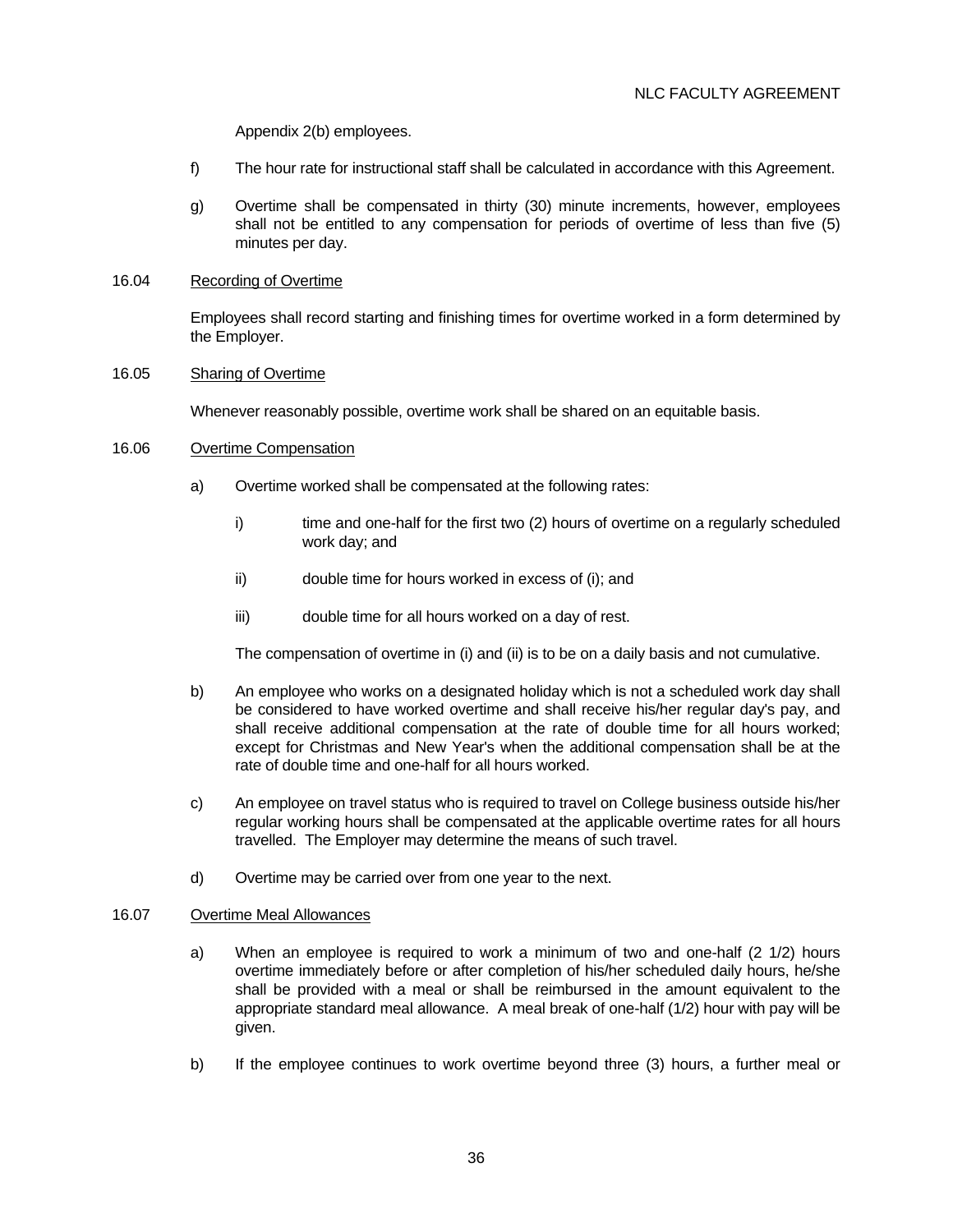allowance and meal break as above shall be provided upon completion of an additional four (4) hours worked, and upon the completion of every three (3) hours worked thereafter.

- c) \* When an employee is not on stand-by and is called out for overtime prior to his/her scheduled shift and it was not possible to give sufficient notice to permit preparation of the meal normally taken to work, the Employer shall provide the meal or pay the overtime meal allowance.
- d) In the case of an employee called out on overtime to work on a rest day, this section will apply only to hours worked outside his/her regular shift times for a normal work day.
- e) Where any of the meals provided under (a), (b), (c), or (d) above duplicate a meal for which an employee is entitled because of travel status or field allowance, then the employee shall receive only one benefit for each meal.

 \* Sufficient time means one-half (l/2) hour to permit preparation of the meal normally taken to work.

16.08 No Lay-Off to Compensate for Overtime

Employees shall not be required to lay-off during regular hours to equalize any overtime worked.

#### 16.09 Right to Refuse Overtime

 All employees shall have the right to refuse to work overtime, without being subject to disciplinary action for so refusing, except when required to do so in emergency situations.

An employee on stand-by shall not have the right to refuse call-out for overtime work.

#### 16.10 Overtime for Part-Time Employees

 Part-time employees working less than the normal hours per day of a full time employee, and who are required to work longer than their regular working day, shall be paid at the rate of straight time for the hours so worked, up to and including the normal hours in the working day. Regular overtime rates shall apply after the normal hours in the working day and for all work performed on holidays and regular days off.

## 16.11 Call-Out Provisions

### a) Call-Out Compensation

 A regular employee who is called back to work outside his/her regular working hours shall be compensated for a minimum of three (3) hours at overtime rates. He/she shall be compensated from the time he/she leaves his/her home to report for duty until the time he/she arrives back upon proceeding directly to and from work.

- b) Call-Out Time Which Abuts the Succeeding Shift
	- i) If the call-out is for three (3) hours or less, the employee will be required to work the call-out period and the whole of the abutting shift. In this case,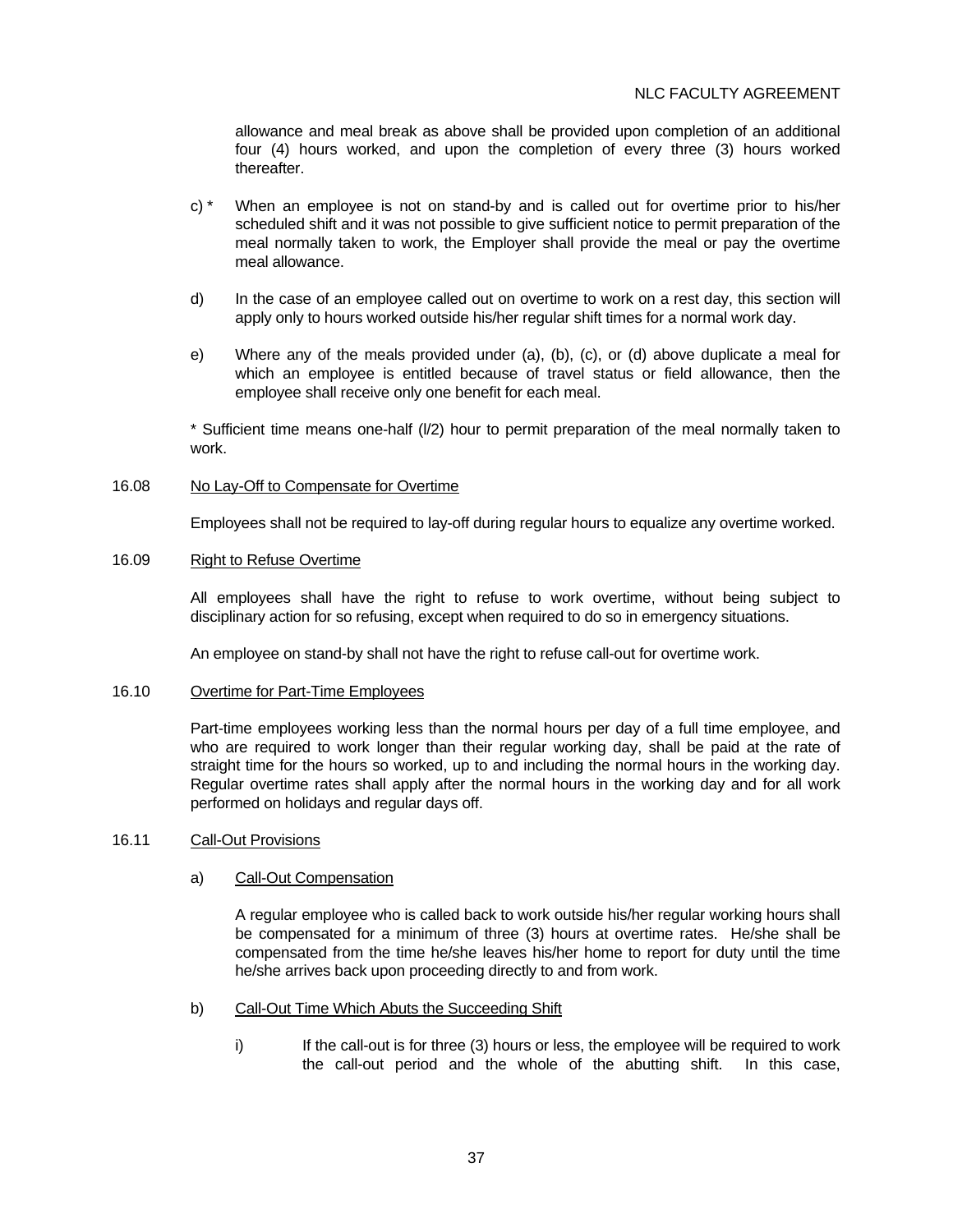compensation shall be overtime rates for the call-out period and straight time rate for the regular shift.

- ii) If the call-out is for longer than three (3) hours, the employee will be required to work the call-out period and a portion of the abutting regular shift. The portion of the regular shift which must be worked will be regular shift less the amount that call-out exceeds three (3) hours. Compensation shall be at overtime rates for the call-out period and straight time for the regular shift without shortfall.
- iii) For the purpose of (i) above it is agreed that "call-out" means that the employee has been called out without prior notice.

## c) Overtime or Call-Out Which Does not Abut the Succeeding Shift

- i) When overtime is worked there shall be an elapsed time of eight (8) hours between the end of overtime and the time the employee reports for duty on the next regular shift with no shortfall out of his/her regular shift.
- ii) In a call-out situation where at least three (3) hours which do not abut the succeeding shift are worked in the ten (10) hours preceding the start of the regular shift, there shall be an elapsed time of eight (8) hours between the end of call-out and the time the employee reports for duty on his/her next regular shift with no shortfall out of the regular shift.
- iii) If the elapsed eight (8) hour period following results in only two (2) hours or less of their regular shift available for work, an employee shall not be required to report for work on that shift with no shortfall.
- d) Time spent by an employee travelling to work or returning to his/her residence before and after call-out shall not constitute time worked but shall be compensated at the overtime rate.
- e) Should the employee be required to work that period which is considered free from work in the regular shift, as provided for in Article 16.11 (b) (ii) and (c) (ii) then that portion of the shift shall be compensated at overtime rates.

## 16.12 Rest Interval After Overtime

 An employee required to work overtime adjoining his/her regularly scheduled shift shall be entitled to eight (8) clear hours between the end of the overtime work and the start of his/her next regular shift. If eight (8) clear hours are not provided, overtime rates shall apply to hours worked on the next regular shift.

### ARTICLE 17 - PAID HOLIDAYS

### 17.01 Paid Holidays

The following have been designated as paid holidays:

New Year's Day Labour Day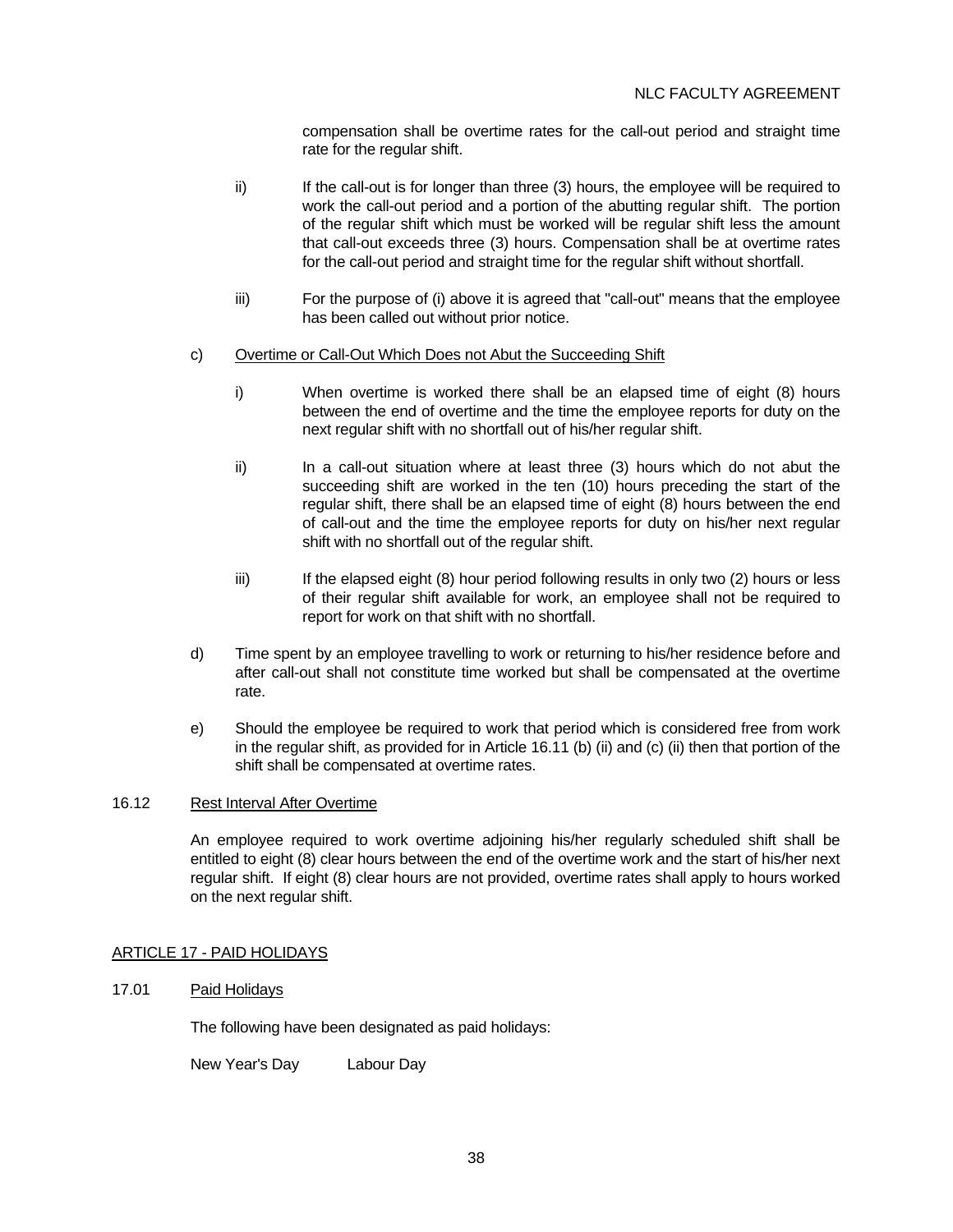Good Friday **Thanksgiving Day** Easter Monday Remembrance Day Queen's Birthday Christmas Day Canada Day Boxing Day British Columbia Day

 Any other holiday proclaimed as a holiday by the Federal, Provincial or Municipal Government for the locality in which an employee is working shall also be a paid holiday.

### 17.02 Holidays Falling on Saturday or Sunday

- a) For an employee whose work week is from Monday to Friday and when any of the abovenoted holidays falls on a Saturday and is not proclaimed as being observed on some other day, the following Monday shall be deemed to be the holiday for the purpose of this Agreement; and when a holiday falls on a Sunday and it is not proclaimed as being observed on some other day, the following Monday (or Tuesday, where the preceding section already applies to the Monday), shall be deemed to be the holiday for the purpose of this Agreement.
- b) Where there is a work dependency between employees covered by this Agreement and private sector employees the parties may, by mutual agreement, amend (a) above.

#### 17.03 Holiday Falling on a Day of Rest

- a) When a paid holiday falls on an employee's day of rest, the employee shall be entitled to a day off with pay in lieu. The scheduling of such lieu day shall be by mutual agreement.
- b) If an employee is called in to work on the day designated as the lieu day pursuant to (a) above, he/she shall be compensated as described in Article 16.06 (b).

### 17.04 Holiday Falling on a Scheduled Work Day

 An employee who works on a designated holiday which is a scheduled work day shall be compensated at the rate of double time for hours worked, plus a day off in lieu of the holiday; except for Christmas and New Year's when the compensation shall be at the rate of double time and one-half for hours worked, plus a day off in lieu of the holiday. The scheduling of the lieu day shall be by mutual agreement.

### 17.05 Holiday Coinciding with a Day of Vacation

 Where an employee is on vacation leave and a day of paid holiday falls within that period, the paid holiday shall not count as a day of vacation.

### 17.06 Paid Holiday Pay

 Payment for paid holidays will be made at an employee's basic pay, except if an employee has been working in a higher paid position than his/her regular position for a majority of the sixty (60) working days (three hundred and sixty (360) working hours for Appendix 2(a) employees or four hundred twenty (420) working hours for Appendix 2(b) employees) preceding his/her holiday, in which case he/she shall receive the higher rate.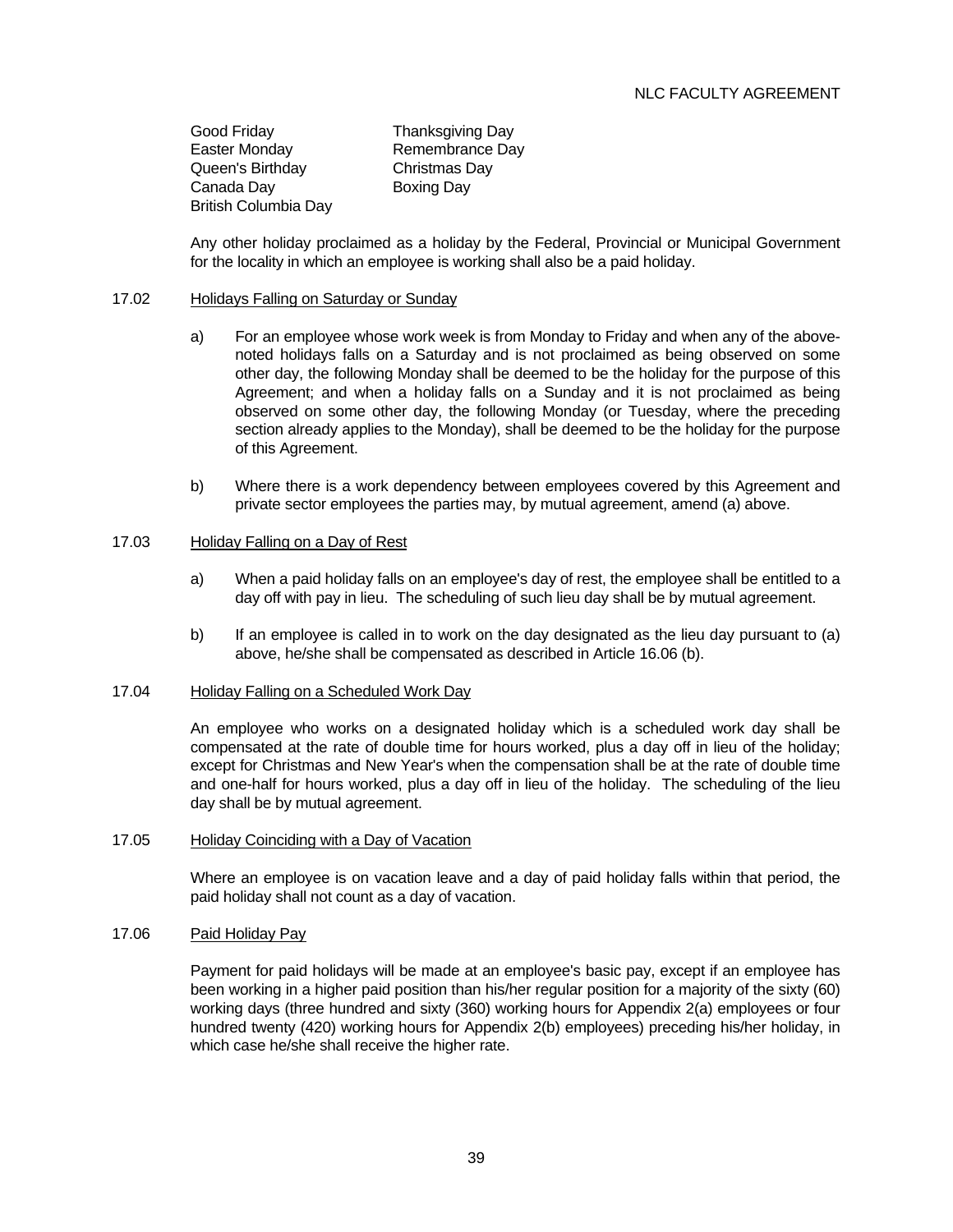## ARTICLE 18 - ANNUAL VACATIONS

Vacation Year - For the purpose of this Article, a vacation year shall be the calendar year commencing January 1 and ending December 31.

- 18.01 Vacation Time
	- a) i) A regular full time (Appendix 2a) employee will earn annual vacation at the rate of three and one third (3 1/3) days for each month in which the employee has received at least ten (10) days pay at straight time rates. (i.e., 3 1/3 days x 12 months =  $40$  days = normal annual entitlement.)
		- ii) Effective October 1, 1993, full time non-instructional (Appendix 2b) faculty positions will earn vacation at the rate of two and one half (2 1/2) days for each month in which the employee has received at least ten (10) days pay at straight time rates (i.e., 2 1/2 days x 12 months = 30 days = normal annual entitlement.)
		- iii) Article 18.01 (ii) shall not apply to the employees in Appendix 2c.
	- b) Regular employees engaged on a part-time basis shall be entitled to annual vacation on a pro-rated basis as per above.
	- c) The period between Christmas and New Year's not designated as paid holiday in Article 17.01 is considered to be time off with pay.
	- d) Those employees who at July 31, 1979 were entitled to more than forty (40) days total entitlement of vacation and non-reportable liaison time, will continue to receive the number of days they were entitled to as at December 31, 1979.

#### 18.02 Vacation Earnings for Partial Years

- a) During the first partial year of service a new employee will earn vacation at the rate applicable in Article 18.01 (a) for each month for which he/she earns ten (10) days' pay.
- b) Any unused vacation earned during the first partial year will be paid to the employee at December 31 of that year.
- c) Probationary employees being paid cash in lieu of earned vacation will be paid pursuant to Article 18.02 (a).

#### 18.03 Vacation Scheduling

- a) Educational services staff are expected to schedule their vacations during noninstructional periods. Vacations shall be arranged by mutual agreement with the appropriate campus principal. Vacation schedules, once approved by the appropriate campus principal, shall not be changed other than in cases of emergency, except by mutual agreement between the principal and the employee.
- b) The campus principal shall allow such employees to take their complete vacation entitlement during the prime-time period, if they so desire.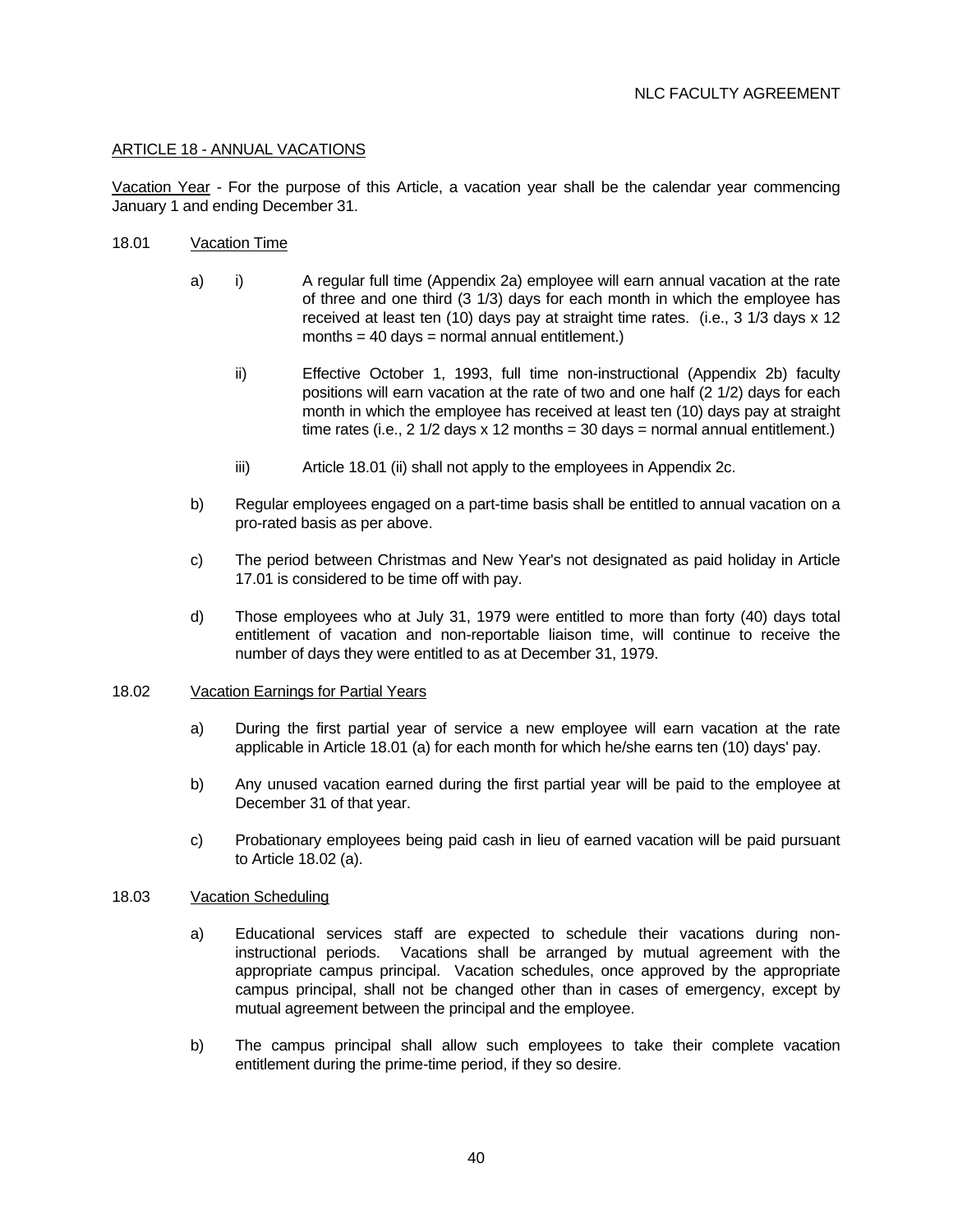- c) Prime-time is defined as March 1 to September 30.
- d) Vacation shall be granted on the basis of service seniority within a classification series in the work units. An employee shall be entitled to receive his/her vacation in an unbroken period. Employees wishing to split their vacations shall exercise seniority rights in the choice of the first vacation period. Seniority shall prevail in the choice of the second vacation period, but only after all other "first" vacation periods have been posted.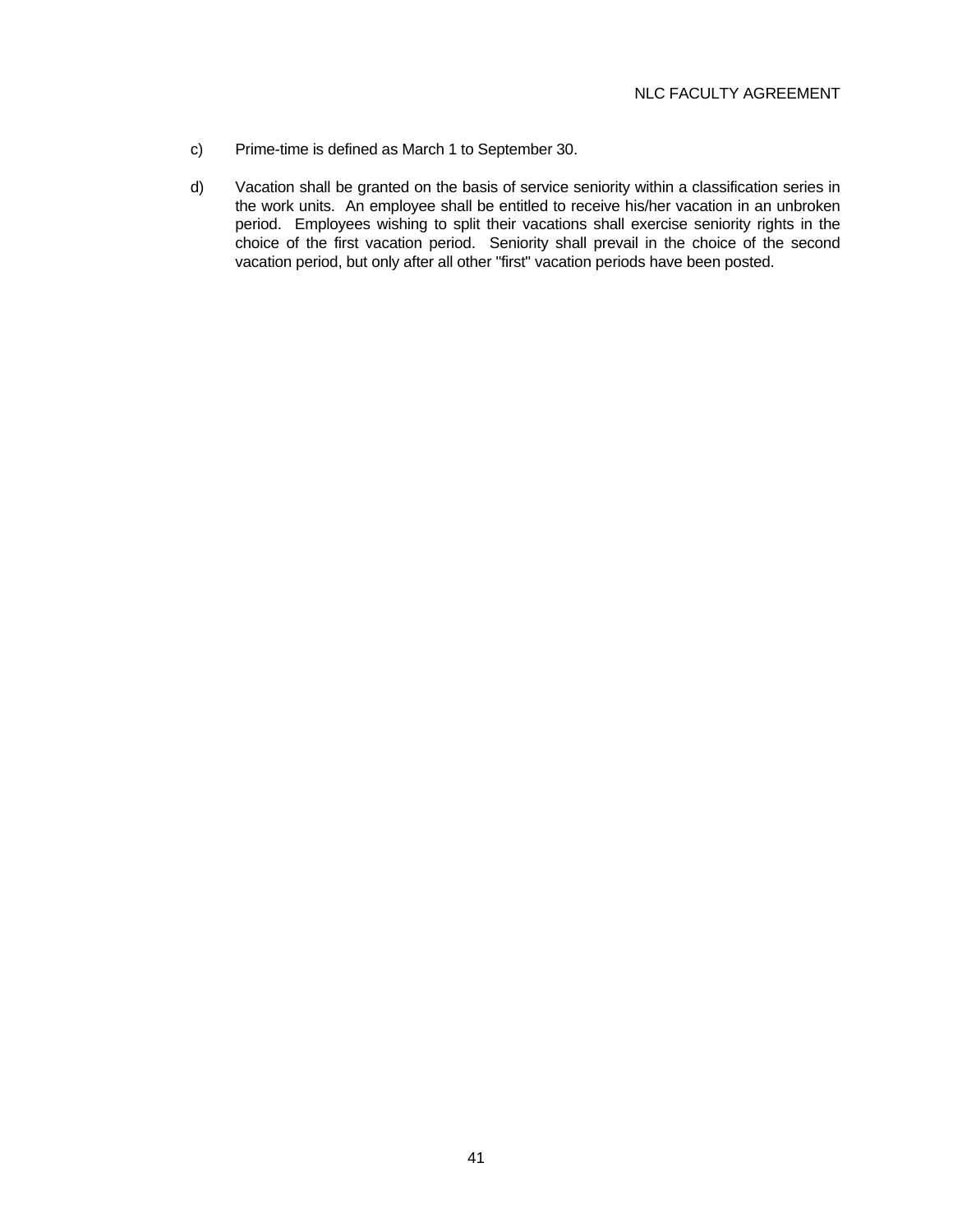## e) Vacation Schedules

- i) Vacation schedules will be circulated and posted by April 1 of each year.
- ii) An employee who does not exercise his/her seniority rights within two (2) weeks of receiving the vacation schedule shall not be entitled to exercise those rights in respect to any vacation time previously selected by an employee with less seniority.
- iii) An employee who transfers to another work location where the vacation schedule has already been completed will not be entitled to exercise his/her seniority rights for that year only. However, every effort shall be made to grant vacation at the time of the employee's choice. If an employee is transferred by the Employer he/she will be given the vacation time previously selected.

## 18.04 Vacation Pay

- a) Payment for vacations will be made at an employee's regular rate of pay.
- b) When a pay day falls during the employee's vacation, the employee shall be entitled to have the pay cheque forwarded to a mailing address supplied by the employee in writing. Once per calendar year, upon thirty (30) days' written notice, a regular employee shall be entitled to receive, prior to commencement of a vacation, a payroll advance equivalent to the amount of any regular pay cheque issued during the vacation period. To facilitate normal accounting procedures the advance cheque will normally be requested for and paid on the last regular pay day preceding the commencement of the vacation period in question.

### 18.05 Approved Leave of Absence With Pay During Vacation

 When an employee is qualified for sick leave, bereavement, or any other approved leave with pay during his/her vacation period, there shall be no deduction from the vacation credits for such leave. The period of vacation so displaced shall be taken at a mutually agreed time.

## 18.06 Pre-Retirement Leave

 An employee scheduled to retire and to receive a superannuation allowance under the applicable Superannuation Act(s), or who has reached the mandatory retiring age, shall be entitled to:

- a) a special paid leave for a period equivalent to fifty percent (50%) of his/her accumulated sick leave credit, to be taken immediately prior to retirement, or
- b) a special cash payment of an amount equivalent to the cash value of fifty percent (50%) of his/her accumulated sick leave credit, to be paid immediately prior to retirement and based upon his/her current rate of pay.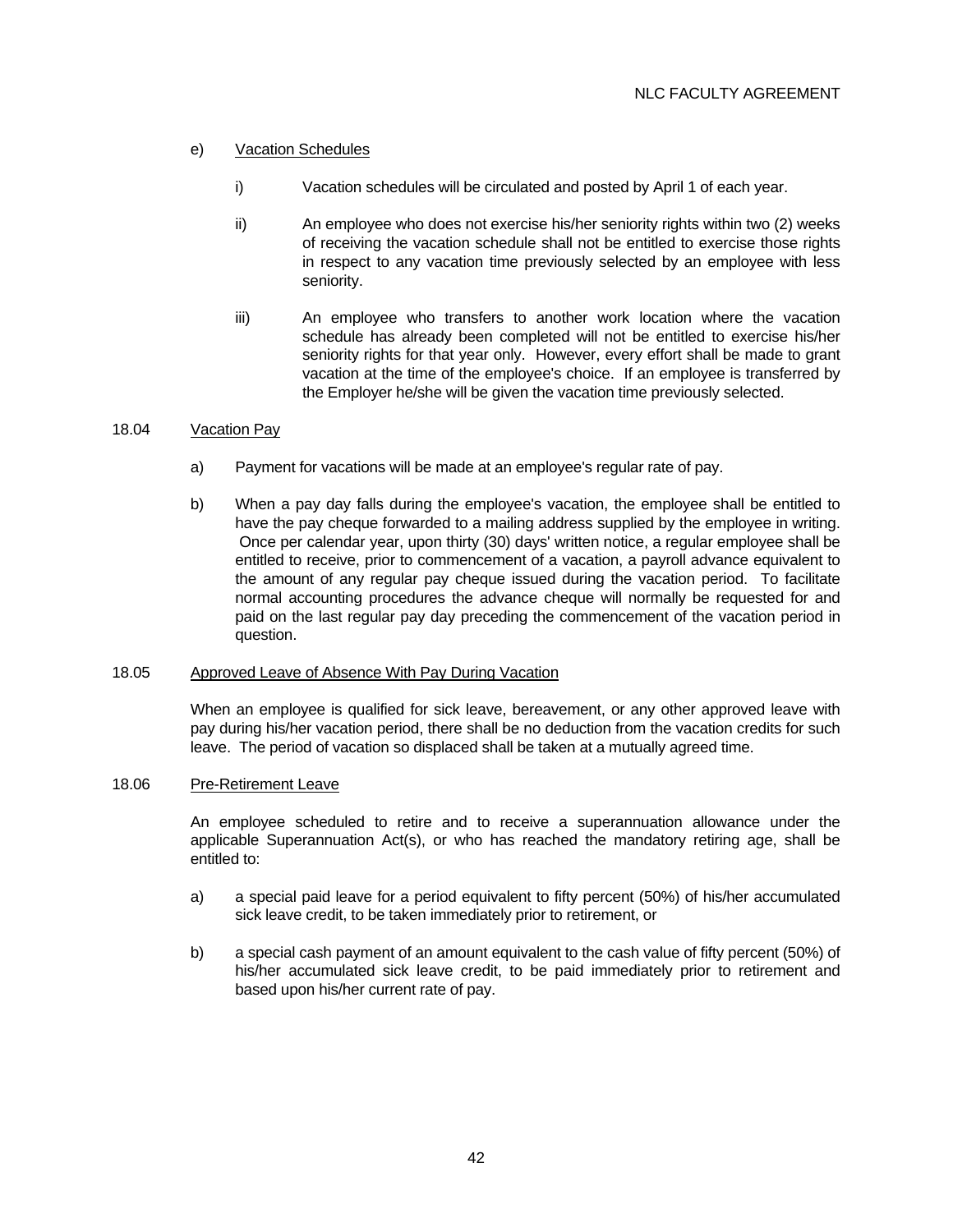### 18.07 Vacation Carry-Over

 An employee may carry over up to five (5) days vacation leave per vacation year for two (2) consecutive vacation years, to a maximum of ten (10) days which must be taken not later than the third (3rd) consecutive vacation year. Employees in their first (1st) partial year of service, who commenced prior to July 1 of that year, may carry over up to five (5) days vacation leave into their first (lst) vacation year.

An employee shall not receive cash in lieu of vacation time except upon termination.

### 18.08 Call Back From Vacation

- a) Employees who have commenced their annual vacation shall not be called back to work, except in cases of extreme emergency.
- b) When, during any vacation period, an employee is recalled to duty, upon submission of receipts (except for meals) he/she shall be reimbursed for his/her expenses.
- c) Time necessary for travel in returning to his/her place of duty and returning again to the place from which he/she was recalled shall not be counted against his/her remaining vacation entitlement.

#### 18.09 Vacation Leave on Retirement

 An employee scheduled to retire and to receive a superannuation allowance under the applicable Superannuation Act(s), or who has reached the mandatory retiring age, shall be granted full vacation entitlement for the final calendar year of service.

### 18.10 Vacation Credits Upon Death

 Upon termination due to death, earned but unused vacation entitlement shall be made payable to the employee's beneficiary, if any, or in the absence of such beneficiary, to the employee's estate.

### ARTICLE 19 - SHORT-TERM ILLNESS AND INJURY AND LONG-TERM DISABILITY

- a) Employees shall be entitled to coverage for short-term illness and injury in accordance with agreed upon regulations which will be subject to review and revision during the period of this Agreement by negotiations between the parties and included as Appendix 3 to this Agreement.
- b) The Employer agrees to provide a mutually acceptable long-term disability plan.
- c) The cost of these plans will be borne by the Employer.

### ARTICLE 20 - SPECIAL AND OTHER LEAVE

20.01 Bereavement Leave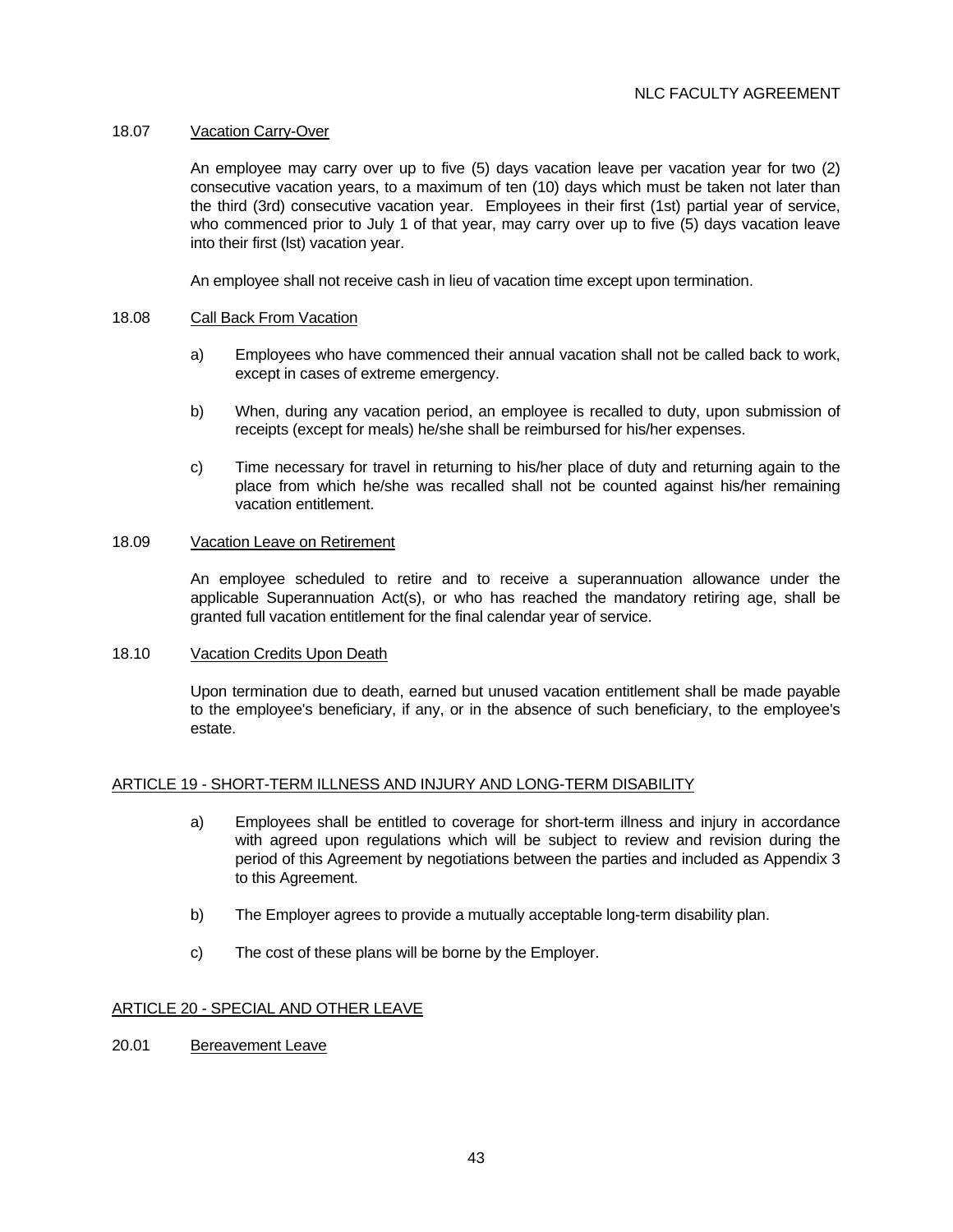In the case of bereavement in the immediate family an employee not on leave of absence without pay shall be entitled to special leave, at his/her regular rate of pay, from the date of death to and including the day of the funeral with, if necessary, an allowance for immediate return travelling time. Such leave shall normally not exceed five (5) working days.

 Immediate family is defined as an employee's parent, wife, husband, child, brother, sister, fatherin-law, mother-in-law, and any other relative permanently residing in the employee's household or with whom the employee permanently resides. In the event of the death of the employee's grandparent, grandchild, son-in-law, daughter-in-law, brother-in-law, sister-in-law, the employee shall be entitled to special leave for one (1) day for the purpose of attending the funeral. If an employee is on vacation at the time of bereavement, the employee shall be granted bereavement leave and credited the number of days to vacation leave credits.

 This Article shall apply to common-law spouses and the comparable relatives of a common-law spouse.

#### 20.02 Special Leave

 An employee not on leave of absence without pay shall be entitled to special leave at his/her regular rate of pay for the following:

| a) | Marriage of the employee                           | three $(3)$ days   |
|----|----------------------------------------------------|--------------------|
| b) | Attend wedding of the employee's child             | one $(1)$ day      |
| C) | Birth or adoption of the employee's child          | five (5) days      |
| d) | Serious household or domestic emergency            | one (1) day        |
| e) | Moving household furniture and effects             | one (1) day        |
| f) | Attend his/her formal hearing to become a Canadian |                    |
|    | citizen                                            | one (1) day        |
| g) | Attend funeral as pall-bearer or mourner           | one-half (1/2) day |
| h) | Court appearance for hearing of employee's         |                    |
|    | child                                              | dav<br>one (1      |

 Two (2) weeks notice is required for leave under subsections (a), (b), (e), and (f). For the purpose of determining eligibility for special leave under (e) an employee will qualify if he/she is maintaining a self-contained household and if he/she is changing his/her place of residence which necessitates the moving of household furniture and effects during his/her normal working hours, and if he/she has not already qualified for special leave under (e) on two (2) occasions within the preceding twelve (12) months.

 The maximum length specified for each circumstance shall not be exceeded, however, the leave may be granted more than once for the same special circumstance within a calendar year providing the total leave granted under this section, with the exception of (a) and (c), does not exceed four (4) working days.

### 20.03 Family Illness

 a) In the case of the illness of an immediate family member of an employee, and when no one at the family member's home other than the employee can provide for the needs of the family member, the employee shall be entitled, after notifying his/her supervisor, to use up to a maximum of two (2) days paid leave at any one (1) time for this purpose.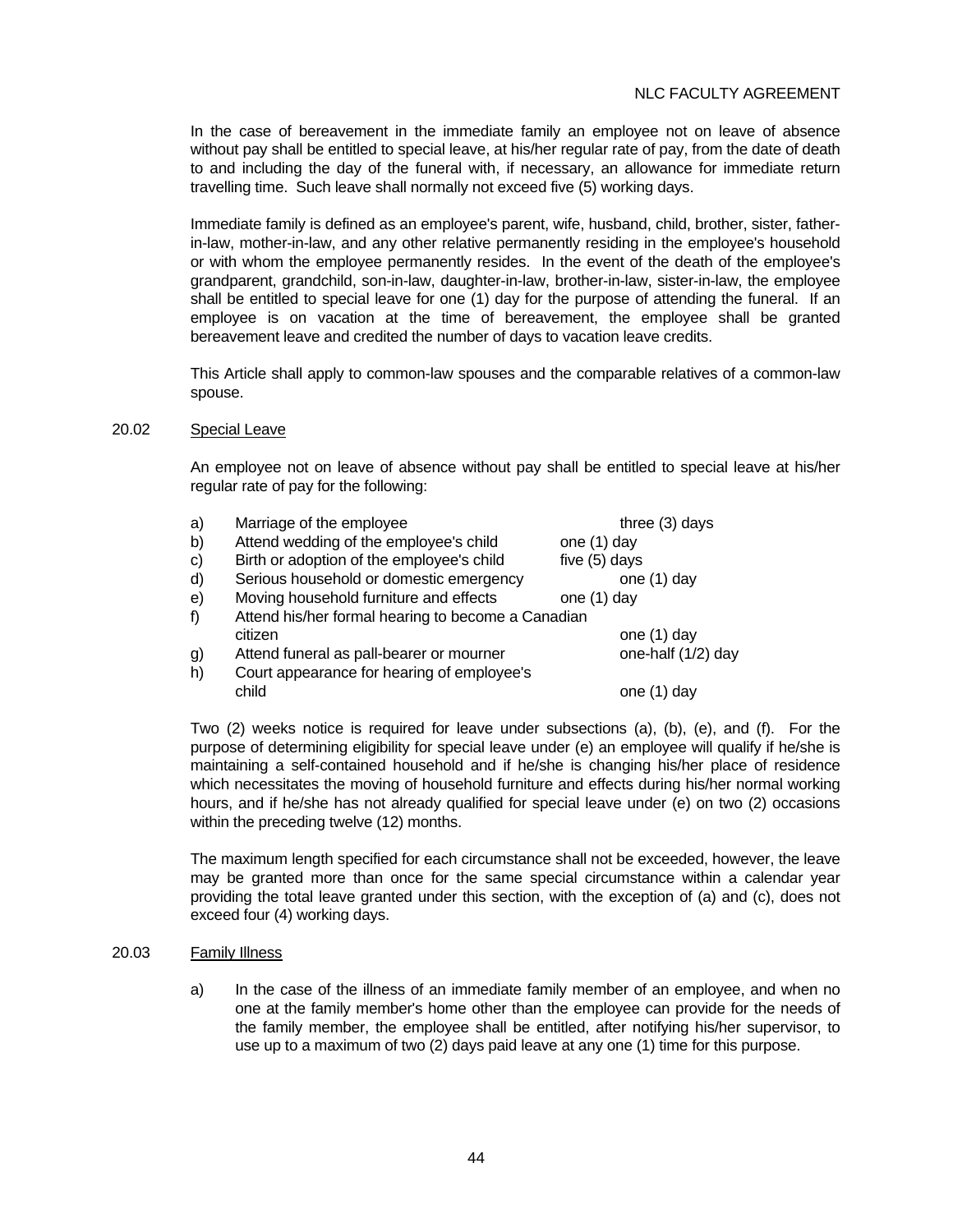- b) The maximum length specified for each circumstance shall not be exceeded, however the leave may be granted more than once for the same circumstance within a calendar year, providing the total family illness leave does not exceed six (6) working days per calendar year, unless additional special leave is approved by the Employer.
- c) The Employer may request a report from a qualified medical practitioner when it appears that a pattern of consistent absence is developing.

### 20.04 Full-Time Union or Public Duties

The Employer shall grant, on written request, leave of absence without pay:

- a) for employees to seek election in a Municipal, Provincial, or Federal election for a maximum period of ninety (90) days;
- b) for employees selected for a full-time position with the Union or any body to which the Union is affiliated for a period of one (1) year;
- c) for employees elected to a public office for a maximum period of five (5) years.

## 20.05 Leave for Court Appearances

- a) The Employer shall grant paid leave to employees, other than employees on leave without pay, who serve as jurors or witnesses in a court action, provided such court action is not occasioned by the employee's private affairs.
- b) In cases where an employee's private affairs have occasioned a court appearance such leave to attend a court shall be without pay.
- c) An employee in receipt of his/her regular earning while serving at court shall remit to the Employer all monies paid to him/her by the court, except travelling and meal allowances not reimbursed by the Employer.
- d) In the event an accused employee is jailed pending court appearance, such leave of absence shall be without pay.

### 20.06 Leave for Writing Examinations

 The Employer acknowledges its responsibility to provide adequate preparation and examination time during work hours with pay to any instructor who is taking a specific course which is approved by the Employer.

## 20.07 Leave for Taking Courses

 a) An employee shall be granted leave with pay to take courses at the request of the Employer. The Employer shall bear the full cost of the course, including tuition fees, entrance or registration fees, laboratory fees, and course-required books, necessary travelling subsistence expenses and other legitimate expenses where applicable. Fees are to be paid by the Employer when due. The Employer shall maintain all benefits at Employer cost for employees granted leave with full pay.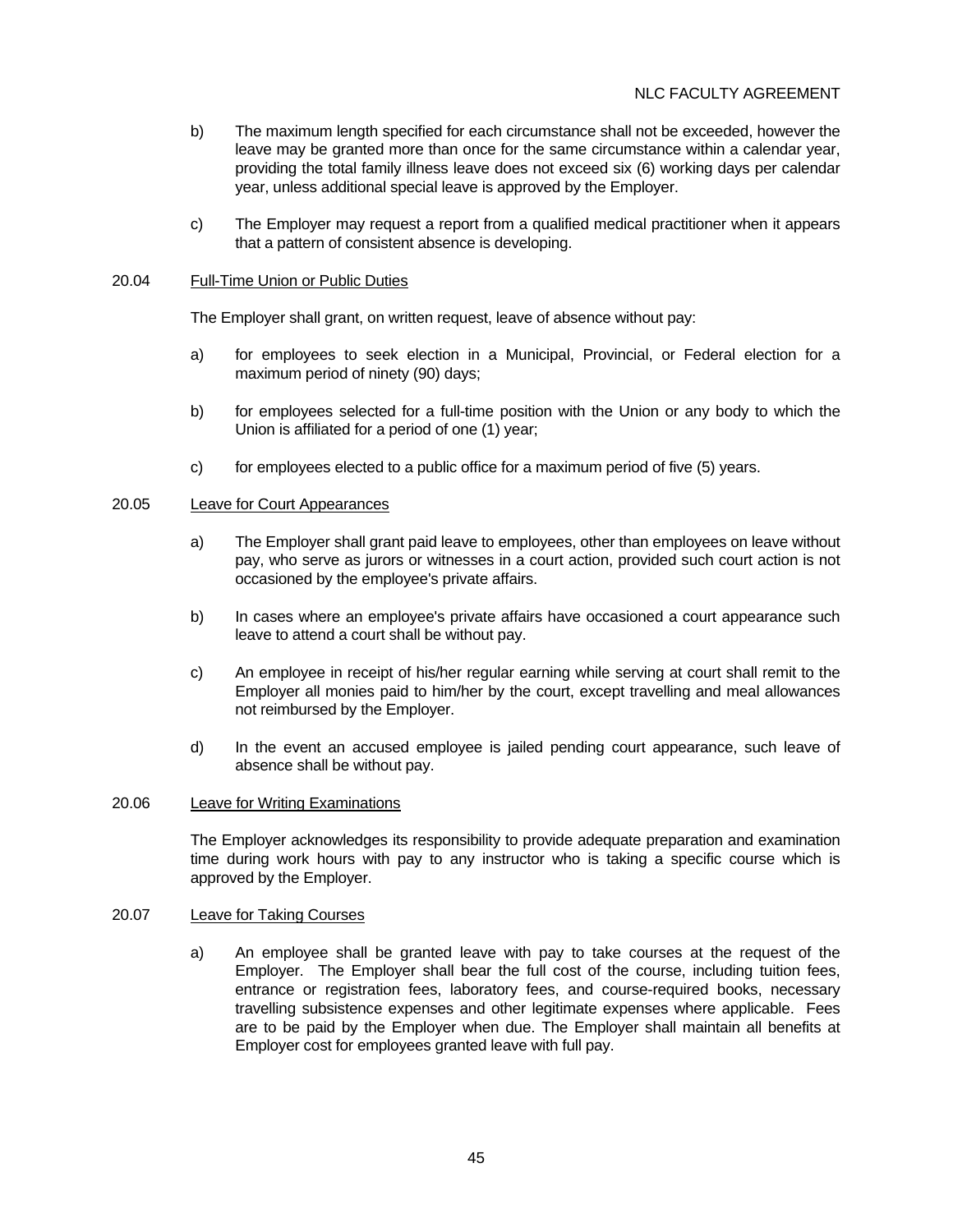b) A regular employee may be granted leave without pay, or leave with partial pay to take courses in which the employee wishes to enrol. Where leave is without pay, the College will reimburse to the Employee, upon his return to work at the College and upon presentation of original receipts, the premiums for applicable basic medical coverage paid by the Employee during the period of the leave.

 Employees granted leave with partial pay shall have all benefits maintained by the Employer with premiums paid on a pro-rata basis proportionate to the partial rate of pay. (Basic medical reimbursed as above.)

- c) Seniority shall continue to be earned while on leave of absence for periods of up to one (1) year, if that leave is for reasons of upgrading or maintaining job skills.
- d) Leave for College Business: The Employer agrees that when an employee is directed to attend meetings, courses, conferences, etc., the associated approved costs, including salary and benefits, shall be borne by the Employer. Such leave shall not be counted as Professional Development.
- e) Training for the Purposes of Upgrading and License Requirements: The Employer agrees that when an employee is required, for instructional purposes, to attend courses or workshops to comply with requirements for upgrading or license changes that are imposed by an external authority and required by the Employer, the associated costs, including salary and benefits, tuition fees, course required books, necessary travel and subsistence expenses, shall be borne by the Employer. For the purposes of funding, such leave shall not be counted as professional development as per Article 20.09. All requests for such training or courses must be supported by documentation from the external authority.

### 20.08 Unassisted Leave

- a) The Employer may grant an employee a leave of absence without pay for a period of up to one (1) year. Such a leave may be for any purpose mutually agreed to between the employee and the Employer. Application for such leave must be requested in writing, to the President, a minimum of three (3) months prior to commencement of the intended leave. Under special circumstances, a leave granted under this article may be extended up to an additional six (6) months.
- b) Unless alternate dates are approved in writing by the President, leave granted under this article must commence and finish to coincide with the start and end dates of an instructional term as defined in the current College calendar.
- c) Upon completion of leave granted under this article, the Employer agrees to provide the employee with a position of the same classification level. An employee granted leave under this article shall be deemed to have resigned on the date on which his/her leave commenced if notification of intent to return is not made three (3) calendar months prior to expiration of the leave.
- d) Responsibility for payment of premiums for all benefits, including the Employer's share of applicable benefits, rests with the employee.
- e) Seniority is neither accrued nor lost during such leave. If unassisted leave involves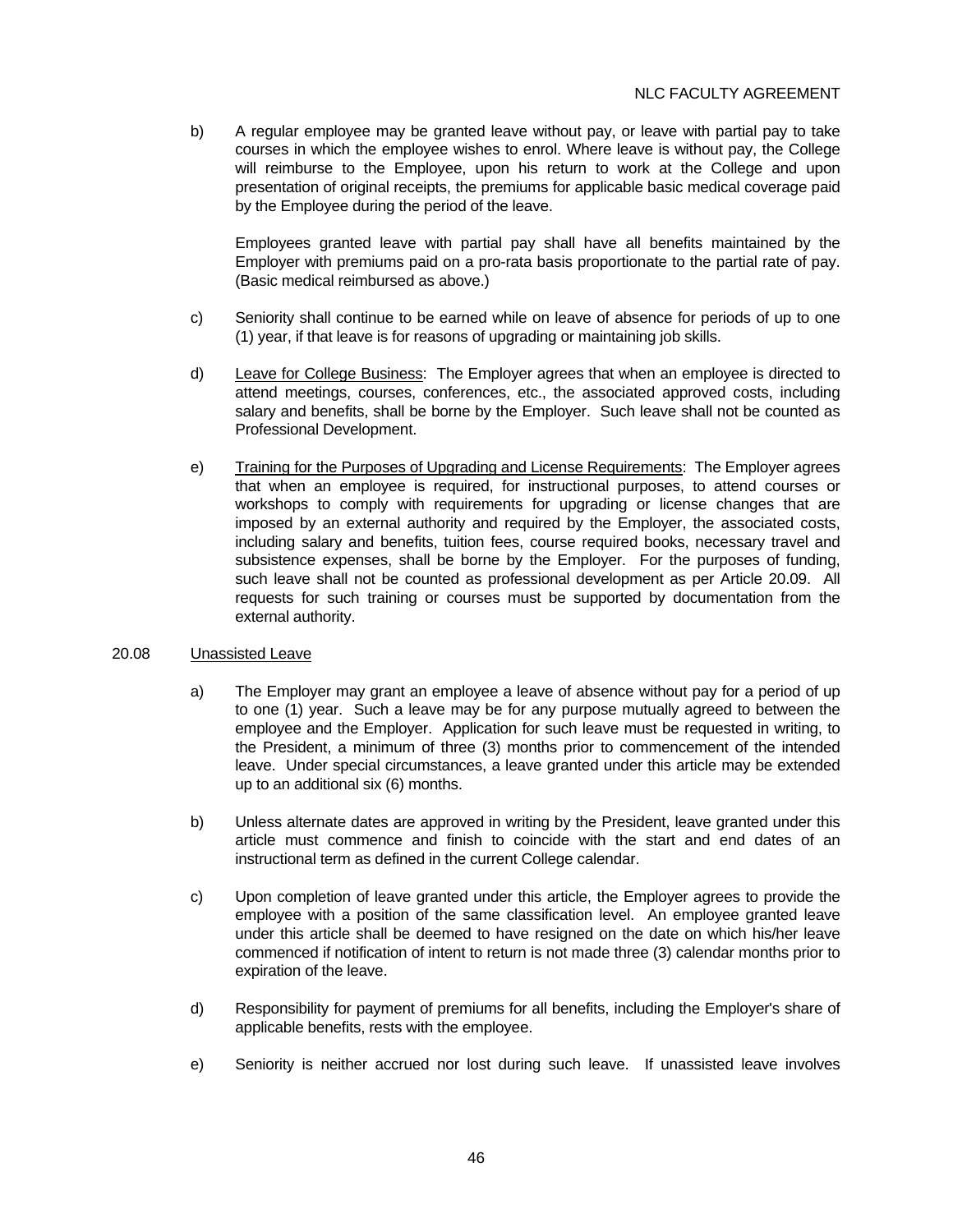experience of particular value to the College which does not lead to a change of placement on scale, the employee will receive increment credit and accumulate seniority as provided for elsewhere in this agreement, providing these have been approved in writing by the President prior to the commencement of leave.

 f) Normally, an employee will require a minimum of five (5) year's employment with the College before leave will be granted under this section.

#### 20.09 Professional Development

 Both the Employer and the Union recognize the need to provide employees with the opportunity for short term and extended professional development which is initiated at the request of the employee. It is the intent of this Agreement that when a request is initiated by an employee, responsibility for approving the leave lies with the Employer. Responsibility for funding the request lies with the Professional Development Committee as outlined hereunder.

- a) i) The provisions of this Article are intended to assist employees in maintaining and improving skills and knowledge and to improve the quality of service offered to the citizens of the College region. It is recognized that both parties benefit from Professional Development, the instructor who engages in it, and the College which facilitates it.
	- ii) The parties recognize that because of the geographical remoteness of the College, special efforts must be made to ensure that priority for professional development is made available to regular employees.
	- iii) The College shall provide and schedule, where mutually agreed upon, a qualified replacement when professional development is utilized. The Union agrees that the College will not be expected to cover costs in addition to those that would normally be expended to maintain the existing services. The College agrees that other faculty members with full workloads should not be expected to cover off for faculty who are away on professional development unless mutually agreed upon.
	- iv) Professional development is the means by which an employee keeps up-todate in his/her subject matter and/or in the instructional process. It may or may not include educational or trade credentials. Some examples are:
		- a) Industry, professional or trade workshops or seminars, sponsored by trade associates, professional groups, industry or educational institutions.
		- b) Returning to the trade in which one instructs for a minimum period of five (5) months in each five (5) year period.
		- c) Group Activities Learning package workshops
			- Guest speakers
			- Time management workshops
		- d) Training which produces additional qualifications which are recognized as degrees, professional certificates, etc.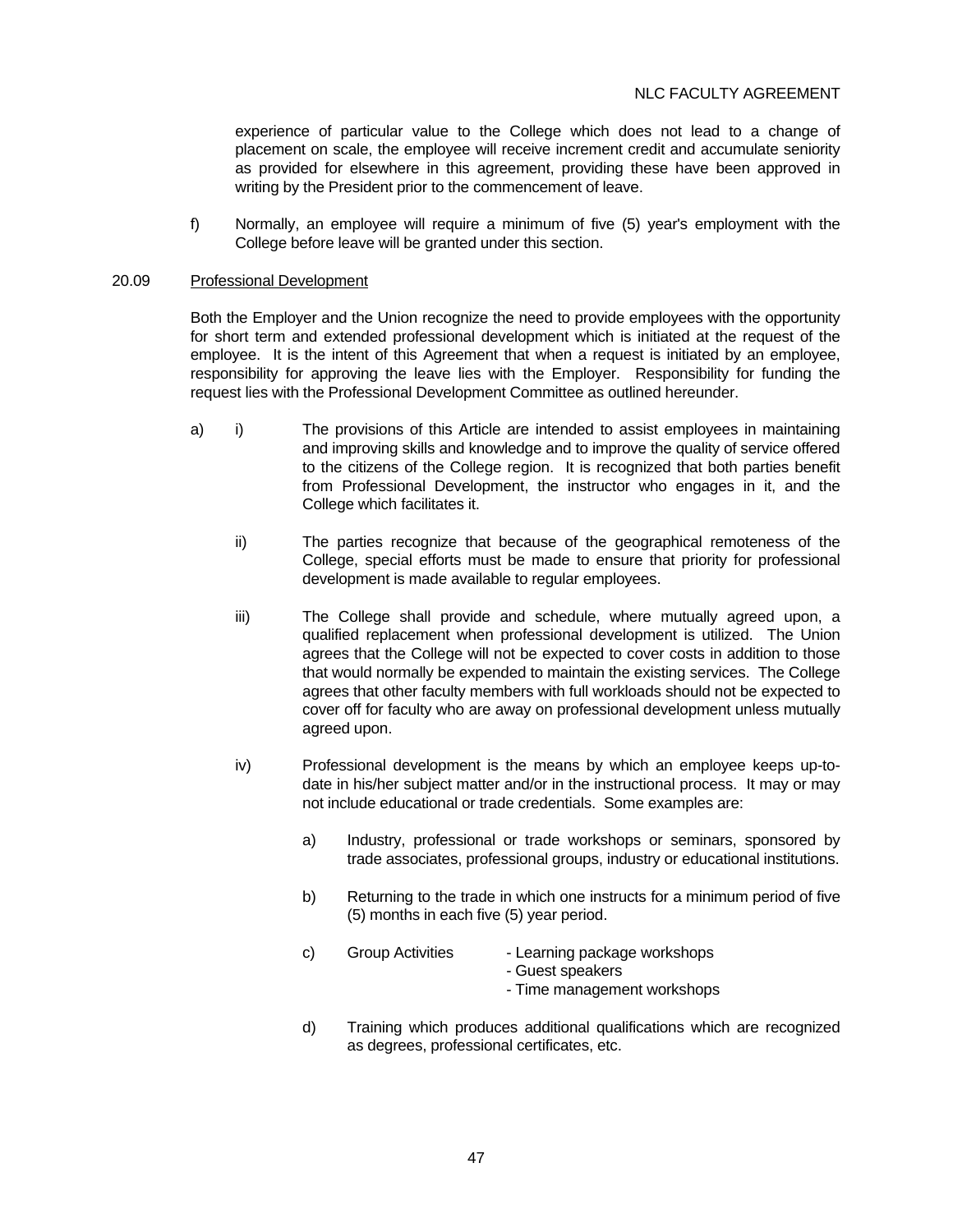- e) In Service imported workshops, lecture or demonstration usually lasting one-half (1/2) or one (1) day and concerned with matters of general interest to the staff.
- f) Correspondence and Local Courses Subject of interest to staff on an individual basis.
- g) Returning to an accredited institution for additional certificated education.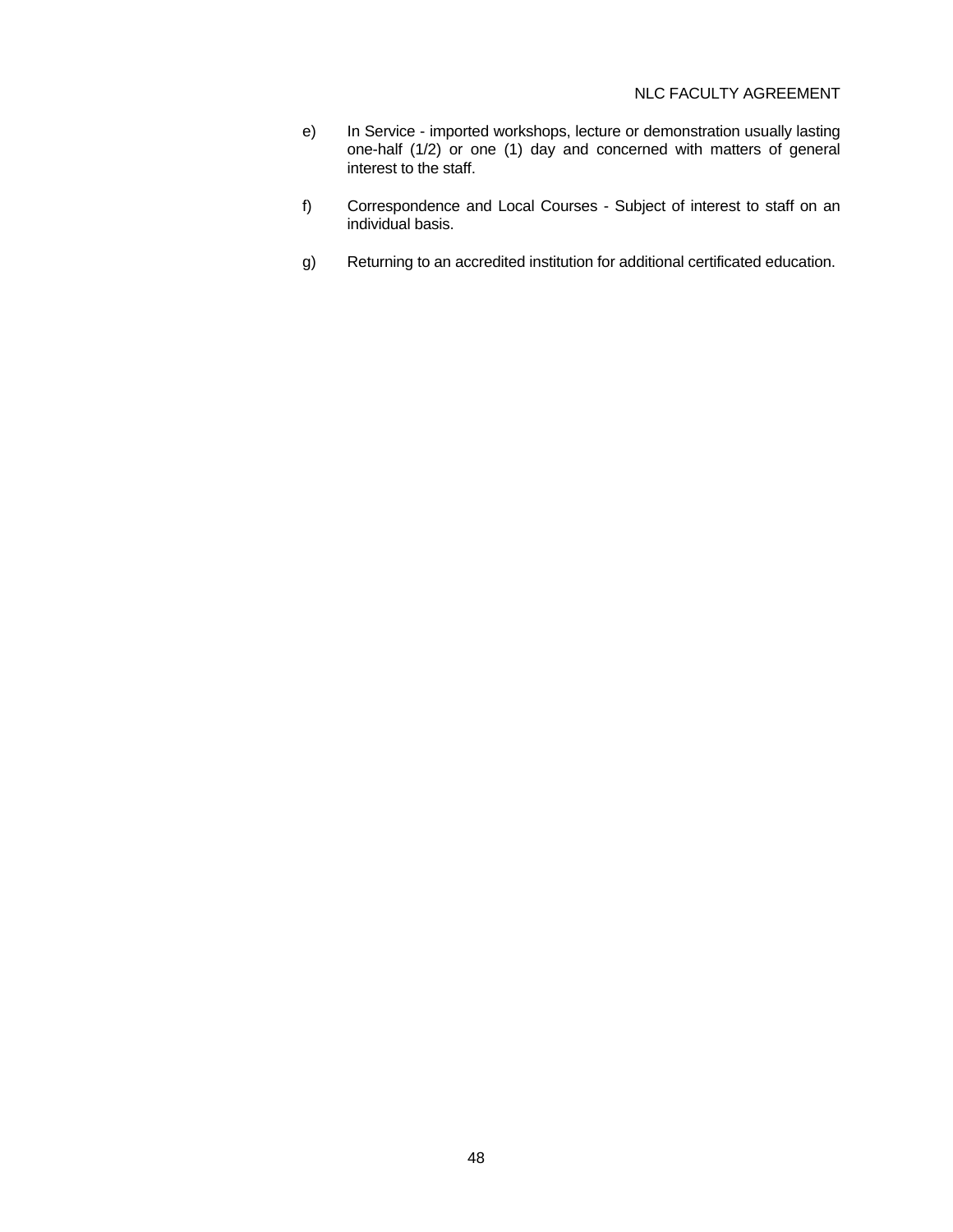- v) Professional Development is not:
	- a) Teaching instruction and orientation prior to commencement of teaching duties.
	- b) Any course needed to meet basic standards required in a designated area and workload for which the person was employed.
	- c) Any program or course being attended under direction of Administration.
	- d) Articulation meetings.
- b) Forms of Professional Development
	- i) Short Term Professional Development granted during non-instructional periods will be classified as short term. During instructional periods requests for Professional Development of up to one month will also be deemed short term. Normally the completion of the probationary period is required before short term Professional Development can be granted.
	- ii) Extended Professional Development requests involving an excess of one month of an instruction period shall be deemed extended Professional Development. Five years of employment in the College is required before extended Professional Development can be granted. No employee will be eligible for more than one year of extended Professional Development in any subsequent five year period. Extended Professional Development will generally require more documentation and a stronger rationale than other types of Professional Development. An employee taking extended Professional Development will be required to provide a guarantee of one year's continued employment with the College after completion of the Professional Development project, or to reimburse the Committee on a pro-rata basis for equivalent expenditures.
		- a) Benefits and vacation entitlement carry on during Professional Development to the amount that they would have done so had the instructor remained on duty.

 The Employer further agrees to provide the employee, upon return from extended professional development leave, with a position of the same classification level.

 Seniority shall continue to be earned while on professional development leave.

- b) The extended Professional Development project may involve the return to university for a one year period. In this case the following guidelines will apply:
	- i) When only one employee can be approved for this form of Professional Development, other things being equal, the applicant with the most seniority shall be approved.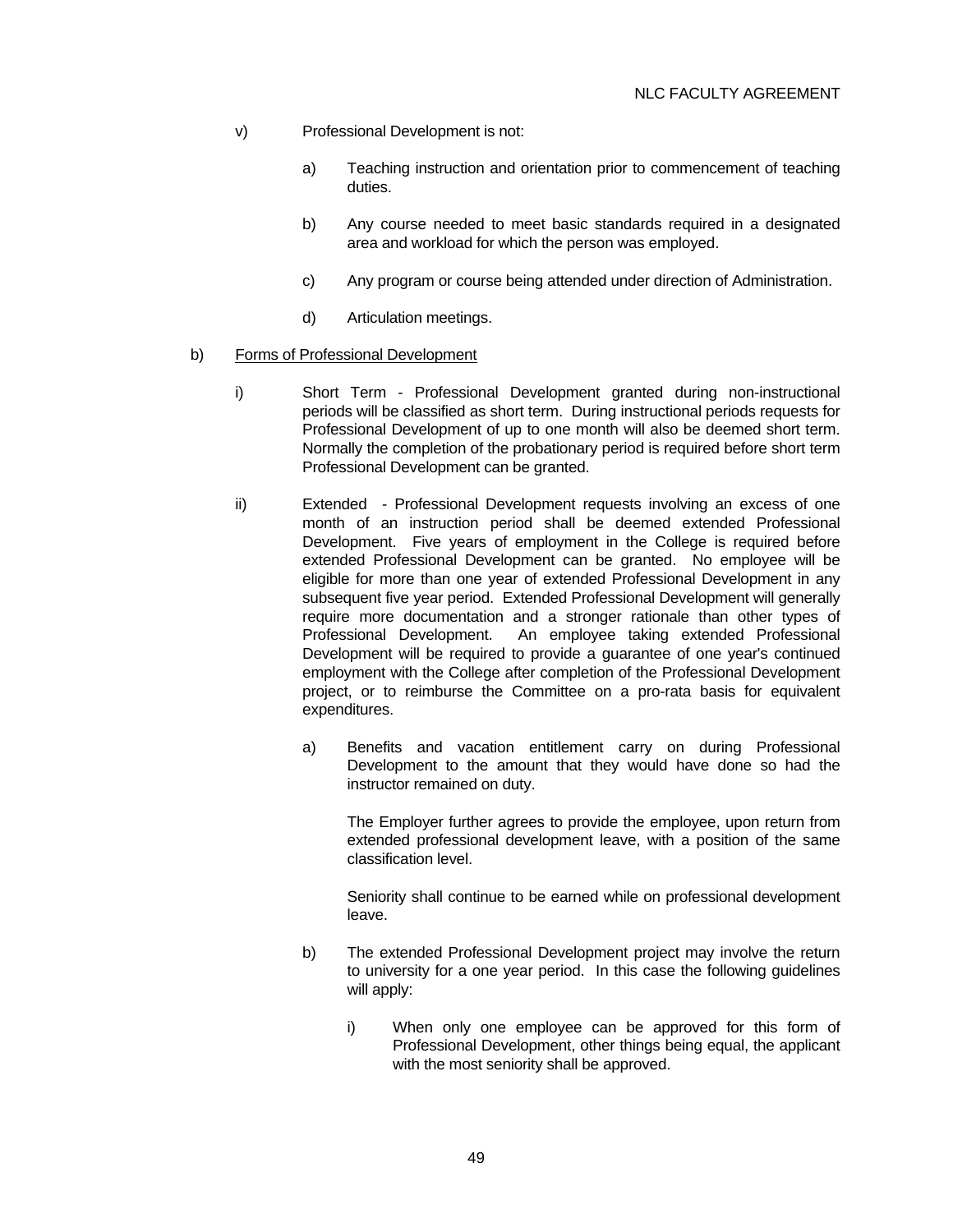ii) When more than one employee is to be approved, the Professional Development Committee shall select applicants from different instructional areas, e.g.:

 Academic **Trades**  Business Administration Non-Teaching Employees Business Careers **ABE** 

- iii) The successful applicant will be consulted wherever possible in the hiring of a replacement for his/her position.
- iv) This form of Professional Development will normally start on July 1 or September 1 and terminate on the following June 30. These dates are not intended to preclude summer sessions.
- v) In the event that an individual receives outside support, such as a scholarship, fellowship or bursary, the total of outside support plus salary support shall not exceed the individual's basic salary for the period of study leave. In the event of such combined support exceeding the basic salary, the excess amount shall be deducted from the employee's salary and credited to the Professional Development fund. It is the responsibility of the employee to report all additional sources of support to the Employer.
- c) On April 1 of each year the College agrees to allocate \$30,000 to the Professional Development fund. The Professional Development Committee shall allocate a portion of its funding to extended leave. The Committee shall also allocate a portion of its funding to its operating costs. The College agrees to assist the Committee in its operation on a fee for service basis at actual cost.
- d) Composition of the Professional Development Committee
	- i) The Committee shall be composed of a minimum of six (6) members elected from Local 7.10 - NLC Faculty. A normal term of office is two years. To ensure continuity, three members will be elected each year. Representation shall include:
		- 1 member from Fort Nelson/Stikine
		- 1 member from Chetwynd/Hudson's Hope/Tumbler Ridge
		- 2 members from Fort St. John
		- 2 members from Dawson Creek
	- ii) The Committee shall ensure that each person covered by the Local 7.10 NLC Faculty Agreement receives a ballot and notification of the date of election and the names of the candidates.

Any person covered by the Local 7.10 - NLC Faculty Agreement may let his/her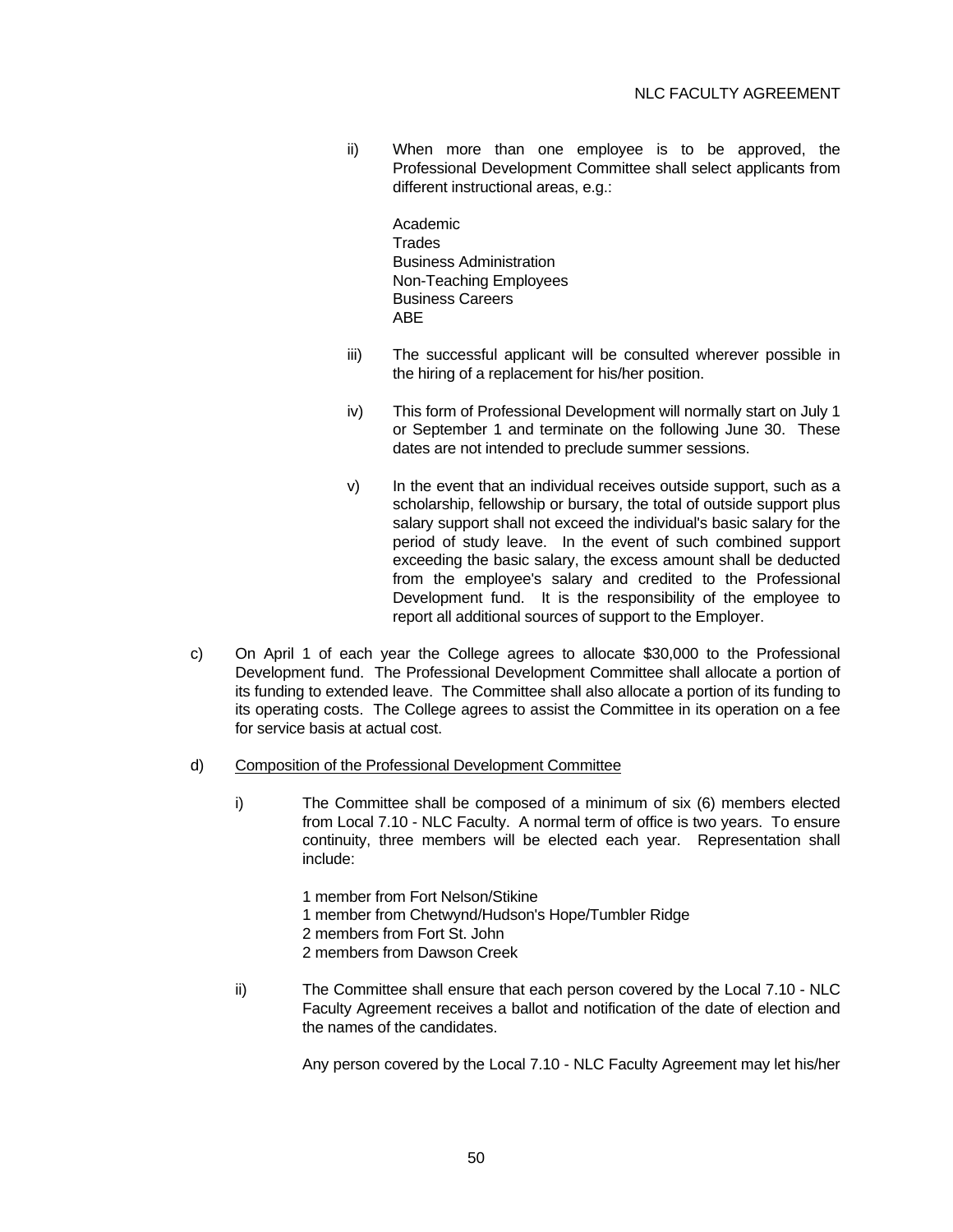name stand for election.

- iii) If a member of the Committee resigns, the remaining members may appoint a replacement to serve the remainder of his/her term. The appointment shall be made by majority agreement.
- iv) The College is invited to appoint a liaison person to the Committee who will be a non-voting member.
- v) When a Chairperson resigns in mid-term, a new Chairperson shall be elected from the remaining members of the Committee.
- vi) The Chairperson shall not vote at Committee meetings unless it is to cast the deciding vote.
- vii) As new members are elected to the Committee, they should attend a seminar on Professional Development.

### e) Committee Guidelines

- i) The Professional Development Committee shall establish guidelines to minimally include procedures for the following:
	- a) decision-making process
	- b) expenditures
	- c) duties and responsibilities of officers
	- d) annual report
	- e) operating policies
	- f) proposal requirements
	- g) reporting requirements
	- h) budgeting process
	- i) appeal procedures
	- j) priorities
- ii) The guidelines will be distributed to each member of the bargaining unit at the earliest possible time.
- iii) The guidelines will be subject to the provisions of this Agreement. In the event of a dispute between the Committee and the College, the matter will be referred to Joint Committee for recommendation to the bargaining principals.
- iv) Meetings will normally be held at scheduled times via teleconference.
- v) A copy of the Annual Report submitted to the membership shall be submitted to the President by October 31 of each year.

#### 20.10 Faculty Exchange

 The Employer agrees that an exchange program whereby with College approval, an employee may for one (1) year exchange duties with someone of appropriate qualifications and receive full pay, benefits and increments and in all respects continue as an employee of Northern Lights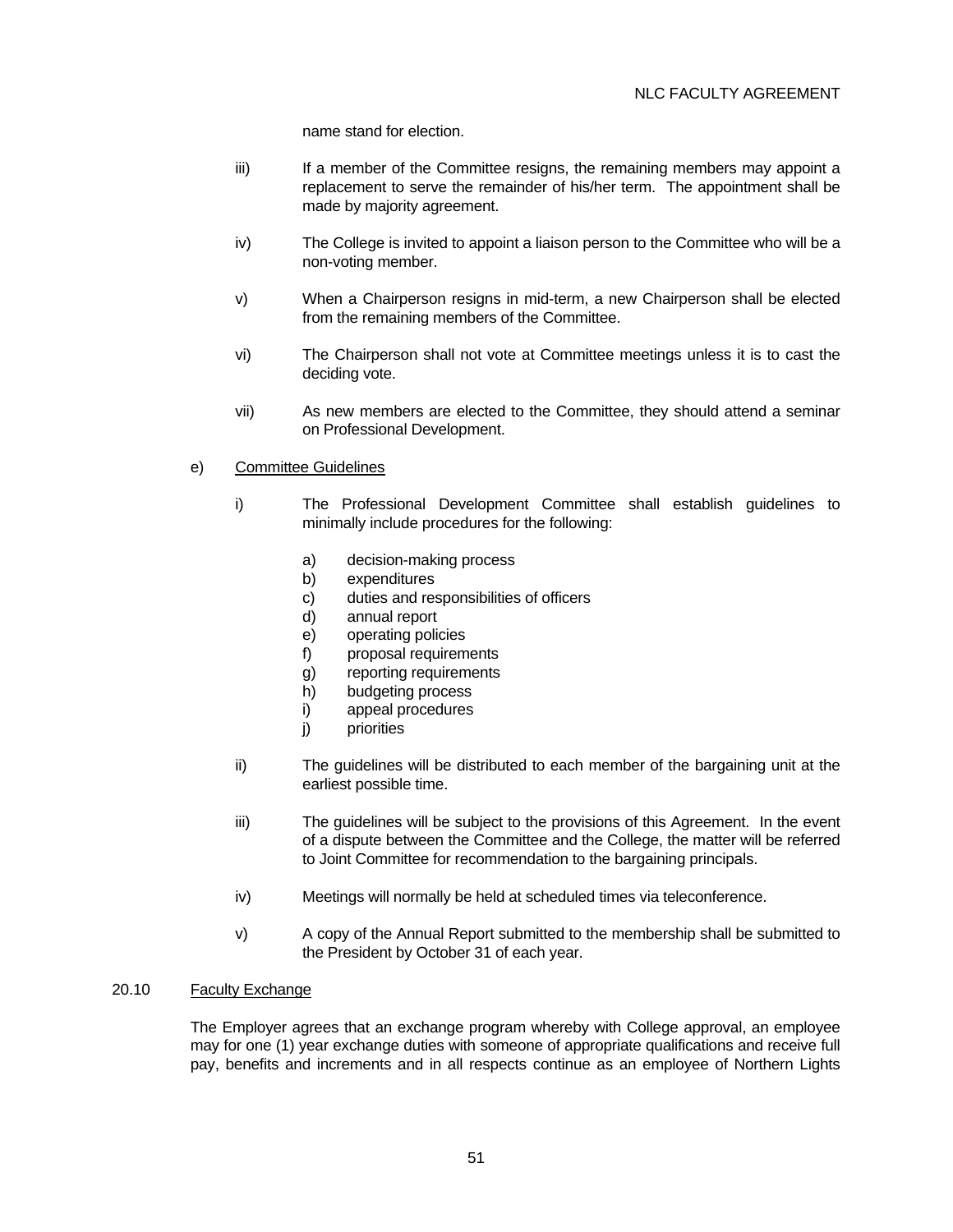## College.

 Upon return to the College, it is expected that the employee will work for a period of not less than the amount provided through the exchange program.

### 20.11 Elections

 Any employee eligible to vote in a Federal, Provincial or Municipal election or a referendum shall have four (4) consecutive clear hours during the hours in which the polls are open in which to cast his/her ballot.

### 20.12 General Leave

 Notwithstanding any provision for leave in this Agreement, the Employer may grant leave of absence without pay to an employee requesting such leave for emergency or unusual circumstances. Such request to be in writing and approved by the Employer. Approval shall not be withheld unjustly.

## 20.13 Leave for Medical and Dental Care

- a) Where it is not possible to schedule medical and/or dental appointments outside regularly scheduled working hours, reasonable time off for medical and dental appointments for employees or for dependent children shall be permitted, but where any such absence exceeds two (2) hours, the full-time absence shall be charged to the entitlement described in Article 20.03.
- b) Employees in areas where adequate medical and dental facilities are not available shall be allowed to deduct from their credit described in Article 20.03 the necessary return travelling time to receive personal or immediate family medical and dental care at the nearest medical center. The Employer may request a certificate of a qualified medical or dental practitioner, as the case may be, stating that treatment could not be provided by facilities or service available at the employee's place of residence.

### ARTICLE 21 - MATERNITY, PARENTAL AND ADOPTION LEAVE

## 21.01 Maternity Leave

 A pregnant employee shall qualify for maternity leave upon completion of the initial probation period.

- a) Upon request the employee will be granted leave of absence without pay for a period of not more than twenty-six (26) consecutive weeks. Should the employee opt for parental leave under Article 21.04, this period of twelve (12) weeks shall be included in the twentysix (26) week period.
- b) The period of maternity leave without pay shall commence on a date determined by the employee, but no sooner than eleven (11) weeks prior to, and no later than, the estimated date of birth of the child(ren).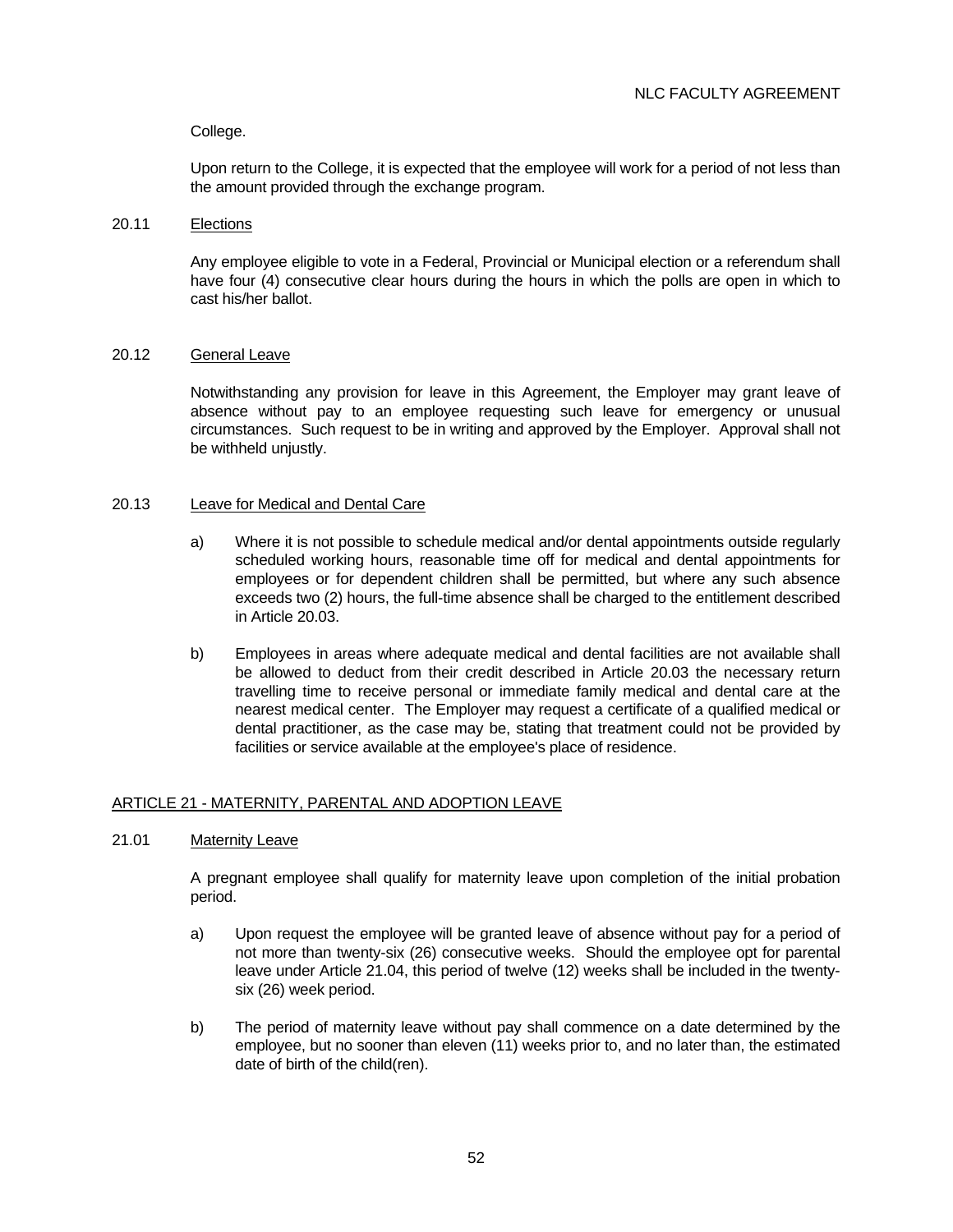- c) The request to take maternity leave must be made in writing and supported by a doctor's certificate stating she is pregnant, at least four (4) weeks prior to the proposed commencement of the leave, and include the probable date of birth of the child(ren).
- d) Maternity leave shall be extended for up to an additional twenty-six (26) weeks for health reasons where a doctor's certificate is presented.

#### 21.02 Adoption Leave

 Upon request an employee shall be granted a leave of absence without pay for up to twenty-six (26) weeks following the adoption of a child. The employee shall have to furnish proof of adoption.

### 21.03 Care and Nurturing

 If a regular employee terminates as a result of a decision to raise a dependent child or children, and is re-employed on application, he/she shall be credited with the length of service accumulated at the time of termination for the purposes of benefits based on service seniority. The following conditions shall apply:

- a) The employee must have been a regular employee with at least three years of service seniority at the time of termination;
- b) The resignation must indicate the reason for termination is to raise a dependent child or children;
- c) During the employee's break in service, which is not to exceed three (3) years, the employee must not have engaged in full-time remunerative employment for any period in excess of thirteen (13) weeks.
- d) The previous length of service shall not be reinstated until successful completion of the probationary period on re-employment.

#### 21.04 Parental Leave

- a) Both mothers and fathers, natural and adopting, are entitled, upon completion of the initial probation period (waived for adopting parents), to parental leave providing a written request is submitted to the Employer no later than four (4) weeks prior to the commencement of the leave. Such a request must be accompanied by:
	- i) A certificate from a medical practitioner or other evidence stating the date, or probable date, of birth of the child(ren) if a leave has not been requested under Article 21.01; or
	- ii) A letter from the agency placing the child(ren) providing evidence of adoption of the child(ren) if such documentation has not been provided under Article 21.02.

 If four (4) weeks' notice is not possible due to unforeseeable circumstances, the request must be submitted immediately after the need for leave becomes known. A natural mother who plans to take both maternity and parental leave must give notice of both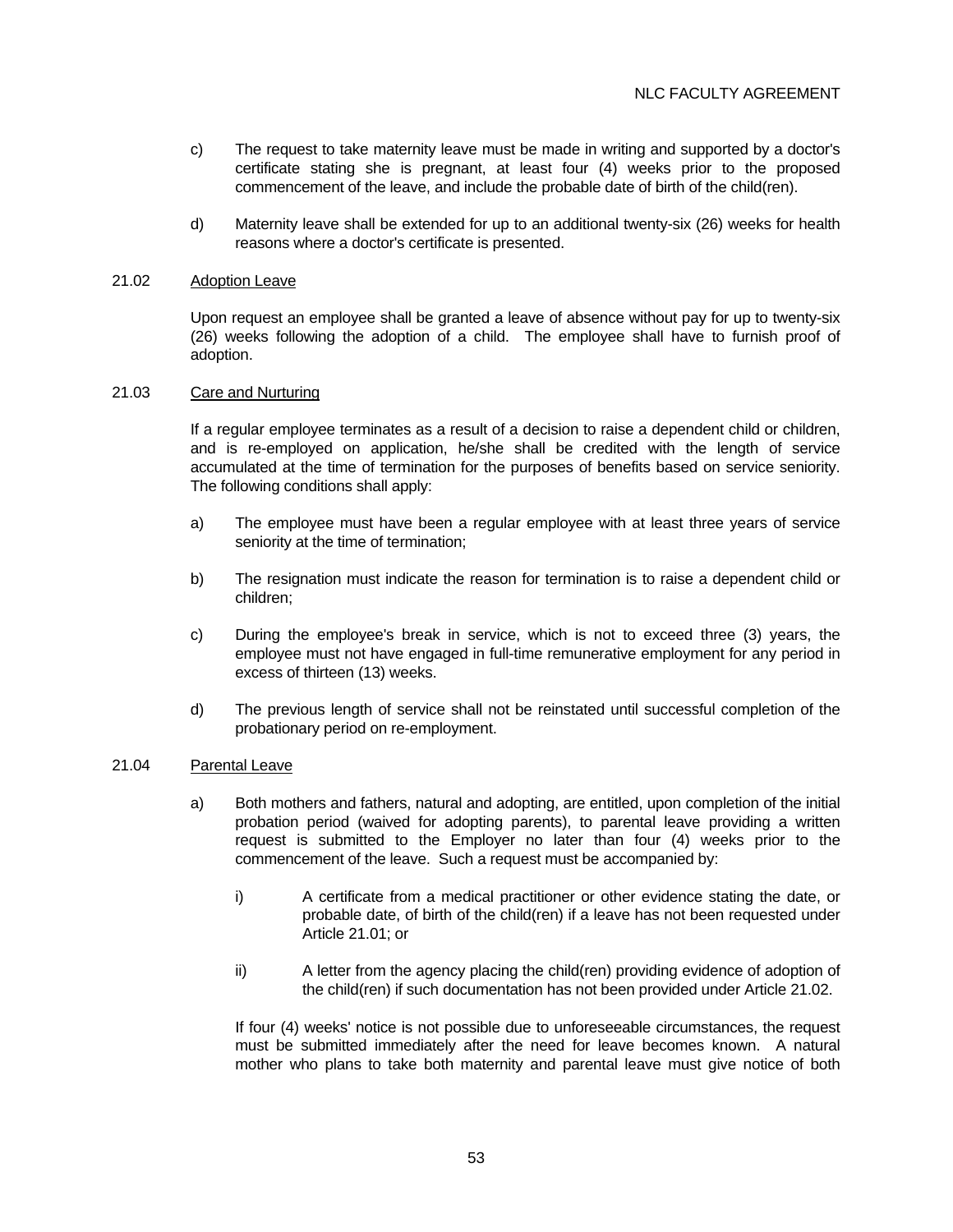leaves, but the two notices may be submitted together.

- b) An employee will be entitled to a leave without pay of up to twelve (12) consecutive weeks' duration in a period commencing:
	- i) with the week in which a newborn child(ren) arrives in the employee's home; or,
	- ii) with the week a child(ren) is placed in the employee's home for the purposes of adoption;

and ending fifty-two (52) weeks after the week referred to in (i) and (ii) above.

 c) Where both parents are employees of the Employer, the employees shall determine the apportionment of parental leave between them and shall work with their respective program director(s) to accommodate the leave request(s).

 While an employee is on maternity/adoption/parental leave, the Employer shall maintain coverage for medical, extended health, dental, group life, and long term disability, and shall pay the Employer's share of these premiums to a maximum period of twenty-six (26) weeks.

 Maternity leave for employees with less than 1408 hours of employment with the College shall be in accordance with the Employment Standards Act.

### 21.05 Seniority Rights upon Re-employment

- a) An employee on leave under Article 21 shall earn seniority during the period of such leave.
- b) An employee shall be deemed to have resigned on the date upon which leave under Article 21 commenced if an application for re-employment is not made four (4) weeks prior to the expiration of the leave or if he/she does not return after having applied for reemployment.
- c) On return from leave granted under this Article, an employee shall be placed in his/her former position or in a position of equal rank and salary.

### ARTICLE 22 - OCCUPATIONAL HEALTH AND SAFETY

22.01 Conditions

 The Union and the Employer agree that regulations made pursuant to the Workers' Compensation Act, the Factories Act or any other Statute of the Province of British Columbia pertaining to the working environment, shall be fully complied with. First aid kits shall be supplied in accordance with this section.

### 22.02 Safety Committee

 The Employer and the Union agree to establish formal Occupational Health and Safety Committees at the Fort St. John and Dawson Creek Campuses consisting of a minimum of one Local 7.10 - NLC Support member and one Local 7.10 - NLC Faculty member appointed by the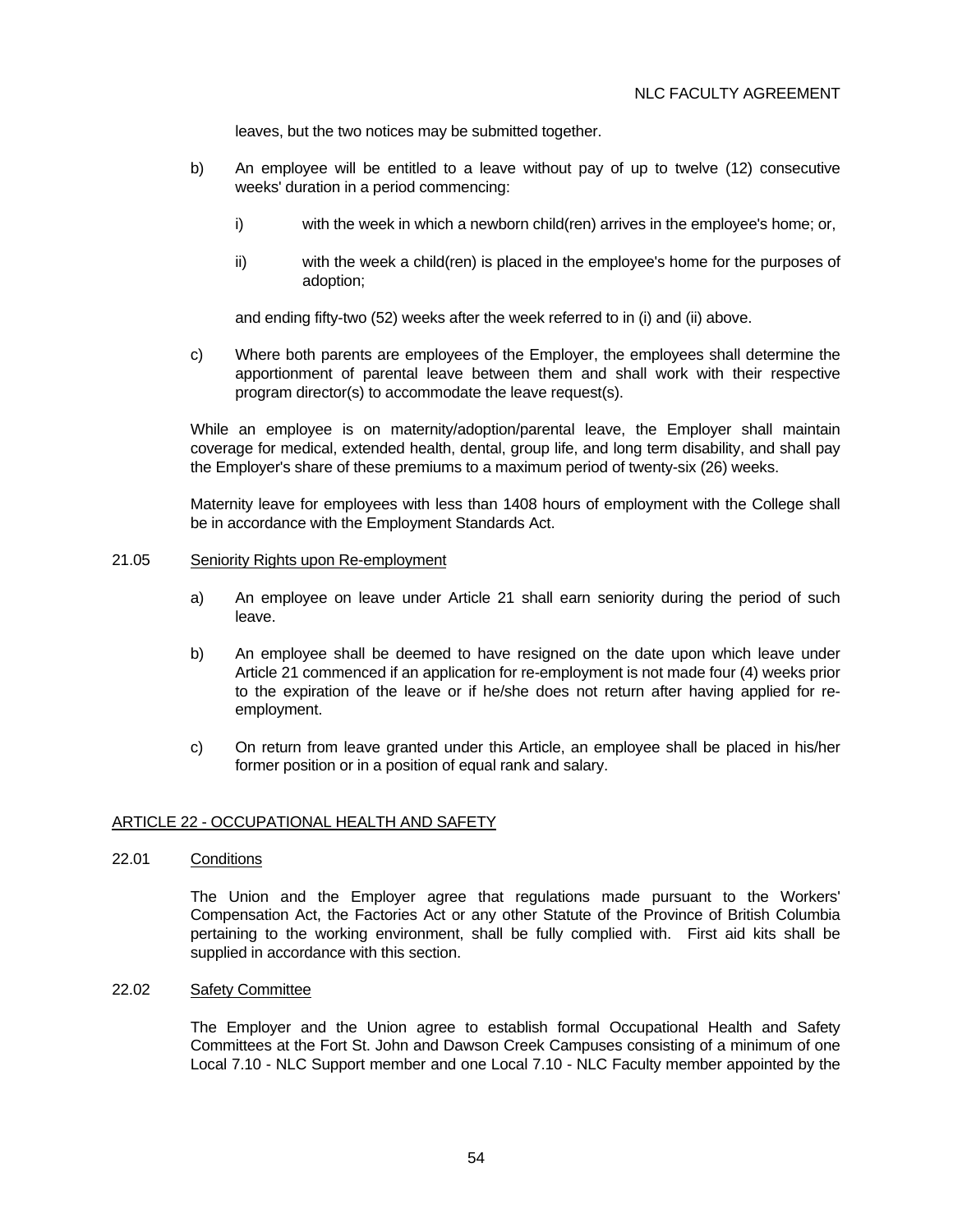## NLC FACULTY AGREEMENT

Union, matched by an equal number of Management appointees. These committees will meet monthly during regular working hours to make recommendations on unsafe, hazardous, or dangerous conditions, with the aim of preventing and reducing risk of occupational injury and illness. Copies of the minutes shall be sent to the Union, WCB, Employer, and posted on all bulletin boards. Less formal health and safety meetings pursuant to the WCB Industrial Health and Safety Regulations (4.02 (3)) shall be conducted on other College worksites. Committee members shall continue to receive the rate of pay they would have been receiving had they not been attending such meetings.

#### 22.03 Unsafe Work Conditions

- a) No employee shall be disciplined for refusal to work on a job which in the opinion of:
	- i) a member of a safety committee, or
	- ii) a person designated by a safety committee, or
	- iii) a safety officer

 after an on-site inspection and following discussion with a representative of the Employer, does not meet the standards established pursuant to the Workers' Compensation Act.

 A worker may refuse to perform work where he/she has reasonable grounds to believe and does believe that the particular work is dangerous to his/her health and safety, or the health and safety of another worker or another person. Where a worker refuses to do such work no other worker may be asked to perform that job until the matter has been investigated by the Health and Safety Committee and satisfactorily settled. The Employer or any person acting on behalf of the Employer shall not take or threaten any discriminatory action against any employee or employees for refusing to do such work.

#### b) Putting Equipment into Operation

 No new equipment shall be put into operation which, in the opinion of the local Occupational Health and Safety Committee, does not meet the standards established pursuant to the Workers' Compensation Act.

#### c) Dangerous Goods, Special Wastes, Pesticides and Harmful Substances

 Where employees are required to work with or are exposed to any Dangerous Goods, Special Waste, Pesticide or Harmful Substance, the Employer shall ensure that the employees are adequately trained in the identification, safe handling, use, storage, and/or disposal of same.

### 22.04 Injury Pay Provision

 An employee who is injured on the job during working hours and is required to leave for treatment or is sent home for such injury, shall receive payment for the remainder of his/her shift, without deduction from sick leave.

### 22.05 Transportation of Accident Victims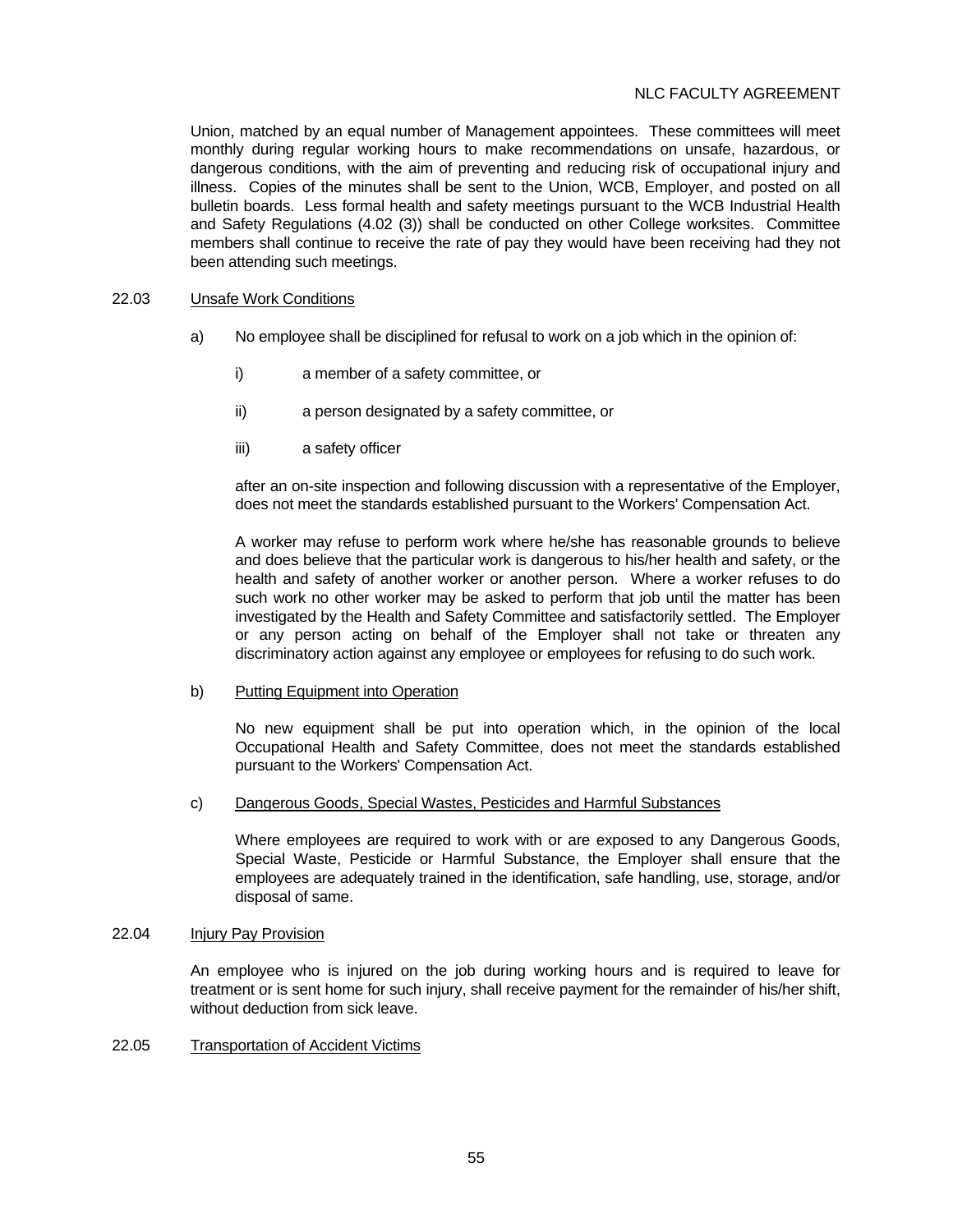Transportation to the nearest physician or hospital for employees requiring medical care as a result of an on-the-job accident shall be at the expense of the Employer.

#### 22.06 Pollution Control

The Employer and the Union agree to limit all forms of environmental pollution.

#### 22.07 Investigation of Accidents

 The Occupational Health and Safety Committees, as provided in Article 22.02, shall be notified of each accident or injury and shall investigate and report to the Union and Employer on the nature and cause of the accident or injury. In the event of a fatality the College shall immediately notify the President or his/her designate of the nature and circumstances of the accident.

#### 22.08 Industrial First Aid Requirements

- a) The Union and the Employer agree that First Aid Regulations made pursuant to the Worker's Compensation Act shall be fully complied with.
- b) Where the Employer requires an employee to perform first aid duties in addition to the normal requirements of the job, the cost of obtaining and renewing the Industrial First Aid Certificate shall be borne by the Employer and leave to take the necessary courses shall be granted with pay.
- c) An additional payment shall be granted to employees on the basis of the type of Industrial First Aid Certificate they are required to possess under this Article, as follows:

 Industrial First Aid Certificate, Class "A" - \$60 per month Industrial First Aid Certificate, Class "B" - \$50 per month Industrial First Aid Certificate, Class "C" - \$40 per month

## 22.09 Occupational Health and Safety Courses

 There shall be established a Joint Committee composed of two (2) representatives of the Employer and two (2) representatives of the Union. The committee, in consultation with the Worker's Compensation Board, shall develop a training program for Occupational Health and Safety Committee members dealing with the objectives and duties of Occupational Health and Safety Committees.

### 22.10 First Aid

 In addition to the requirement of Workers' Compensation Board, wherever three (3) or more employees are required to work in an isolated location, one of the employees shall, whenever possible, hold a valid Industrial First Aid Certificate.

### 22.11 Pay Provisions

 An employee who serves on a Safety and Health Committee shall receive his/her regular rate of pay for investigating safety matters in accordance with Article 22 of this Agreement.

#### 22.12 Safety Equipment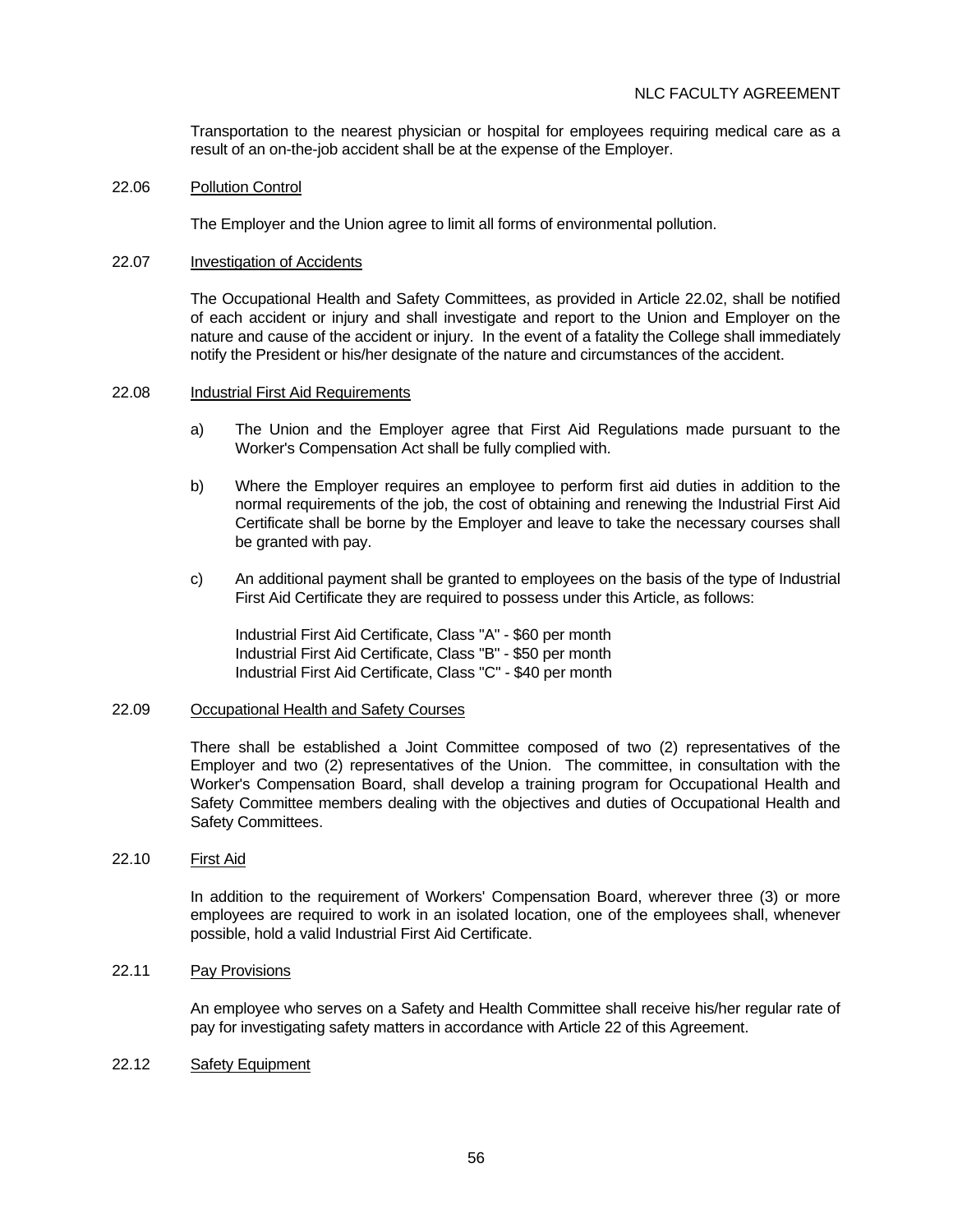The Employer shall supply all safety equipment required for the job under the Workers' Compensation Board Regulations.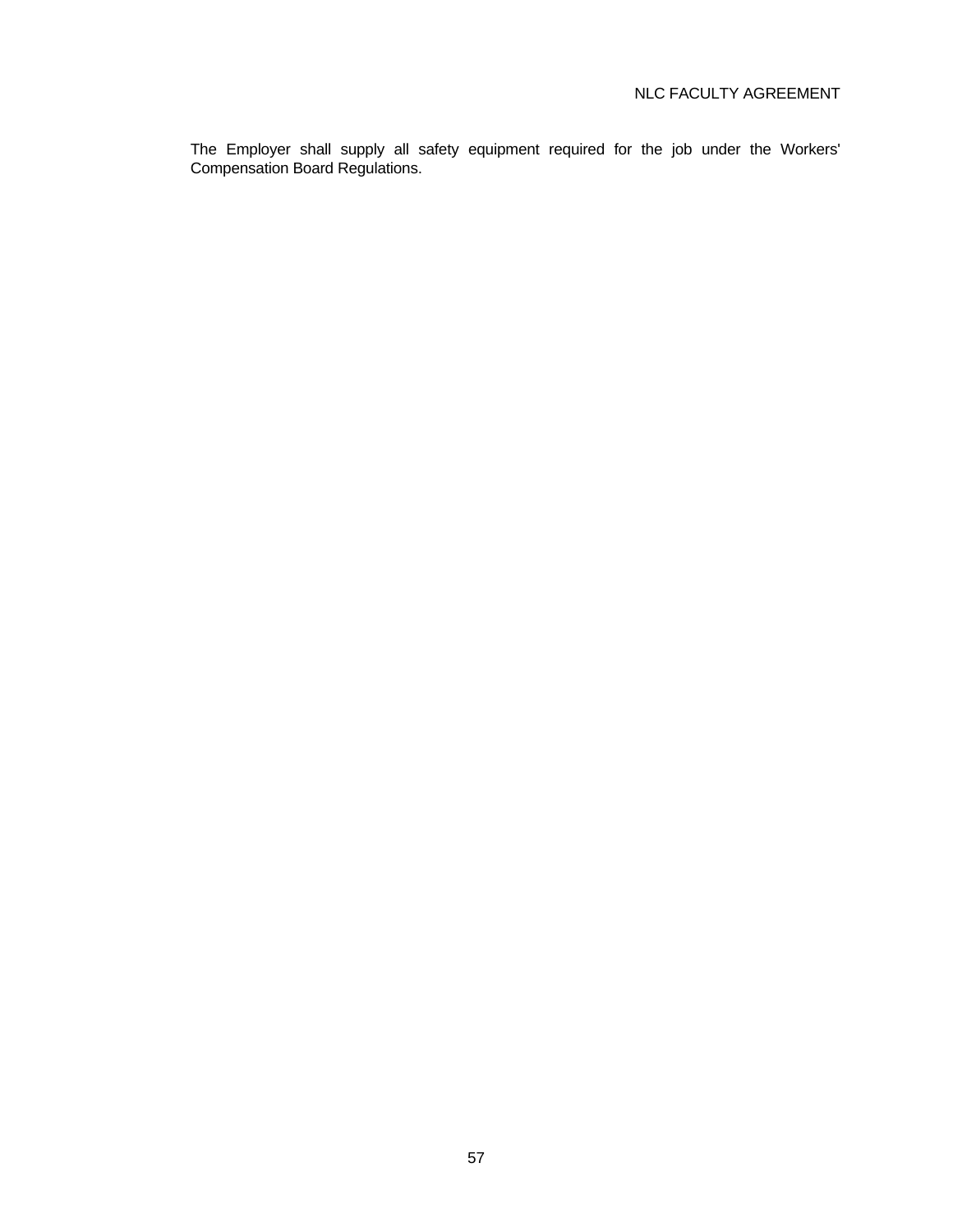### ARTICLE 23 - TECHNOLOGICAL CHANGE

### 23.01 Definition

 For the purpose of this Agreement, the term "technological change" shall be understood to mean technical changes introduced by the College in the manner in which it carries out educational operations and services where such change or changes significantly affects the terms and conditions or security of employment of members of the bargaining unit or alters significantly the basis on which this Agreement was negotiated. Such technical changes as anticipated above shall include the following:

- a) The introduction, because of technological change or development, of equipment, material, or processes different in nature, type or quantity from that previously utilized.
- b) A technological change, related to the introduction of this equipment, material or process, in the manner in which the College carries out its educational objectives and operations which affects one or more employees.
- c) A technological change that results in a change of location at which the College operates.

## 23.02 Notice

When the College intends to introduce a technological change:

- a) The College agrees to notify the Union and the affected employees as far as possible in advance of its intention and to update the information provided as new developments arise and modifications are made.
- b) The foregoing notwithstanding, the College shall provide the Union, at least ninety (90) days before the terms in which an introduction of a technological change is intended, with a detailed description of the change it intends to carry out, disclosing all foreseeable effects and repercussions on employees.

### 23.03 Data to be Provided

 The notice mentioned in Article 23.02 shall be given in writing and shall contain pertinent data, including:

- a) The nature of the technological change.
- b) The date on which the College proposes to effect the technological change.
- c) The approximate number, type and location of employees likely to be affected by the technological change.
- d) The effects the technological change may be expected to have on the employee's working conditions and terms of employment.
- e) All other pertinent data relating to the anticipated effects on employees.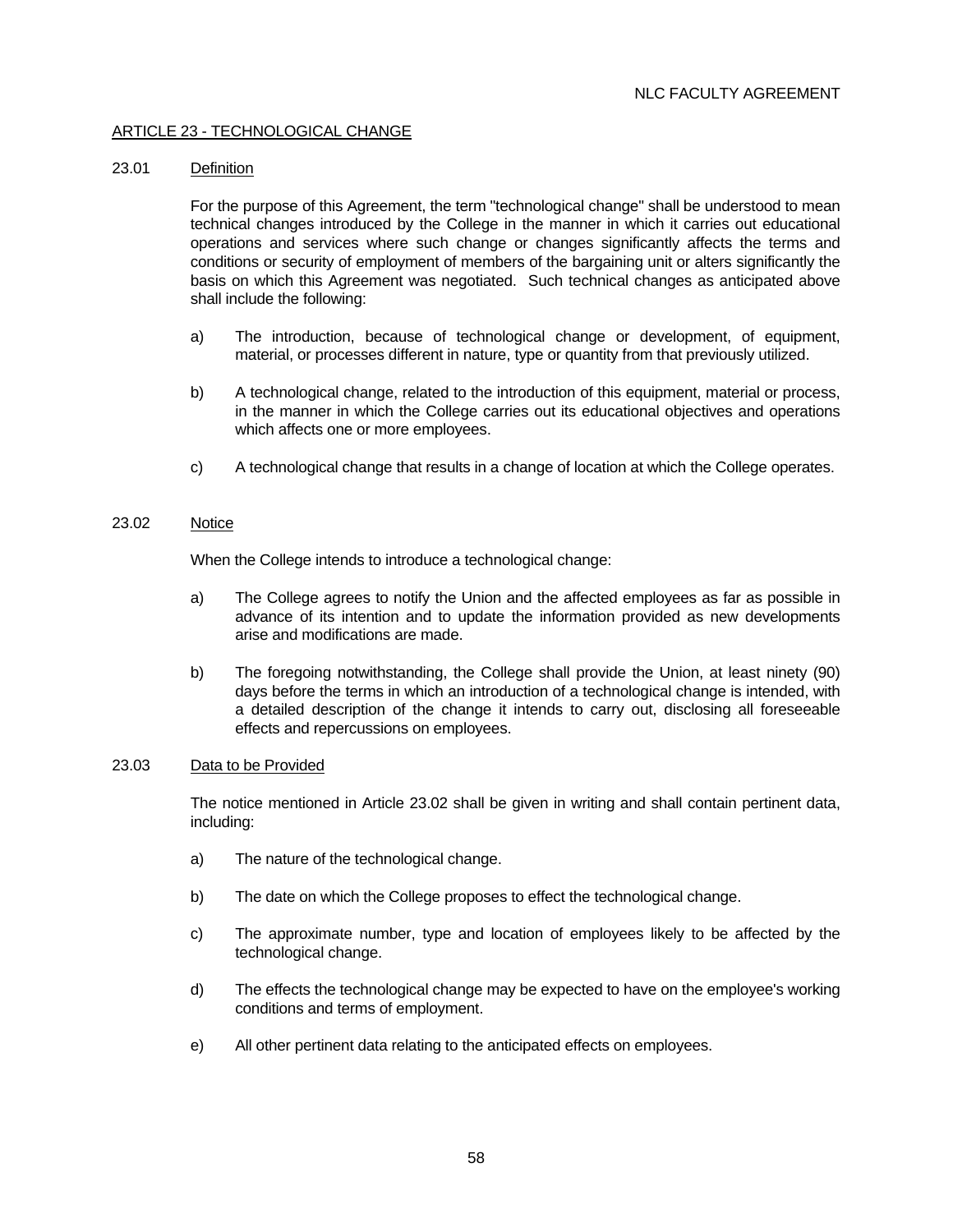f) Draft changes and additions to the Collective Agreement (see Article 23.06).

## 23.04 Consultations

- a) Where the College has notified the Union of its intention of introducing a technological change, the parties undertake to meet within the next thirty (30) days and to hold constructive and meaningful consultations in an effort to reach agreement on solutions to the problems arising from this intended change and on measures to be taken by the College to protect the employees from any adverse effects. The College and the Union agree to bargain in good faith on all aspects of the intended technological changes.
- b) Where notice of technological change has been given pursuant to Article 23.02 and notwithstanding 23.04 (a);
	- 1) Regular employees who are assigned by the Employer to work with new technology shall receive a period of training and familiarization. Employees involved in training under this Section shall receive their basic pay for the period of training. Where the employee cannot meet job requirements upon completion of the training and familiarization period, the employee shall be offered either the vacancy options, early retirement or severance pay provisions of Article 13.
	- 2) To absorb those regular employees who are not assigned by the Employer to work with the new technology or who are displaced because of such technological change, the College will endeavor to utilize normal turnover of employees within the geographic location in which the change occurs, to the extent that turnover occurs during the period in which a technological change is being implemented.
	- 3) When necessary to reduce staff due to technological change, it will be done as provided for in Article 13 or 31 as appropriate.

### 23.05 Resulting Agreements

 Where the parties agree to appropriate solutions to the problems arising out of intended technological change, the solutions shall be prepared as a Letter of Agreement between the parties and such Letters of Agreement shall have the same effect as the provisions of the existing Collective Agreement and shall be subject to the grievance procedure, up to and including arbitration.

### 23.06 Failure to Agree

 Where the parties do not reach agreement within sixty (60) days after the date on which the Union has received notification from the College of its intention of introduction of the technological change, and various matters remain unresolved, the parties shall refer such matters to arbitration within twenty-one (21) calendar days of failure to agree.

### 23.07 Effect of Dispute Resolution on Introduction of Technological Change

Ninety (90) days from the date of notification, the College may proceed with the planned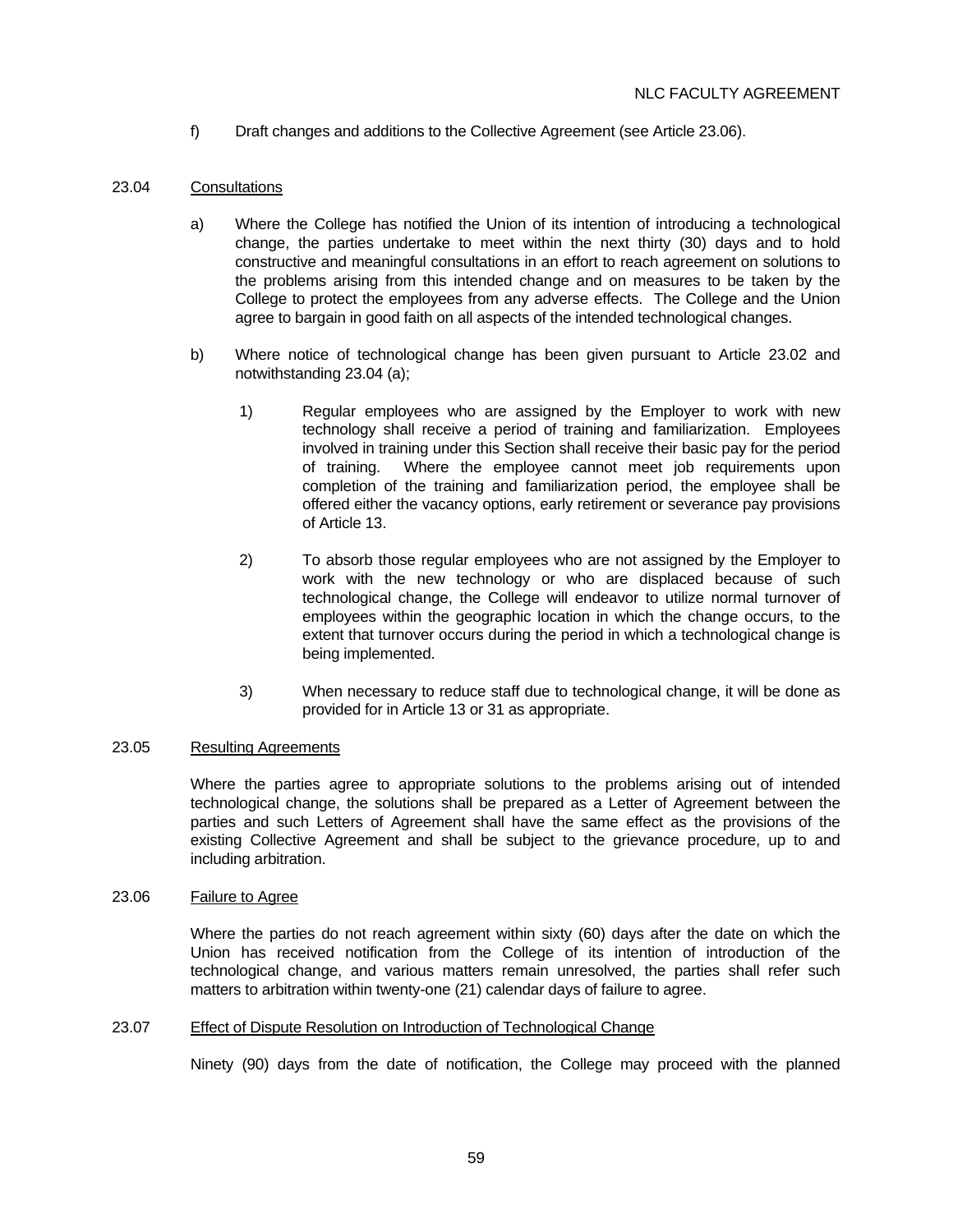# NLC FACULTY AGREEMENT

technological change pending resolution by agreement or by arbitration of the dispute.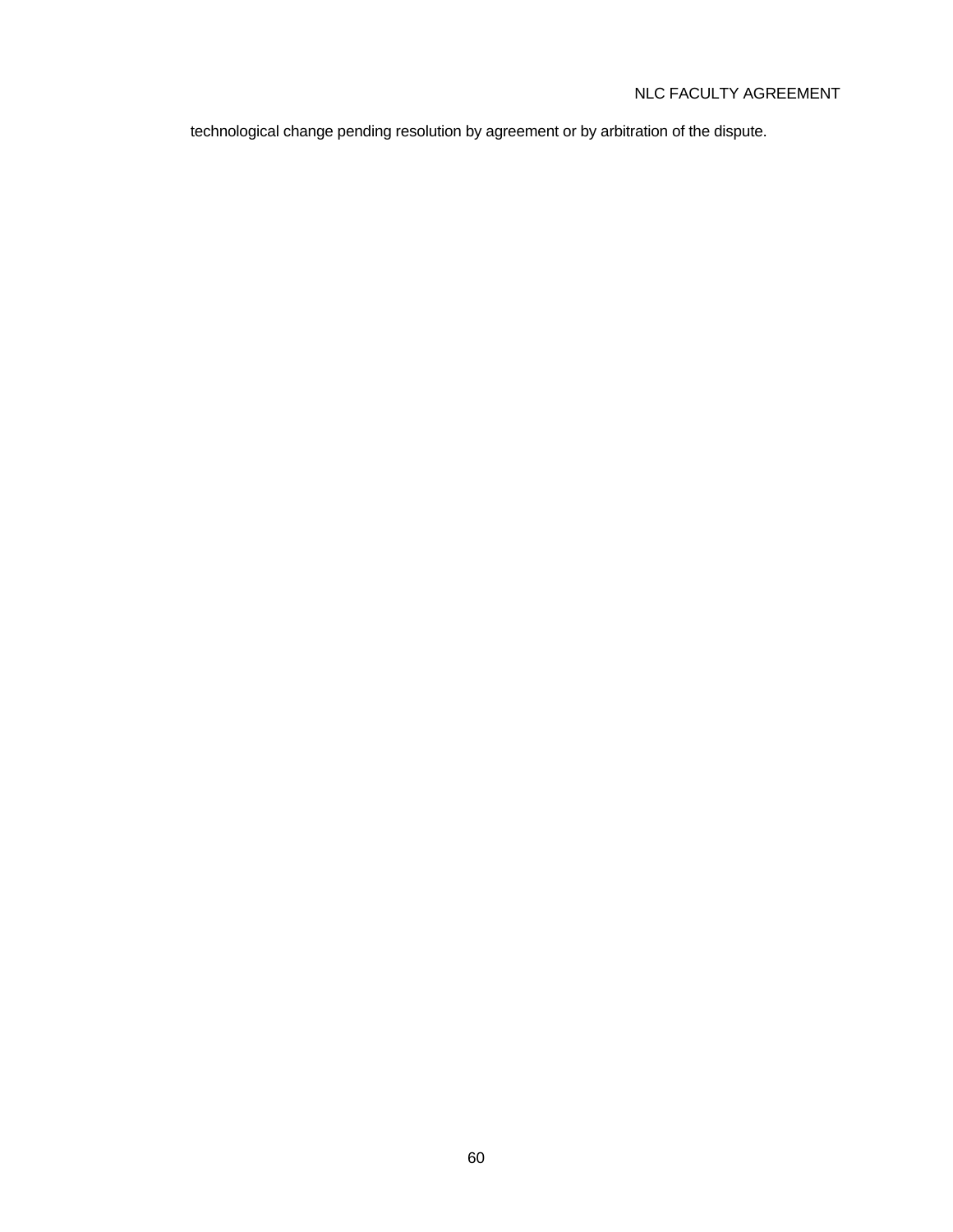## ARTICLE 24 - CONTRACTING OUT

 The Employer agrees not to contract out any work presently performed by employees covered by this Agreement which would result in the laying off of such employees.

## ARTICLE 25 - HEALTH AND WELFARE

- 25.00 a) The College shall give each new employee the opportunity to complete the applications for benefit coverage and advise of the effective date of coverage for all negotiated benefit plans prior to commencement of any other duties with the College. Without limiting the generality of the foregoing, these plans shall include the following:
	- i) Medical Services Plan
	- ii) Extended Health Care Plan
	- iii) Dental Plan, Parts A, B, and C
	- iv) Group Life Insurance
	- v) Accidental Death, Dismemberment, and loss of sight
	- b) The actual terms, conditions and detailed benefit levels shall be made available to employees, upon request, from the plan carrier.
	- c) The parties to this agreement are not liable for provision of the negotiated benefits except as provided by this Collective Agreement.
	- d) All benefit plan coverages, terms, conditions and specific eligibility requirements are provided solely for the purpose of explaining the principle features of the plans. All rights with respect to the benefits of the principals will be governed by the policies issued by the carriers.
	- e) Enrollment in any of the benefit plans is not completed until the employee has completed an application form and the application has been accepted by the carrier.
	- f) In the event that any claim by an employee is denied or delayed because of the failure of the College to properly and expeditiously process the employee's application, then the College will be liable for the claim.
	- g) i) An information package will be made available to any employee eligible for coverage who so requests.
		- ii) Copies of actual plan contracts will be provided to the Union upon request.
	- h) When Employees' proposals to job share are approved by the Employer and the Union, the Employer shall not be required to pay any more benefit costs than it would if the job were retained by one person. Additionally, the Employer will advise the Employees of the benefits to which they are entitled.

### 25.01 Basic Medical Insurance

 All regular employees, whether full-time or part-time, may choose to be covered by the Medical Plan, for which the Medical Services Plan of B.C. is the licensed carrier. The Employer will pay one hundred percent (100%) of the regular premium.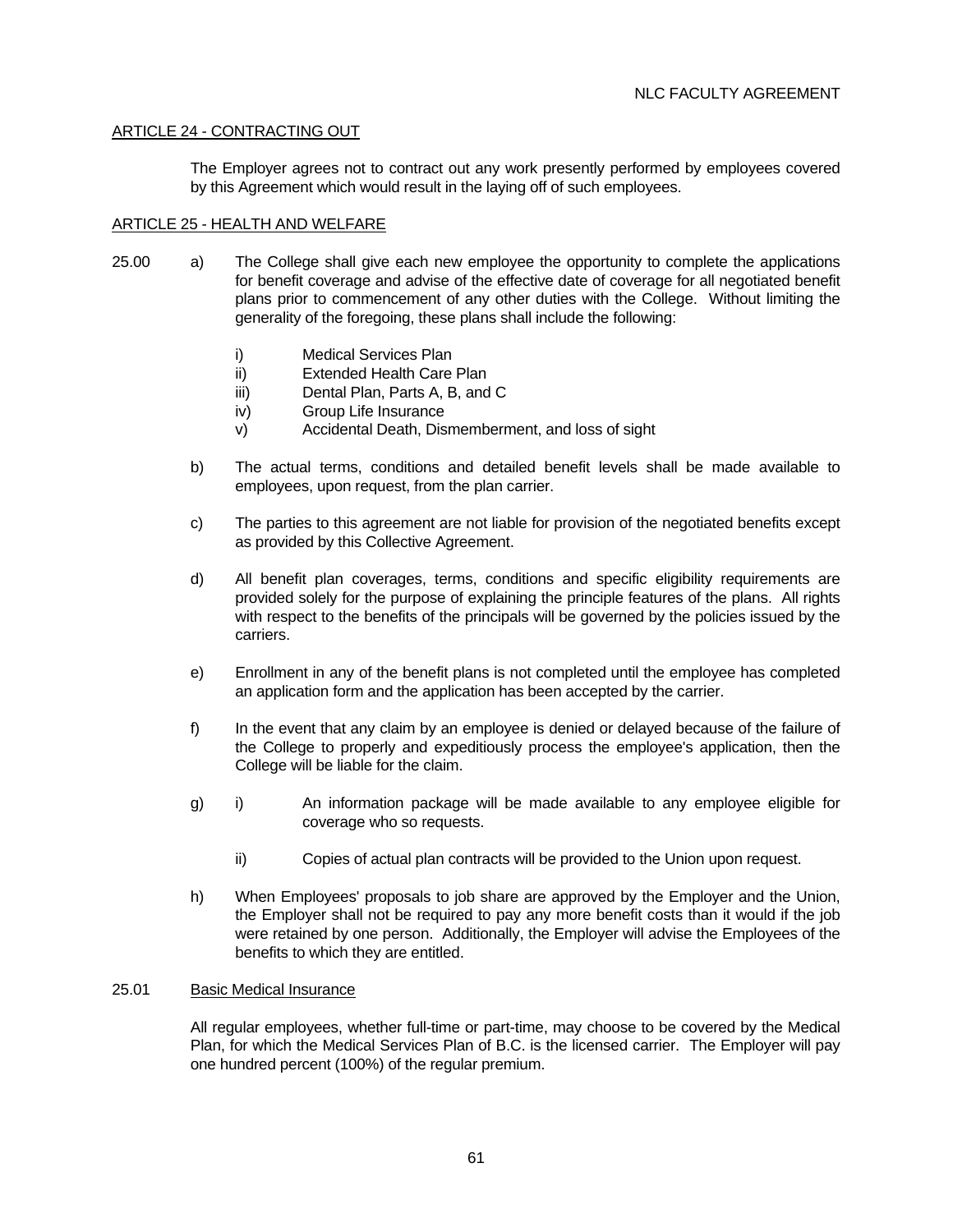### 25.02 Extended Health Care Plan

 The Employer shall pay one hundred percent (100%) of the monthly premium cost for regular employees entitled to coverage under a mutually acceptable extended health care plan as described in Appendix 5, with the exception of the Transportation Option (also described in Appendix 5) which shall be shared in equal parts by both the Employer and employee and the vision care option described in Appendix 5 which shall be paid one hundred percent (100%) by the employee.

### 25.03 Dental Plan

 The Employer shall pay the monthly premium for employees entitled to coverage under a mutually acceptable plan which provides:

- a) Plan A 100% coverage
- b) Plan B 50% coverage
- c) Plan C 50% coverage

 An employee is eligible for orthodontic services under Plan C after twelve (12) months participation in the plan. Orthodontic services are subject to a lifetime maximum payment of \$2,000 per patient.

### 25.04 Group Life

- a) The Employer shall provide a mutually acceptable group life plan with benefits equivalent to two and one-half (2 1/2) times an employee's annual salary, with a \$40,000 minimum. The Employer shall pay one hundred percent (100%) of the premium.
- b) Employees shall as a condition of employment, enrol in the group life plan and shall complete the appropriate payroll deduction authorization forms.
- c) A mutually acceptable accidental death, dismemberment and loss of sight benefit which provides the coverage described in Appendix 5 shall be implemented.

### 25.05 Workers' Compensation Board Claim

 Where a regular employee is on a claim recognized by the Workers' Compensation Board, while the employee was on the Employer's business, the employee shall be entitled to leave, at his/her regular rate of pay, up to a maximum of one hundred thirty (130) days for any one (1) claim. Where an employee elects to claim leave with pay under this Article, the compensation payable by the Workers' Compensation Board shall be remitted to the Employer.

#### 25.06 Unemployment Insurance

 Unemployment insurance coverage will be provided during the life of this Agreement for regular and temporary employees who would, if employed by a private employer, be eligible for such coverage under the provisions of the Unemployment Insurance Act.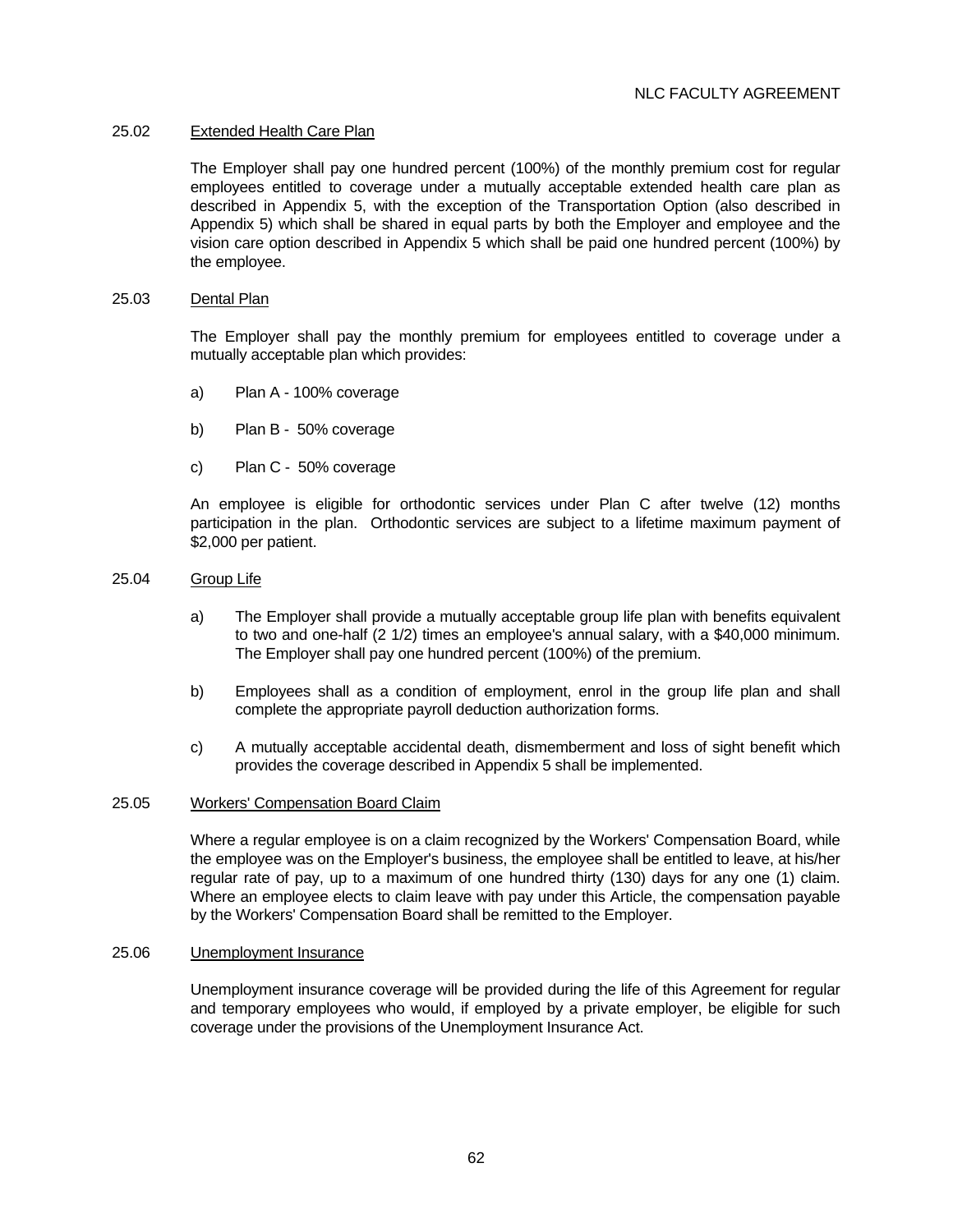### 25.07 Medical Examination

 Where the Employer requires an employee to submit to a medical examination or medical interview, it shall be at the Employer's expense and on the Employer's time, other than a medical exam required under Appendix 3, Section 1.04.

#### 25.08 Legislative Changes

 If the premiums paid by the Employer for any employee benefit covered by this Agreement is reduced as a result of any legislative or other action, the amount of the saving shall be used to increase other benefits available to the employees, as may be mutually agreed between the parties.

#### 25.09 Employee Health Services Program

 Joint Committee shall make recommendations to the principals to this Agreement regarding the establishment of a preventative and treatment program on health services.

#### 25.10 Long-Term Disability

 Any employee who has banked sick leave arising from previous agreements shall at the termination of the Short-Term Sickness Plan utilize any remaining banked sick leave prior to the implementation of the Long-Term Disability Plan. Payment will be made in such fashion to ensure one hundred percent (100%) of pay until banked leave is exhausted.

#### 25.11 Dependent Care

 The Employer shall reimburse, upon presentation of receipts, up to \$35 per day to Employees for care costs of disabled or handicapped dependents when, at the Employer's request, the Employee is required to travel outside of his/her regular assignment.

### ARTICLE 26 - CLOTHING ALLOWANCES

#### 26.01 Clothing Supply

- a) The Employer shall continue to provide all wearing apparel and/or protective clothing presently issued to employees.
- b) Changes in present issue shall be by mutual agreement between the parties except where such changes are the result of changes in the nature of the employee's job that precludes the need for such clothing.
- c) If a particular type of work clothing or special apparel is required by the nature of the employee's job, such clothing or apparel shall be provided by the Employer.

### 26.02 Union Label

 Upon depletion of existing stock, all uniforms and clothing issued to employees of the College by the Employer shall, wherever possible, be union made and bear a recognized union label.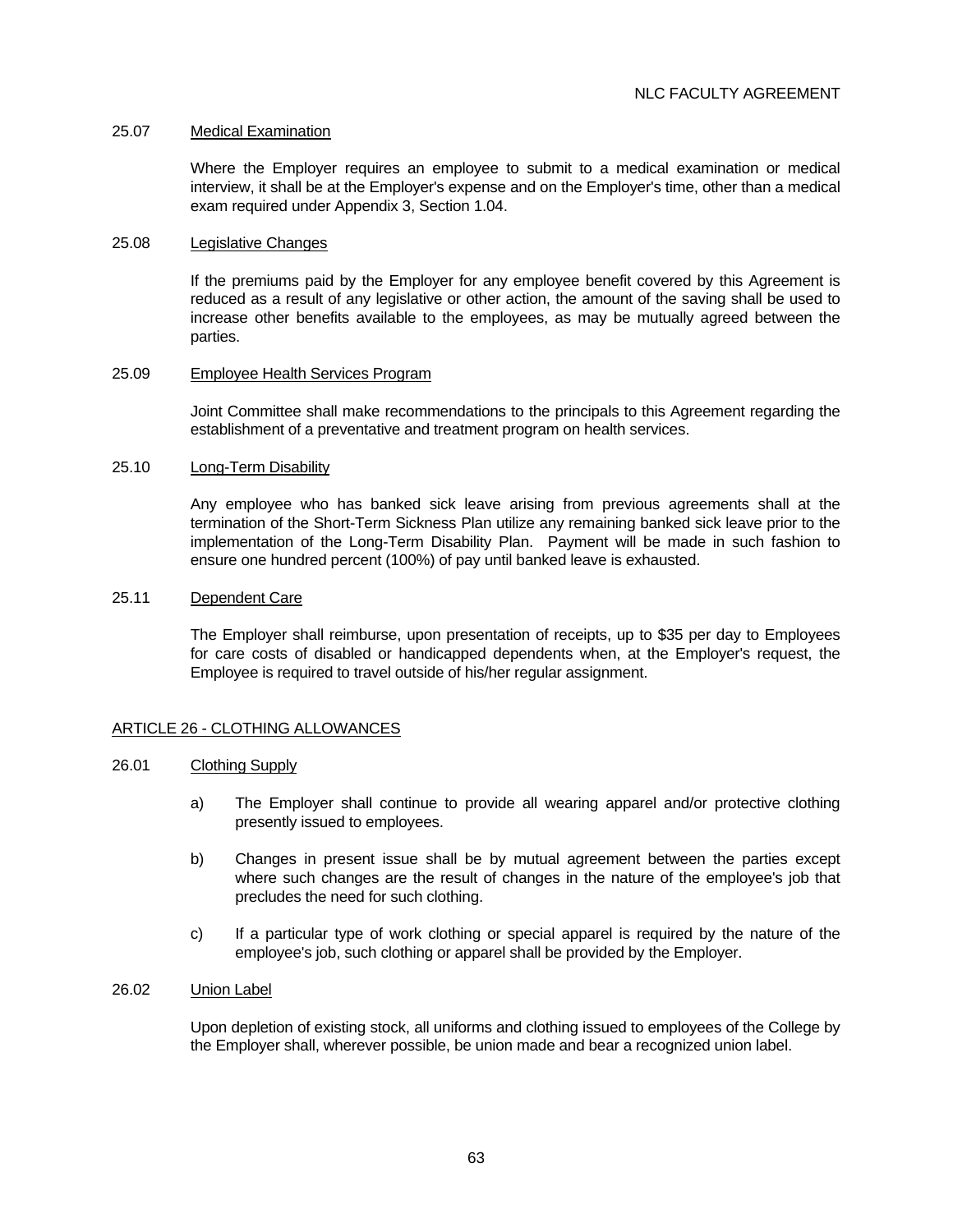## 26.03 Maintenance of Work Apparel

 The Employer shall be responsible for laundering, dry cleaning and maintenance of all apparel supplied by the Employer.

## ARTICLE 27 - PAYMENT OF WAGES AND ALLOWANCES

### 27.01 Equal Pay

 The Employer shall not discriminate between male and female employees by employing a person of one (1) sex for any work at a rate of pay that is less than the rate of pay at which a person of the other sex is employed for similar or substantially similar work.

### 27.02 Pay Days

- a) Employees shall be paid semi-monthly with pay days being on the 15th and the last day of each month. In the event the 15th or last day of the month falls on a Saturday, Sunday, or paid holiday, the pay day shall be the preceding regularly scheduled work day.
- b) The Employer will deposit the Employee's pay in a chartered bank, a trust company or credit union of the Employee's choice on or before the appropriate pay day.
- c) Each Employee shall be provided with a comprehensive statement detailing all payments, allowances and deductions.
- d) If the pay is not available on the pay day, the Employer shall arrange for the employee to be provided with an adequate advance on his/her salary.

# 27.03 Rates of Pav

- a) Employees shall be paid in accordance with the rates of pay negotiated by the parties to this Agreement. For information purposes the applicable rates of pay are recorded as an appendix to this Agreement.
- b) The distribution of pay statements shall be done in such a manner that the details of the pay cheque shall be confidential.

## 27.04 Substitution Pay

- a) When an employee temporarily substitutes in, or performs the principal duties of, a higherpaying position, he/she shall receive the rate for the job provided designation has been made in writing. Employees on short-term disability leave, special leave, or any other paid leave of absence will be entitled to the basic rates of pay they received prior to substituting in a higher position.
- b) Substitution pay is not payable when an employee has not been designated by the Employer to substitute, or where an employee's current position normally requires periodic substitution in the higher position as defined in the functional job description.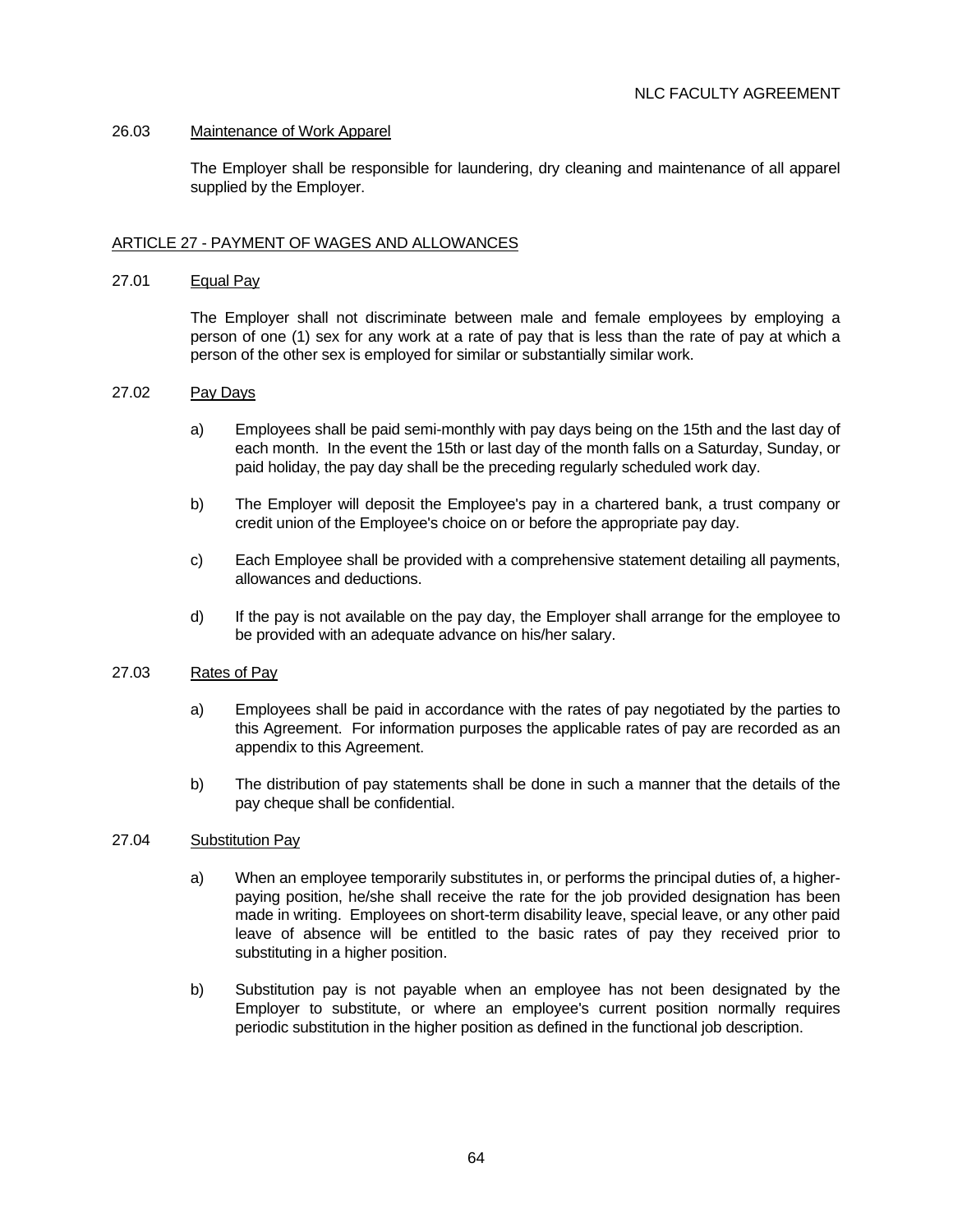# 27.05 Rate of Pay on Reclassification and Promotion

- a) When an employee is promoted or reclassified to a higher paying position in the salary schedule, the employee will receive the rate for the position if a single salary or, in the case of positions on a salary range, will receive the rate in the salary range which is the closest step to eight percent (8%) above his/her previous rate, or the minimum of the new range, whichever is greater, but not more than the top of the new range.
- b) The above does not apply to new classifications established pursuant to Article 28.03.

## 27.06 Pay on Temporary Assignment

 A regular employee temporarily assigned by the Employer to a position with a rate of pay lower than his/her regular rate of pay shall maintain his/her regular rate of pay.

## 27.07 Reclassification of Position

- a) An employee shall not have his/her salary reduced by reason of a change in the classification of his/her position that is caused other than by the employee.
- b) Any employee whose salary has been protected by a provision of any Component Agreement at any time before July 31, 1977, or whose salary has been protected by any agreement between the Employer and the Union since July 31, 1977, or whose position classification is changed to one with a lower maximum salary through no fault of his/her own, shall receive fifty percent (50%) of the negotiated salary increase applicable to the employee's new classification. Such employee shall receive the full negotiated salary increase when the maximum salary of his/her classification equals or exceeds the salary which he/she is receiving.

### 27.08 Vehicle Allowance

 Vehicle allowance for all kilometers travelled on College business shall be paid to employees required to use their own vehicles in the performance of their duties. The allowance shall cover kilometers to and from the employee's place of residence only when the employee is required to have his/her vehicle at work for use in the performance of his/her duties. Rates and regulations shall be established and subject to review and revision during the life of this Agreement by negotiations between the parties.

# Rates:

- a) \$.30 per km. (car or truck) Effective: Date of signing
- b) The Joint Committee will review and make recommendations to the bargaining principals, semi-annually, on revisions to the mileage allowance, based upon operating increases.
- c) It is understood and agreed by the Principals to this Agreement that no Employee shall be required to use his/her personal vehicle on College business unless the employee so agrees.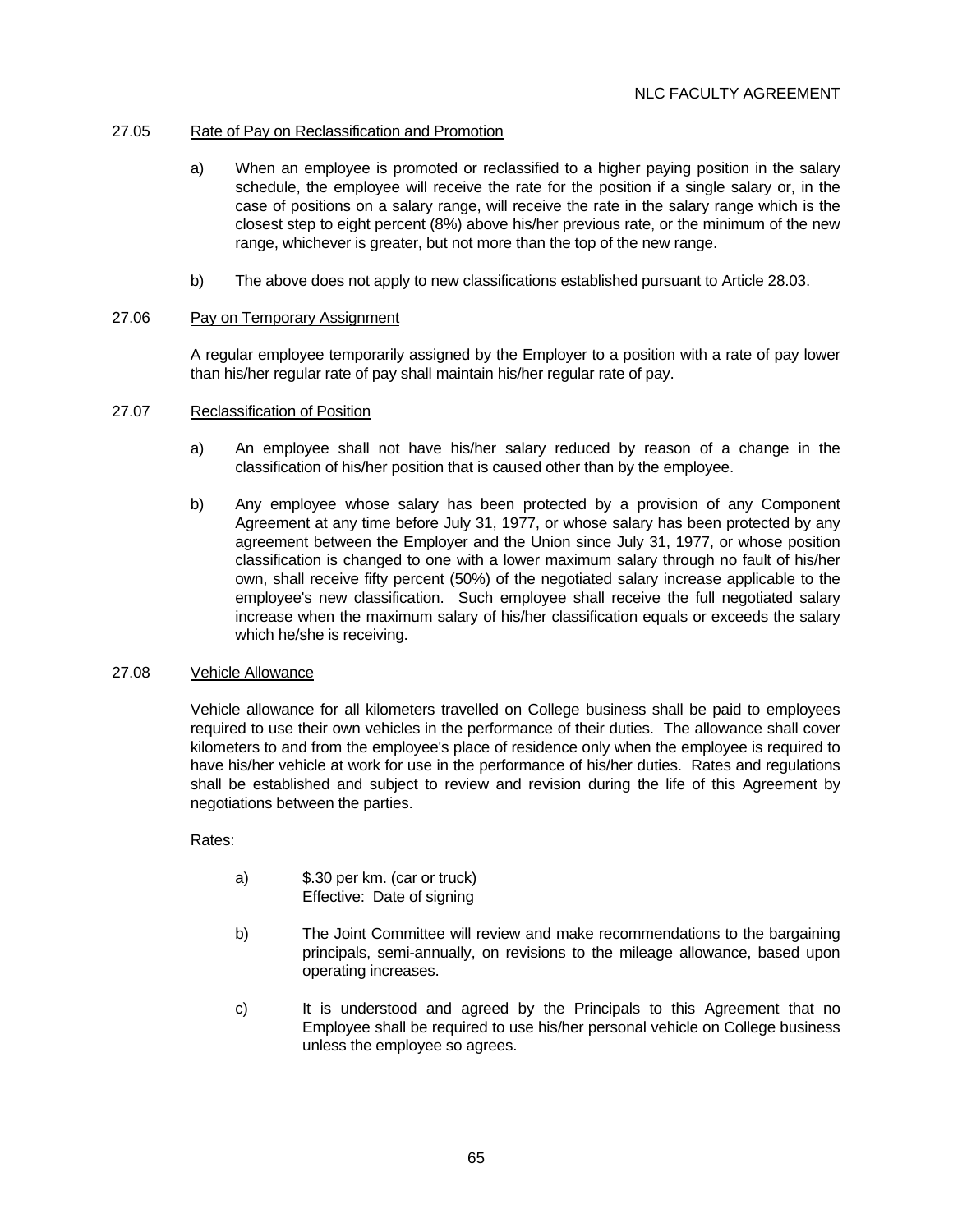### 27.09 Meal Allowances

 a) Employees on travel status away from their campus or learning centre shall be entitled to a meal allowance for the time spent away from their campus or learning centre.

The maximum allowance paid shall be: Effective date of signing.

| \$35.00 per day | Breakfast | \$7.50  |
|-----------------|-----------|---------|
|                 | Lunch     | \$9.00  |
|                 | Dinner    | \$18.50 |

 The parties recognize that the College Board may revise the allowances presently paid to excluded staff. Any such revision will not be applied to the above rates during the term of this Agreement.

 b) An employee performing his/her duties within his/her campus or learning centre area but away from his/her regular work area may claim reasonable out-of-pocket expenses, such as meals, subject to the approval of the Employer.

## 27.10 Transportation for Employees

 Transportation will be provided to employees who are required to work other than their normal working hours, and who must travel to or from their homes during the hours between 1:00 a.m. and 6:00 a.m. An employee shall be reimbursed for the actual cost of commercial transportation upon presentation of a receipt, upon the understanding that prior approval for this transportation has been obtained.

### 27.11 a) Temporary Assignment Travel

 When an employee is assigned temporarily to a work-site within the Province that is so far removed that he/she is unable to return to his/her place of residence at the end of each work day, the following conditions shall apply:

- i) Travel between his/her place of temporary accommodation and the worksite shall be considered as time worked.
- ii) Employees shall be provided with return economy air fare or mileage in order to allow them to return to their place of residence and return to the work site at the end of each work week on the employee's time.

 Employees who choose not to return to their place of residence shall not receive the return air fare or mileage.

### b) Travel Conditions

- i) Employees required to travel shall be reimbursed for receipted expenses incurred in the course of their duties. Meal allowances will be paid as per Article 27.09 (a).
- ii) Employees will be provided reasonable stopover time where required, in view of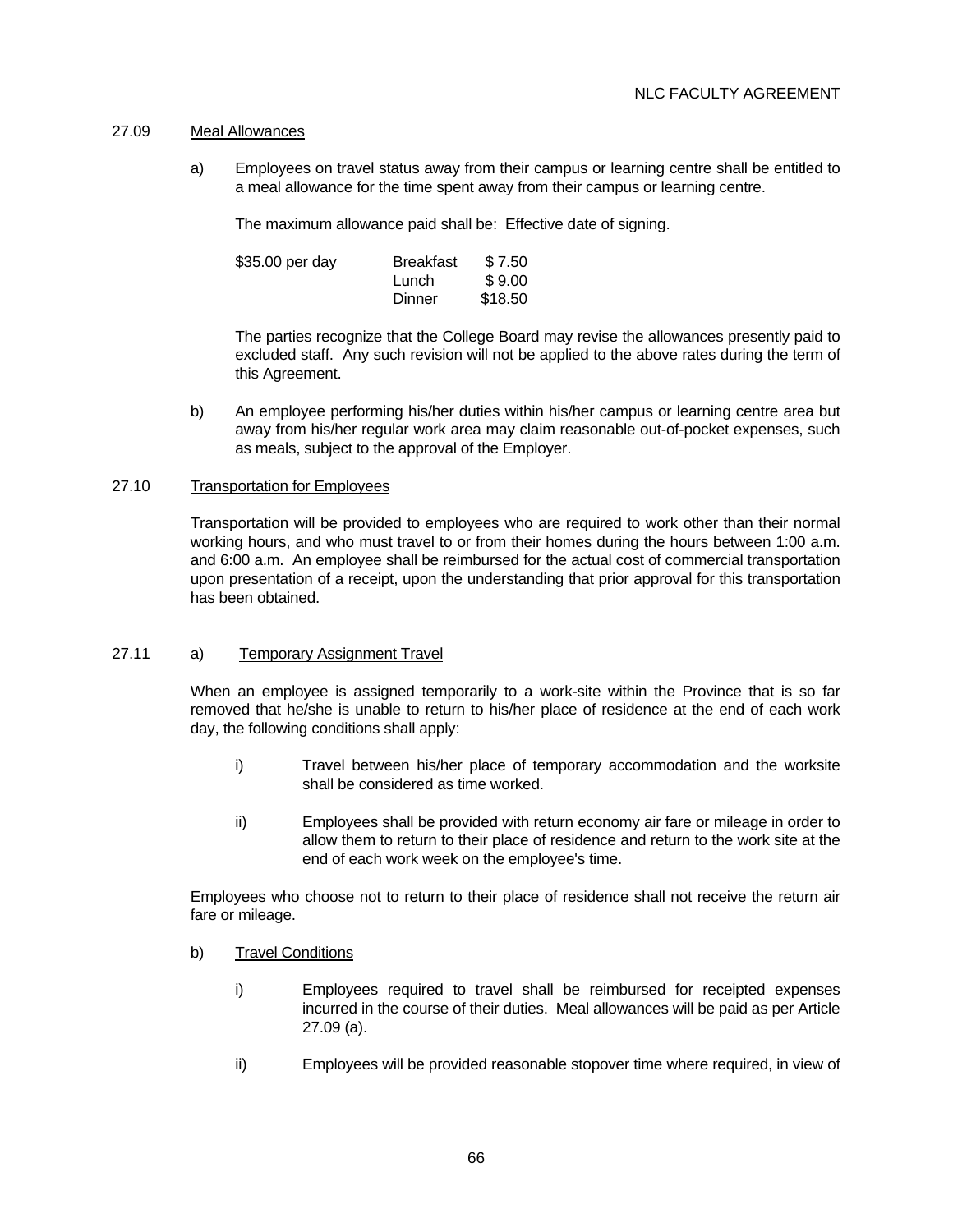fatigue occasioned by international travel. Guidelines shall be established by the Joint Committee.

 iii) Hours of work for employees on travel shall not be more than six (6) hours per day, exclusive of meal periods, or not more than sixty (60) hours per two-week period, except that working hours need not be prescribed within set periods on the clock but should meet the requirements of the assignments.

## 27.12 Abnormal Working Conditions

 Premium rates for abnormal working conditions shall be in accordance with the provisions of this Agreement.

#### 27.13 Upgrading Qualifications

 Where the Employer requires an employee to upgrade his/her skills or qualifications in order to operate or maintain new equipment the cost of training, and normal living and travel expenses as laid down in this Agreement will be borne by the Employer.

#### 27.14 Accommodation, Board and Lodging

 Accommodation, board and lodging allowances for employees required to work away from their campus or learning centre shall be paid in accordance with the agreed upon established regulations which shall be subject to review and revision during the period of this Agreement by negotiations between the parties.

### 27.15 Transfer Expenses

 Employees who have to move from one geographic location to another after winning a competition, or at the Employer's request, shall be entitled to transfer expenses in accordance with the agreed upon established regulations which shall be subject to review and revision during the period of this Agreement by negotiations between the parties.

### 27.16 Retirement Allowance

 Upon retirement from service, an employee who has completed twenty (20) years of continuous service and who, under the provisions of the applicable Superannuation Act(s) is entitled to receive a superannuation allowance on retirement is entitled to an amount equal to his/her salary for one (1) month, and for each full year of service exceeding twenty (20) years but not exceeding thirty (30) years, is entitled to an additional amount equal to one-fifth (1/5) of his/her monthly salary.

# 27.17 Salary Rate Upon Employment

 The hiring rate of pay for a new employee shall not be higher than the rate of pay for an existing employee in the same classification with similar work experience, training and education.

### 27.18 Telephone Allowance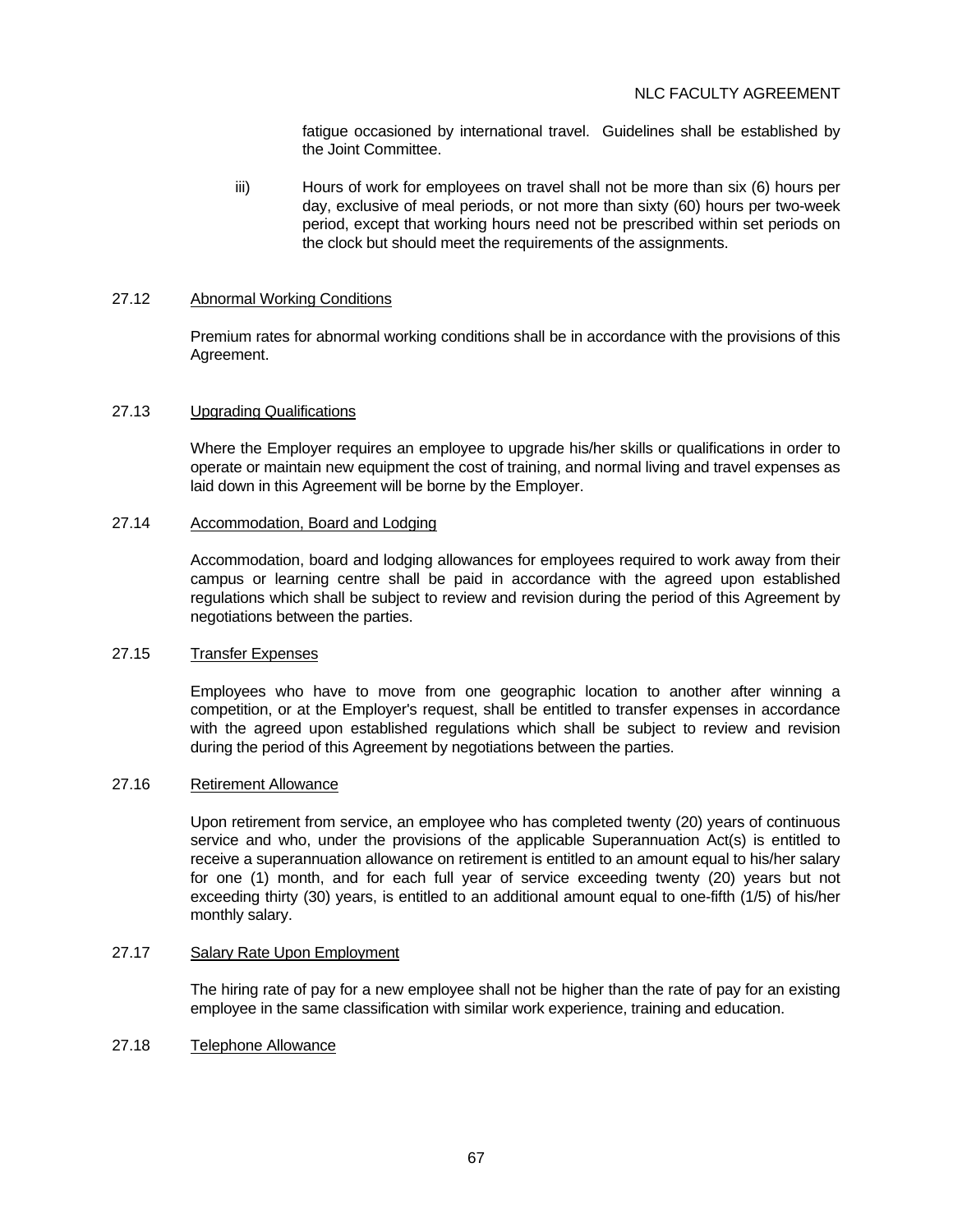Employees on travel status or on temporary assignment shall be reimbursed for one three (3) minute telephone call home for every three (3) days spent on travel status or temporary assignment where the Employer's communication facilities are not made available to employees.

### 27.19 Initial Placement on Scale

- a) Recognition for Formal Training
	- i) Qualifications or training less than those required for placement at Step 1 initial placement at Base.
	- ii) Hold a degree from a recognized University at the Bachelor's level or hold a Journeyman's certificate or professional qualifications as a Chef, Registered Nurse, etc. or qualification which represents relevant post-secondary training of at least four (4) years - initial placement at Step 1.
	- iii) Hold a relevant degree from a recognized University at the Master's level or hold equivalent professional certification or Journeyman's certificate or professional qualifications as a Chef, Registered Nurse, etc. which represents combined training of at least six (6) years - initial placement at Step 2.
	- iv) Hold a relevant degree from a recognized University at the Doctorate level initial placement at Step 3.
	- v) One additional increment will be granted on initial placement to those who possess a teaching certificate or an Instructor's Diploma or equivalent.
- b) Recognition for Experience
	- i) One additional step will be granted for each year of related instruction experience.
	- ii) One additional step will be granted for each two (2) years of related work experience.
	- iii) Experience which is gained as an integral part of earning an educational credential (e.g., apprenticeship, practicums, work placement, etc.) will not be considered as experience for initial placement.
	- iv) The above criteria shall be used to a maximum of three (3) additional steps on the scale.
	- v) The onus is on the employee to submit to the Employer appropriate proof of education and/or experience. If documentation is unavailable at the time of hiring, retroactive placement or adjustments on the salary scale will be granted after appropriate documentation is submitted. No retroactive placements or adjustments will be granted for documentation submitted after the first six (6) calendar months of employment.

### 27.20 Part-Time Employees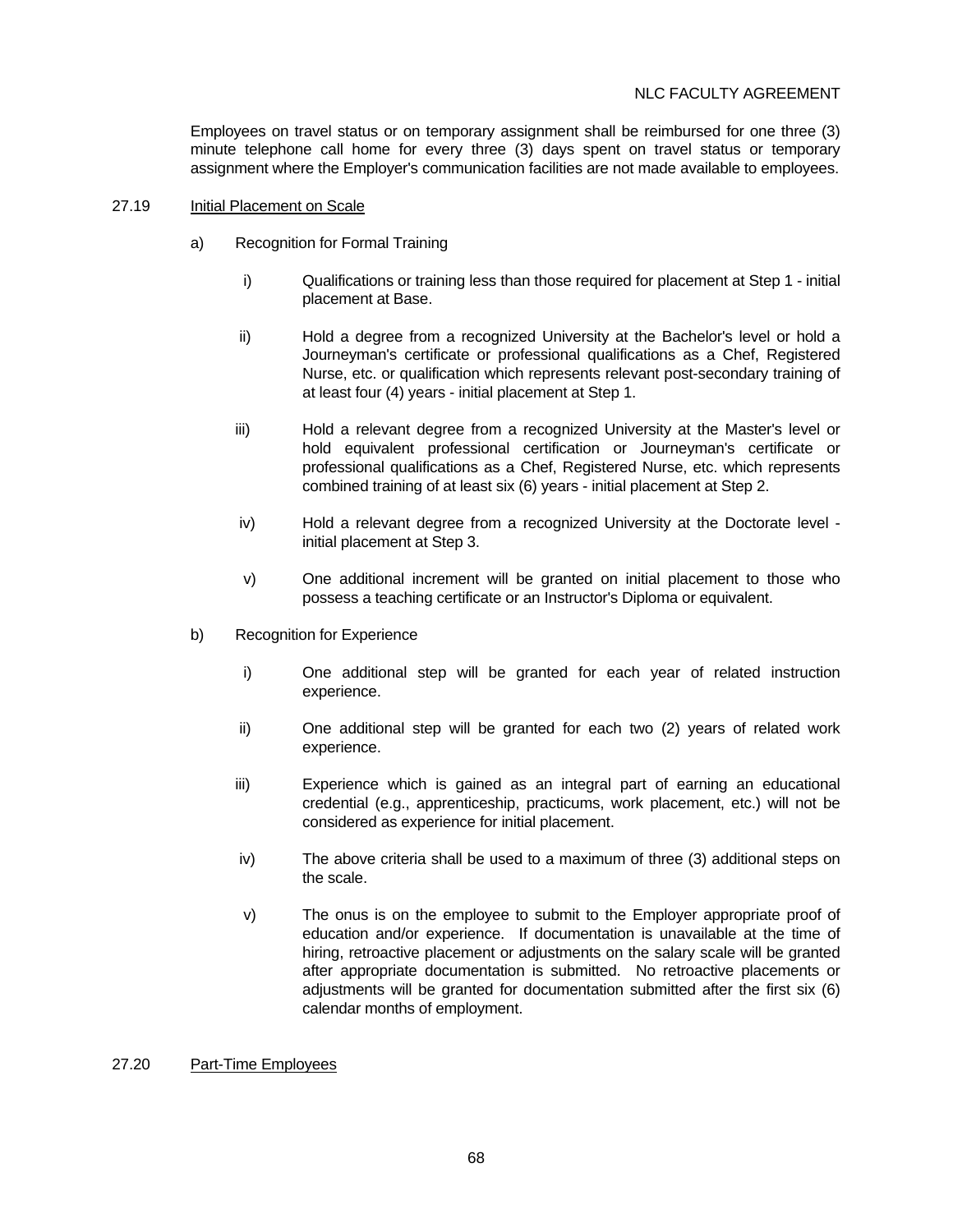A part-time employee will be placed on the salary scale according to Article 27.19 and will receive the hourly rates for that salary level as detailed in Appendix A.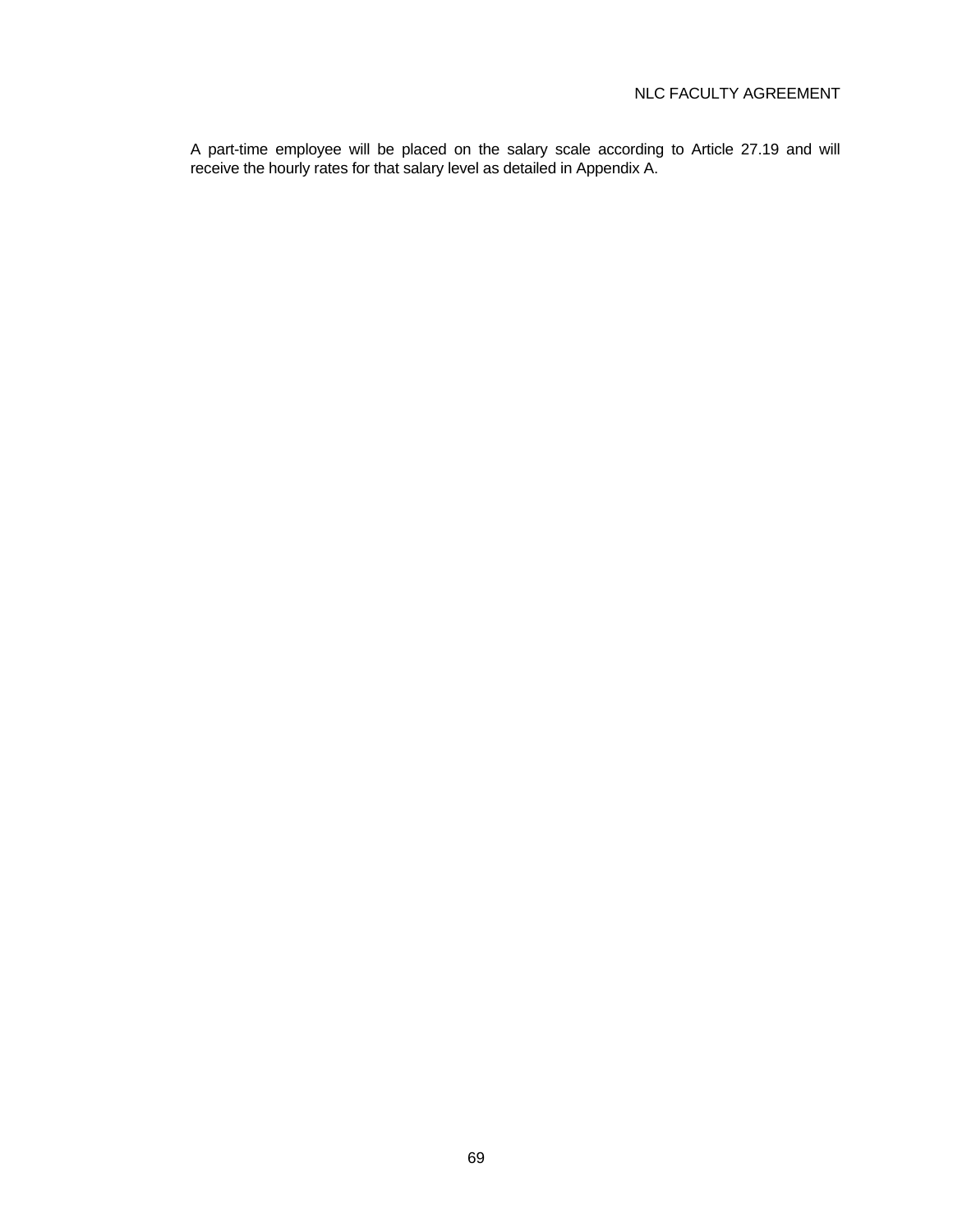# 27.21 Increments

- a) Higher Placement existing placement will be advanced one step after having achieved the following:
	- i) completion of an additional university degree;
	- ii) the completion of an I.D., V.I.C., teaching certificate, or the equivalent of one year of professional education courses, in addition to or aside from those recognized for the qualifications recognized for the existing placement.
- b) Service Increments An Appendix 2 (a) full-time employee is entitled to one increment on the basic salary scale for each 1,566 hours of service to the College until he/she reaches the maximum step. An Appendix 2 (b) full-time employee is entitled to one increment on the basic salary scale for each 1,827 hours of service to the College until he/she reaches his/her maximum step. Part-time regular employees will receive an increment once they have completed the equivalent hours of service. Temporary employees shall receive increments on the same basis as regular employees.

### 27.22 Change of Qualifications

 An employee who becomes entitled to an increase in salary by reason of a change of qualifications which changes his salary category must submit to the President documentation satisfactory to the College Board in support of the claim. A successful claim shall become effective the month following submission of proof of change of qualifications. The date on which the employee receives his next service increment shall not be affected.

## 27.23 Increment Dates

- a) An employee hired by the College between January 1 and June 30 will have an increment date of April 1.
- b) An employee hired by the College between July 1 and December 31 will have an increment date of October 1.
- c) All continuous full-time duty for one (1) full month or more, other than as a substitute, shall count as regular service in determining the increment date for a regular instructor.

### 27.24 Senior Instructor and Department Head

- a) The Joint Committee may make recommendations to the Educational Planning Committee through the Office of the Vice President, Instruction regarding the appropriate criteria which will qualify an employee as Senior Instructor (or equivalent for noninstructional staff) and Department Head.
- b) Selection of Senior Instructors/Department Heads will be the responsibility of the appropriate Program Director. Selections will be approved by the Educational Planning Committee.
- c) Terms for Senior Instructors and Department Heads will normally be for a period of two years with an expiration date of June 30 of the second year.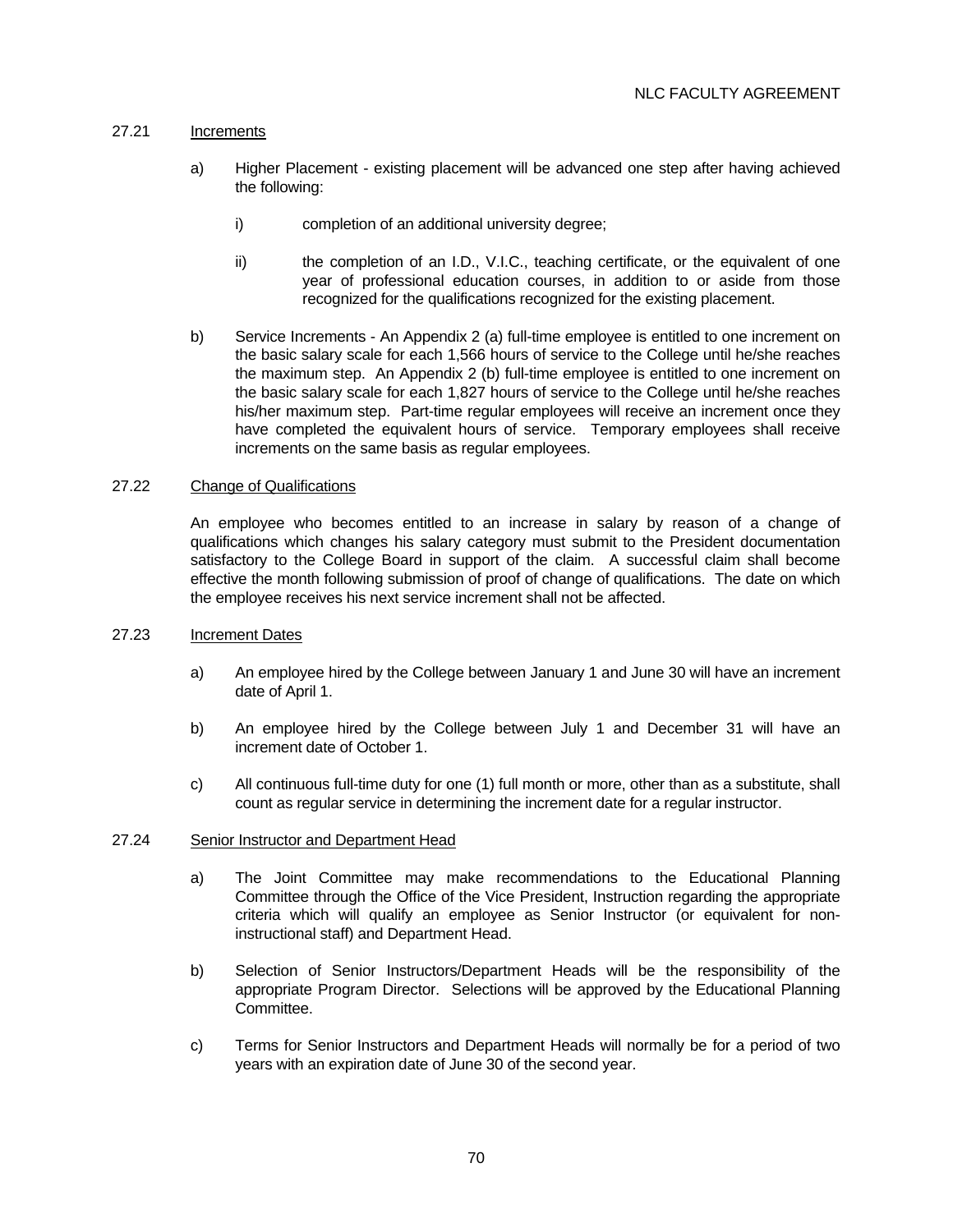- d) Senior Instructors shall be provided with release time from their assigned workload, or provided with a stipend, as mutually agreed to by the Program Director and the employee. Normally release time and a stipend will not be provided for senior instructors. Release time and a stipend must be approved by the Administration Committee.
- e) Stipends per annum:

| Department Head   | \$2,000 p.a. |
|-------------------|--------------|
| Senior Instructor | \$1,000 p.a. |

#### 27.25 Hourly, Daily and Partial Month Calculations

a) Hourly-Rated Employees:

 The rate of pay for employees that are normally paid by the hour shall be calculated by dividing the monthly salary by 130.5 for Appendix 2(a) employees, and by 152.25 for Appendix 2(b) employees.

 The daily rate shall be determined by multiplying the number of regularly scheduled hours in the employee's daily shift by the hourly rate.

b) Salary-Rated Employees - Partial Monthly Pay:

The formula for paying a partial month's salary to employees paid on a monthly basis is:

Adjusted monthly salary  $=$  hours worked + paid holidays x monthly salary \* hours scheduled + paid holiday

> \*Scheduled hours for  $2(a)$  employees = 6 Scheduled hours for  $2(b)$  employees =  $7$

### ARTICLE 28 - CLASSIFICATION AND RECLASSIFICATION

### 28.01 Classification Specifications

- a) The Employer agrees to supply the President of the Union or his/her designate with the classifications in the bargaining unit within sixty (60) days of the signing of this agreement.
- b) The Employer agrees to supply each employee covered by this agreement a list of job duties within sixty (60) days of the completion of classification specifications.

# 28.02 Job Evaluation Plan

- a) The Employer agrees that no job evaluation plan pertaining to positions covered by this Agreement will be introduced without the mutual agreement of the parties.
- b) To facilitate the orderly introduction or change in job evaluation plans, the Joint Committee shall consist of an equal number of representatives of each party.
- c) The Committee shall formulate the job evaluation plans used within the College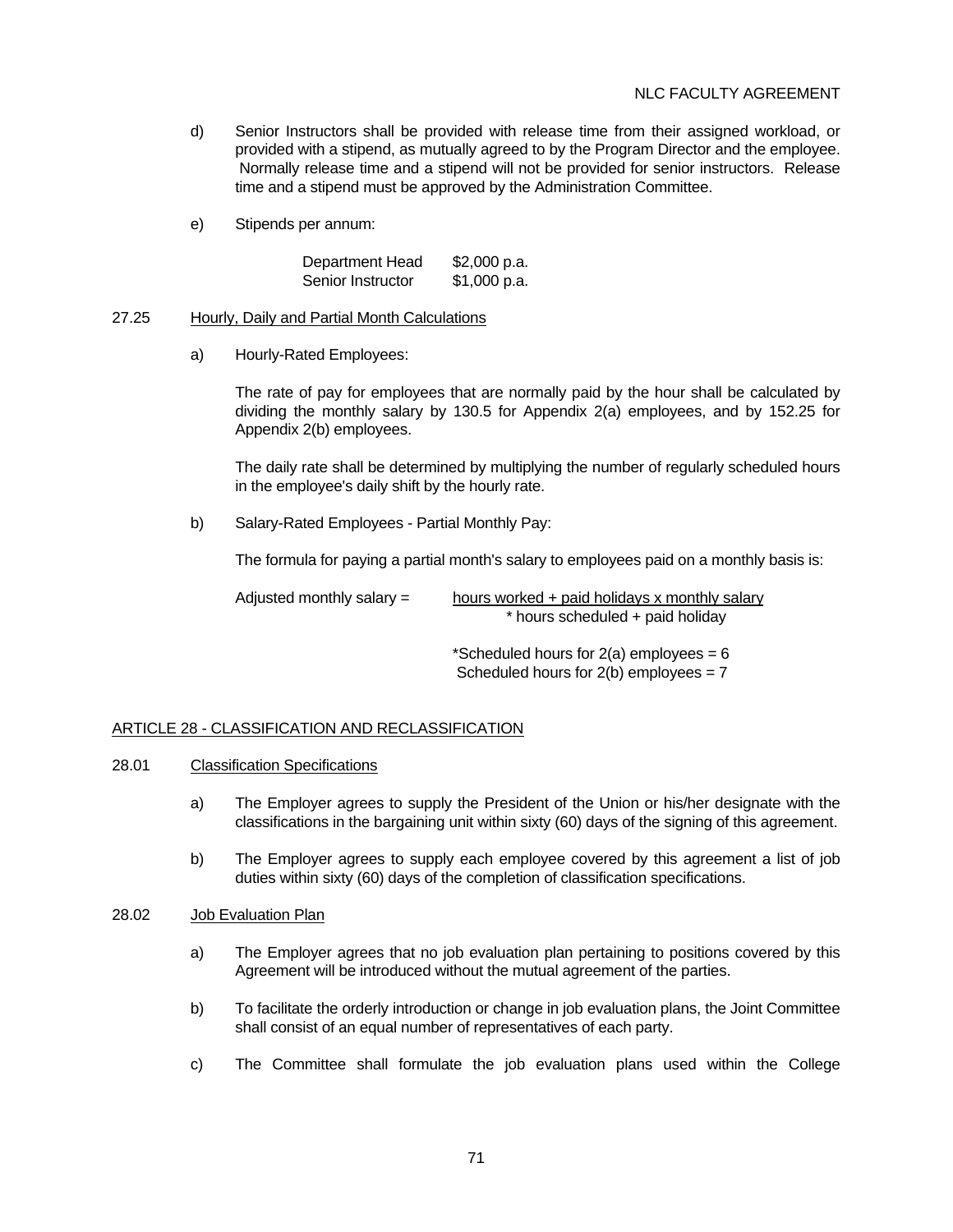Bargaining Unit and shall make joint recommendations to the bargaining principals for ratification.

- d) The Committee may direct the formation and establish the terms of reference of subcommittees to undertake the mechanics of any study approved by this Committee.
- e) Introduction and establishment of mutually agreed upon job evaluation plans shall be subject to mutual agreement as to timing, in conjunction with Article 28.03.
- f) The Employer may update classification standards where it does not change the relative value of a classification or impact on a classification series. When revised classification standards are issued by the College, copies will be filed with the President of the Union.

#### 28.03 Classification and Salary Assignments

 When a new or substantially altered classification covered by this Agreement is introduced the rate of pay shall be subject to negotiations between the Employer and the Union. If the parties are unable to agree on the rate of pay for the new or substantially altered classification, within ten (10) days of their first meeting or such other period as agreed by the parties, the Employer may implement the classification and attach a salary. The matter may then be referred to Step 3 of the grievance procedure. The new rate of pay shall become effective on a date agreed upon by the parties or as determined through the adjudication process.

#### 28.04 Classification Appeal Procedure

 An employee shall have the right to appeal, the classification of the position he/she occupies, through the Union. The contents of this Article are subject to the grievance procedure as outlined in Article 8 of this Agreement.

#### 28.05 Elimination of Present Classification

 The Employer agrees to consult with the Union prior to the elimination of any classification, the salary of which is negotiated in this Agreement.

### ARTICLE 29 - JOINT COMMITTEE

#### 29.01 Establishment of Joint Committee

 There shall be established for the College at least one Joint Committee composed of members equal in numbers for the Union and for the College. The Joint Committee shall consist of representatives of Local 7.10 - NLC Support and Local 7.10 - NLC Faculty. The minimum size of this committee shall be two representatives from Local 7.10 - NLC Support and two representatives from Local 7.10 - NLC Faculty and four representatives from the College. This committee may call upon additional representatives for technical information or advice. The committee may establish Sub-Committees or Ad Hoc Committees as it deems necessary and shall set guidelines and operating procedures for such committees.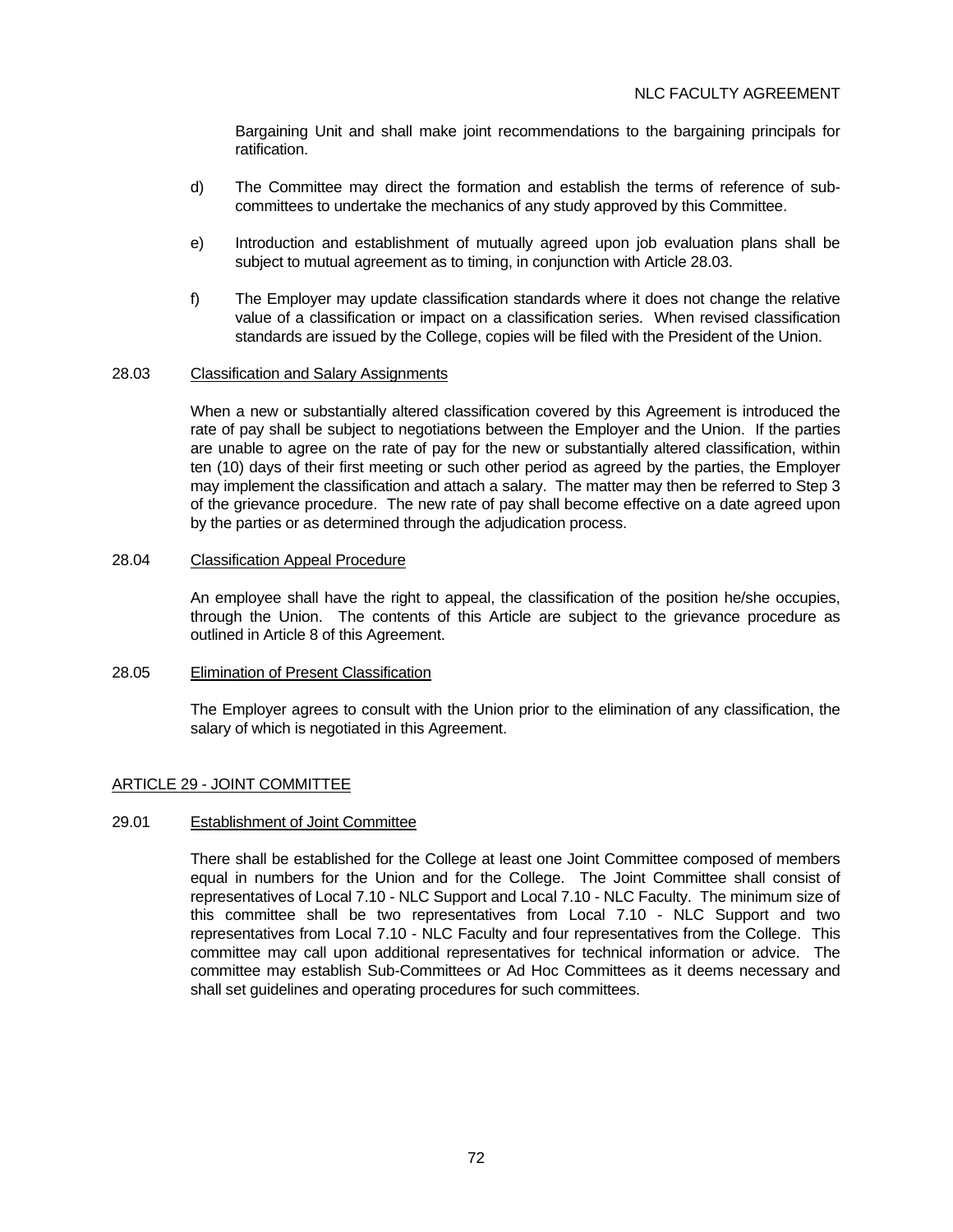### 29.02 Meeting of Committees

 The Joint Committee shall meet at least once every sixty (60) days or at the call of either party at a mutually agreeable time and place. Employees shall not suffer any loss of basic pay for time spent on this committee.

#### 29.03 Chairperson of Committee

 An Employer representative and a Union representative shall alternate in presiding over meetings.

#### 29.04 Responsibilities of Committee

 The committee shall not have jurisdiction over wages or any other matter of collective bargaining including the administration of this Agreement. The committee shall not supersede the activities of any other committee of the Union or of the Employer and shall not have the power to bind either the Union or its members or the Employer to any decisions or conclusions reached in their discussions.

 The committee shall have the power to make recommendations to the Union and the Employer on the following general matters:

- a) reviewing matters, other than grievances, relating to the maintenance of good relations between the parties;
- b) correcting conditions causing grievances and misunderstandings;
- c) jurisdictional areas, numbers of stewards and bulletin boards pursuant to Article 2 of this Agreement;
- d) recommendations pursuant to Article 20.08 of this Agreement;
- e) such other matters referred to the Committee by this Agreement.

#### 29.05 Operating Procedures of Committee

- a) The chairperson responsible for a meeting of the Joint Committee will order the combined agenda.
- b) Minutes of the meetings of the Joint Committee will be written up by the side chairing the meeting and sent to the Employer and the Union within fourteen (14) days after the meeting.
- c) Where mutual agreement is reached by the Joint Committee on matters requiring action such agreement shall be noted in the minutes and shall be acted upon within thirty (30) days or a mutually agreed time.

### 29.06 Recommendations of Committee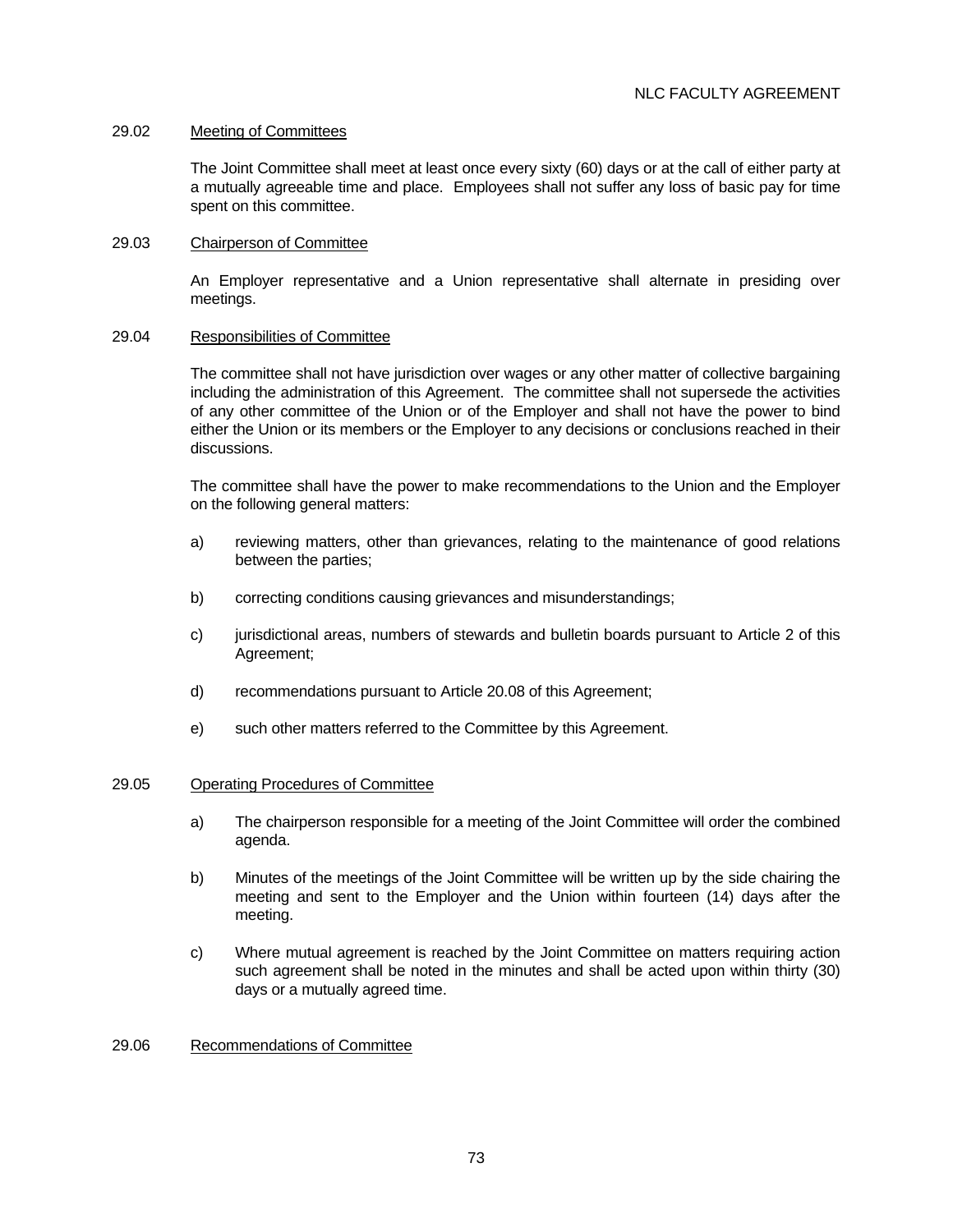a) Once recommendations pursuant to Article 29.04 of this Agreement have been reached at the level of the Joint Committee, these recommendations shall be referred within thirty (30) days to the Bargaining Principals who shall meet and negotiate pursuant to the recommendations.

 Agreements negotiated by the Bargaining Principals shall be implemented within thirty (30) days or a mutually agreed time.

b) If the Joint Committee is unable to reach agreement on any issue referred to it under Article 29.04 of this Agreement, the issue under dispute shall be submitted to the Bargaining Principals who shall meet to attempt to resolve the dispute within thirty (30) days.

## ARTICLE 30 - SECONDMENT

30.01 Definition

 A process by which the Employer may assign an employee to another agency, board, society, commission or employer.

### 30.02 Notice of Secondment

 The Employer agrees to make every effort to provide an employee with four (4) weeks written notice of secondment. Where possible, the written notice of secondment shall indicate the term of secondment.

30.03 Provisions of B.C.G.E.U. Agreements to Apply

 The provisions of the applicable current Union-Employer collective agreements will apply to seconded employees. The agency, board, society, commission or employer to which the employee is seconded will receive written notice of this Article and will be provided with copies of relevant agreement.

### 30.04 Employer's Representative Designated to Handle Grievances at the Second Step

 The Employer will inform the employee of the Employer's representative designated to handle grievances at the second step. Where a seconded employee has a grievance the employee will discuss the grievance with the supervisor to whom he/she is seconded. Failing resolution, the employee may submit a written grievance, through a steward nominated by the Union, to the second step of the grievance procedure.

### ARTICLE 31 - TEMPORARY EMPLOYEES

### 31.01 Letter of Appointment

 A temporary employee shall receive a contract clearly stating his/her employment status and expected duration of employment.

31.02 Appointment to Regular Position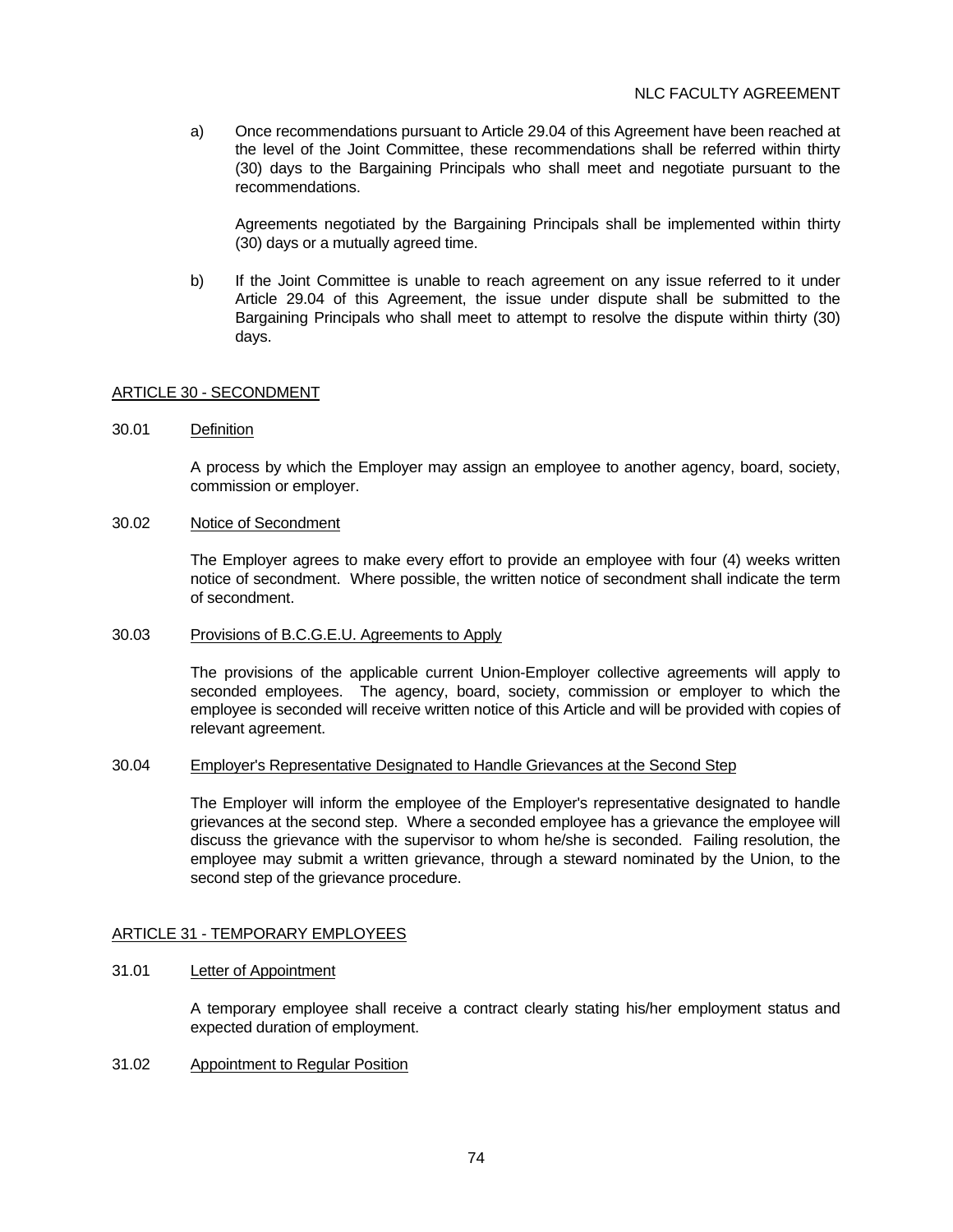- a) Temporary employees, whether laid off, or otherwise, will be recognized as in-service applicants when applying for regular positions.
- b) A temporary employee who has accumulated a total of 1,305 hours over a three year period shall be considered to be a regular employee.
- c) Pursuant to (b) above, at the date of attaining regular status an employee will be deemed to have served his/her nine month probation period and the six month benefit waiting period.

### 31.03 Seniority

- a) For the purpose of lay-off and recall, a temporary employee who has worked in excess of thirty (30) days shall accumulate service and classification seniority within the College Region as defined in this Agreement.
	- i) all hours worked at the straight-time rate;
	- ii) designated paid holidays or days off in lieu in accordance with Article 31.09 of this Agreement;
	- iii) annual vacation in accordance with Article 31.10 (b) of this Agreement. The total hours above shall be converted to a six (6) or seven (7) hour shift as applicable to establish seniority. Upon completing thirty (30) working days (six (6) hour or seven (7) hour shifts), a temporary employee's seniority shall include the accumulated thirty (30) working days.
- b) Subject to Article 31.04 of this Agreement, an employee shall retain his/her service and classification seniority if he/she is transferred by the Employer from one location to another.
- c) For the purpose of lay-off and recall, temporary employees who are on a claim recognized by the Workers' Compensation Board which arises out of a work-related injury while employed by the College, shall earn seniority for all hours the employee would have worked had he/she not been injured and been able to stay on the job.

### 31.04 Loss of Seniority

A temporary employee will lose his/her service and classification seniority when the employee:

- a) is terminated for just cause;
- b) voluntarily terminates or abandons his/her position;
- c) is on lay-off for more than six months;
- d) is unavailable or declines two offers of employment. Each offer shall be made on separate days and be for work available on separate days in which the duration and nature of work is reasonably similar to that the employee carried out prior to lay-off.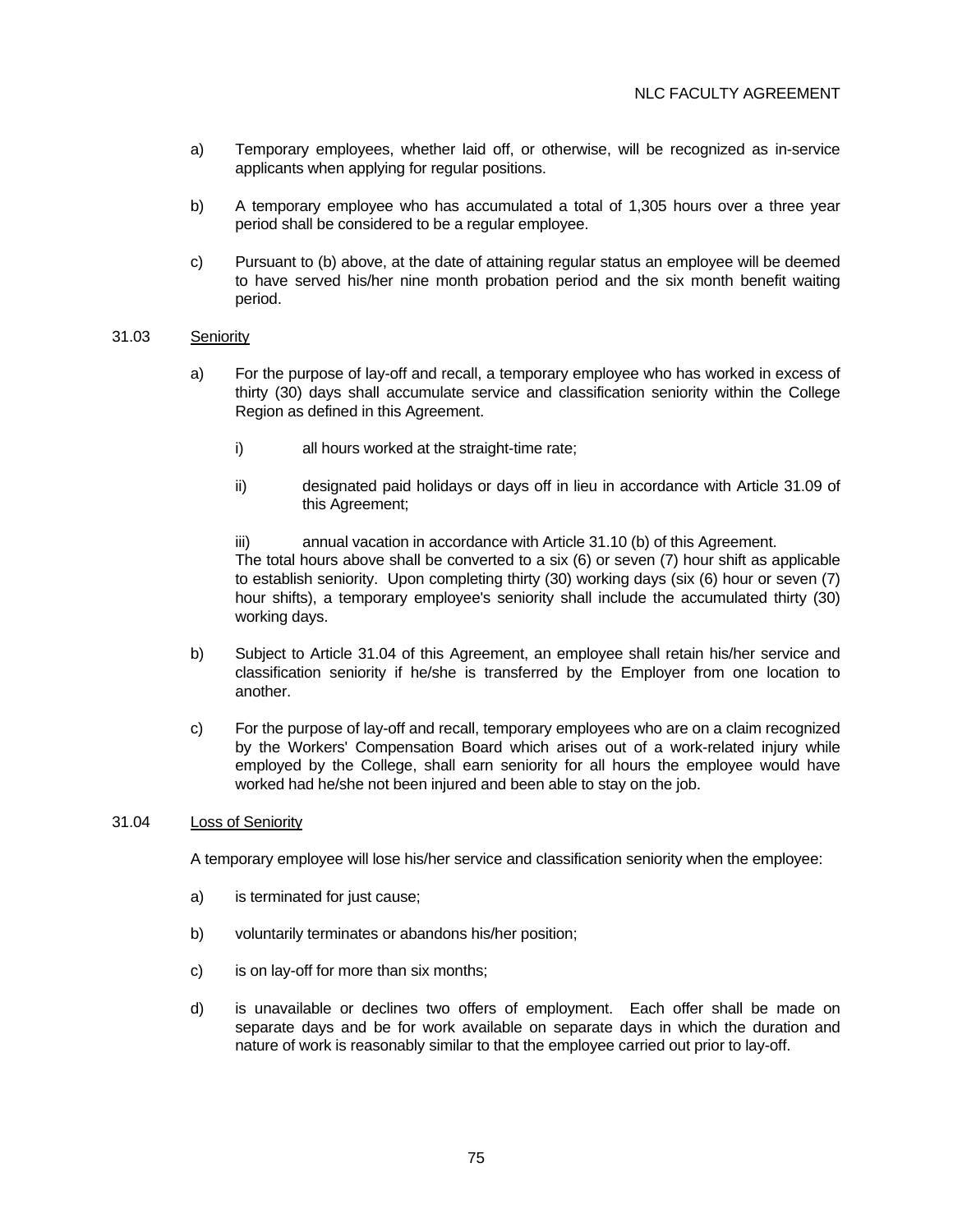## 31.05 Lay-Off and Recall

- a) Lay-off of temporary employees shall be based on service seniority within a department, campus, discipline or specialty, provided that senior staff to be retained have appropriate qualifications.
- b) Temporary employees on lay-off shall be recalled in order of service seniority within the College Campus provided the temporary employee is qualified to carry out the work which is available.
- c) Notwithstanding Article 31.05 (a) temporary employees hired for seasonal work or a term certain shall be laid off upon completion of the season or term and shall be subject to recall procedures in accordance with Article 31.05 (b).
- d) Temporary employees hired for special projects, as mutually agreed between the Employer and the Union, or temporary employees hired under the auspices of the Ministry of Labour, the Ministry of Social Services, or Canadian Job Strategy programs shall be considered terminated in accordance with Article 31.04 (a) of this Agreement upon completion of their project or program.

# 31.06 Application of Agreement

- a) Except as otherwise noted in this Article, the provisions of Articles 11, 13, 17, 18, 19, 20, and 25 of this Agreement do not apply to temporary employees, except as otherwise indicated.
- b) Time spent at court by a temporary employee in his/her official capacity shall be at his/her regular rate of pay.
- c) Court action arising from employment which require a temporary employee's attendance at court, shall be with pay.
- d) Any temporary employee who is eligible to vote in a Federal, Provincial or Municipal election or a referendum shall have four (4) consecutive clear hours during the hours in which the polls are open in which to cast his/her ballot.
- e) Temporary employees shall be entitled to provisions of Article 20.01 Bereavement Leave, however, such leave shall be without pay.

## 31.07 Health and Welfare

 Temporary employees shall receive compensation of \$0.50 per working hour in lieu of health and welfare benefits.

### 31.08 Weekly Indemnity

Article 31.07 will not apply when an employee is receiving benefits under Article 31.08.

- a) The provisions of this Article will not apply to temporary employees who are either:
	- i) enrolled full time as a student of a day school, college or a university or,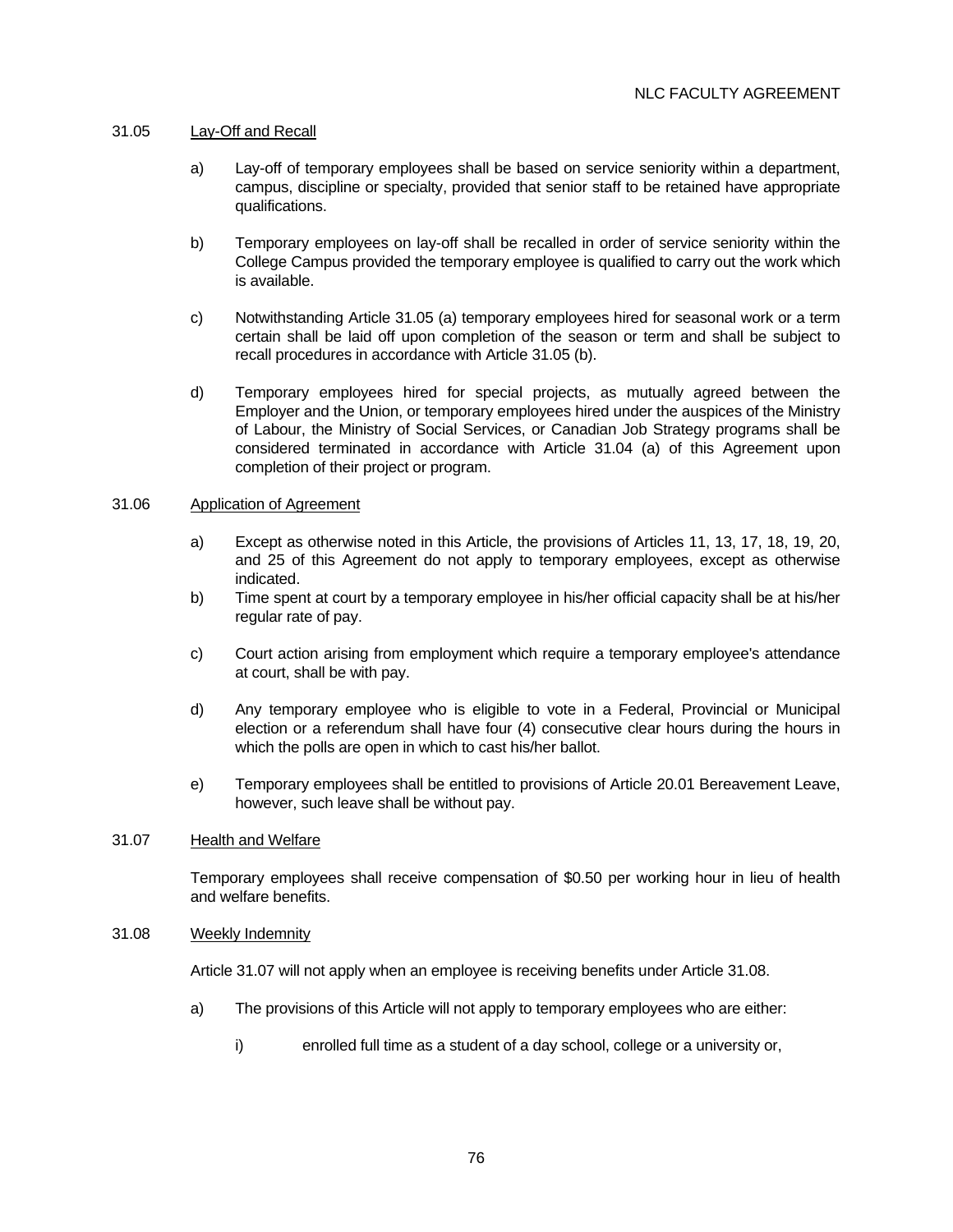- ii) employed under employment incentive programs financed through public funds.
- b) Sickness indemnity shall be available to temporary employees who are employed for thirteen (13) weeks continuously with a minimum of twenty-three (23) hours per week. In the temporary employee's fourteenth (14th) and subsequent weeks of continuous employment where they have worked the aforesaid minimum, they shall be eligible for benefits for each period of illness to a maximum of fifteen (15) weeks at two-thirds (2/3) pay not to exceed the Unemployment Insurance Commission maximum weekly sickness benefit. Where there is a partial week of absence and a partial week of work the employee's weekly pay will not be less than the Unemployment Insurance Commission maximum weekly sickness benefit.
- c) The benefit waiting period in each case of illness will be fourteen (14) calendar days. This means that benefits will be paid from the fifteenth (15th) day of illness.
- d) Full benefits will be reinstated:
	- i) in the case of new illness one (1) month after the return to active employment of that person following a previous illness;
	- ii) in the case of the recurrence of an illness three (3) months after the return to active employment of that person following the previous occurrence of the illness.
- e) The payment of benefits to a person who is laid off or separated prior to termination of his/her illness shall be continued after the lay-off or separation until the total number of weeks for which benefits have been paid in respect of that illness is fifteen weeks except that benefits will cease on the effective date of a scheduled lay-off or separation provided that notice of the lay-off or separation was given prior to the occurrence of the illness.
- f) The benefits described in this Article shall not be available to an employee whose illness, injury or personal circumstances may be described by any one of the following conditions:
	- i) who is not under the care of a licensed physician;
	- ii) whose illness is occupational and is covered by Workers' Compensation;
	- iii) whose illness is intentionally self-inflicted;
	- iv) who is pregnant with a pregnancy-related illness during the period commencing with the tenth (10th) week prior to the expected week of confinement and ending with the sixth (6th) week after the week of confinement; or during any period of formal maternity leave taken by the employee pursuant to the Maternity Protection Act of British Columbia or to mutual agreement between the employee and his/her Employer; or during any period for which the employee is paid Unemployment Insurance maternity benefits;
	- v) whose illness results from service in the armed forces;
	- vi) whose illness results from riots, wars or participation in disorderly conduct;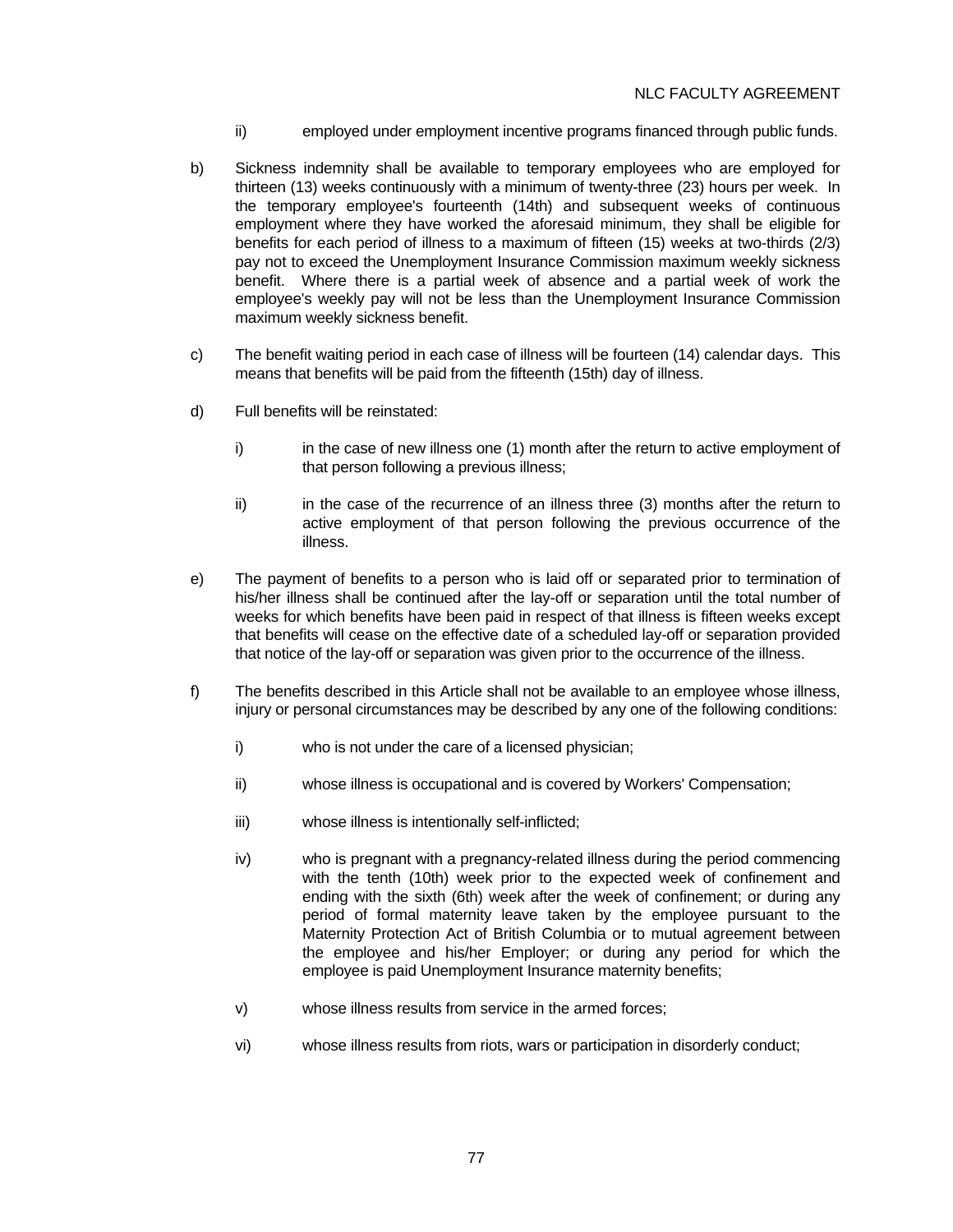- vii) who is ill during a period of paid vacation;
- viii) whose illness is sustained while he/she is committing a criminal offence;
- ix) who is engaged in an employment for a wage or profit;
- x) who is ill during a strike or lockout at the place where he/she was employed if that illness commences during the strike or lockout;
- xi) who is serving a prison sentence.
- g) The parties agree that the complete premium reduction from the Unemployment Insurance Commission accruing through the improved sick leave plan and the weekly indemnity plan will be returned to the Employer. This is in exchange for the implementation of the above-mentioned plans.

### 31.09 Designated Paid Holidays

- a) Temporary employees who work the day before and the day after a paid holiday, or who have worked fifteen (15) of the previous thirty days, shall be compensated for the holiday. This section shall not apply to employees who have been terminated and are not on layoff status.
- b) A temporary employee who is qualified in (a) to receive compensation for the holiday and who is required to work on that day shall be compensated at the same rate as regular employees in the same situation, as outlined in Article 17 of this Agreement.

## 31.10 Annual Vacation

- a) A temporary employee will be entitled to receive vacation pay at the rate of six percent (6%) of his/her regular earnings with his/her regular pay.
- b) A temporary employee scheduled for full-time work and who has completed 783 hours of employment for Appendix 2 (a) employees and 913.5 hours of employment for Appendix 2 (b) employees will be entitled to opt for unpaid vacation entitlement in accordance with the vacation scheduling provisions of this Agreement.
- c) Subsection (b) of the Article shall not apply to temporary employees employed for the purpose of vacation relief during the prime-time vacation period.

### ARTICLE 32 - GENERAL CONDITIONS

## 32.01 Child Care Facilities

 The Employer and the Union agree to establish a Joint Committee to investigate the availability and/or establishment of facilities and equipment for child care centres for children of employees covered by this Agreement.

32.02 Parking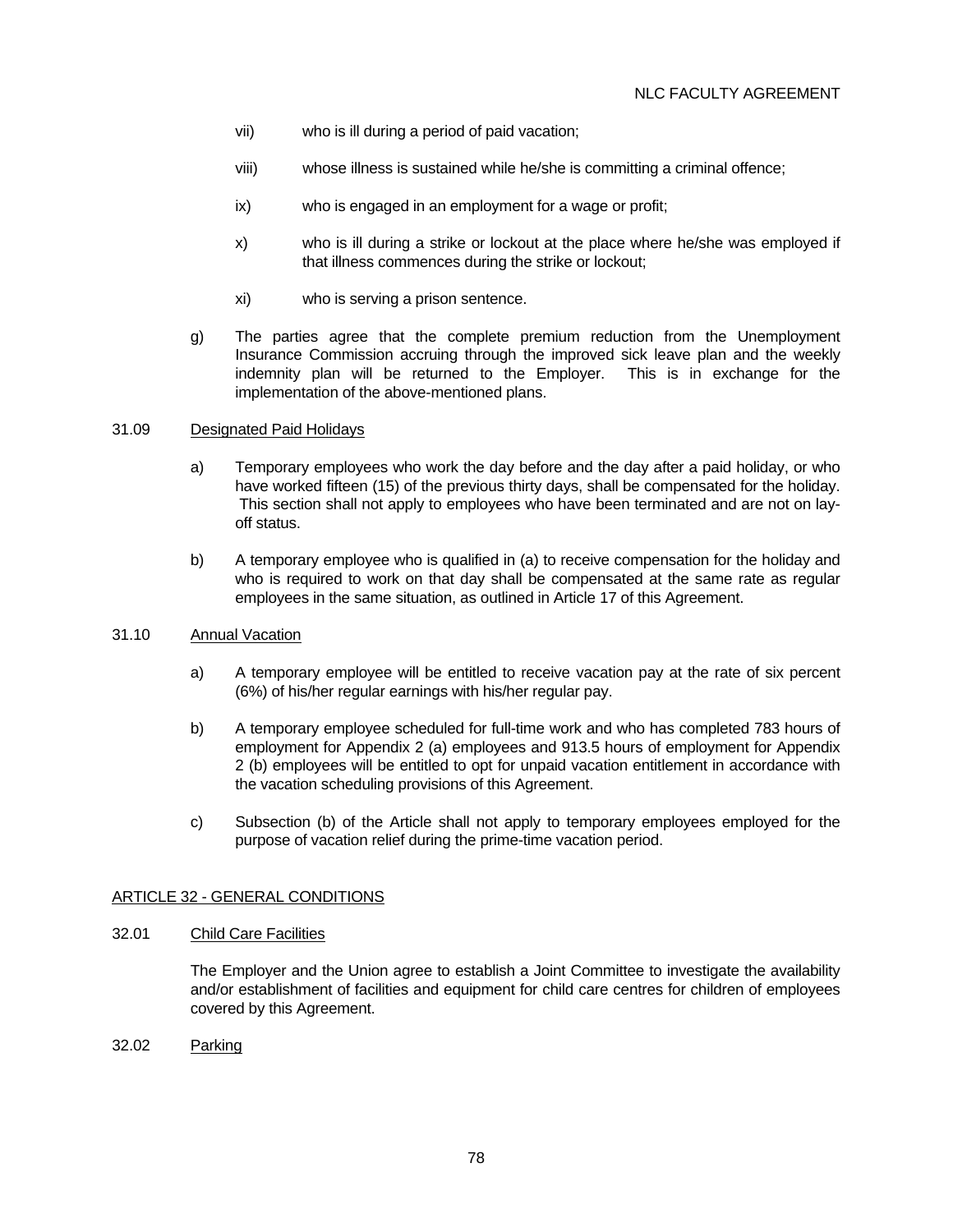# NLC FACULTY AGREEMENT

 The Employer and the Union agree that there shall be no change in parking regulations and policies except by mutual agreement of the parties. A joint Employer-Union parking committee shall be established to study the matter of employee parking and make recommendations to the parties.

# 32.03 Tool Allowances

 All matters with respect to the provisions of tools and allowances shall be in accordance with the terms of this Agreement.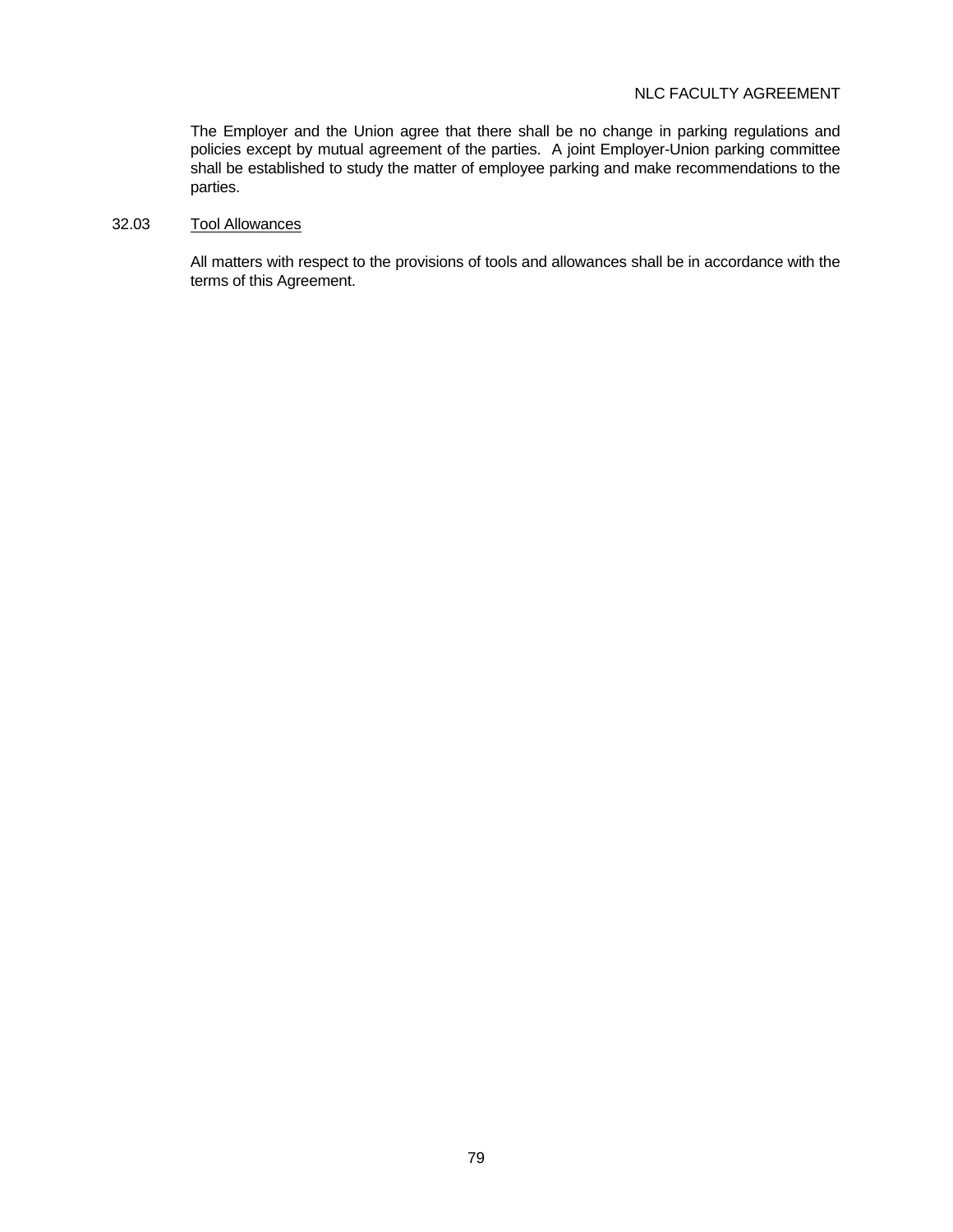### 32.04 Comprehensive Insurance

 The Employer agrees to provide comprehensive insurance covering tools, reference texts and instruments owned by the employees and required to be used in the performance of their duties at the request of the Employer.

## 32.05 Indemnity

## a) Civil Actions

 Except where a Joint Union/Employer Committee considers that there has been flagrant or willful negligence on the part of an employee, the Employer agrees not to seek indemnity against an employee whose actions result in a judgment against the Employer. The Employer agrees to pay any judgment against an employee arising out of the performance of his/her duties. The Employer also agrees to pay any legal costs incurred in the proceedings including those of the employee.

## b) Criminal Actions

 Where an employee is charged with an offence resulting directly from the proper performance of his/her duties and is subsequently found not guilty, the employee shall be reimbursed for reasonable legal fees.

## 32.06 Political Activity

## a) Municipal and School Board Offices

Employees may seek election to municipal and school board offices provided that:

- i) The duties of the municipal or school board office other than regular council or board meetings do not impinge on normal working hours as a College employee.
- ii) There is no conflict of interest between the duties of the municipal or school board office and the duties of the College position.

 Where municipal council or school board meetings are held during the employee's normal working hours, the College shall grant leave without pay to attend such meetings.

### b) Federal and Provincial Offices

 There are no restrictions on employees engaging in political activities on their own time as campaign workers. If an employee is nominated as a candidate for election, the employee shall be granted leave without pay in accordance with Article 20.04 (a) to engage in the election campaign. If elected, the employee shall be granted leave of absence in accordance with Article 20.04 (c). If not elected, the employee shall be allowed to return to his/her former position.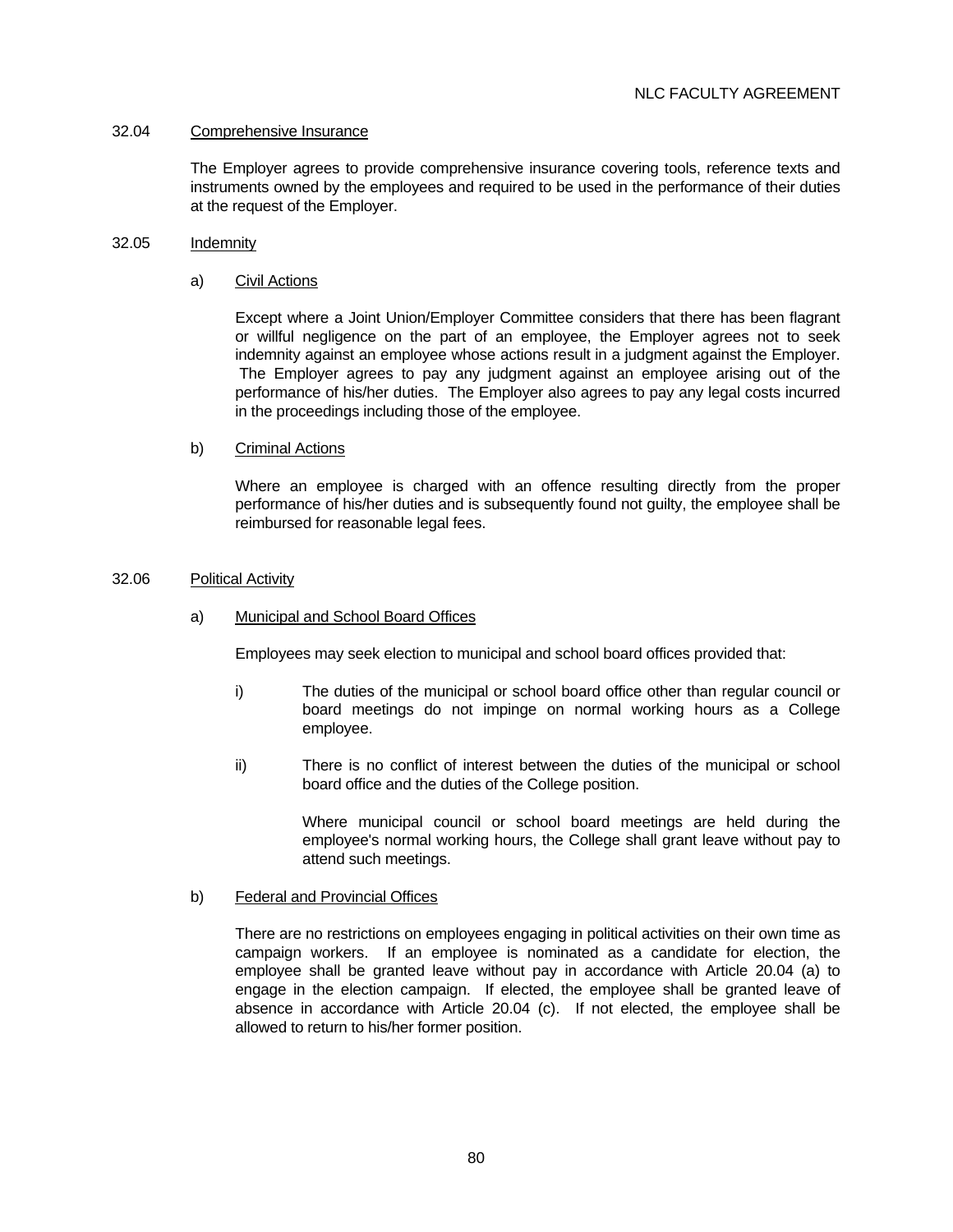### 32.07 Copies of Agreements

- a) The Employer will provide the following: 3 copies for the Union, 3 copies for each campus (to be retained by Union Steward), 1 copy for each campus library, one copy for each employee, and sufficient copies for Employer use. Printing of copies for employee use (beyond those required above) will be the responsibility of the Union.
- b) The cover of the Agreement should read as follows:

Collective Agreement

between

 The College Board of Northern Lights College

and the contract of the contract of the contract of the contract of the contract of the contract of the contract of the contract of the contract of the contract of the contract of the contract of the contract of the contra

 B.C. Government & Service Employees' Union Representing Employees of

Local 7.10 - NLC Faculty

Expiry Date: September 30, 1995

c) This Agreement shall be printed in a Union shop and bear a recognized Union Insignia.

A description of all benefit plans shall accompany each agreement.

### 32.08 Travel Advance

 Employees who are required to travel on College business, shall be provided with an adequate travel advance.

### 32.09 Teaching Instruction and Orientation

 Where deemed necessary, all newly-employed instructors shall receive teaching instruction and orientation before being required to assume a normal instructional work load. This shall include a minimum of two (2) weeks full pay before assuming a full instructional load.

### 32.10 Supply and Maintenance of Equipment

 An employee shall not suffer loss of salary in the event that he/she cannot carry out his/her normal duties by reason of the Employer failing to furnish or properly maintain equipment, machinery, supplies, or by reason of power failure or other circumstances occurring at the place of work.

This section shall not apply to short-term relief personnel beyond the day of the occurrence.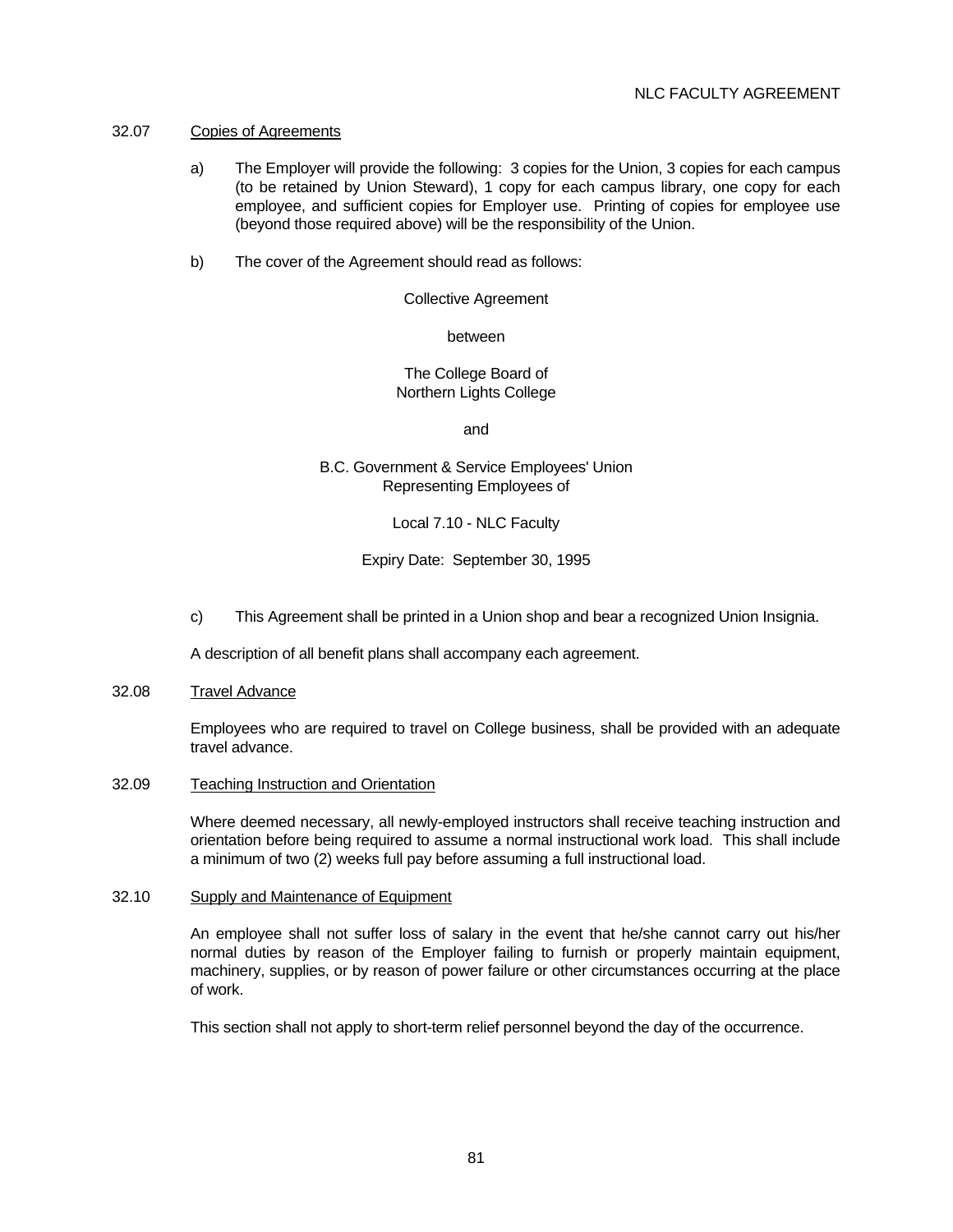## 32.11 Hosting Expenses

 Where employees have guest speakers, recruiting officers, consultants, etc., at their work place, in the course of their duties they shall, subject to prior approval, be reimbursed for reasonable expenses upon production of receipts.

## 32.12 Emergency Survival Techniques

 The Employer shall provide booklets or manuals teaching the essentials of emergency survival techniques for all employees who may be required to work under isolated field conditions or who may travel by road to other centers under winter conditions. The Employer shall provide survival equipment under both sets of working conditions, and shall make every effort to provide an emergency survival techniques course at no cost to the employee. Such courses shall be available on an annual basis prior to the winter season.

## 32.13 Copyrights

- a) The Employer and the Union agree that original articles, technical papers, information reports, and/or instructional notes prepared by the employee within the course of his/her duties for the Employer, shall be retained by the Employer. The Employer further agrees that the employee may be granted permission to quote selected portions of such material in a larger work or to publish the material in related journals. Such permission shall not be unreasonably withheld.
- b) The Employer agrees that an employee may prepare articles, technical papers, and/or instructional notes on his/her own time, and copyright for such material shall be vested in the employee. Confidential information shall not be disclosed without written permission of the President.

## 32.14 Personal Research

 Subject to approval by the Employer and the local Safety Committee an employee may use facilities normally used in the course of his/her duties to carry out personal research or projects. The cost of materials, word processing services and repair to any damaged equipment caused by employee negligence, shall be borne by the employee. Such approval shall not be unreasonably withheld by the Employer.

### 32.15 Oaths

 When the Employer requires employees to take oaths, undergo medical examinations or X-rays as required for employment, the Employer shall grant the necessary time off.

## 32.16 Reorganization

- a) The parties recognize that it is in the best interest of employees for consultation to take place with the Union regarding the effect of major reorganization on the employees.
- b) In the event of any substantial reorganization in the College which results in redundancy, relocation outside the existing community or reclassification, the matter shall be referred to the Joint Committee in order for the Employer to consult with the Union.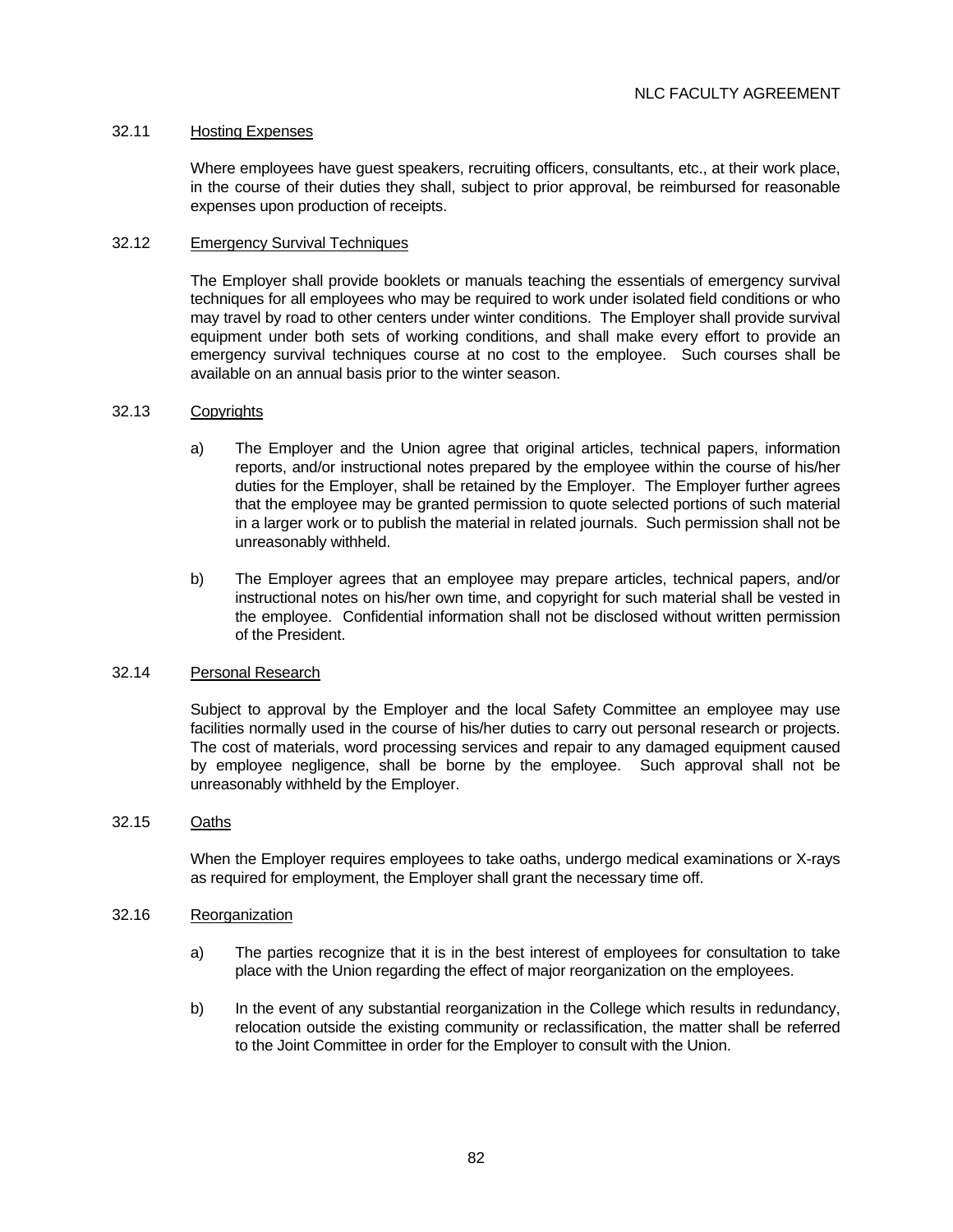c) In the event that the Joint Committee cannot agree on an appropriate resolution the matter may be referred to Step 3 of the grievance procedure.

### 32.17 Security Arrangements

 The Employer agrees to provide appropriate, adequate facilities for the safekeeping of personal possessions of employees in such areas as deemed appropriate by the Joint Committee.

## 32.18 Employees Fitness and Ergonomics

 The Employer and the Union agree to work towards creating a better working environment for all members of the Bargaining Unit. The parties therefore agree that the Joint Committee shall make recommendations with reference to the working environment and shall investigate the feasibility of establishing a fitness program for employees of the College. The Joint Committee may also identify possible areas for the purpose of establishing pilot projects for ergonomically designed work places.

# ARTICLE 33 - TERM OF AGREEMENT

## 33.01 Duration

This Agreement shall be binding and remain in effect to mid-night September 30, 1995.

## 33.02 Notice to Bargain

- a) This Agreement may be opened for collective bargaining by either party giving written notice to the other party on or after July 1, 1995 but in any event not later than July 31, 1995.
- b) Where no notice is given by either party prior to July 31, 1995 both parties shall be deemed to have been given notice under this section on July 31, 1995 and thereupon Article 33.03 of this Article applies.
- c) All notices on behalf of the Union shall be given by the President of the Union and similar notices on behalf of the Employer shall be given by the President or his/her designate.

### 33.03 Commencement of Bargaining

 Where a party to this Agreement has given notice under Article 33.02 of this Article, the parties shall, within fourteen (14) days after the notice was given, commence collective bargaining.

## 33.04 Changes in Agreement

 Any change deemed necessary in this Agreement may be made by mutual agreement at any time during the life of this Agreement.

### 33.05 Agreement to Continue in Force

Both parties shall adhere fully to the terms of this Agreement during the period of bona fide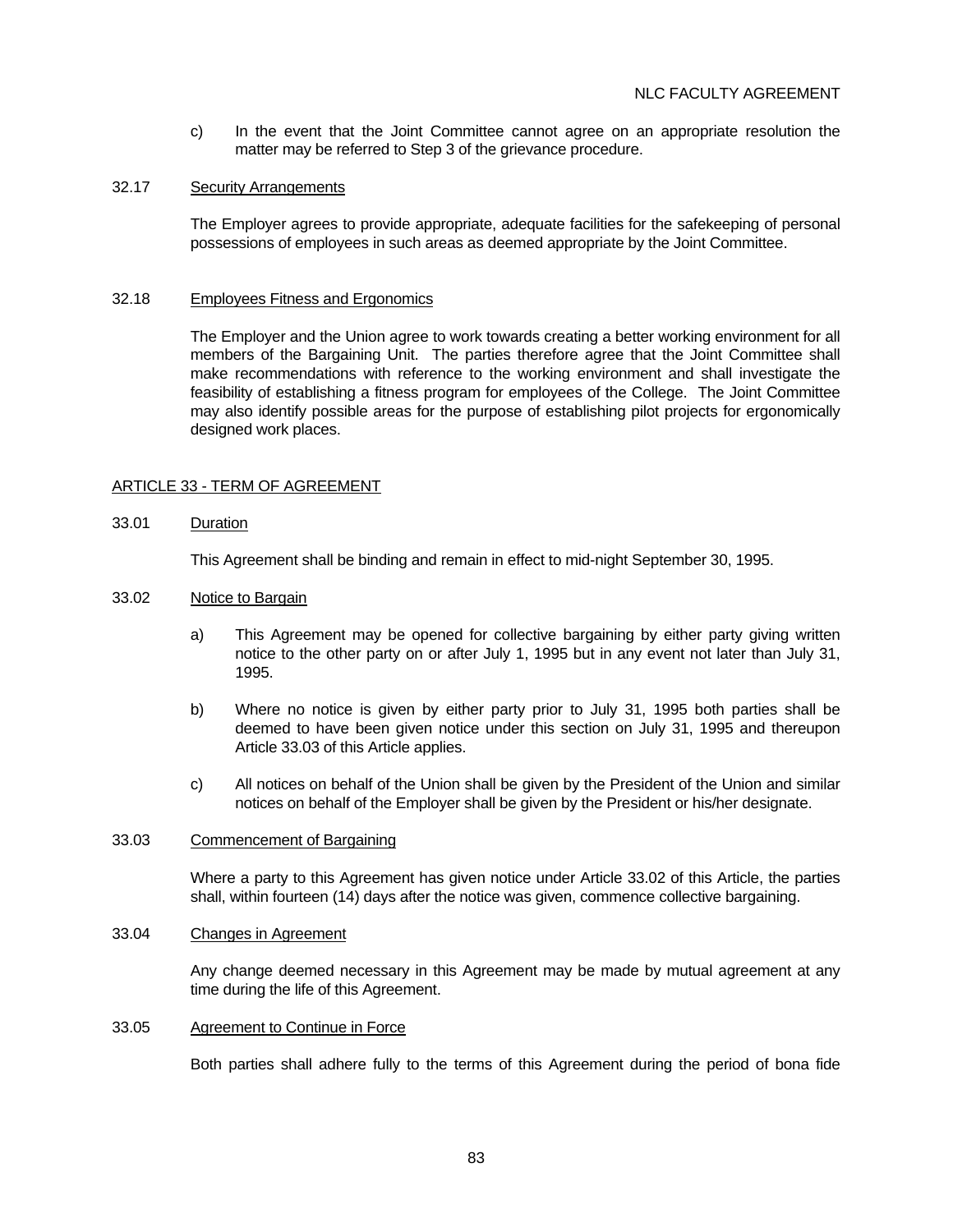# NLC FACULTY AGREEMENT

collective bargaining.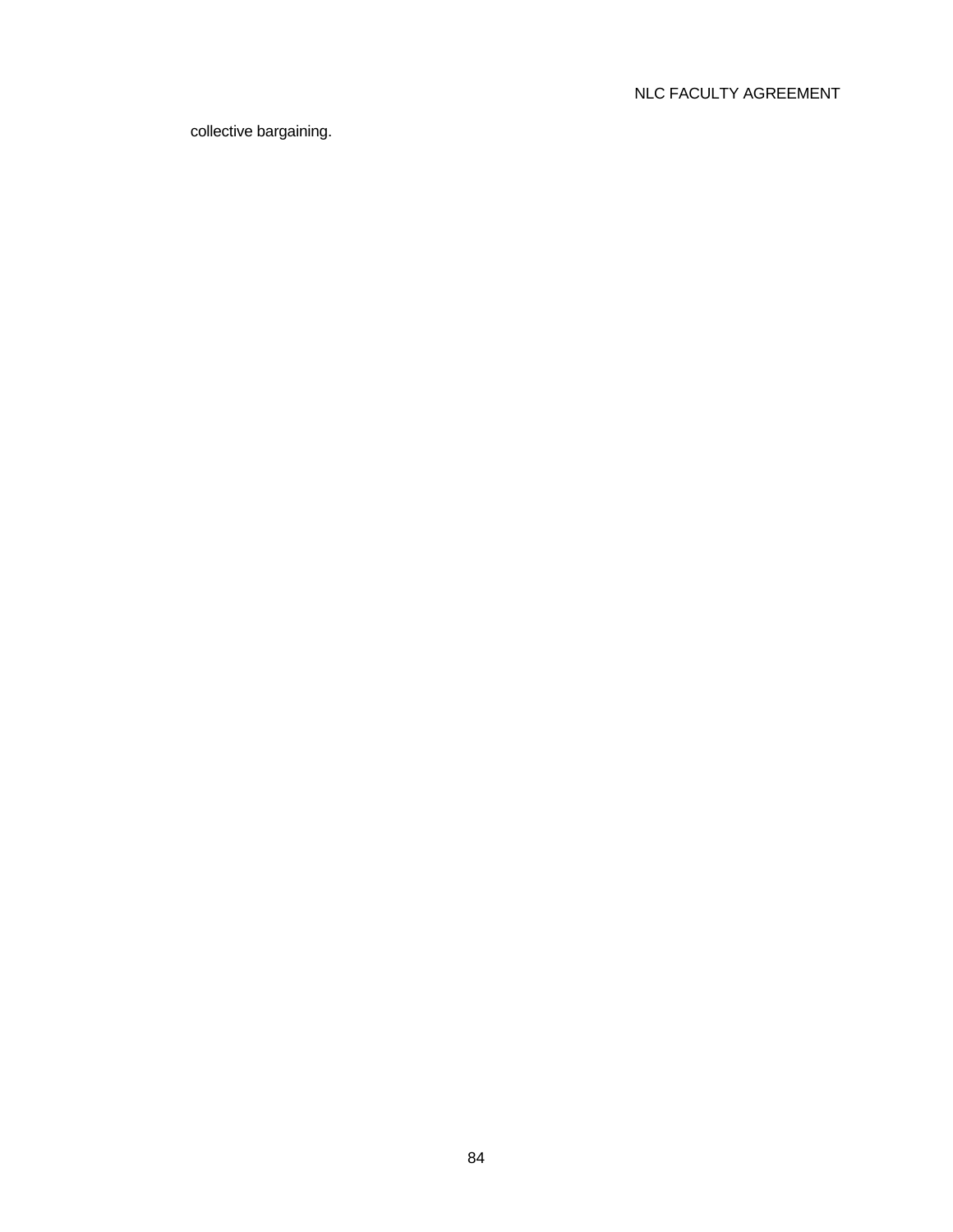#### 33.06 Effective Date of Agreement

Effective date of all provisions except as otherwise noted or agreed will be upon ratification.

SIGNED ON BEHALF OF SIGNED ON BEHALF OF<br>THE UNION BY: THE EMPLOYER BY:

 $\frac{1}{2}$  ,  $\frac{1}{2}$  ,  $\frac{1}{2}$  ,  $\frac{1}{2}$  ,  $\frac{1}{2}$  ,  $\frac{1}{2}$  ,  $\frac{1}{2}$  ,  $\frac{1}{2}$  ,  $\frac{1}{2}$  ,  $\frac{1}{2}$  ,  $\frac{1}{2}$  ,  $\frac{1}{2}$  ,  $\frac{1}{2}$  ,  $\frac{1}{2}$  ,  $\frac{1}{2}$  ,  $\frac{1}{2}$  ,  $\frac{1}{2}$  ,  $\frac{1}{2}$  ,  $\frac{1$ 

 $\frac{1}{2}$  ,  $\frac{1}{2}$  ,  $\frac{1}{2}$  ,  $\frac{1}{2}$  ,  $\frac{1}{2}$  ,  $\frac{1}{2}$  ,  $\frac{1}{2}$  ,  $\frac{1}{2}$  ,  $\frac{1}{2}$  ,  $\frac{1}{2}$  ,  $\frac{1}{2}$  ,  $\frac{1}{2}$  ,  $\frac{1}{2}$  ,  $\frac{1}{2}$  ,  $\frac{1}{2}$  ,  $\frac{1}{2}$  ,  $\frac{1}{2}$  ,  $\frac{1}{2}$  ,  $\frac{1$ 

 $\frac{1}{2}$  ,  $\frac{1}{2}$  ,  $\frac{1}{2}$  ,  $\frac{1}{2}$  ,  $\frac{1}{2}$  ,  $\frac{1}{2}$  ,  $\frac{1}{2}$  ,  $\frac{1}{2}$  ,  $\frac{1}{2}$  ,  $\frac{1}{2}$  ,  $\frac{1}{2}$  ,  $\frac{1}{2}$  ,  $\frac{1}{2}$  ,  $\frac{1}{2}$  ,  $\frac{1}{2}$  ,  $\frac{1}{2}$  ,  $\frac{1}{2}$  ,  $\frac{1}{2}$  ,  $\frac{1$ 

John T. Shields, President, BCGEU Patrick Michiel, College Board

Dianne Herman, Counsellor **John Birnie, Vice President, Instruction** 

Roger Gale, Instructor **Finola Finlay, Campus Principal** 

 $\frac{1}{2}$  ,  $\frac{1}{2}$  ,  $\frac{1}{2}$  ,  $\frac{1}{2}$  ,  $\frac{1}{2}$  ,  $\frac{1}{2}$  ,  $\frac{1}{2}$  ,  $\frac{1}{2}$  ,  $\frac{1}{2}$  ,  $\frac{1}{2}$  ,  $\frac{1}{2}$  ,  $\frac{1}{2}$  ,  $\frac{1}{2}$  ,  $\frac{1}{2}$  ,  $\frac{1}{2}$  ,  $\frac{1}{2}$  ,  $\frac{1}{2}$  ,  $\frac{1}{2}$  ,  $\frac{1$ **Lloyd Glibbery, BCGEU Staff Rep Jim Kassen, President** 

 $\frac{1}{2}$  ,  $\frac{1}{2}$  ,  $\frac{1}{2}$  ,  $\frac{1}{2}$  ,  $\frac{1}{2}$  ,  $\frac{1}{2}$  ,  $\frac{1}{2}$  ,  $\frac{1}{2}$  ,  $\frac{1}{2}$  ,  $\frac{1}{2}$  ,  $\frac{1}{2}$  ,  $\frac{1}{2}$  ,  $\frac{1}{2}$  ,  $\frac{1}{2}$  ,  $\frac{1}{2}$  ,  $\frac{1}{2}$  ,  $\frac{1}{2}$  ,  $\frac{1}{2}$  ,  $\frac{1$ 

Terry Mooney, Instructor **Lorraine Sumners, Personnel Secretary** 

 $\frac{1}{2}$  ,  $\frac{1}{2}$  ,  $\frac{1}{2}$  ,  $\frac{1}{2}$  ,  $\frac{1}{2}$  ,  $\frac{1}{2}$  ,  $\frac{1}{2}$  ,  $\frac{1}{2}$  ,  $\frac{1}{2}$  ,  $\frac{1}{2}$  ,  $\frac{1}{2}$  ,  $\frac{1}{2}$  ,  $\frac{1}{2}$  ,  $\frac{1}{2}$  ,  $\frac{1}{2}$  ,  $\frac{1}{2}$  ,  $\frac{1}{2}$  ,  $\frac{1}{2}$  ,  $\frac{1$ Mary Telford, Bargaining Chairperson Greg Larsen, VP Finance & Administration

DATED: \_\_\_\_\_\_\_\_\_\_\_\_\_\_\_\_\_\_\_\_\_\_ \_\_\_\_\_\_\_\_\_\_\_\_\_\_\_\_\_\_\_\_\_\_\_\_\_\_\_\_\_\_\_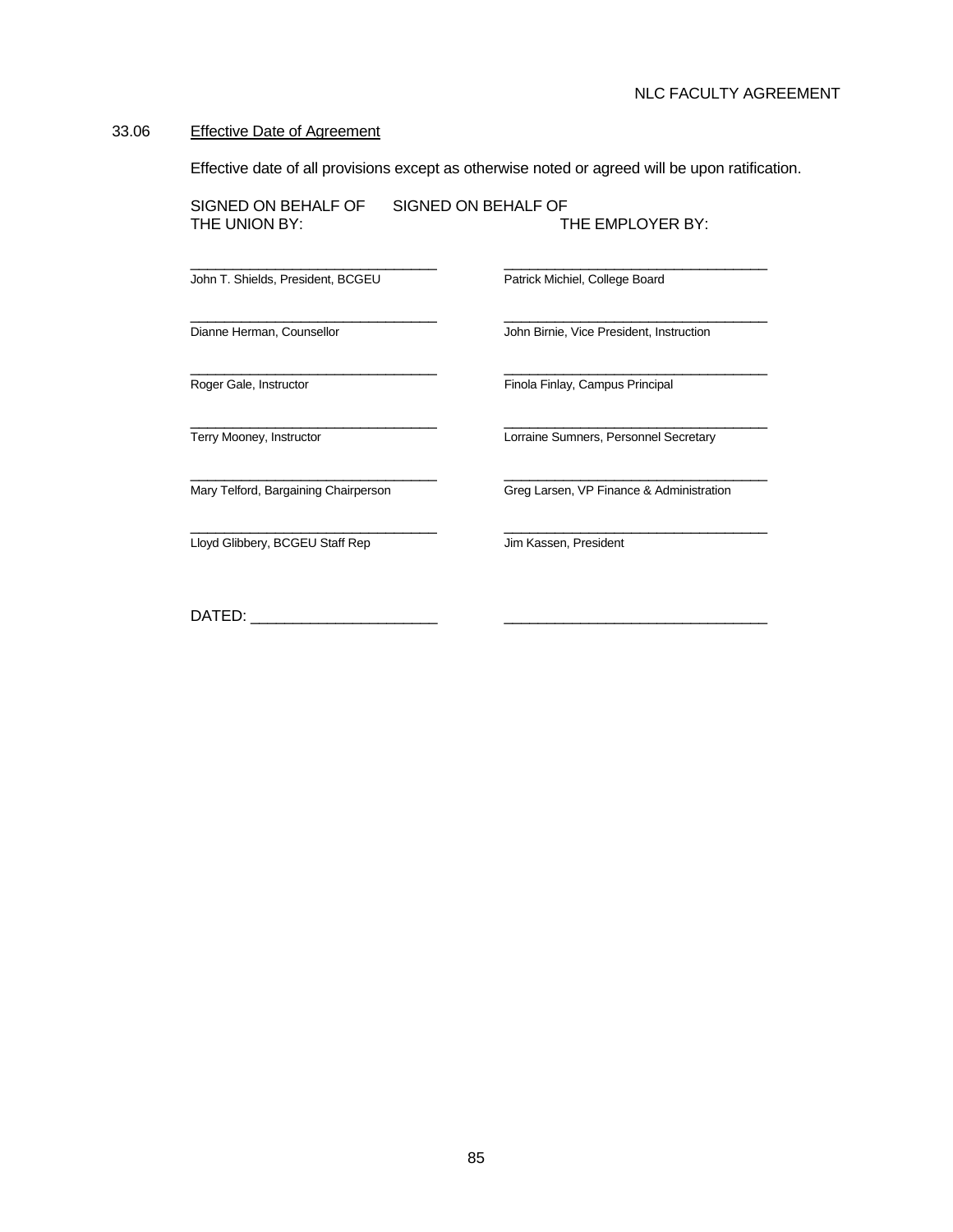# APPENDIX 1 - EXCLUDED CLASSES

President

- Vice President, Finance & Administration
- Vice President, Instruction
- Campus Principals
- Assistant Campus Principals
- Manager, Financial and Computer Services
- Curriculum Secretary
- Executive Assistant
- Benefits Administrator
- Contract Services Coordinator
- Personnel Secretary
- Stikine Administrator
- Registrar
- Director of Records
- Regional Facilities Manager

Persons appointed on a temporary basis to conduct general interest courses as defined in Memorandum of Understanding No. 3.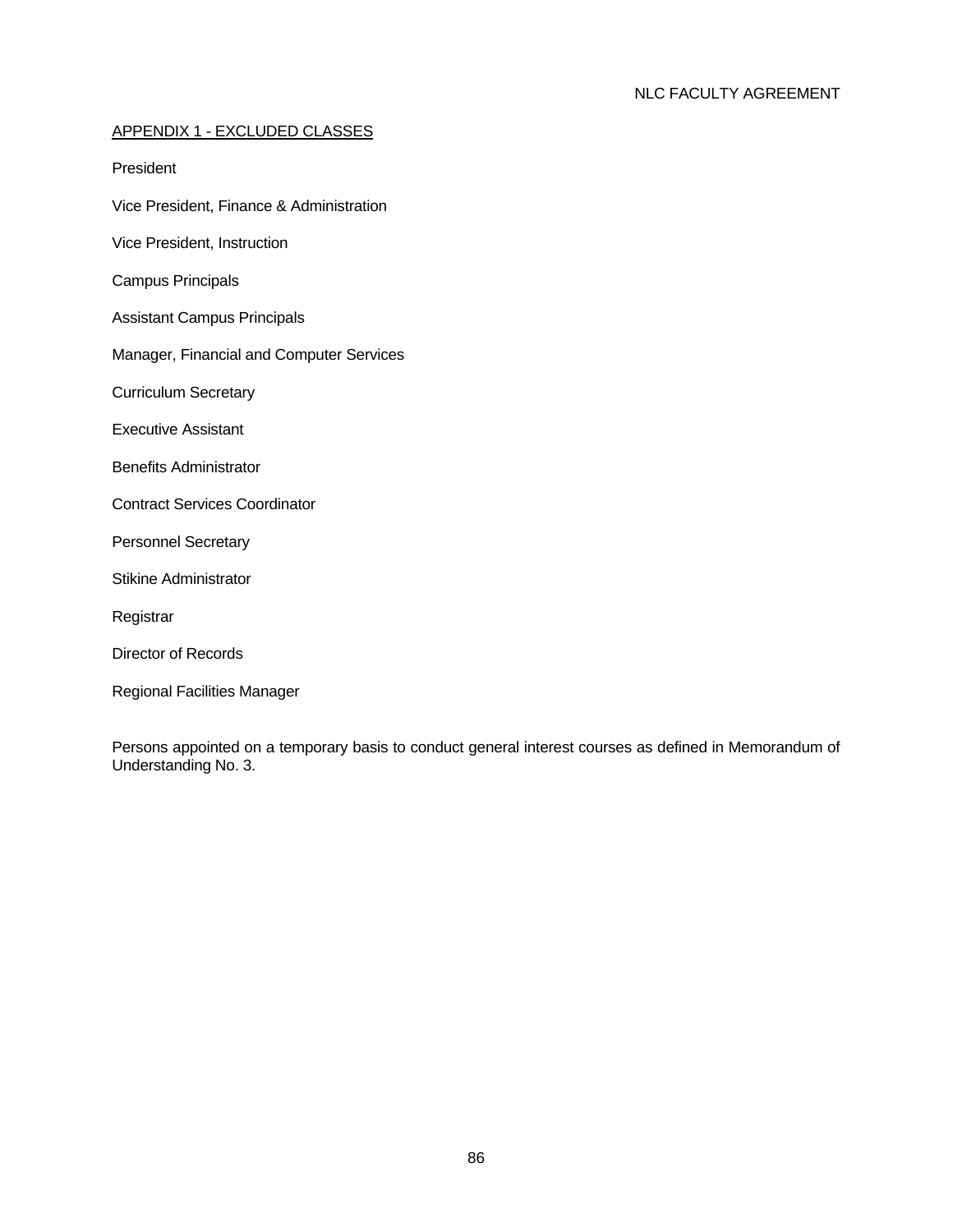## APPENDIX 2 - CLASSIFICATIONS

a) Counsellors\* **Instructors** Librarians\*

> \* Will work a thirty-five (35) hour work week with the exception of Dianne Herman and Corey Blades who will work a thirty (30) hour work week. Counsellors and Librarians will be considered as Instructors for the purposes of professional recognition and vacation.

b) Community Relations Director Coordinator of International Education Homestay Coordinators\*\* **Programmers** 

\*\* Shelley Nickel will remain on a thirty (30) hour work week while in this position.

c) Article 18.01 (a) (ii) shall not apply to the following employees whose vacation entitlements are as follows:

| <b>Shelley Nickel</b> | 40 days |
|-----------------------|---------|
| David Walker          | 40 days |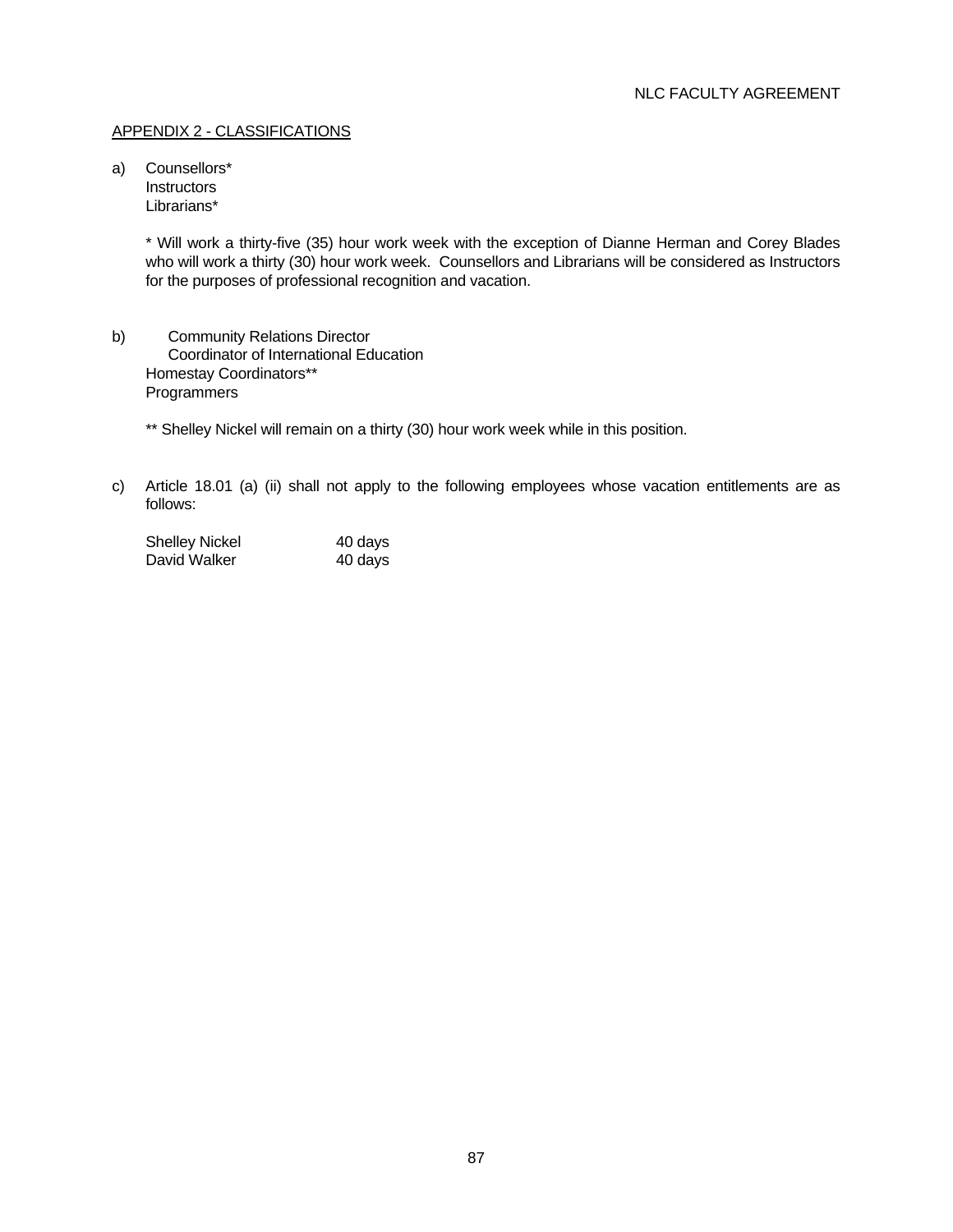## APPENDIX 3 - SHORT-TERM DISABILITY

### 1.01 Eligibility

- a) Regular employees shall be covered by the short term illness and injury plan upon completion of six (6) months of service with the Employer and up to age 65.
- b) Regular employees with less than six (6) months of service who are unable to work because of an illness or an injury are entitled to six (6) days coverage at full pay or prorated if a part-time employee, on the part-time percentage of time at date of hire.
- c) Regular employees with three (3) months but less than six (6) months of service will be entitled to fifteen (15) weeks (75 working days) of coverage, consisting of the above six (6) days, or what remains of the six (6) days entitlement, at full pay and the remainder of the fifteen (15) weeks at sixty-six and two-thirds percent (66 2/3%) of pay to the Unemployment Insurance Commission maximum weekly sickness benefit level (\$159 in 1979).
- d) Notwithstanding (a), (b), and (c) above where a regular employee is on claim recognized by the Workers' Compensation Board, while the employee was on the Employer's business, he/she shall be entitled to leave at his/her regular rate of pay, up to a maximum of 130 days for any one claim, in lieu of Short-Term Plan benefits as outlined in 1.02. In such cases the compensation payable by the Workers' Compensation Board shall be remitted to the Employer.
- e) Employees who become ill or disabled while on leave of absence without pay shall be entitled to their coverage of the short-term illness and injury plan on the date upon which they were scheduled to return to work.

### 1.02 Short-Term Plan Benefit

 In the event an employee is unable to work because of an illness or injury he/she will be entitled to a benefit of up to 130 working days at seventy-five percent (75%) of pay, provided this does not exceed a calendar period of six (6) months from date of absence. In any one calendar year the first six (6) working days of absence from work due to illness or injury will be paid at one hundred percent (100%) of pay. Employees who exhaust all or part of their six (6) working days entitlement at one hundred percent (100%) of pay in a calendar year will have it reinstated in the following calendar year upon return to work. Employees who have accumulated sick leave credit under the old sick leave plan will have their accumulated sick leave credits frozen but will supplement their seventy-five percent (75%) of pay benefit under the new plan by using twentyfive percent (25%) of a day's accumulation under the old sick leave plan for each day of absence under the new plan. Before becoming eligible for long-term disability plan benefits employees must use all sick leave accumulated under the old sick leave plan.

# 1.03 Recurring Disabilities

 Employees who return to work after being absent because of illness or injury and within five (5) working days again become unable to work because of the same illness or injury, will have their 130 day maximum benefit period reduced by all previous periods of absence because of that illness or injury which were not separated by at least five (5) days of work. Subsequent absences due to illness or injury unrelated to the illness or injury that caused the previous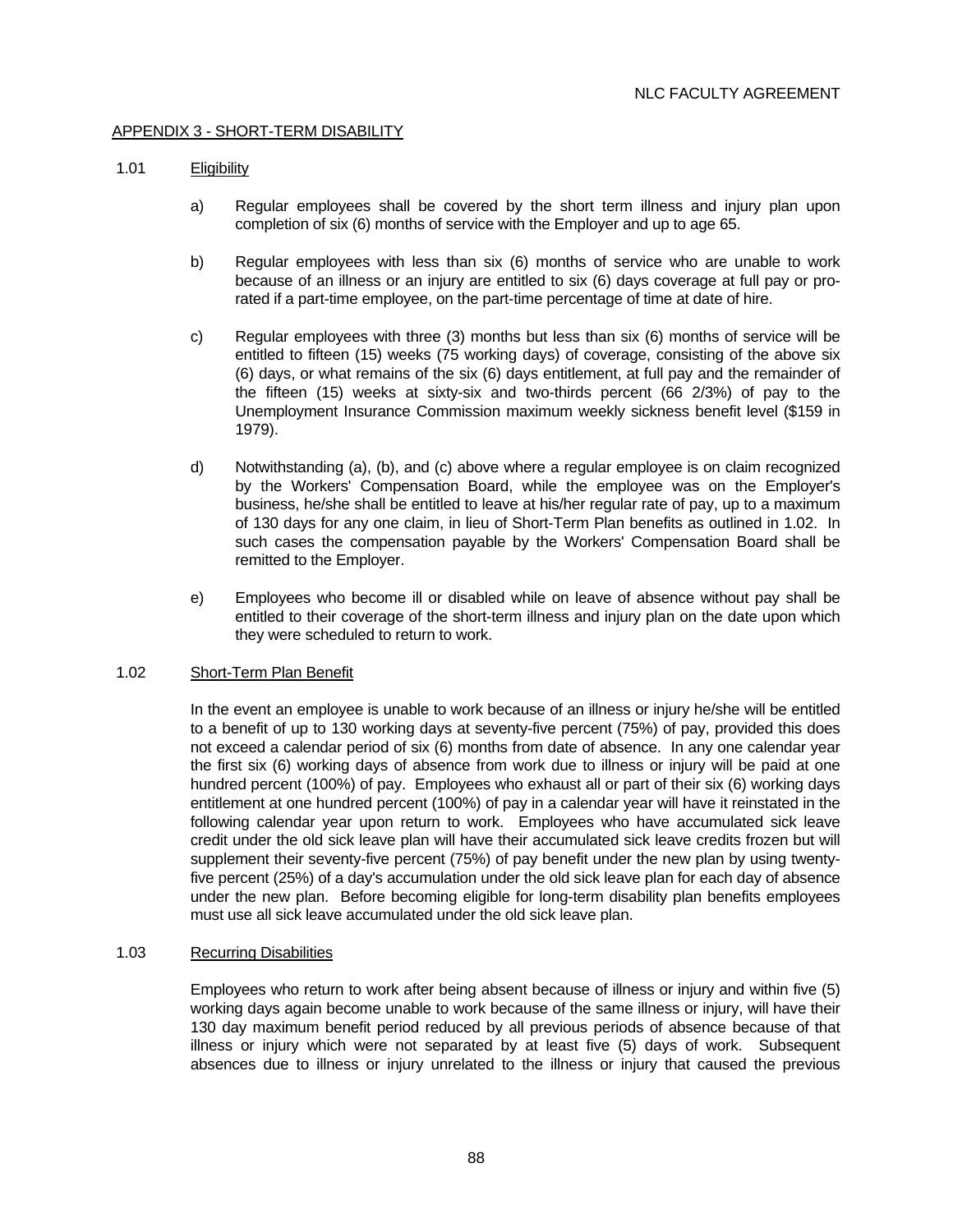absence will entitle the employee to a further 130 days of short-term benefits.

### 1.04 Doctor's Certificate of Inability to Work

 The Employer may require an employee who is unable to work because of an illness or injury to provide a statement from a qualified medical practitioner providing medical evidence of the employee's inability to work when it appears that a pattern of consistent or frequent absence is developing. The Employer may request a statement from a qualified medical practitioner if the absence is for more than five (5) days. The cost of obtaining the report shall be paid by the employee and will be reimbursed by the Employer upon production of a satisfactory receipt. This payment does not apply to examination required for the continuance of benefits under any of the benefit packages referred to in this Agreement.

### 1.05 Integration with Other Disability Income

 Short-term benefits will be reduced by all other disability income benefits to which the absent employee is entitled except disability income which was being received prior to the illness or injury resulting in the employee being absent from work and which is unrelated to the illness or injury causing the current absence and the 1/4 day accumulation from the old sick leave plan that is being used to supplement the new plan. Other disability income benefits will include:

- a) Any amount the absent employee receives from any group insurance, wage continuation or pension plan of the Employer.
- b) Any amount of disability income provided by any compulsory act or law, except Unemployment Insurance sickness benefits and W.C.B. benefits payable in accordance with Section 1.01 (d).
- c) Any periodic benefit payment from the Canada or Quebec pension plan or other social security plan of any country.

### 1.06 Benefits not paid during Certain Periods

Benefits will not be paid when an employee is:

- a) receiving designated paid holiday pay;
- b) engaged in an occupation for wage or profit;
- c) on strike or is locked out unless the strike or lockout occurred after the illness or injury resulting in the employee being absent from work;
- d) serving a prison sentence;
- e) on leave of absence including maternity leave;
- f) on suspension without pay

## 1.07 Exclusion from Benefits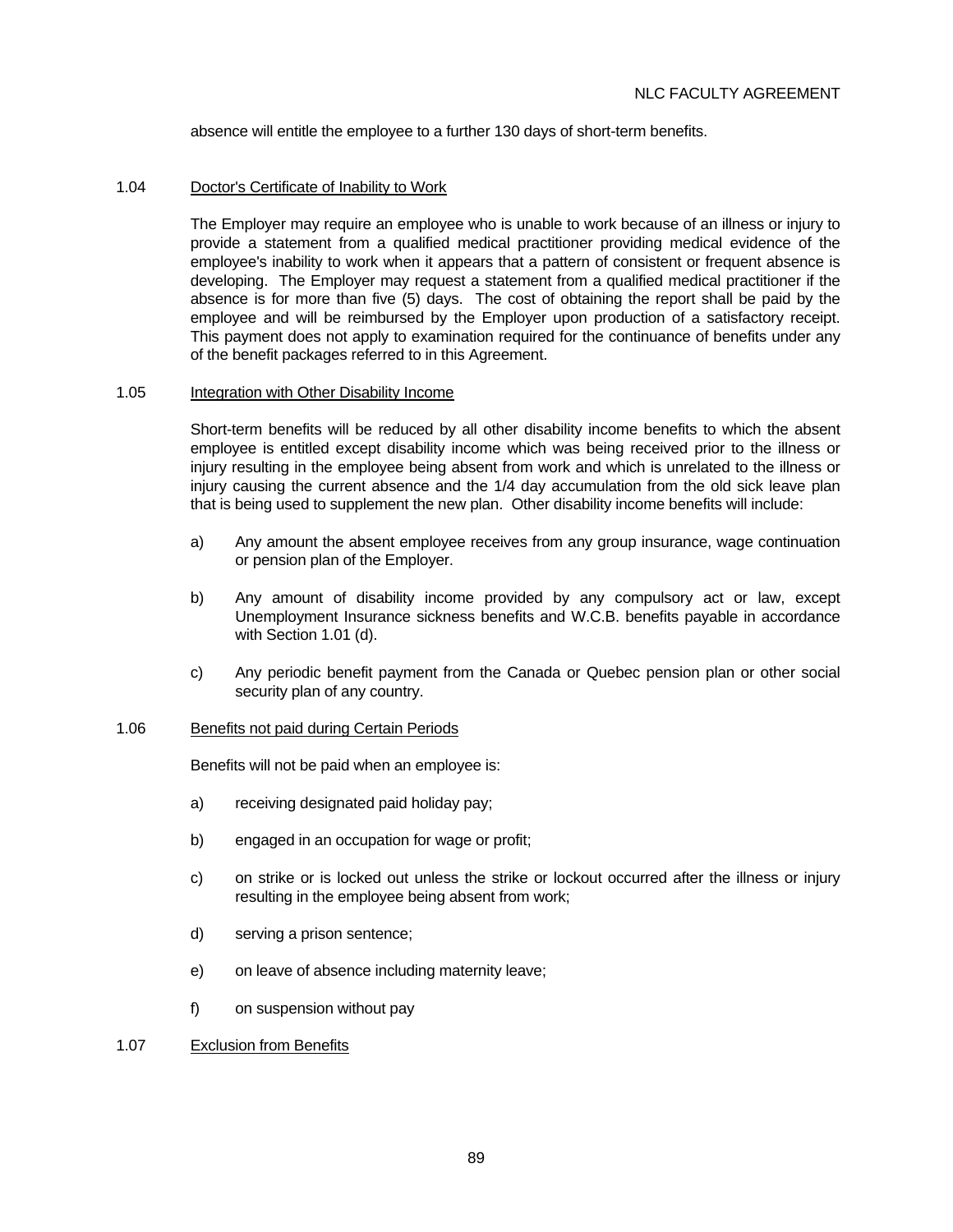Benefits will not be paid when the illness or injury causing the employee to be absent from work results from:

- a) intentionally self-inflicted injuries or illness;
- b) active service in any naval, military or air force, after the commencement of this plan;
- c) voluntary participation in a riot or civil commotion except while in the course of performing his/her occupation.

## 1.08 Employee to Inform Employer

 The employee shall inform the Employer as soon as possible of his/her inability to report to work because of illness or injury. The employee shall inform the Employer of the date of return to duty, in advance of that date, in order that relief scheduled for that employee can be notified.

## 1.09 Entitlement

 For the purpose of calculating six (6) days per calendar year, one day shall be considered to be one day regardless of the regularly scheduled work day. Calculation for part-time employees and partial days will be on a pro-rated basis.

## 1.10 U.I.C. Premium

 The parties agree that the complete reduction from the Unemployment Insurance Commission accruing through the improved illness and injury plan will be returned to the Employer.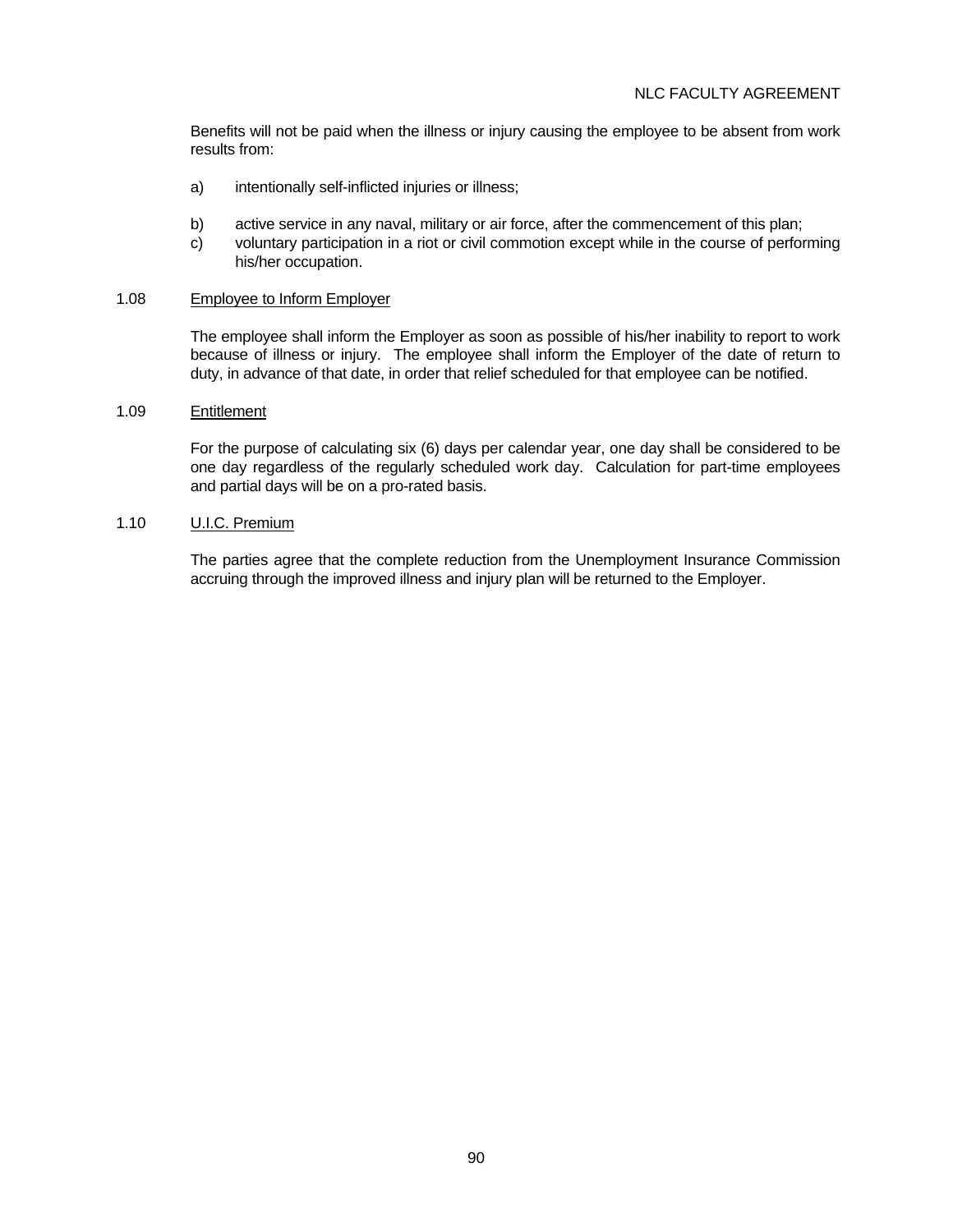## APPENDIX 4 - INFORMATION

The following are present administrative policies of the College and are included for information purposes only and do not form part of a collective agreement.

### APPENDIX 4 A - MISSION STATEMENT

Northern Lights College is an educational, cultural, social and recreational resource for the students and communities it serves. It has special responsibility for leadership in the development, promotion and delivery of education to the people of the northern region of British Columbia. In a fiscally responsible manner, the multi-campus structure of Northern Lights College provides accessible learning opportunities within an extensive geographical environment. The College is responsive to the interests, aspirations and needs of individuals in a wide variety of ever-changing social and economic conditions.

#### APPENDIX 4 B - APPOINTMENT POLICY

#### 1. Appointments

All appointments to the College shall be based on merit.

2. Determination of Merit

 The factors used to determine merit shall be education, skills, knowledge, experience, years of continuous employment in the College, and any other matters which are necessary or desirable, having regard to the nature of the duties to be performed and consistent with the classification standards for the classification concerned.

 The Employer and the Union agree to establish a Joint Committee which will determine the procedures to be followed in considering the factors used to determine merit. The Joint Committee will have an equal number of members representing the Union and the Employer and shall meet at the call of either party.

#### 3. Postings

- a) Vacancies of a regular nature that are to be filled, for positions in the bargaining unit, shall be posted within thirty (30) days. Such postings shall be throughout the College as deemed necessary by the College Board. The joint committee may recommend to the College Board the appropriate area of competition for each classification or group of classifications.
- b) The notice of postings shall contain the following information:

 Nature of position, qualifications, skills, whether shift work is involved, wage or salary rate or range and where applicable, specific location. Such qualifications may not be established in an arbitrary or discriminatory manner.

 c) Notices shall be posted on the appropriate bulletin board at least seven (7) working days prior to the closing date of the competition, except as recommended by the joint committee referred to in Section 2 above and except as provided for in Article 29.04 of this Agreement.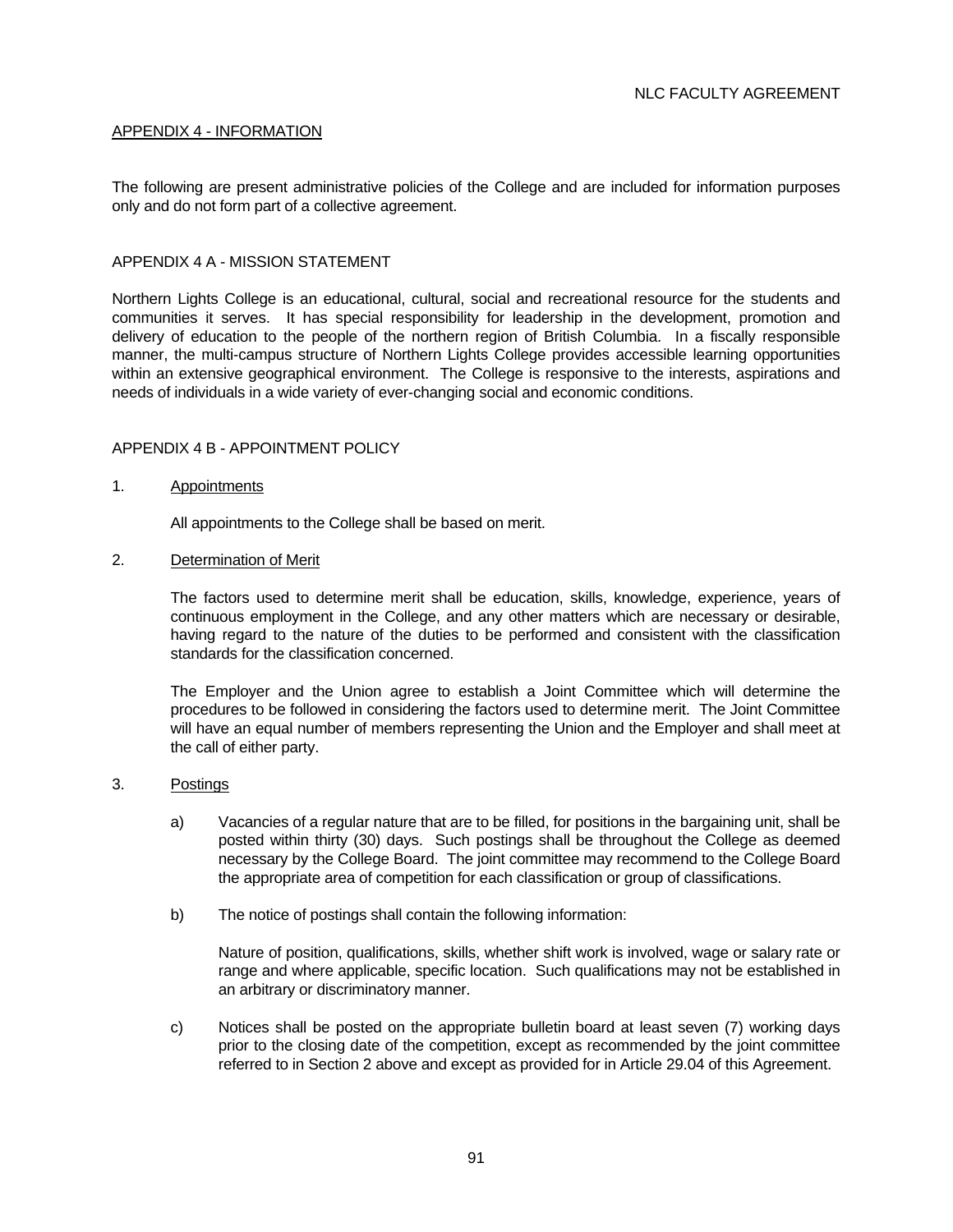d) Subject to Section 3 (2) (b) of the Human Rights Code of British Columbia, all job postings shall state: "This position is open to both male and female applicants".

### 4. Selection Panels

 Selection panels shall be convened in accordance with the established practice of the College Board. The chairperson of all selection panels shall be appointed by the President.

| SIGNED ON BEHALF OF<br>THE UNION BY: | SIGNED ON BEHALF OF<br>THE EMPLOYER BY:  |
|--------------------------------------|------------------------------------------|
| John T. Shields, President, BCGEU    | Patrick Michiel, College Board           |
| Dianne Herman, Counsellor            | John Birnie, Vice President, Instruction |
| Roger Gale, Instructor               | Finola Finlay, Campus Principal          |
| Terry Mooney, Instructor             | Lorraine Sumners, Personnel Secretary    |
| Mary Telford, Bargaining Chairperson | Greg Larsen, VP Finance & Administration |
| Lloyd Glibbery, BCGEU Staff Rep      | Jim Kassen, President                    |
| DATED:                               |                                          |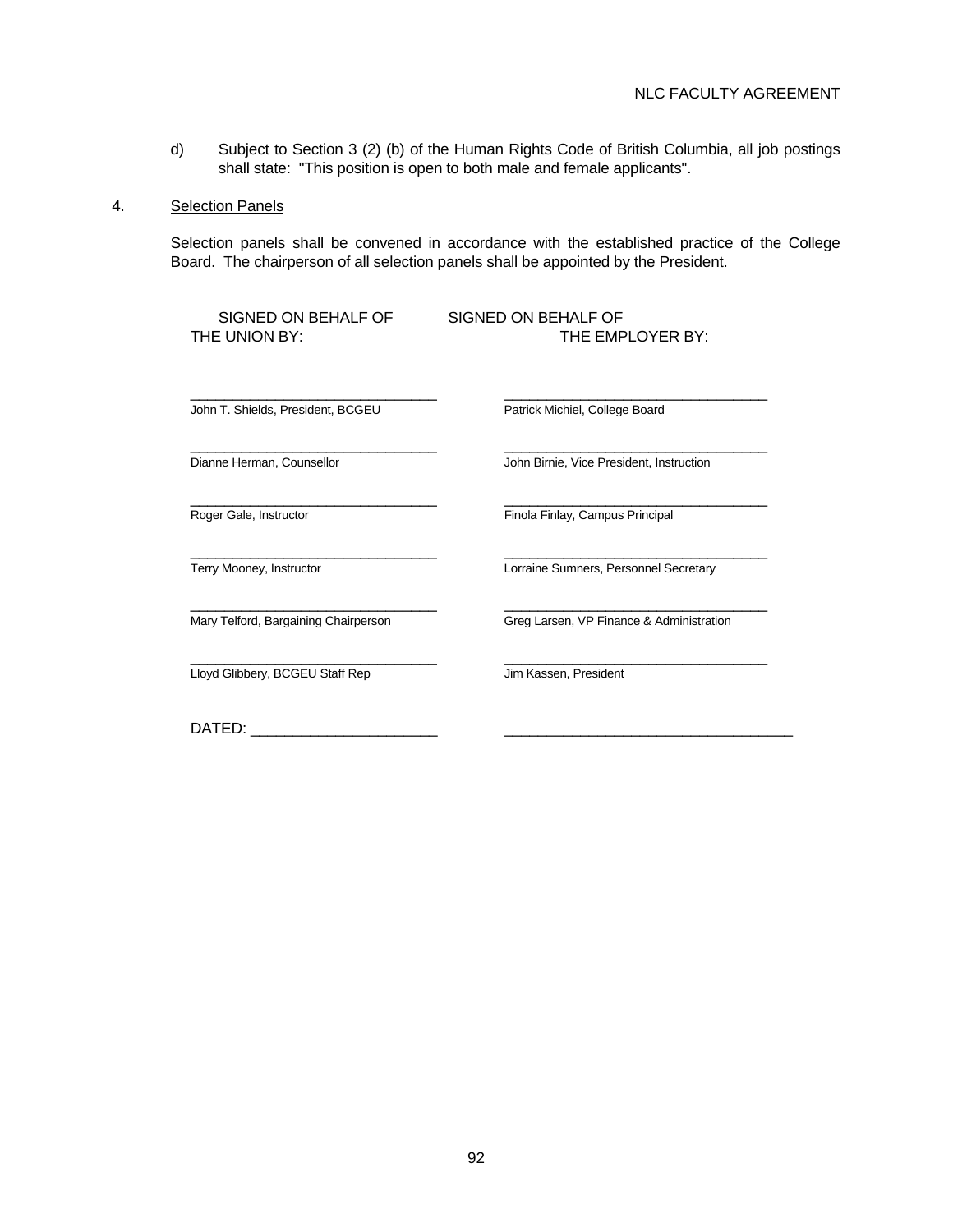## APPENDIX 5 - HEALTH & WELFARE

### 1. Extended Health Care

#### TRANSPORTATION OPTION - EFFECTIVE APRIL 1, 1988

 Where such transportation is advised by a physician and when in the opinion of the physician adequate treatment is not available locally, return fare for transportation of patient by ambulance, railroad, boat, or airplane from the College Region to the nearest physician or surgeon and/or hospital equipped to provide the required and recommended treatment within British Columbia or such other jurisdiction as approved in advance by CU & C including up to \$30 per day for a maximum of three days for hotel and meal expense and the return fare of one escort where necessary to provide care for the patient during transport.

Expenses for the following are not eligible:

- 1) transportation expenses in excess of the cost of airfare from the College Region to Vancouver, British Columbia and return plus public limousine cost from Vancouver International Airport to Vancouver General Hospital; and
- 2) any expenses incurred two months after the date of referral by the attending physician.

The following guidelines should be used in interpreting this option:

- 1) Transportation is to the nearest physician or surgeon and/or hospital equipped to provide the required and recommended treatment within British Columbia;
- 2) Expenses including up to \$30 per day for a maximum of three days for hotel and meals are interpreted as limited to commercial facilities;
- 3) When a car is a reasonable alternative to public transport, \$.32 per mile or \$.20 per km will be allowed. Expenses for automobile transportation shall not exceed the equivalent cost of public transport;
- 4) Expenses for the return fare of one escort are only allowed when necessary to provide care for the patient during transport.
- 5) All expenses must be supported by receipts.
- 6) The co-insurance and deductible provisions of the basic Extended Health Benefit plan will be applied.

### Vision Care Option (effective January 1, 1990)

The employee will pay one hundred percent (100%) of the premium for a vision care benefit that will reimburse the actual purchase cost of corrective lenses or frames up to a maximum of \$150 per 12 month period per covered person when prescribed by a physician or optometrist.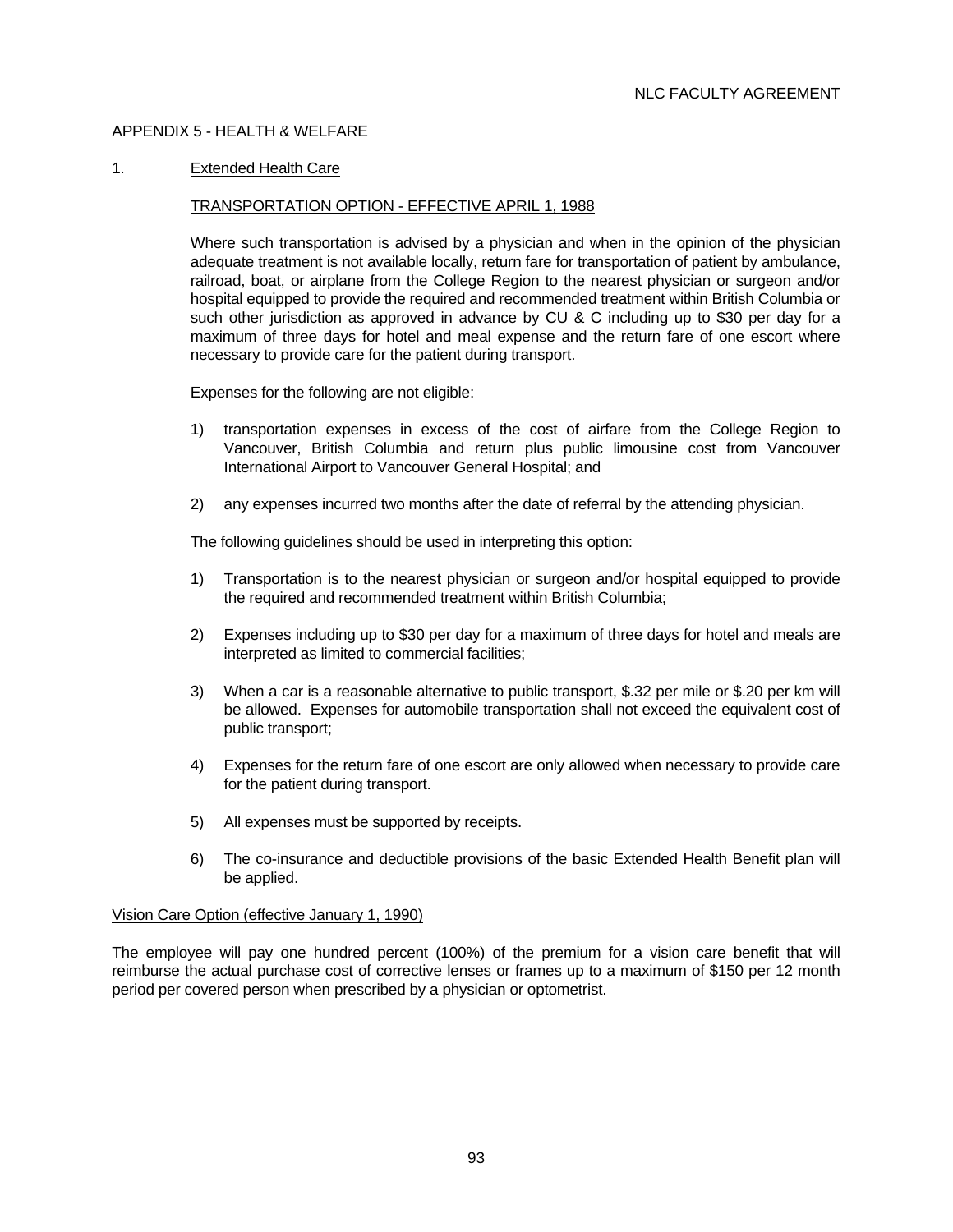# 2. Group Life

| i)            | If death, dismemberment or loss of sight of an employee results from accidental injury<br>within 365 days after the accident, payment will be made as follows: |                   |     |
|---------------|----------------------------------------------------------------------------------------------------------------------------------------------------------------|-------------------|-----|
|               | Life (paid to beneficiary)                                                                                                                                     | The Principal Sum |     |
|               | Both Hands or Both Feet or Sight of                                                                                                                            |                   |     |
|               | <b>Both Eyes</b>                                                                                                                                               |                   | The |
| Principal Sum |                                                                                                                                                                |                   |     |
|               | One Hand and One Foot                                                                                                                                          | The Principal Sum |     |
|               | One Hand and Sight of One Eye                                                                                                                                  | The Principal Sum |     |
|               | One Foot and Sight of One Eye                                                                                                                                  | The Principal Sum |     |
|               | One Arm or One Leg                                                                                                                                             | 3/4 Principal Sum |     |
|               | One Hand or One Foot or Sight of                                                                                                                               |                   |     |
|               | One Eye                                                                                                                                                        | 1/2 Principal Sum |     |
|               | Thumb and Index Finger or at Least                                                                                                                             |                   |     |
|               | Four Fingers of One Hand                                                                                                                                       | 1/4 Principal Sum |     |
|               | All Toes on One Foot                                                                                                                                           | 1/8 Principal Sum |     |
|               |                                                                                                                                                                |                   |     |

- ii) Payment of this benefit is in addition to the life insurance benefit, if any. Occupational injuries are covered. The Principal Sum is the maximum payable for all injuries resulting from any one accident.
- iii) Death, dismemberment or loss of sight caused by the following are not covered: suicide; self-inflicted injury; war; insurrection; participation in a riot; illness or disease; commission of a crime by the insured; service in the armed forces; air travel except as provided.
- iv) Subject to the Air Travel Maximum Limit of Indemnity (\$1,000,000), coverage is provided for passenger flight in aircraft not owned, leased or rented by the Employer.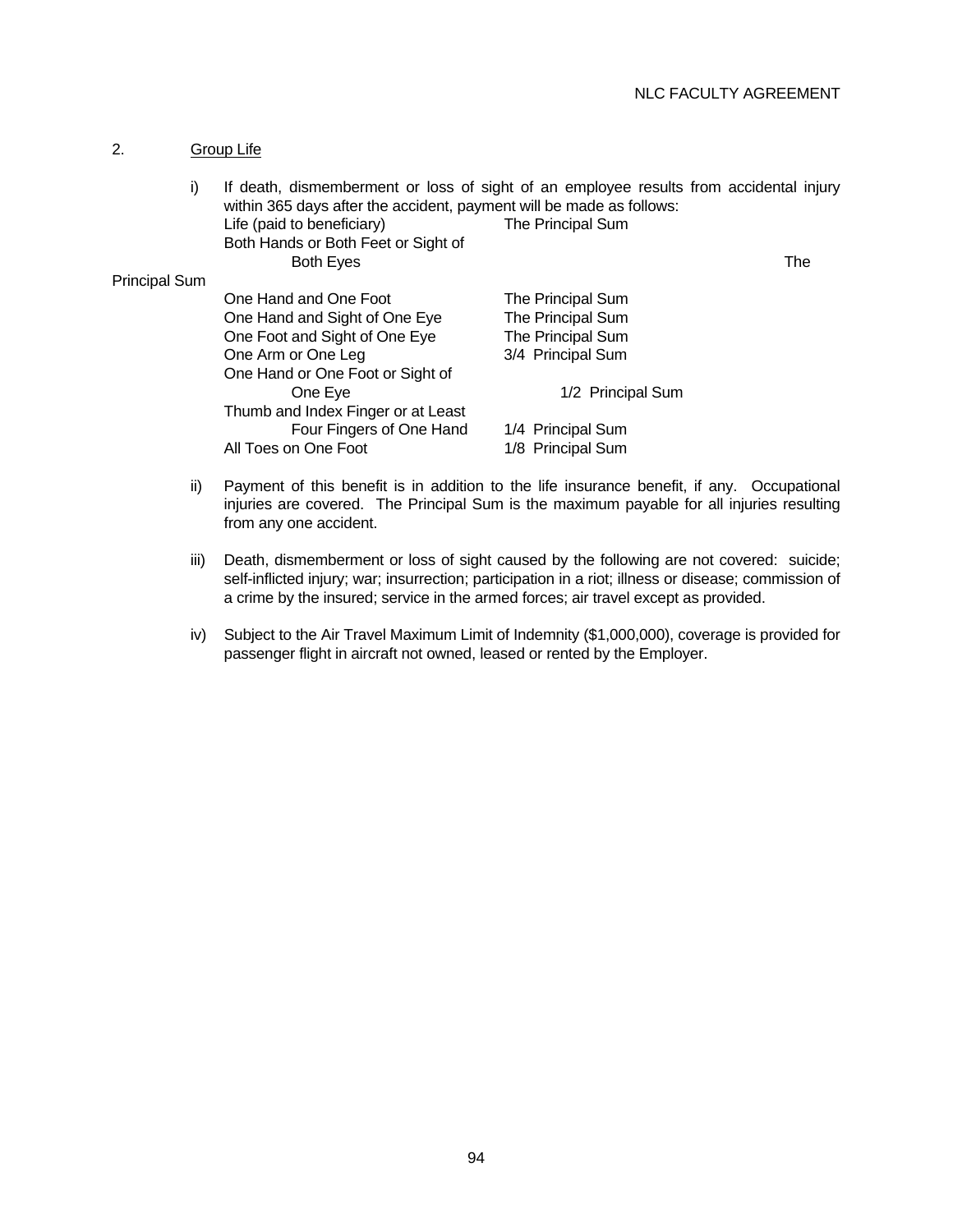# MEMORANDUM OF UNDERSTANDING #1

# BOARD AND LODGING AND TRANSFER REGULATIONS

Mileage allowance will be \$.30 per km. Meal allowances will be pursuant to Article 27.09 (a).

#### Transfer Regulations

#### 1.01 Policy

- a) Transfer expenses will apply:
	- i) to employees who have to move from one campus or learning centre to another after completing their probation period and after winning an in-service competition where the position is permanently located at another campus or learning centre.
	- ii) to employees who have to move from one campus or learning centre to another at the Employer's request to fill a position which is permanently located at another campus or learning centre.
- b) Transfer expenses will not apply, but instead the applicable travelling, living, and moving expenses provided under the Board and Lodging Regulations will apply to the following groups of employees who will not be considered to be on transfer:
	- i) To employees whose normal duties require moves from one campus or learning centre to another.
	- ii) To employees who are the successful applicant for a posted position, where such position is not permanently located at one campus or learning centre.
- c) To employees entitled to transfer expenses, the Employer will pay travelling, living, and moving expenses on transfer in accordance with the following regulations.

#### 1.02 Travel Expenses on Transfer

a) Initial trip to seek new accommodation:

 The Employer shall grant, with no loss of base pay, prior to transfer, at a time mutually agreeable to Employer and employee, up to three (3) days plus reasonable travel time, to an employee being transferred and shall reimburse the employee for travel expenses for the employee and his/her spouse in accordance with the current regulations. Any time beyond specified time may be charged against the employee's annual vacation credits; however, expenses will not be payable. This leave must be for the specific purpose of locating accommodation, with the intent, in as many instances as possible, that furniture and household effects may be delivered directly to the new residence.

b) Travelling expenses moving to new location: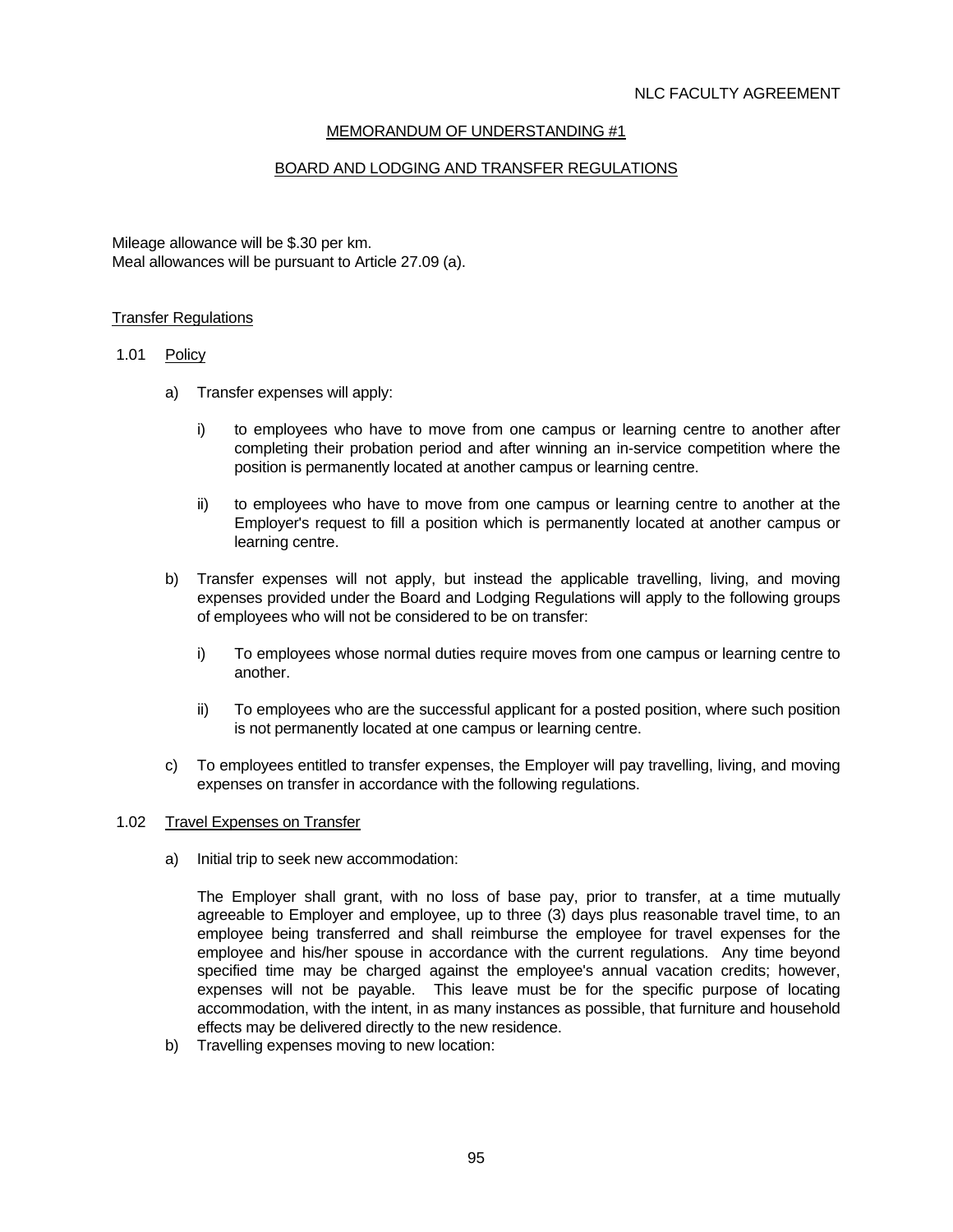# NLC FACULTY AGREEMENT

 For the purpose of definition, dependents are spouse, dependent children, and anyone for whom the employee claims exemption on his/her Federal Income tax return. The Employer shall reimburse the employee for travel expenses incurred during the transfer for him/herself and dependents, for the actual travel time, plus up to seven (7) days at the new location, where the employee is unable to move into his/her new accommodation, such expense allowances to be in accordance with current regulations.

Meals: Adults: full rate. Children 12 and under: half rate. Motel or hotel - On production of receipts. Private lodging at old or new location at current rate.

#### 1.03 Living Expenses Upon Transfer at New Location

 After the first seven (7) days has expired at the new location and the employee can establish to the satisfaction of the Employer that there is no suitable housing available, then:

- a) the Employer shall pay an employee with no dependents a living allowance of \$12 per day up to a maximum of thirty (30) days, or
- b) the Employer shall pay an employee with dependents a living allowance of \$15.50 per day up to a maximum of sixty (60) days.

#### 1.04 Moving of Household Effects and Chattels

On transfer, the Employer shall arrange and pay for the following:

- a) Moving of household effects and chattels up to 7,000 kg, including any item(s) which the contracted mover will accept as a part of a load which includes hobbies, boats, outboard motors, washer, deepfreeze, and refrigerators.
- b) Comprehensive insurance to adequately protect the employee's household effects and chattels during the move up to a maximum of \$25,000.
- c) Where necessary, insured storage, up to two months, upon production of receipts.
- d) The packing and unpacking of the employee's household effects and chattels.

#### 1.05 Moving of Mobile Homes

On transfer, the Employer shall arrange and pay for the following:

- a) Moving of mobile trailer or home up to 12 feet wide including any skirting, cabanas, or attachments. Where mobile homes in excess of 12 feet are involved, the Employer will pay the equivalent cost of moving a 12-foot mobile home, or the real estate and legal fees involved in selling the extra wide trailer up to a maximum of \$2,500.
- b) Comprehensive insurance to adequately protect the employee's household effects, chattels, and trailer during the move up to a maximum of \$25,000.
- c) The setting-up and levelling of a mobile home or double wide at the new location to a maximum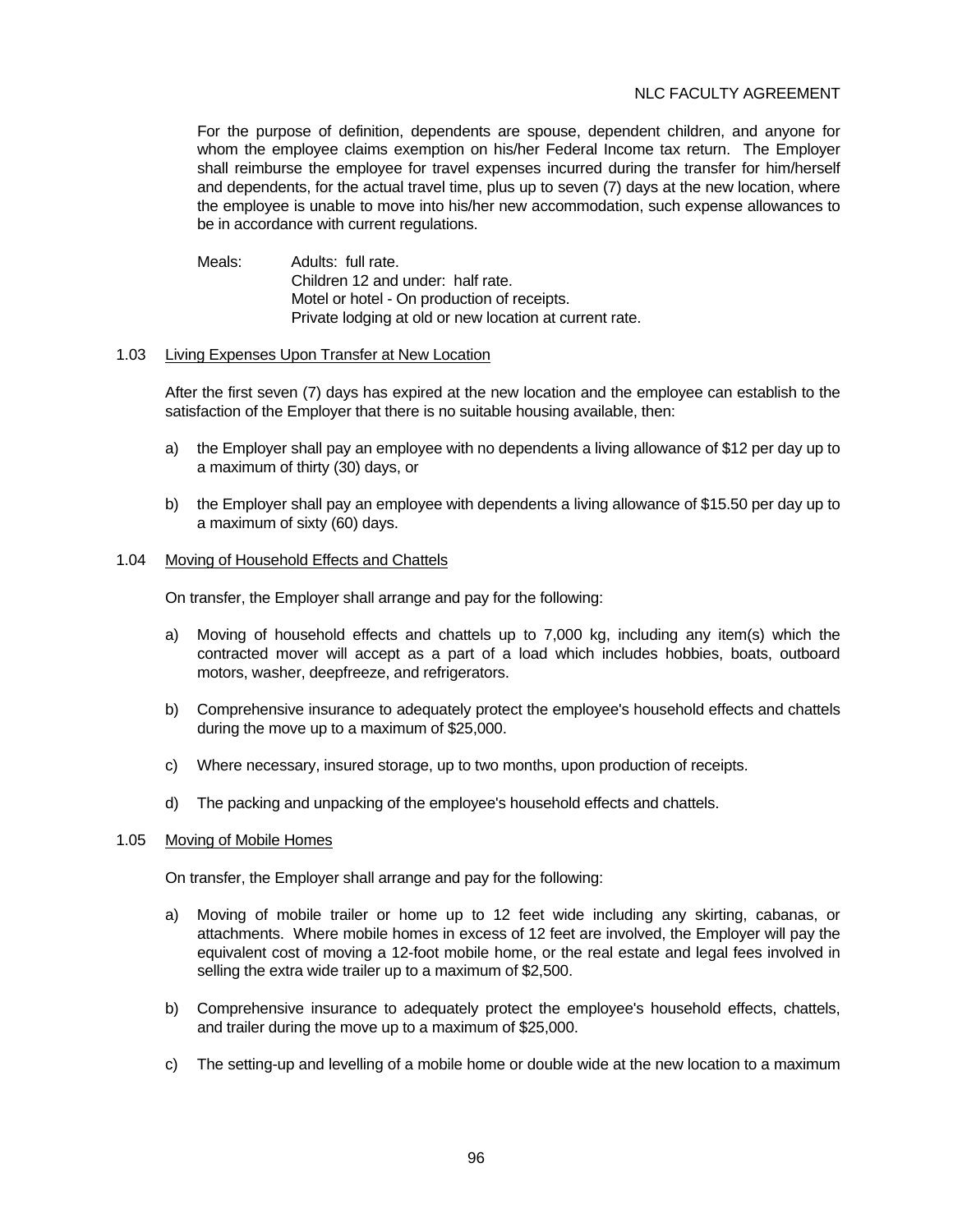of \$500 upon production of receipts.

d) The packing and unpacking of the employee's household effects and chattels, if required.

## 1.06 Moving of Personal Vehicles Upon Transfer

 The Employer shall reimburse the employee for the costs of transporting one personal vehicle and one trailer towed by the personal vehicle. The vehicle and trailer, where applicable, may be driven, in which case current mileage rates for the vehicle only will apply, or vehicle and trailer, where applicable, may be shipped by rail, in which case the cost of the least expensive method will be paid. In addition, the Employer will pay for any additional transportation charges for the vehicle and trailer with or without load.

## 1.07 Cost of New Services Upon Transfer

The Employer shall reimburse the employee upon production of receipts on the following:

- a) The cost of connections for plumbing, gas, and electrical appliances to existing facilities.
- b) The Cost of alterations or modifications required to the existing facilities to allow hook up of plumbing, gas, and electrical appliances up to a maximum of \$100.

### 1.08 Incidental Expenses on Transfer

 The Employer shall pay to the employee upon transfer only one of the following amounts to cover incidental expenses on transfer, and having claimed one allowance, no alternative further claim may be made:

- a) When the employee is moving to an unfurnished house, suite, apartment, or mobile home. This section does not apply where the Employer pays for the moving of household effects: \$425.00
- b) When the employee is moving to a furnished house, suite, apartment, or mobile home. This section applies where the Employer pays for the moving of household effects or when the new accommodation is furnished: \$175.00
- c) When the employee is moving with a mobile home: \$125.00
- d) When the employee is moving to room and board: \$ 75.00

 The application for incidental expenses on transfer must be made by the employee on the appropriate form within sixty (60) days of the employee's arrival at the new location, unless there is no available suitable housing, in which case application must be made within sixty (60) days of suitable housing becoming available.

 Failure to apply within sixty (60) days will not obviate payment but will result in that payment being made that coincides with the payment that would have been made had application been made on time.

### 1.09 Notice to Employee Upon Transfer

It is understood and agreed that the Employer will provide the employee with reasonable notice of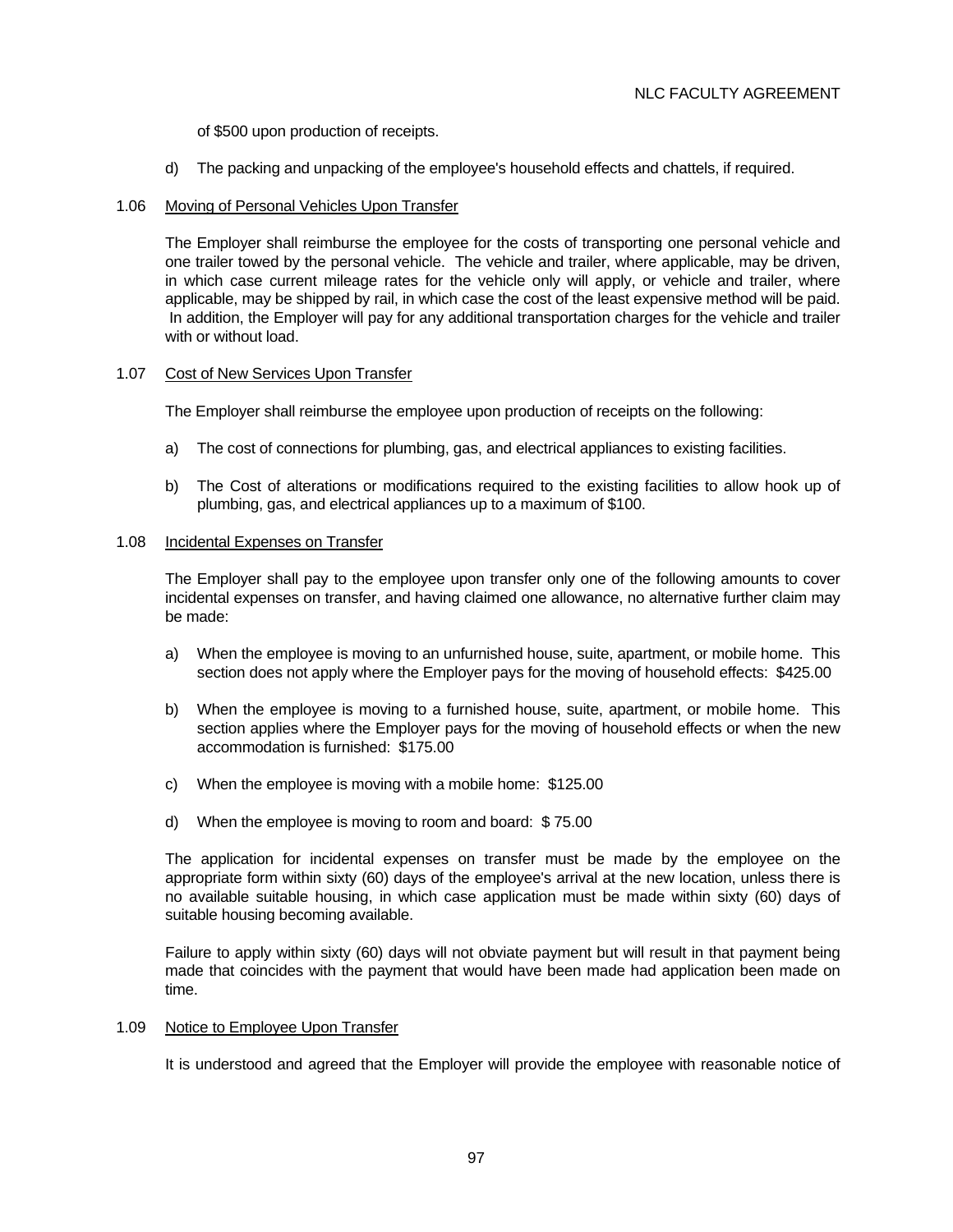# NLC FACULTY AGREEMENT

the transfer effective date and, where possible, at least one month's notice shall be given. Where less than one month's notice is given, or the transfer date is altered either earlier or later than the transfer effective date given which directly results in duplication of rent costs to the employee, then the Employer agrees to reimburse the employee, upon production of receipts, to the duplicate rent payments at new location.

## 1.10 Requested Transfer by Employee

 Where an employee requests a transfer from one campus or learning centre to another, all travelling and living expenses incurred in such a move are the responsibility of the employee.

#### 1.11 Employee Responsible for Certain Costs Upon Transfer

 The following are some of the expenses which will be the responsibility of the employee upon transfer:

- a) Advertising for accommodation at new location
- b) House cleaning at new and old location
- c) All laundry and dry cleaning costs
- d) Moving of animals and pets
- e) Television hook up

#### 1.12 Real Estate and Legal Fees

 On transfer, or within one year of the effective date of transfer, an employee who purchases and/or sells his/her private dwelling house will be entitled to claim for the following expenses upon production of receipts:

- a) Reimbursement of fees to a maximum of \$3,000 charged by a real estate agency for the selling of the employee's private dwelling home in which he/she resided immediately prior to transfer.
- b) Reimbursement of legal fees encumbered upon the employee because of the sale of his/her private dwelling home in which he/she resided prior to transfer and/or reimbursement of legal fees encumbered upon the employee because of the purchase of his/her private dwelling house in which he/she lives after transfer.

 Acceptable and unacceptable expenses and services for reimbursement under the term "legal fees" are:

- i) acceptable expenses
	- registration of deed,
	- land registry searches,
	- registration of mortgages,
	- certificate of encumbrances,
	- photocopies,
	- telephone,
	- filing fees,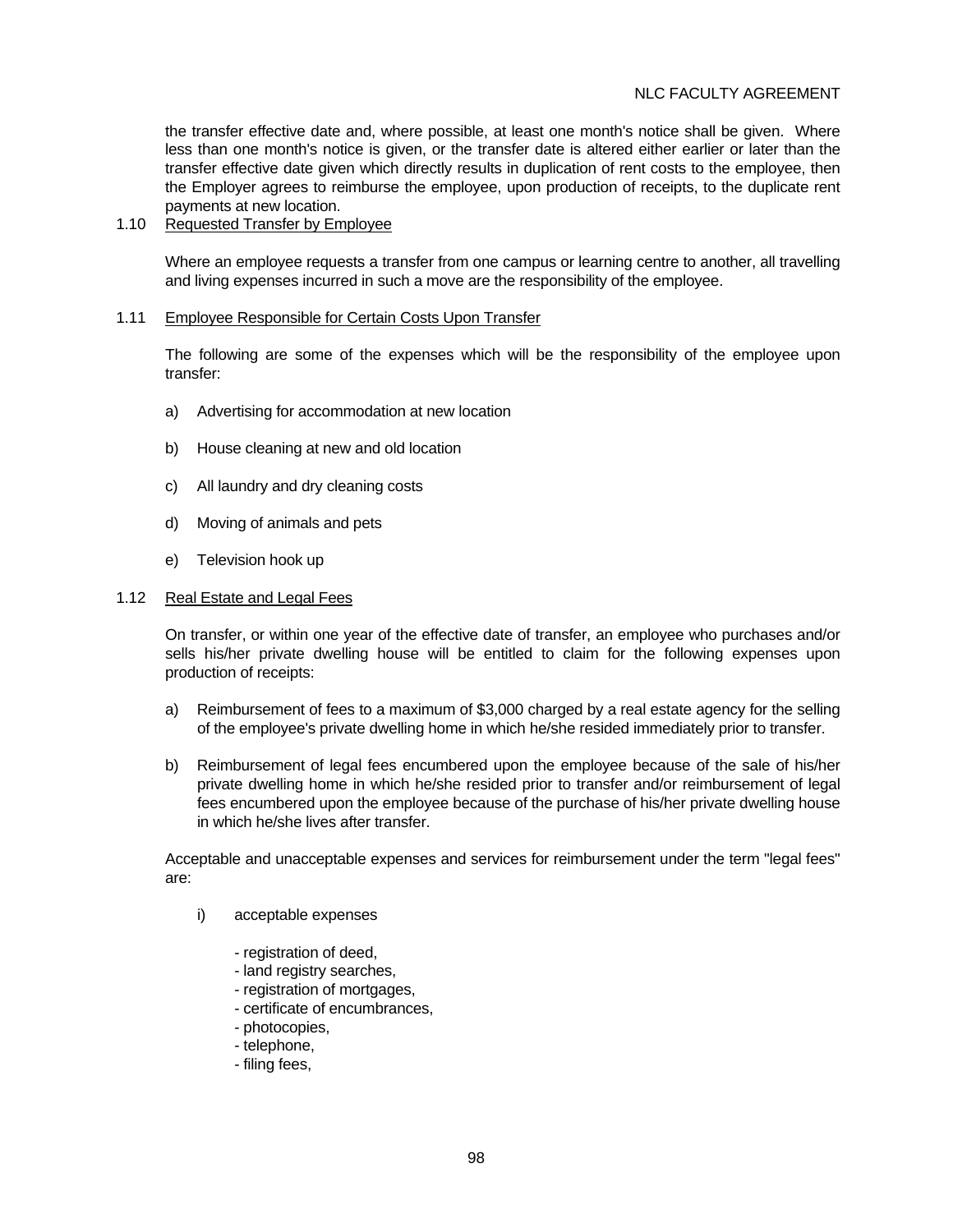- miscellaneous office expenses;

- ii) acceptable services
	- solicitor's fee in respect of an agreement for sale where the new dwelling house is purchased,
	- solicitor's fee in respect of discharge of encumbrances against the former residence,
	- solicitor's fee in respect of financing the new dwelling house (e.g., first mortgage, second mortgage),
	- where the employee buys or sells a multiple dwelling (duplex, triplex, etc.) the fees are to be pro-rated;
- iii) unacceptable expenses and services
	- solicitor's fee and disbursements in respect of an agreement for sale (includes land registry fees and searches) where the former residence is sold (these items are the responsibility of the purchaser),
	- appraisal fees in respect of establishing a fair market value on the purchase of the new dwelling house,
	- survey fees in respect of establishing proper boundaries on the purchase of the new dwelling house,
	- disbursements for interest penalty in discharging a mortgage,
	- legal expenses incurred in the sale of the former residence or the purchase of the new residence where, due to financing, legal, or other unforeseen problems, the deal is not completed (fees and expenses are only paid for the completed deal),
	- the employee's dwelling house contains revenue-producing living accommodations which entail extra legal costs or fees (extra costs are not payable or total cost is pro-rated in proportion to the floor area involved)

#### SIGNED ON BEHALF OF SIGNED ON BEHALF OF THE UNION BY: THE EMPLOYER BY:

John T. Shields, President, BCGEU Patrick Michiel, College Board

Dianne Herman, Counsellor John Birnie, Vice President, Instruction

Roger Gale, Instructor Finola Finlay, Campus Principal

 $\frac{1}{2}$  ,  $\frac{1}{2}$  ,  $\frac{1}{2}$  ,  $\frac{1}{2}$  ,  $\frac{1}{2}$  ,  $\frac{1}{2}$  ,  $\frac{1}{2}$  ,  $\frac{1}{2}$  ,  $\frac{1}{2}$  ,  $\frac{1}{2}$  ,  $\frac{1}{2}$  ,  $\frac{1}{2}$  ,  $\frac{1}{2}$  ,  $\frac{1}{2}$  ,  $\frac{1}{2}$  ,  $\frac{1}{2}$  ,  $\frac{1}{2}$  ,  $\frac{1}{2}$  ,  $\frac{1$ 

 $\frac{1}{2}$  ,  $\frac{1}{2}$  ,  $\frac{1}{2}$  ,  $\frac{1}{2}$  ,  $\frac{1}{2}$  ,  $\frac{1}{2}$  ,  $\frac{1}{2}$  ,  $\frac{1}{2}$  ,  $\frac{1}{2}$  ,  $\frac{1}{2}$  ,  $\frac{1}{2}$  ,  $\frac{1}{2}$  ,  $\frac{1}{2}$  ,  $\frac{1}{2}$  ,  $\frac{1}{2}$  ,  $\frac{1}{2}$  ,  $\frac{1}{2}$  ,  $\frac{1}{2}$  ,  $\frac{1$ 

 $\frac{1}{2}$  ,  $\frac{1}{2}$  ,  $\frac{1}{2}$  ,  $\frac{1}{2}$  ,  $\frac{1}{2}$  ,  $\frac{1}{2}$  ,  $\frac{1}{2}$  ,  $\frac{1}{2}$  ,  $\frac{1}{2}$  ,  $\frac{1}{2}$  ,  $\frac{1}{2}$  ,  $\frac{1}{2}$  ,  $\frac{1}{2}$  ,  $\frac{1}{2}$  ,  $\frac{1}{2}$  ,  $\frac{1}{2}$  ,  $\frac{1}{2}$  ,  $\frac{1}{2}$  ,  $\frac{1$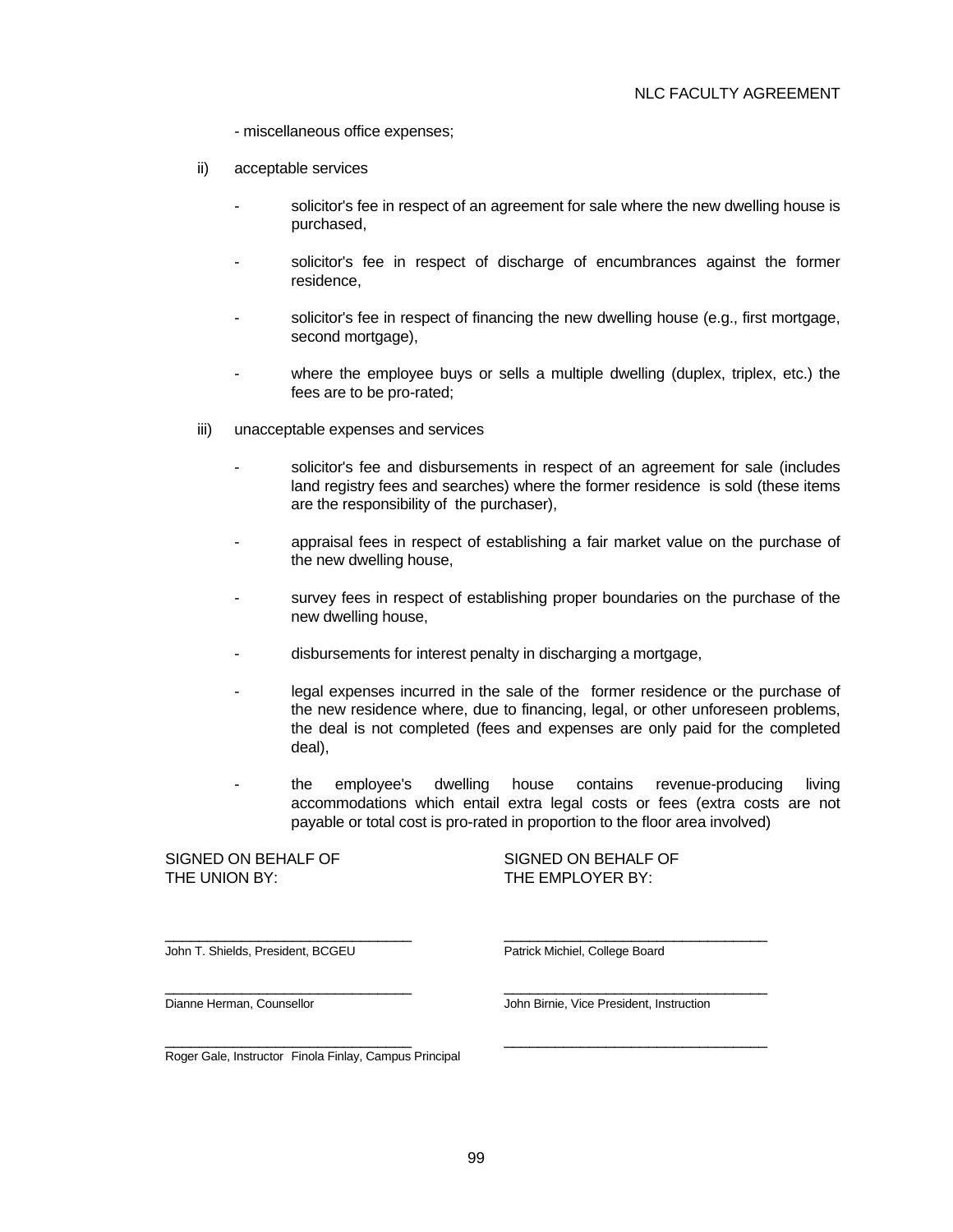## NLC FACULTY AGREEMENT

Lloyd Glibbery, BCGEU Staff Rep Jim Kassen, President

DATED: \_\_\_\_\_\_\_\_\_\_\_\_\_\_\_\_\_\_\_\_\_\_ \_\_\_\_\_\_\_\_\_\_\_\_\_\_\_\_\_\_\_\_\_\_\_\_\_\_\_\_\_\_\_

Terry Mooney, Instructor **Lorraine Sumners, Personnel Secretary** 

Mary Telford, Bargaining Chairperson Greg Larsen, VP Finance & Administration

 $\frac{1}{2}$  ,  $\frac{1}{2}$  ,  $\frac{1}{2}$  ,  $\frac{1}{2}$  ,  $\frac{1}{2}$  ,  $\frac{1}{2}$  ,  $\frac{1}{2}$  ,  $\frac{1}{2}$  ,  $\frac{1}{2}$  ,  $\frac{1}{2}$  ,  $\frac{1}{2}$  ,  $\frac{1}{2}$  ,  $\frac{1}{2}$  ,  $\frac{1}{2}$  ,  $\frac{1}{2}$  ,  $\frac{1}{2}$  ,  $\frac{1}{2}$  ,  $\frac{1}{2}$  ,  $\frac{1$ 

 $\frac{1}{2}$  ,  $\frac{1}{2}$  ,  $\frac{1}{2}$  ,  $\frac{1}{2}$  ,  $\frac{1}{2}$  ,  $\frac{1}{2}$  ,  $\frac{1}{2}$  ,  $\frac{1}{2}$  ,  $\frac{1}{2}$  ,  $\frac{1}{2}$  ,  $\frac{1}{2}$  ,  $\frac{1}{2}$  ,  $\frac{1}{2}$  ,  $\frac{1}{2}$  ,  $\frac{1}{2}$  ,  $\frac{1}{2}$  ,  $\frac{1}{2}$  ,  $\frac{1}{2}$  ,  $\frac{1$ 

 $\frac{1}{2}$  ,  $\frac{1}{2}$  ,  $\frac{1}{2}$  ,  $\frac{1}{2}$  ,  $\frac{1}{2}$  ,  $\frac{1}{2}$  ,  $\frac{1}{2}$  ,  $\frac{1}{2}$  ,  $\frac{1}{2}$  ,  $\frac{1}{2}$  ,  $\frac{1}{2}$  ,  $\frac{1}{2}$  ,  $\frac{1}{2}$  ,  $\frac{1}{2}$  ,  $\frac{1}{2}$  ,  $\frac{1}{2}$  ,  $\frac{1}{2}$  ,  $\frac{1}{2}$  ,  $\frac{1$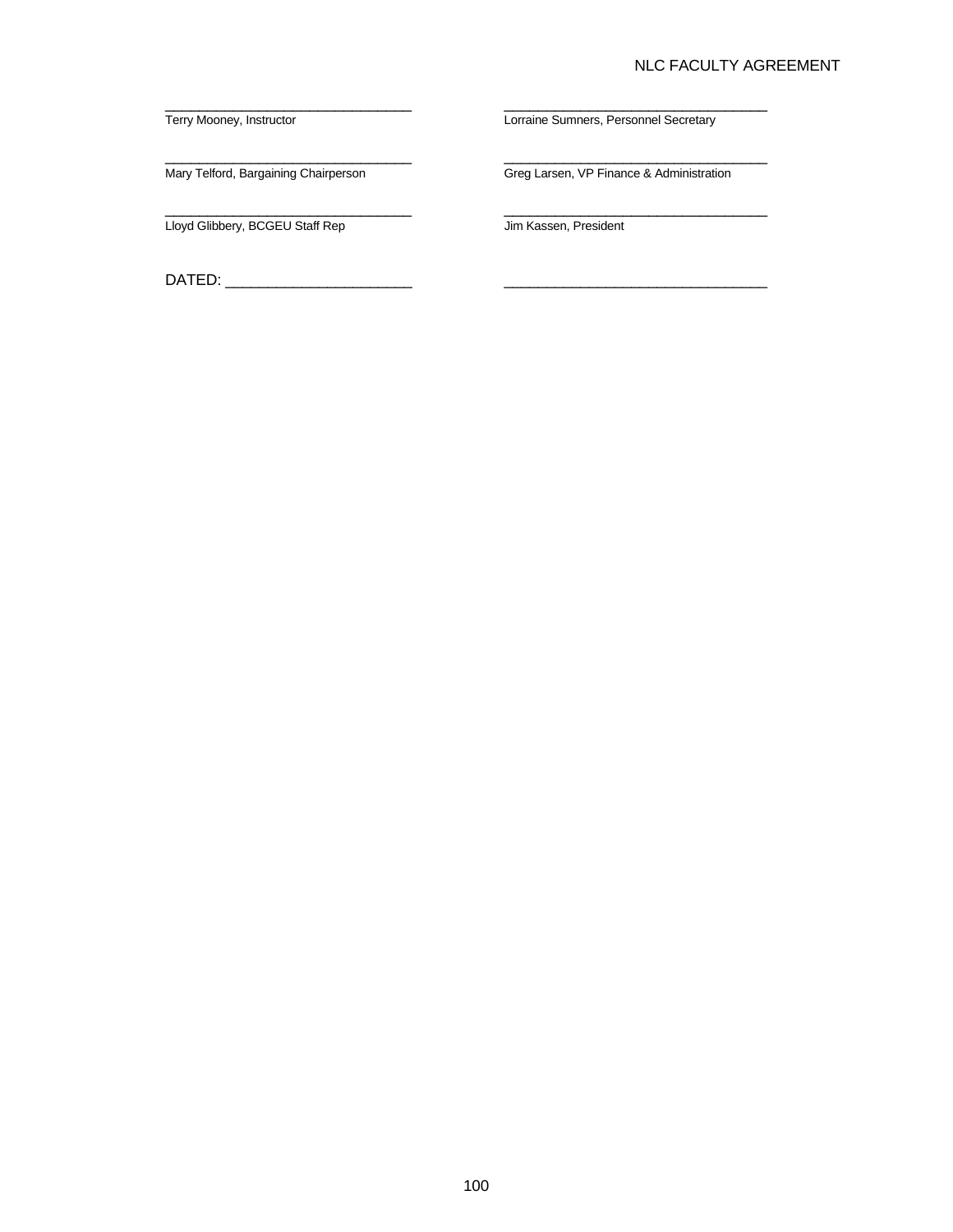#### BANKING SALARY

Local 7.10 - NLC Faculty will undertake an investigation into the details and feasibility of a plan, similar to those currently in effect within most School Districts, which permits an employee to "bank" a portion of salary over a period of years, to be subsequently used in a year of absence, i.e.

> Year 1 - bank 25% Year 2 - bank 25% Year 3 - bank 25% Year 4 - bank 25% Year 5 - leave at 100% pay

The parties agree that they will meet upon completion of this investigation to determine if such a system can be implemented. If agreed, the plan could be implemented and included in the collective agreement during the life of this current agreement.

SIGNED ON BEHALF OF SIGNED ON BEHALF OF THE UNION BY: THE EMPLOYER BY:  $\frac{1}{2}$  ,  $\frac{1}{2}$  ,  $\frac{1}{2}$  ,  $\frac{1}{2}$  ,  $\frac{1}{2}$  ,  $\frac{1}{2}$  ,  $\frac{1}{2}$  ,  $\frac{1}{2}$  ,  $\frac{1}{2}$  ,  $\frac{1}{2}$  ,  $\frac{1}{2}$  ,  $\frac{1}{2}$  ,  $\frac{1}{2}$  ,  $\frac{1}{2}$  ,  $\frac{1}{2}$  ,  $\frac{1}{2}$  ,  $\frac{1}{2}$  ,  $\frac{1}{2}$  ,  $\frac{1$  John T. Shields, President, BCGEU Patrick Michiel, College Board  $\frac{1}{2}$  ,  $\frac{1}{2}$  ,  $\frac{1}{2}$  ,  $\frac{1}{2}$  ,  $\frac{1}{2}$  ,  $\frac{1}{2}$  ,  $\frac{1}{2}$  ,  $\frac{1}{2}$  ,  $\frac{1}{2}$  ,  $\frac{1}{2}$  ,  $\frac{1}{2}$  ,  $\frac{1}{2}$  ,  $\frac{1}{2}$  ,  $\frac{1}{2}$  ,  $\frac{1}{2}$  ,  $\frac{1}{2}$  ,  $\frac{1}{2}$  ,  $\frac{1}{2}$  ,  $\frac{1$  Dianne Herman, Counsellor John Birnie, Vice President, Instruction  $\frac{1}{2}$  ,  $\frac{1}{2}$  ,  $\frac{1}{2}$  ,  $\frac{1}{2}$  ,  $\frac{1}{2}$  ,  $\frac{1}{2}$  ,  $\frac{1}{2}$  ,  $\frac{1}{2}$  ,  $\frac{1}{2}$  ,  $\frac{1}{2}$  ,  $\frac{1}{2}$  ,  $\frac{1}{2}$  ,  $\frac{1}{2}$  ,  $\frac{1}{2}$  ,  $\frac{1}{2}$  ,  $\frac{1}{2}$  ,  $\frac{1}{2}$  ,  $\frac{1}{2}$  ,  $\frac{1$ Roger Gale, Instructor **Findle** Findla Finlay, Campus Principal  $\frac{1}{2}$  ,  $\frac{1}{2}$  ,  $\frac{1}{2}$  ,  $\frac{1}{2}$  ,  $\frac{1}{2}$  ,  $\frac{1}{2}$  ,  $\frac{1}{2}$  ,  $\frac{1}{2}$  ,  $\frac{1}{2}$  ,  $\frac{1}{2}$  ,  $\frac{1}{2}$  ,  $\frac{1}{2}$  ,  $\frac{1}{2}$  ,  $\frac{1}{2}$  ,  $\frac{1}{2}$  ,  $\frac{1}{2}$  ,  $\frac{1}{2}$  ,  $\frac{1}{2}$  ,  $\frac{1$ Terry Mooney, Instructor **Lorraine Sumners**, Personnel Secretary  $\frac{1}{2}$  ,  $\frac{1}{2}$  ,  $\frac{1}{2}$  ,  $\frac{1}{2}$  ,  $\frac{1}{2}$  ,  $\frac{1}{2}$  ,  $\frac{1}{2}$  ,  $\frac{1}{2}$  ,  $\frac{1}{2}$  ,  $\frac{1}{2}$  ,  $\frac{1}{2}$  ,  $\frac{1}{2}$  ,  $\frac{1}{2}$  ,  $\frac{1}{2}$  ,  $\frac{1}{2}$  ,  $\frac{1}{2}$  ,  $\frac{1}{2}$  ,  $\frac{1}{2}$  ,  $\frac{1$ Mary Telford, Bargaining Chairperson Greg Larsen, VP Finance & Administration  $\frac{1}{\sqrt{2}}$  ,  $\frac{1}{\sqrt{2}}$  ,  $\frac{1}{\sqrt{2}}$  ,  $\frac{1}{\sqrt{2}}$  ,  $\frac{1}{\sqrt{2}}$  ,  $\frac{1}{\sqrt{2}}$  ,  $\frac{1}{\sqrt{2}}$  ,  $\frac{1}{\sqrt{2}}$  ,  $\frac{1}{\sqrt{2}}$  ,  $\frac{1}{\sqrt{2}}$  ,  $\frac{1}{\sqrt{2}}$  ,  $\frac{1}{\sqrt{2}}$  ,  $\frac{1}{\sqrt{2}}$  ,  $\frac{1}{\sqrt{2}}$  ,  $\frac{1}{\sqrt{2}}$ Lloyd Glibbery, BCGEU Staff Rep Jim Kassen, President

DATED: \_\_\_\_\_\_\_\_\_\_\_\_\_\_\_\_\_\_\_\_\_\_ \_\_\_\_\_\_\_\_\_\_\_\_\_\_\_\_\_\_\_\_\_\_\_\_\_\_\_\_\_\_\_

101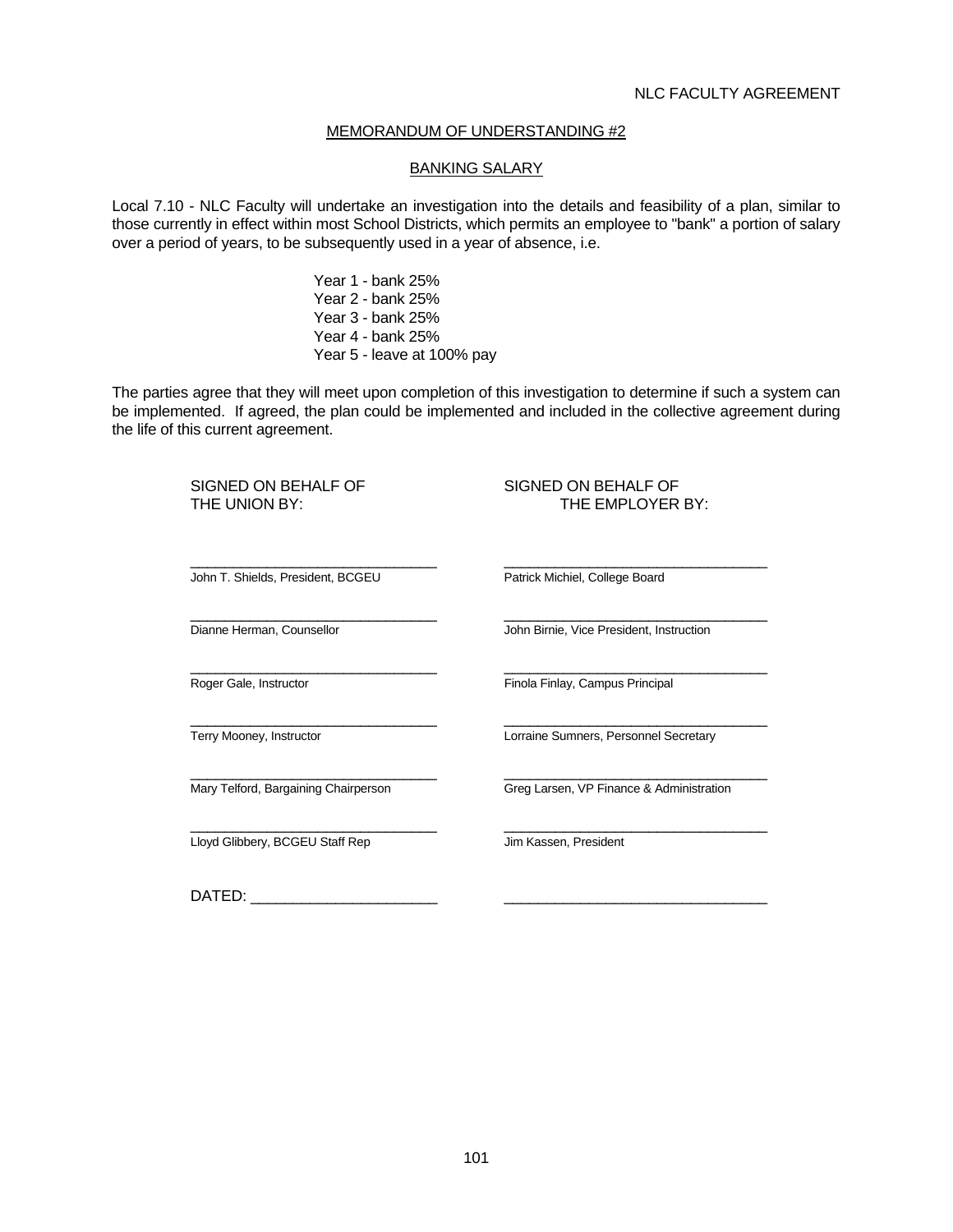#### GENERAL INTEREST COURSES

A general interest course is defined as a course or activity that is taken by the student for the basic purpose of self-interest. It does not lead to formalized recognition or accreditation.

A credit course is defined as any course that leads to the granting of a certificate, diploma or certification by a provincially recognized agency.

Payment of instructors for general interest courses will be established solely by the College and subject to demand. Payment of instructors for credit courses will be in accordance with the Collective Agreement.

 $\frac{1}{2}$  ,  $\frac{1}{2}$  ,  $\frac{1}{2}$  ,  $\frac{1}{2}$  ,  $\frac{1}{2}$  ,  $\frac{1}{2}$  ,  $\frac{1}{2}$  ,  $\frac{1}{2}$  ,  $\frac{1}{2}$  ,  $\frac{1}{2}$  ,  $\frac{1}{2}$  ,  $\frac{1}{2}$  ,  $\frac{1}{2}$  ,  $\frac{1}{2}$  ,  $\frac{1}{2}$  ,  $\frac{1}{2}$  ,  $\frac{1}{2}$  ,  $\frac{1}{2}$  ,  $\frac{1$ 

SIGNED ON BEHALF OF SIGNED ON BEHALF OF

THE UNION BY: THE EMPLOYER BY:

John T. Shields, President, BCGEU Patrick Michiel, College Board

 $\frac{1}{2}$  ,  $\frac{1}{2}$  ,  $\frac{1}{2}$  ,  $\frac{1}{2}$  ,  $\frac{1}{2}$  ,  $\frac{1}{2}$  ,  $\frac{1}{2}$  ,  $\frac{1}{2}$  ,  $\frac{1}{2}$  ,  $\frac{1}{2}$  ,  $\frac{1}{2}$  ,  $\frac{1}{2}$  ,  $\frac{1}{2}$  ,  $\frac{1}{2}$  ,  $\frac{1}{2}$  ,  $\frac{1}{2}$  ,  $\frac{1}{2}$  ,  $\frac{1}{2}$  ,  $\frac{1$ 

 $\frac{1}{\sqrt{2}}$  ,  $\frac{1}{\sqrt{2}}$  ,  $\frac{1}{\sqrt{2}}$  ,  $\frac{1}{\sqrt{2}}$  ,  $\frac{1}{\sqrt{2}}$  ,  $\frac{1}{\sqrt{2}}$  ,  $\frac{1}{\sqrt{2}}$  ,  $\frac{1}{\sqrt{2}}$  ,  $\frac{1}{\sqrt{2}}$  ,  $\frac{1}{\sqrt{2}}$  ,  $\frac{1}{\sqrt{2}}$  ,  $\frac{1}{\sqrt{2}}$  ,  $\frac{1}{\sqrt{2}}$  ,  $\frac{1}{\sqrt{2}}$  ,  $\frac{1}{\sqrt{2}}$ <u>Loyd Glibbery, BCGEU Staff Rep Jum Kassen, President</u>

 $\frac{1}{2}$  ,  $\frac{1}{2}$  ,  $\frac{1}{2}$  ,  $\frac{1}{2}$  ,  $\frac{1}{2}$  ,  $\frac{1}{2}$  ,  $\frac{1}{2}$  ,  $\frac{1}{2}$  ,  $\frac{1}{2}$  ,  $\frac{1}{2}$  ,  $\frac{1}{2}$  ,  $\frac{1}{2}$  ,  $\frac{1}{2}$  ,  $\frac{1}{2}$  ,  $\frac{1}{2}$  ,  $\frac{1}{2}$  ,  $\frac{1}{2}$  ,  $\frac{1}{2}$  ,  $\frac{1$ Dianne Herman, Counsellor John Birnie, Vice President, Instruction

 $\frac{1}{2}$  ,  $\frac{1}{2}$  ,  $\frac{1}{2}$  ,  $\frac{1}{2}$  ,  $\frac{1}{2}$  ,  $\frac{1}{2}$  ,  $\frac{1}{2}$  ,  $\frac{1}{2}$  ,  $\frac{1}{2}$  ,  $\frac{1}{2}$  ,  $\frac{1}{2}$  ,  $\frac{1}{2}$  ,  $\frac{1}{2}$  ,  $\frac{1}{2}$  ,  $\frac{1}{2}$  ,  $\frac{1}{2}$  ,  $\frac{1}{2}$  ,  $\frac{1}{2}$  ,  $\frac{1$ Roger Gale, Instructor **Finda Finlay, Campus Principal** 

 $\frac{1}{2}$  ,  $\frac{1}{2}$  ,  $\frac{1}{2}$  ,  $\frac{1}{2}$  ,  $\frac{1}{2}$  ,  $\frac{1}{2}$  ,  $\frac{1}{2}$  ,  $\frac{1}{2}$  ,  $\frac{1}{2}$  ,  $\frac{1}{2}$  ,  $\frac{1}{2}$  ,  $\frac{1}{2}$  ,  $\frac{1}{2}$  ,  $\frac{1}{2}$  ,  $\frac{1}{2}$  ,  $\frac{1}{2}$  ,  $\frac{1}{2}$  ,  $\frac{1}{2}$  ,  $\frac{1$ Terry Mooney, Instructor **Lorraine Sumners, Personnel Secretary** 

Mary Telford, Bargaining Chairperson Greg Larsen, VP Finance & Administration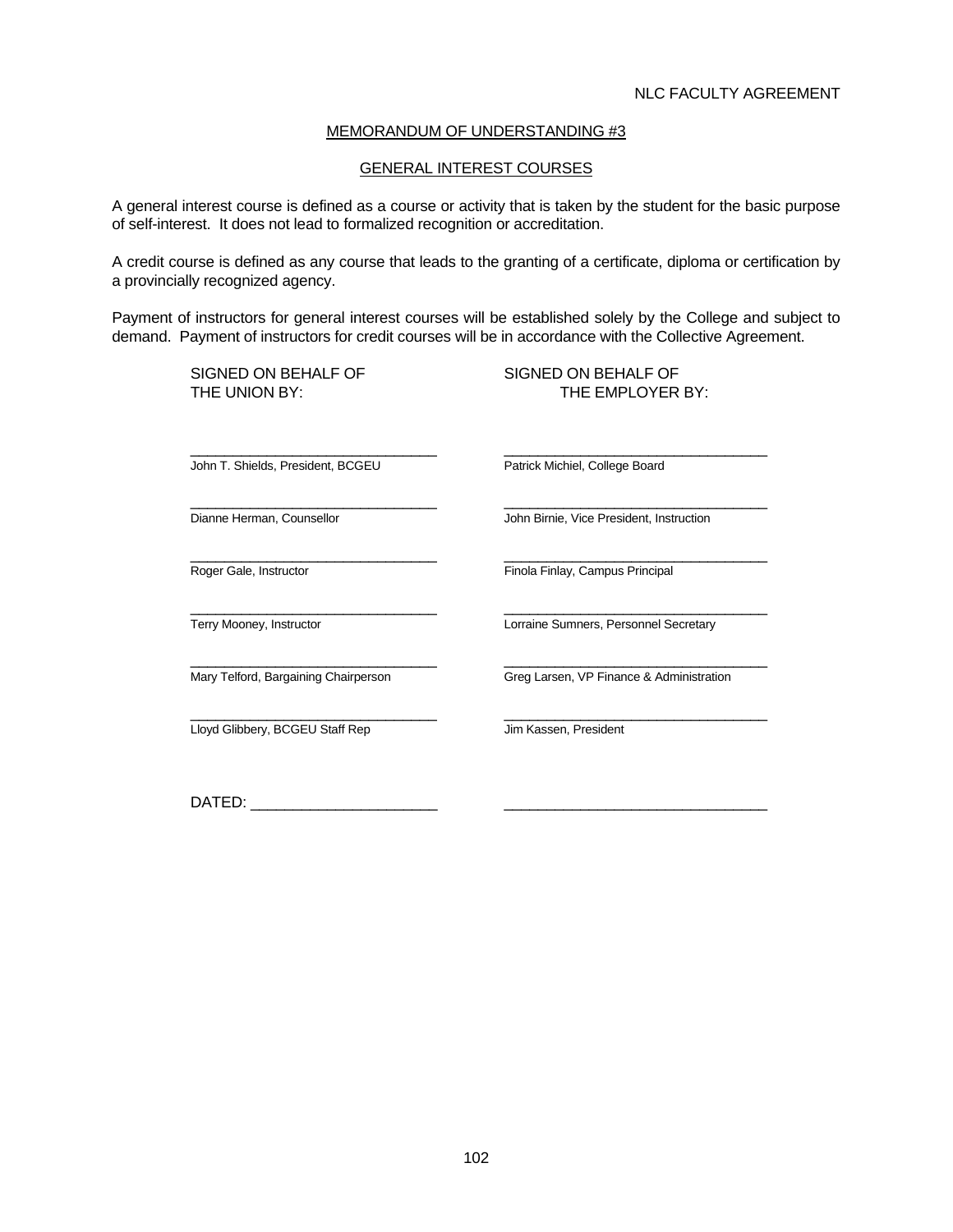(changes effective 1989-12-16)

#### between

#### NORTHERN LIGHTS COLLEGE BOARD

and the contract of the contract of the contract of the contract of the contract of the contract of the contract of the contract of the contract of the contract of the contract of the contract of the contract of the contra

#### B.C. GOVERNMENT & SERVICE EMPLOYEES' UNION Local 7.10 - NLC Faculty

#### Long Term Disability

#### 1.01 Eligibility

- a) Regular full-time employees shall be covered by the Long Term Disability Plan upon completion of six (6) months active employment with the Employer. To be covered by the Plan, a regular part-time employee must be working in a position that requires at least halftime work on a regularly scheduled basis, and must have completed six (6) months active service in such a position.
- b) An employee who is not actively at work because of illness or injury on the work day coincident with, or immediately preceding, the date he/she would otherwise have become eligible for coverage under the Plan will not be eligible for coverage until the date the employee returns to active employment.
- c) Coverage in the plan is a condition of employment.

#### 1.02 Long Term Disability Benefit

 In the event an employee, while covered under this plan, becomes totally disabled as a result of an accident or a sickness, then, after the employee has been totally disabled for six (6) months, including periods approved in Section 1.03 (a) and (c), he/she shall be eligible to receive a monthly benefit as follows:

- a) While the employee has a sick bank balance to be used on a day-for-day basis, full monthly earnings will continue until the sick bank is exhausted, and Section 1.06 will not apply.
- b) When an employee has no sick bank, or after it is exhausted, the employee shall receive a monthly benefit equal to the sum of:
	- i) Sixty-six and two-thirds percent (66 2/3%) of the first three thousand (\$3,000) dollars of monthly earnings, and
	- ii) Fifty percent (50%) of the monthly earnings above three thousand (\$3,000) dollars.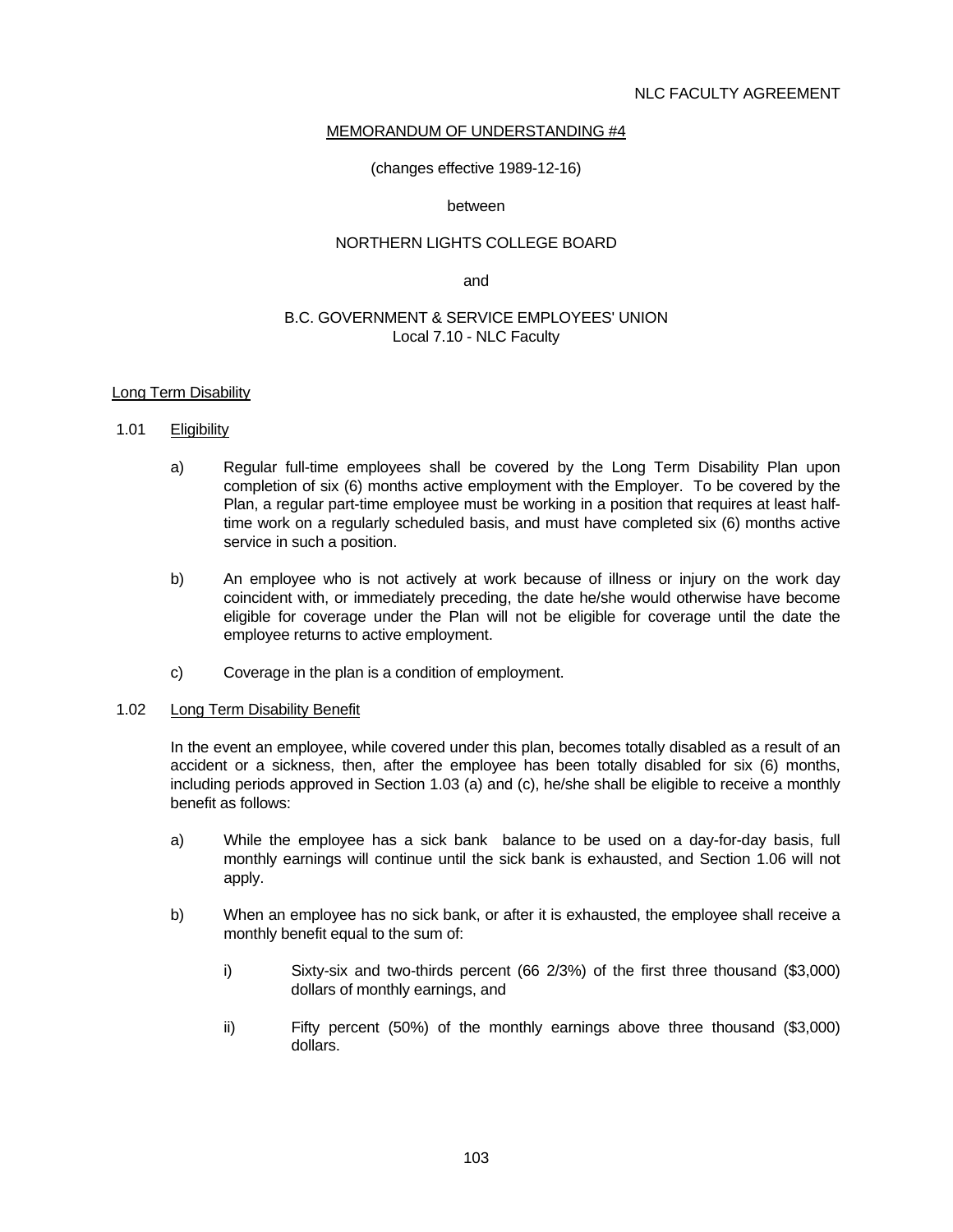iii) The amount of the sum of (i) above and (ii) above shall not exceed \$2,750.

 For the purposes of the above, earnings shall mean basic monthly earnings as at the date of disability as determined by the Employer. The basic monthly earnings as at the date of disability shall be the salary in effect for the last month of the Short Term Plan period, or equivalent six (6) month period, taking into consideration any retroactive adjustments. The date of disability for determining the commencement of the first two years of disability shall be the day following the last month of the Short Term Plan period, or an equivalent six (6) month period.

- c) The Long Term Disability benefit payment will be made so long as an employee remains totally disabled in accordance with Section 1.03, and will cease on the date the employee recovers, or at the end of the month in which the employee reaches age sixty-five (65), or resigns or dies, whichever occurs first.
- d) An employee in receipt of long term disability benefits will be considered an employee for purposes of superannuation and will continue to be covered by group life, extended health, dental, and medical plans. Employees will not be covered by any other portion of the Collective Agreement but will retain the right of access to the Screening Committee and will retain seniority rights when they return to employment within six (6) months following cessation of benefits.
- e) When an employee is in receipt of the benefit described in (b) above, contributions required for benefits plans in (d) above and contributions for Superannuation will be waived by the Employer.
- f) An employee engaged in rehabilitative employment with the Employer and who is receiving partial Long Term Disability benefit payments will have contributions required for benefit plans in (d) above and contributions for Superannuation waived by the Employer, except that Superannuation contributions shall be deducted from any salary received from the Employer to cover the period of rehabilitative employment.

## 1.03 Total Disability

- a) Total disability, as used in this Plan, means the complete inability because of an accident or sickness of a covered employee to perform all the duties of his/her own occupation for the first two (2) years of disability. Thereafter, employees able by reason of education, training or experience to perform the duties of a gainful occupation for which the rate of pay is not less than seventy-five percent (75%) of the current rate of pay of their regular occupation at date of disability will not be considered totally disabled and will therefore not be eligible for benefits under this Long Term Disability Plan.
- b) Total disabilities resulting from mental or nervous disorders are covered by the Plan in the same manner as total disabilities resulting from accidents or other sicknesses, except that an employee who is totally disabled as a result of a mental or nervous disorder and who has received twenty-four (24) months of Long Term Disability Plan benefit payments must be confined to a hospital or mental institution or where they are at home, under the direct care and supervision of a medical doctor, in order to continue to be eligible for benefit payment.

During a period of total disability an employee must be under the regular and personal care of a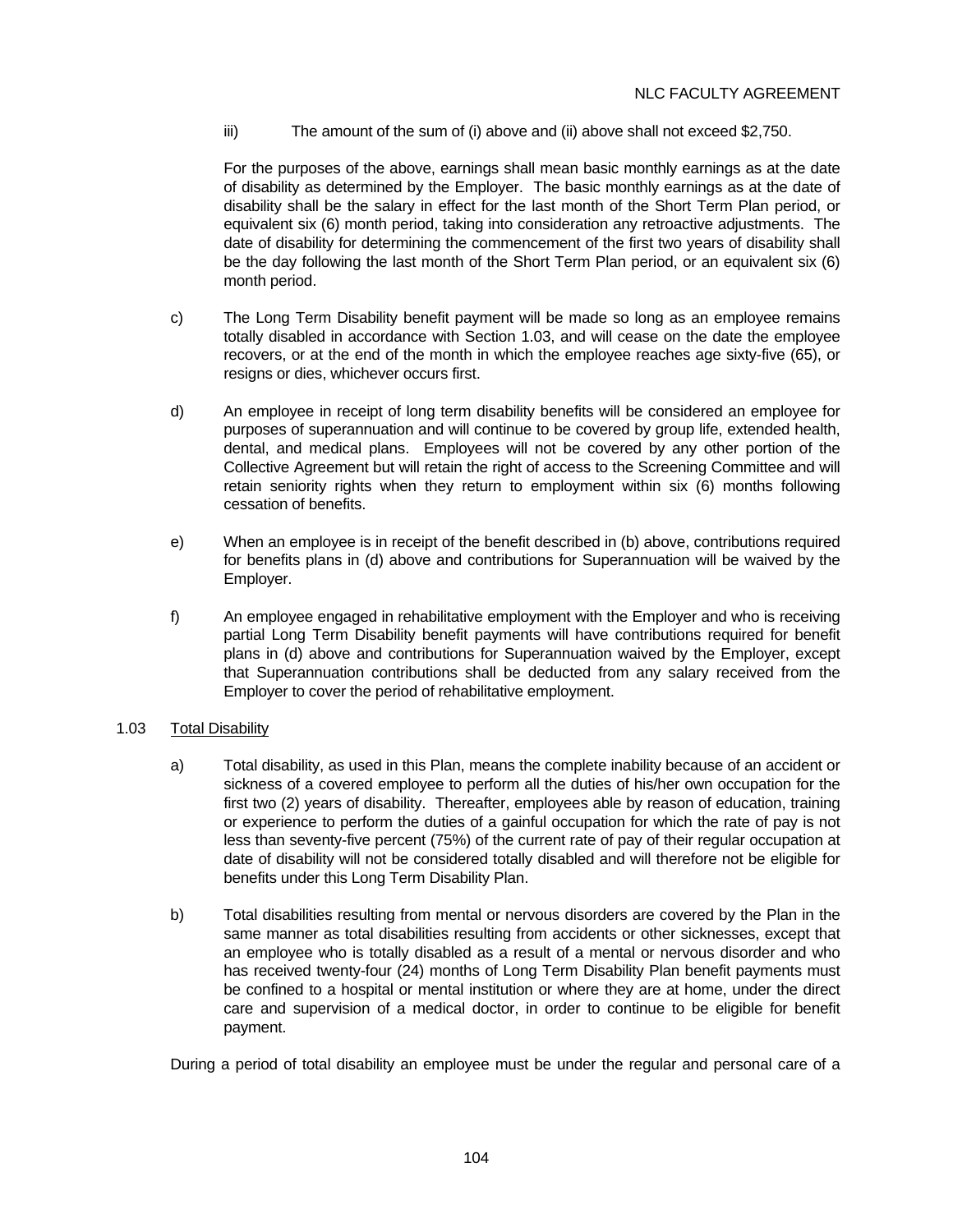legally qualified doctor of medicine.

 c) i) If an employee becomes totally disabled and during this period of total disability engages in rehabilitative employment, the regular monthly benefit from this plan will be reduced by twenty-five percent (25%) of the employee's earnings from such rehabilitative employment. In the event that income from rehabilitative employment and the benefit paid under this Plan exceeds eighty-five percent (85%) of the employee's earnings at date of disability, the benefit from this Plan will be further reduced by the excess amount.

> "Rehabilitative employment" shall mean any occupation or employment for wage or profit or any course or training that entitles the disabled employee to an allowance, provided such rehabilitative employment has the approval of the employee's doctor and the Employer.

> The rehabilitative employment of a disabled employee will continue until such time as the employee's earnings from rehabilitative employment exceed eightyfive percent (85%) of the employee's earnings at the date of disability but in no event for more than twenty-four (24) months from the date benefit payments commence.

> If earnings are received by an employee during a period of total disability and if such earnings are derived from employment which has not been approved of as rehabilitative employment by his/her doctor and the Employer, then the regular monthly benefit from the Plan will be reduced by one hundred percent (100%) of such earnings.

- ii) In the event that an employee has been classified as totally disabled for all occupations and engages in approved rehabilitative employment, the provisions of (i) above apply except that the rehabilitative employment may continue for twenty-four (24) months from the date rehabilitative employment commenced.
- iii) In the case where rehabilitative employment has been approved while an employee is receiving a benefit under the provisions of Section 1.02 (a), the provisions of Section 1.03 (c) (i) shall not apply until the employee is receiving a benefit under Section 1.02 (b).

#### 1.04 Exclusions from Coverage

The Long Term Disability Plan does not cover total disabilities resulting from:

- a) war, insurrection, rebellion, or service in the armed forces of any country after the commencement of this plan;
- b) voluntary participation in a riot or civil commotion except while an employee is in the course of performing the duties of his/her regular occupation;
- c) intentionally self-inflicted injuries or illness;
- d) pregnancy, childbirth, miscarriage or abortion except severe complications following termination of pregnancy; (intention is no coverage for normal pregnancy);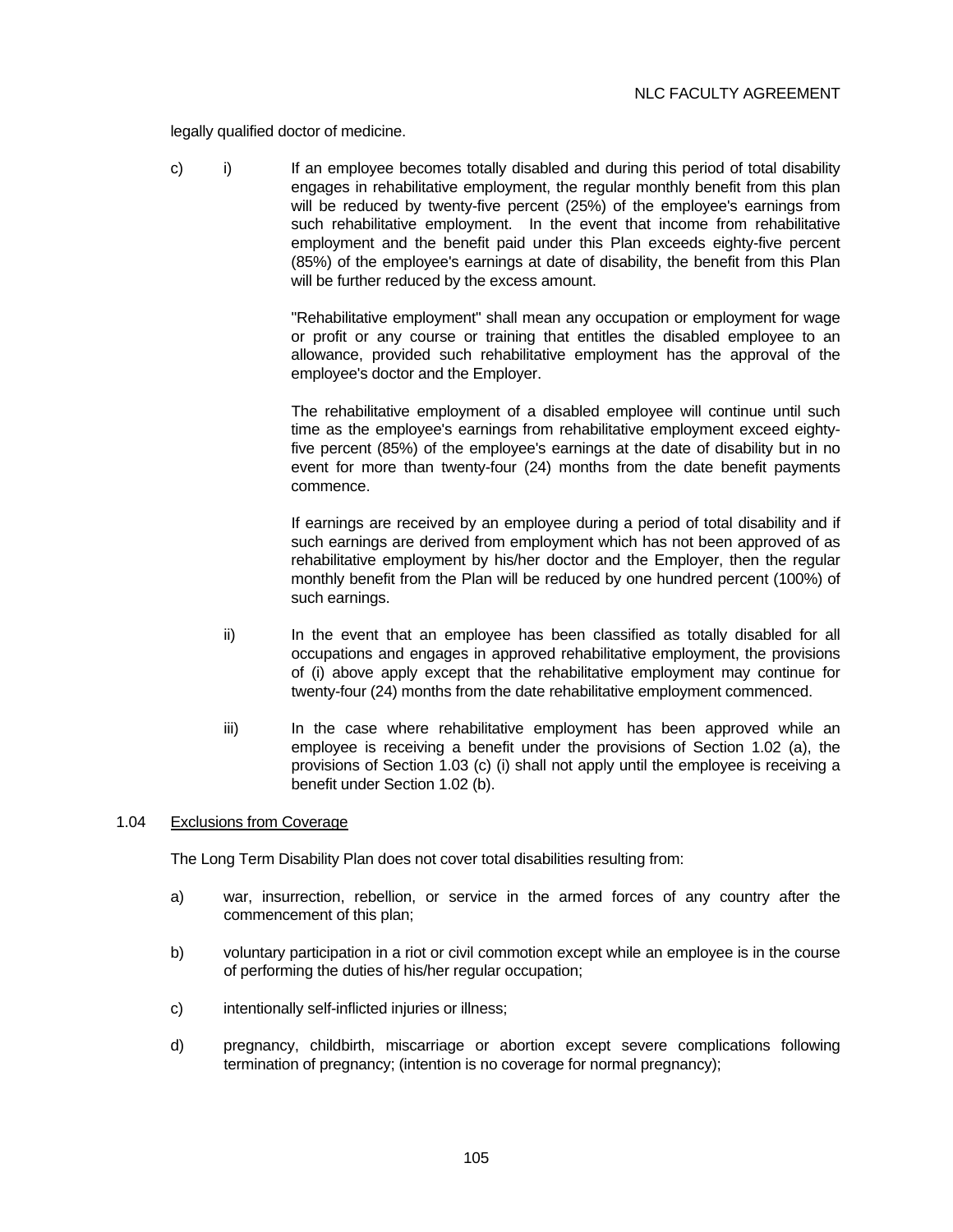e) a disability known to the Employer and which was specifically taken into account by the Employer at time of hiring.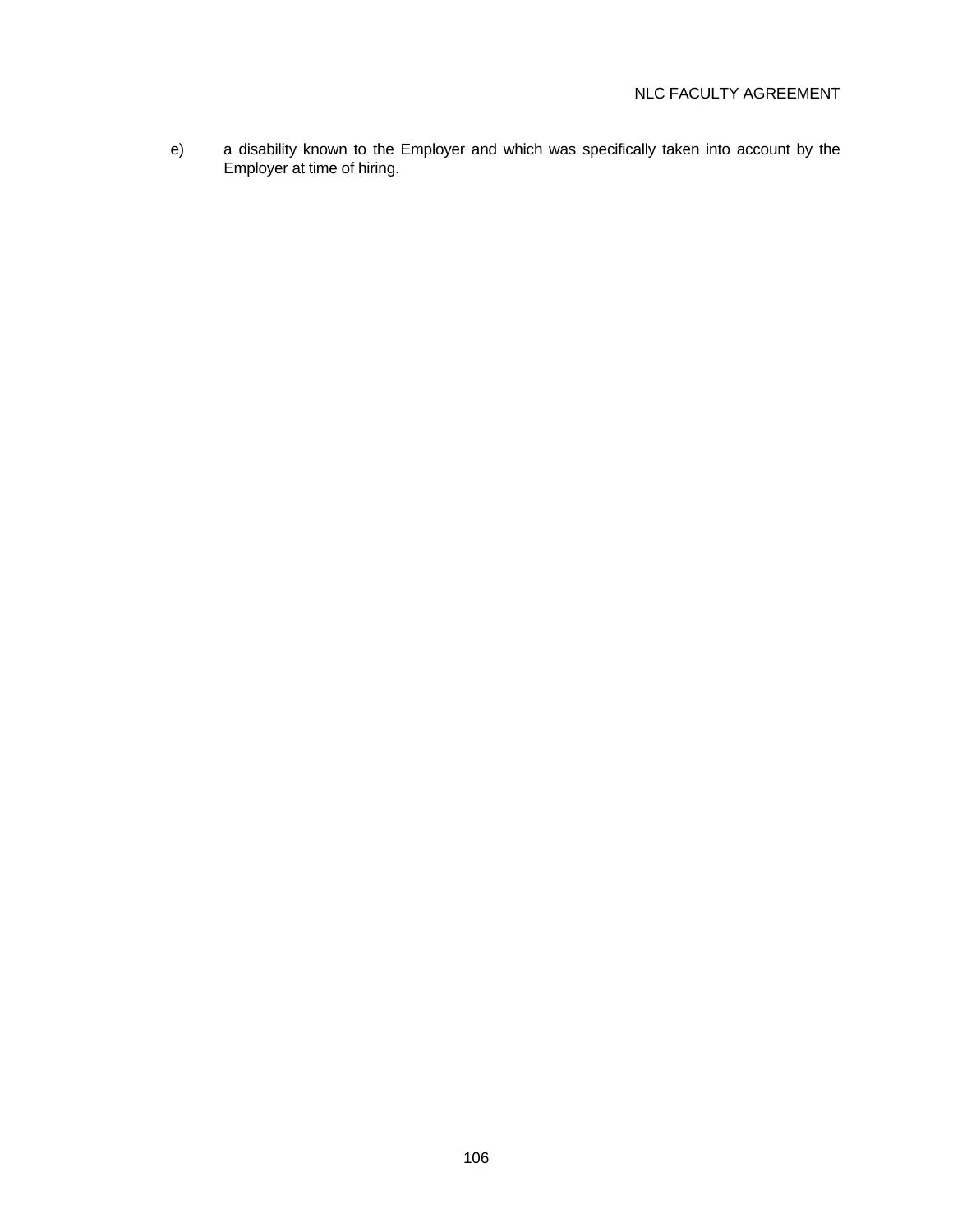#### 1.05 Pre-existing Conditions

 An employee shall not be entitled to Long Term Disability benefits from this Plan if his/her total disability resulted from an accident, sickness or mental or nervous disorder with respect to which medical treatment, services or supplies were received in the ninety (90) day period prior to the date of hire unless he/she has completed twelve (12) consecutive months of service after the date of hire during which time he/she has not been absent from work due to the aforementioned accident, sickness or mental or nervous disorder with respect to which medical treatment, services or supplies were received. This clause does not apply to present employees who have been continuously employed since April 15, 1978.

#### 1.06 Integration With Other Disability Income

 In the event a totally disabled employee is entitled to any other income as a result of the same accident, sickness, mental or nervous disorder that caused him/her to be eligible to receive benefits from this Plan, the benefits from this Plan will be reduced by one hundred percent (100%) of such other disability income.

Other disability income shall include, but not necessarily be limited to:

- a) any amount payable under the Workers' Compensation Act or Law or any other legislation of similar purpose, and
- b) any amount the disabled employee receives from any group insurance, wage continuation or pension plan of the Employer that provides disability or retirement income, and
- c) any amount of disability income provided by any compulsory act or law, and
- d) any periodic primary benefit payment from the Canada or Quebec Pension Plans or other similar social security plan of any country to which the disabled employee is entitled or to which he/she would be entitled if his/her application for such a benefit were approved, and
- e) any amount of disability income provided by any group or association disability plan to which the disabled employee might belong or subscribe.

 The amount by which the disability benefit from this Plan is reduced by other disability income will normally be the amount to which the disabled employee is entitled upon becoming first eligible for such other disability income. Future increases in such other disability income resulting from increases in the Canadian Consumer Price Index or similar indexing arrangements will not further reduce the benefit from this Plan.

 Notwithstanding the above, in the case of ICBC Weekly indemnity payments or, in the case of personal insurance coverage, integration will apply to the extent that the combination of Plan benefits and ICBC Weekly Indemnity payments or, personal insurance disability income benefits exceed either:

- 1) one hundred percent (100%) of basic pay; or
- 2) the applicable benefit percentage of the individual average total monthly income in the twelve (12) month period immediately preceding commencement of the disability, whichever is the greater. Where this provision is to apply the employee will be required to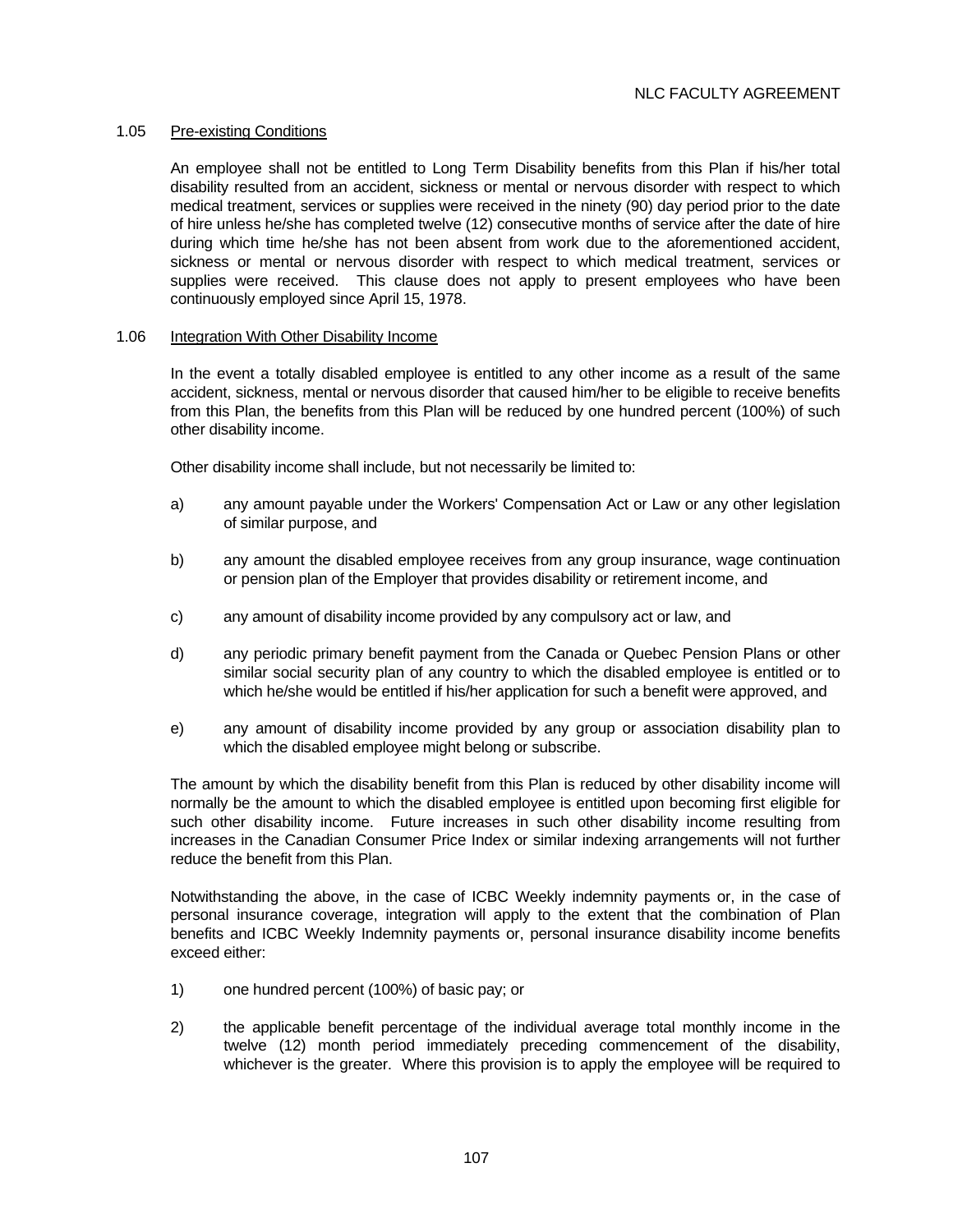provide satisfactory evidence of his/her total monthly income.

 This Section does not apply to a war disability pension paid under an Act of the Government of Canada or other Commonwealth countries.

#### 1.07 Successive Disabilities

 If, following a period of total disability with respect to which benefits are paid from this Plan, an employee returns to work on a full-time basis for a continuous period of six (6) months or more, any subsequent total disability suffered by that employee, whether related to the preceding disability or not, shall be considered a new disability and the disabled employee shall be entitled to benefit payments in accordance with the provisions of this Plan. In the event the period during which such an employee has returned to work is less than six (6) months and the employee again suffers a total disability and that is related to the preceding disability, the subsequent disability shall be deemed a continuation of the preceding disability, and the disabled employee shall be entitled to benefit payments in accordance with the provisions of this Plan as though he/she had not returned to work.

 Should such an employee suffer a subsequent disability that is unrelated to the previous disability and, provided the period during which the employee returned to work is longer than one (l) month, the subsequent disability shall be considered a new disability and the employee shall be entitled to benefit payments in accordance with the provisions of this Plan.

#### 1.08 Cessation of Plan Coverage

An employee shall cease to be covered by this Plan at the earliest of the following dates:

- a) on the date that is six (6) months prior to his/her sixty-fifth (65th) birthday;
- b) on the date of commencement of paid absence prior to retirement;
- c) on the date of termination of employment with the Employer.

 Cessation of active employment as a regular employee shall be considered termination of employment except when an employee is on authorized leave of absence with or without pay.

#### 1.09 Leave of Absence

 Employees on leave of absence without pay may opt to retain coverage under the plan and shall pay the full premium, except when on approved Maternity Leave. Coverage will be permitted for a period of eighteen (18) months of absence without pay except that if the leave is for educational purposes the maximum period will be extended to two (2) years. If an employee on leave of absence without pay or with partial pay, who has elected coverage under this Plan, becomes disabled, benefits under this Plan will be based upon monthly earnings immediately prior to the current leave of absence.

#### 1.10 Benefits Upon Plan Termination

 In the event this Long Term Disability Plan is terminated, the benefit payments shall continue to be paid in accordance with the provisions of this Plan to disabled employees who become disabled while covered by this Plan prior to its termination.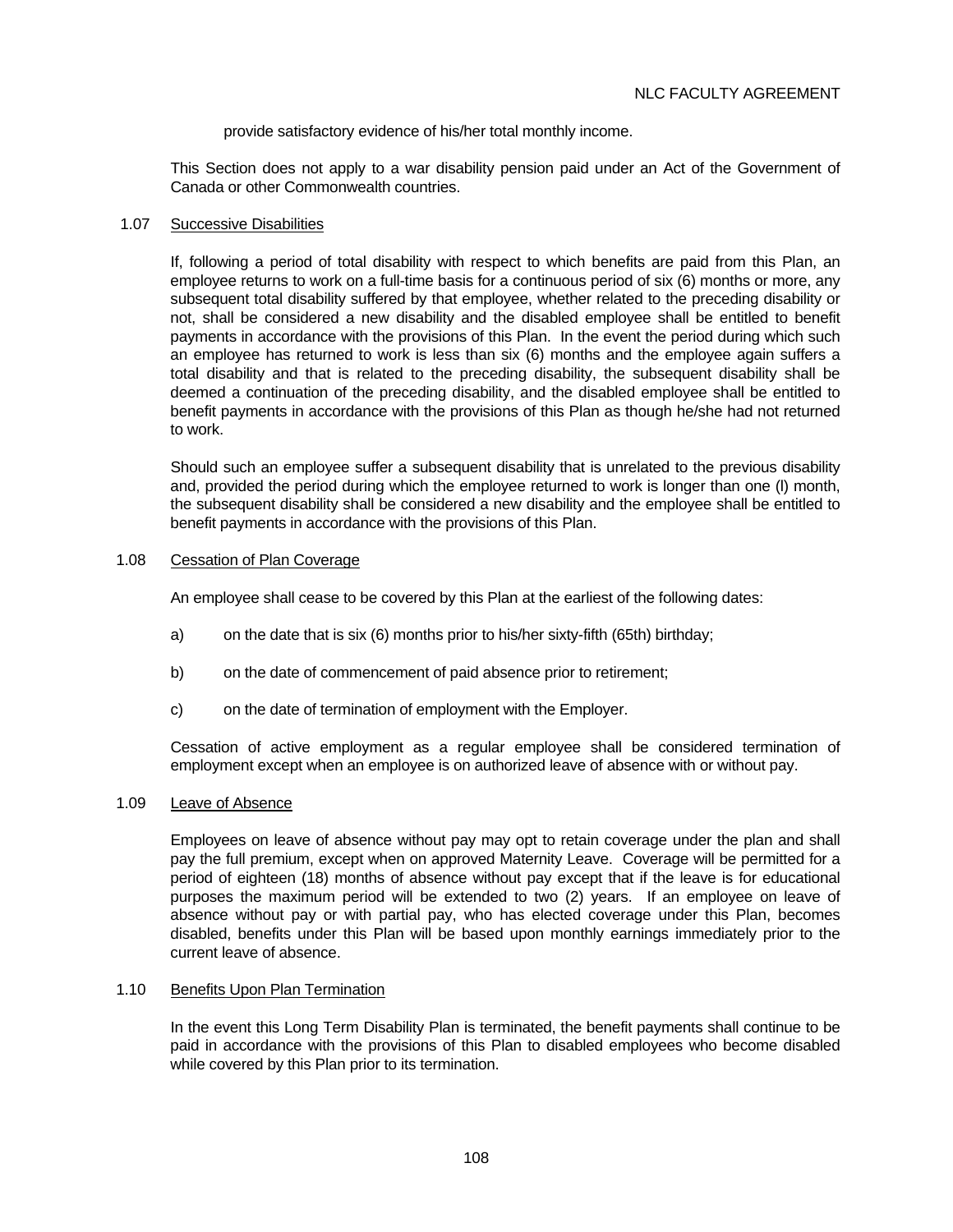#### 1.11 Contributions

The cost of this Plan will be borne by the Employer.

#### 1.12 Waiver of Contributions

 Employee contributions to this Plan shall be waived with respect to disabled employees during the time such an employee is in receipt of disability benefit payments from this Plan.

#### 1.13 Claims

 Long Term Disability claims will be adjudicated and paid by a Plan carrier to be appointed by the Employer. In the event a covered employee disputes the decision of the claims-paying agent regarding a claim for benefits under this Plan, the employee may arrange to have his/her claim review by a claims review committee composed of three (3) medical doctors; one (1) designated by the claimant, one (1) by the Employer, and a third agreed to by the first two. Written notice of a disputed claim or an appeal under this Plan shall be sent to the Plan carrier.

 Written notice of an appeal must be submitted within six (6) months from the date the Plan carrier rejected the claim.

 Where an employee has disputed the decision of the Plan carrier and is awaiting the outcome of a review or an appeal, the employee will be considered to be on leave of absence without pay during the portion of the waiting period when he/she is not receiving pay or benefit allowance. During the waiting period an employee will continue to be covered by group life, extended health, dental and medical plans.

#### 1.14 Physical Examination

 The Employer, at its own expense, shall have the right and be given the opportunity to have a medical doctor appointed by the Employer examine, as often as it may reasonably require, any employee whose injury, sickness, mental or nervous disorder is the basis of claim upon this Plan.

#### 1.15 Canadian Currency

All monies payable to or from this plan shall be payable in Canada in Canadian currency.

#### 1.16 Administration

 The Employer will be the administrator of the plan as that function relates to provision of the plan, registration of employees, and related administrative duties.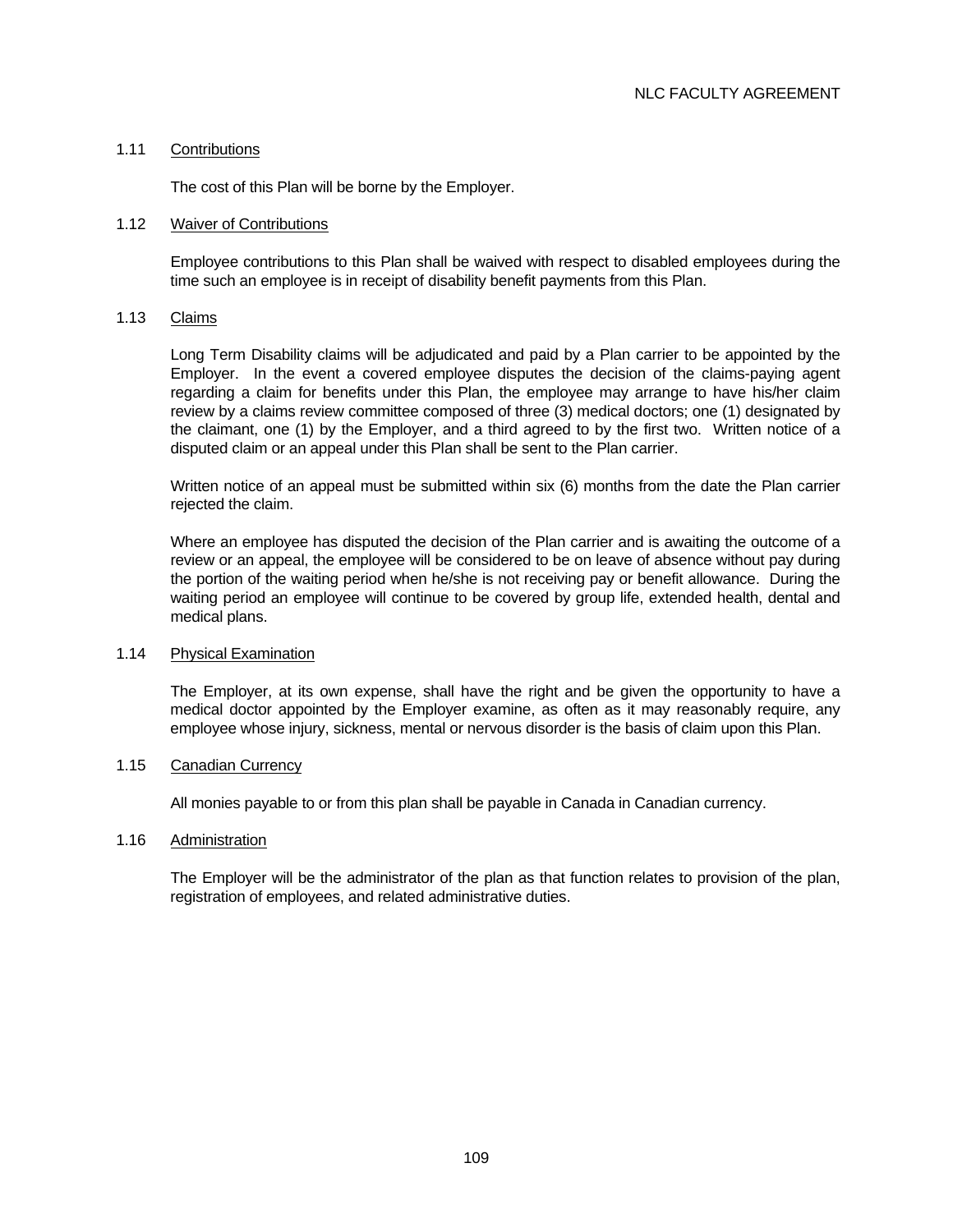#### 1.17 Implementation by Regulation

 The provisions of this Plan shall be considered part of the Collective Agreement between the parties.

 $\frac{1}{2}$  ,  $\frac{1}{2}$  ,  $\frac{1}{2}$  ,  $\frac{1}{2}$  ,  $\frac{1}{2}$  ,  $\frac{1}{2}$  ,  $\frac{1}{2}$  ,  $\frac{1}{2}$  ,  $\frac{1}{2}$  ,  $\frac{1}{2}$  ,  $\frac{1}{2}$  ,  $\frac{1}{2}$  ,  $\frac{1}{2}$  ,  $\frac{1}{2}$  ,  $\frac{1}{2}$  ,  $\frac{1}{2}$  ,  $\frac{1}{2}$  ,  $\frac{1}{2}$  ,  $\frac{1$ 

 $\frac{1}{2}$  ,  $\frac{1}{2}$  ,  $\frac{1}{2}$  ,  $\frac{1}{2}$  ,  $\frac{1}{2}$  ,  $\frac{1}{2}$  ,  $\frac{1}{2}$  ,  $\frac{1}{2}$  ,  $\frac{1}{2}$  ,  $\frac{1}{2}$  ,  $\frac{1}{2}$  ,  $\frac{1}{2}$  ,  $\frac{1}{2}$  ,  $\frac{1}{2}$  ,  $\frac{1}{2}$  ,  $\frac{1}{2}$  ,  $\frac{1}{2}$  ,  $\frac{1}{2}$  ,  $\frac{1$ 

SIGNED ON BEHALF OF SIGNED ON BEHALF OF

THE UNION BY: THE EMPLOYER BY:

John T. Shields, President, BCGEU Patrick Michiel, College Board

 $\frac{1}{2}$  ,  $\frac{1}{2}$  ,  $\frac{1}{2}$  ,  $\frac{1}{2}$  ,  $\frac{1}{2}$  ,  $\frac{1}{2}$  ,  $\frac{1}{2}$  ,  $\frac{1}{2}$  ,  $\frac{1}{2}$  ,  $\frac{1}{2}$  ,  $\frac{1}{2}$  ,  $\frac{1}{2}$  ,  $\frac{1}{2}$  ,  $\frac{1}{2}$  ,  $\frac{1}{2}$  ,  $\frac{1}{2}$  ,  $\frac{1}{2}$  ,  $\frac{1}{2}$  ,  $\frac{1$ 

 $\frac{1}{\sqrt{2}}$  ,  $\frac{1}{\sqrt{2}}$  ,  $\frac{1}{\sqrt{2}}$  ,  $\frac{1}{\sqrt{2}}$  ,  $\frac{1}{\sqrt{2}}$  ,  $\frac{1}{\sqrt{2}}$  ,  $\frac{1}{\sqrt{2}}$  ,  $\frac{1}{\sqrt{2}}$  ,  $\frac{1}{\sqrt{2}}$  ,  $\frac{1}{\sqrt{2}}$  ,  $\frac{1}{\sqrt{2}}$  ,  $\frac{1}{\sqrt{2}}$  ,  $\frac{1}{\sqrt{2}}$  ,  $\frac{1}{\sqrt{2}}$  ,  $\frac{1}{\sqrt{2}}$ Lloyd Glibbery, BCGEU Staff Rep Jim Kassen, President

Dianne Herman, Counsellor **John Birnie**, Vice President, Instruction

 $\frac{1}{2}$  ,  $\frac{1}{2}$  ,  $\frac{1}{2}$  ,  $\frac{1}{2}$  ,  $\frac{1}{2}$  ,  $\frac{1}{2}$  ,  $\frac{1}{2}$  ,  $\frac{1}{2}$  ,  $\frac{1}{2}$  ,  $\frac{1}{2}$  ,  $\frac{1}{2}$  ,  $\frac{1}{2}$  ,  $\frac{1}{2}$  ,  $\frac{1}{2}$  ,  $\frac{1}{2}$  ,  $\frac{1}{2}$  ,  $\frac{1}{2}$  ,  $\frac{1}{2}$  ,  $\frac{1$ Roger Gale, Instructor **Finda Finlay, Campus Principal** 

 $\frac{1}{2}$  ,  $\frac{1}{2}$  ,  $\frac{1}{2}$  ,  $\frac{1}{2}$  ,  $\frac{1}{2}$  ,  $\frac{1}{2}$  ,  $\frac{1}{2}$  ,  $\frac{1}{2}$  ,  $\frac{1}{2}$  ,  $\frac{1}{2}$  ,  $\frac{1}{2}$  ,  $\frac{1}{2}$  ,  $\frac{1}{2}$  ,  $\frac{1}{2}$  ,  $\frac{1}{2}$  ,  $\frac{1}{2}$  ,  $\frac{1}{2}$  ,  $\frac{1}{2}$  ,  $\frac{1$ Terry Mooney, Instructor **Lorraine Sumners, Personnel Secretary** 

Mary Telford, Bargaining Chairperson Greg Larsen, VP Finance & Administration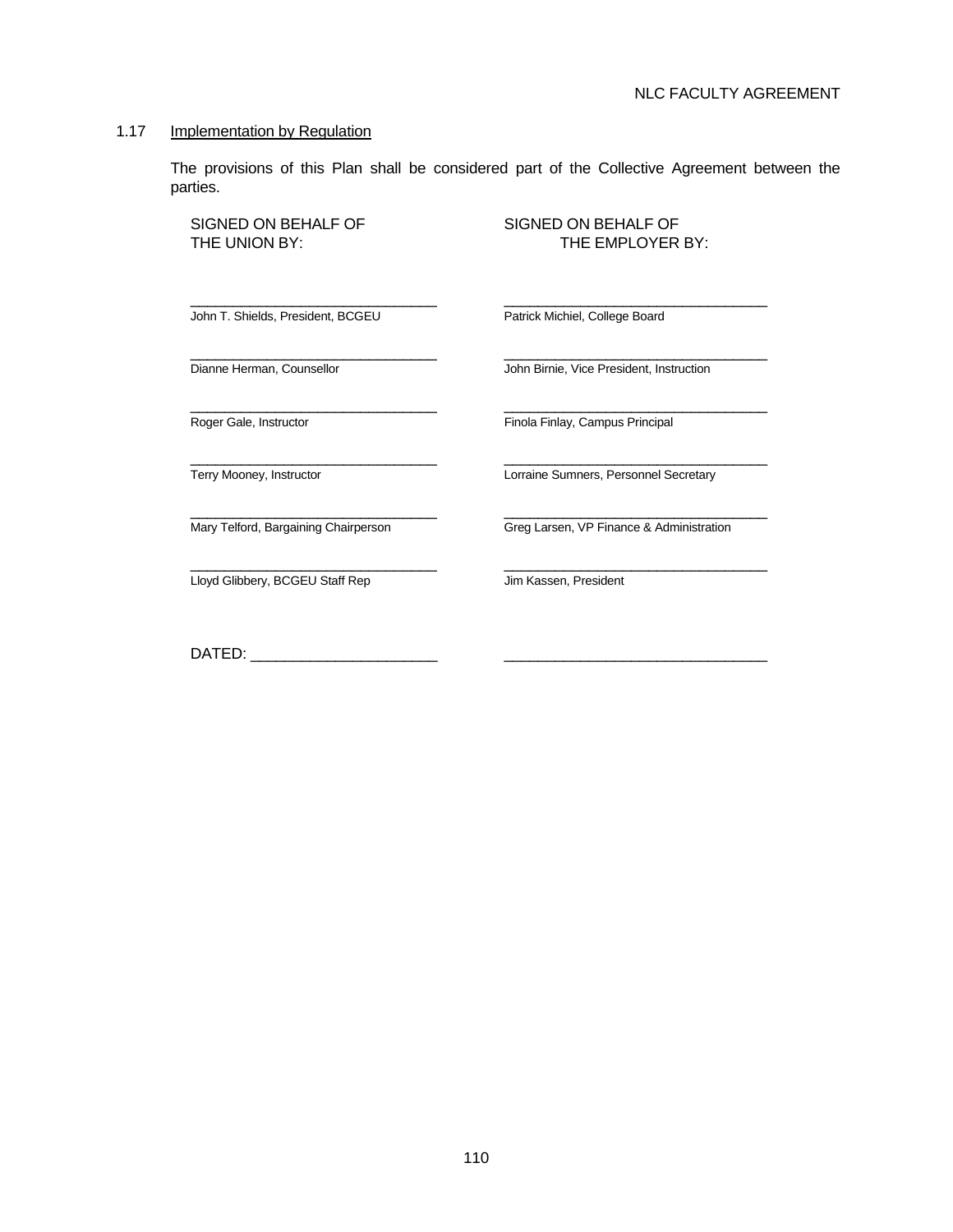## NLC FACULTY AGREEMENT

## MEMORANDUM OF UNDERSTANDING #5

#### between

## B.C. GOVERNMENT & SERVICE EMPLOYEES' UNION - LOCAL 7.10 - NLC Faculty

and the contract of the contract of the contract of the contract of the contract of the contract of the contract of the contract of the contract of the contract of the contract of the contract of the contract of the contra

#### BOARD OF NORTHERN LIGHTS COLLEGE

The College will endeavour to provide an annual 2 day reading break for all students during the February-March period.

 $\frac{1}{2}$  ,  $\frac{1}{2}$  ,  $\frac{1}{2}$  ,  $\frac{1}{2}$  ,  $\frac{1}{2}$  ,  $\frac{1}{2}$  ,  $\frac{1}{2}$  ,  $\frac{1}{2}$  ,  $\frac{1}{2}$  ,  $\frac{1}{2}$  ,  $\frac{1}{2}$  ,  $\frac{1}{2}$  ,  $\frac{1}{2}$  ,  $\frac{1}{2}$  ,  $\frac{1}{2}$  ,  $\frac{1}{2}$  ,  $\frac{1}{2}$  ,  $\frac{1}{2}$  ,  $\frac{1$ 

#### SIGNED ON BEHALF OF SIGNED ON BEHALF OF THE UNION BY: THE EMPLOYER BY:

John T. Shields, President, BCGEU Patrick Michiel, College Board

 $\frac{1}{2}$  ,  $\frac{1}{2}$  ,  $\frac{1}{2}$  ,  $\frac{1}{2}$  ,  $\frac{1}{2}$  ,  $\frac{1}{2}$  ,  $\frac{1}{2}$  ,  $\frac{1}{2}$  ,  $\frac{1}{2}$  ,  $\frac{1}{2}$  ,  $\frac{1}{2}$  ,  $\frac{1}{2}$  ,  $\frac{1}{2}$  ,  $\frac{1}{2}$  ,  $\frac{1}{2}$  ,  $\frac{1}{2}$  ,  $\frac{1}{2}$  ,  $\frac{1}{2}$  ,  $\frac{1$ 

 $\frac{1}{\sqrt{2}}$  ,  $\frac{1}{\sqrt{2}}$  ,  $\frac{1}{\sqrt{2}}$  ,  $\frac{1}{\sqrt{2}}$  ,  $\frac{1}{\sqrt{2}}$  ,  $\frac{1}{\sqrt{2}}$  ,  $\frac{1}{\sqrt{2}}$  ,  $\frac{1}{\sqrt{2}}$  ,  $\frac{1}{\sqrt{2}}$  ,  $\frac{1}{\sqrt{2}}$  ,  $\frac{1}{\sqrt{2}}$  ,  $\frac{1}{\sqrt{2}}$  ,  $\frac{1}{\sqrt{2}}$  ,  $\frac{1}{\sqrt{2}}$  ,  $\frac{1}{\sqrt{2}}$ <u>Loyd Glibbery, BCGEU Staff Rep Jum Kassen, President</u>

 $\frac{1}{2}$  ,  $\frac{1}{2}$  ,  $\frac{1}{2}$  ,  $\frac{1}{2}$  ,  $\frac{1}{2}$  ,  $\frac{1}{2}$  ,  $\frac{1}{2}$  ,  $\frac{1}{2}$  ,  $\frac{1}{2}$  ,  $\frac{1}{2}$  ,  $\frac{1}{2}$  ,  $\frac{1}{2}$  ,  $\frac{1}{2}$  ,  $\frac{1}{2}$  ,  $\frac{1}{2}$  ,  $\frac{1}{2}$  ,  $\frac{1}{2}$  ,  $\frac{1}{2}$  ,  $\frac{1$ Dianne Herman, Counsellor **John Birnie, Vice President, Instruction** 

 $\frac{1}{2}$  ,  $\frac{1}{2}$  ,  $\frac{1}{2}$  ,  $\frac{1}{2}$  ,  $\frac{1}{2}$  ,  $\frac{1}{2}$  ,  $\frac{1}{2}$  ,  $\frac{1}{2}$  ,  $\frac{1}{2}$  ,  $\frac{1}{2}$  ,  $\frac{1}{2}$  ,  $\frac{1}{2}$  ,  $\frac{1}{2}$  ,  $\frac{1}{2}$  ,  $\frac{1}{2}$  ,  $\frac{1}{2}$  ,  $\frac{1}{2}$  ,  $\frac{1}{2}$  ,  $\frac{1$ Roger Gale, Instructor **Finda Finlay, Campus Principal** 

 $\frac{1}{2}$  ,  $\frac{1}{2}$  ,  $\frac{1}{2}$  ,  $\frac{1}{2}$  ,  $\frac{1}{2}$  ,  $\frac{1}{2}$  ,  $\frac{1}{2}$  ,  $\frac{1}{2}$  ,  $\frac{1}{2}$  ,  $\frac{1}{2}$  ,  $\frac{1}{2}$  ,  $\frac{1}{2}$  ,  $\frac{1}{2}$  ,  $\frac{1}{2}$  ,  $\frac{1}{2}$  ,  $\frac{1}{2}$  ,  $\frac{1}{2}$  ,  $\frac{1}{2}$  ,  $\frac{1$ Terry Mooney, Instructor **Lorraine Sumners**, Personnel Secretary

Mary Telford, Bargaining Chairperson Greg Larsen, VP Finance & Administration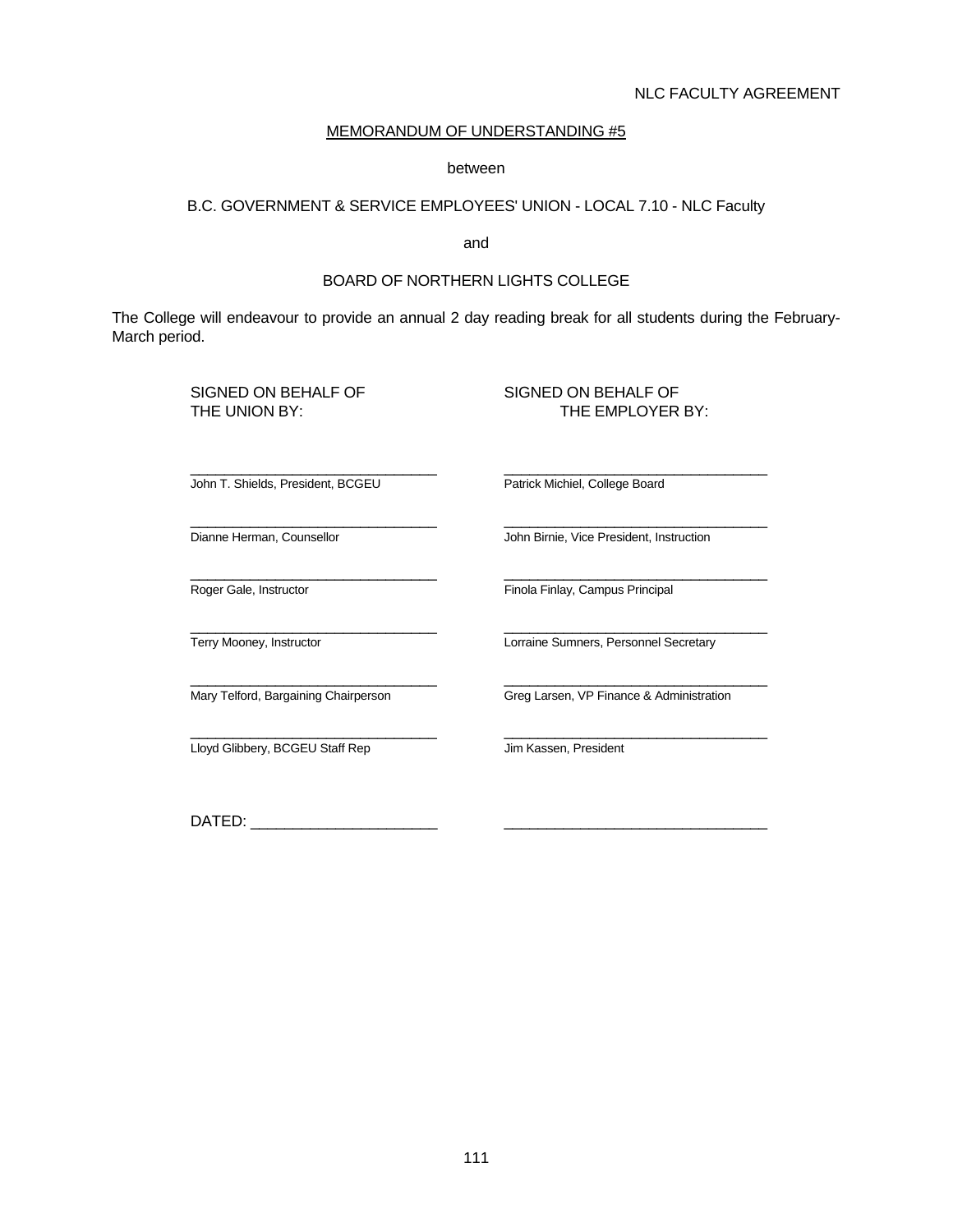#### Integration with the University of Northern British Columbia

Northern Lights College shall not contract out work regularly performed by its faculty to the University of Northern British Columbia without mutual agreement from the Union.

SIGNED ON BEHALF OF SIGNED ON BEHALF OF THE UNION BY:

# THE EMPLOYER BY:

John T. Shields, President, BCGEU Patrick Michiel, College Board

 $\frac{1}{2}$  ,  $\frac{1}{2}$  ,  $\frac{1}{2}$  ,  $\frac{1}{2}$  ,  $\frac{1}{2}$  ,  $\frac{1}{2}$  ,  $\frac{1}{2}$  ,  $\frac{1}{2}$  ,  $\frac{1}{2}$  ,  $\frac{1}{2}$  ,  $\frac{1}{2}$  ,  $\frac{1}{2}$  ,  $\frac{1}{2}$  ,  $\frac{1}{2}$  ,  $\frac{1}{2}$  ,  $\frac{1}{2}$  ,  $\frac{1}{2}$  ,  $\frac{1}{2}$  ,  $\frac{1$ 

 $\frac{1}{2}$  ,  $\frac{1}{2}$  ,  $\frac{1}{2}$  ,  $\frac{1}{2}$  ,  $\frac{1}{2}$  ,  $\frac{1}{2}$  ,  $\frac{1}{2}$  ,  $\frac{1}{2}$  ,  $\frac{1}{2}$  ,  $\frac{1}{2}$  ,  $\frac{1}{2}$  ,  $\frac{1}{2}$  ,  $\frac{1}{2}$  ,  $\frac{1}{2}$  ,  $\frac{1}{2}$  ,  $\frac{1}{2}$  ,  $\frac{1}{2}$  ,  $\frac{1}{2}$  ,  $\frac{1$ 

Dianne Herman, Counsellor **John Birnie**, Vice President, Instruction

 $\frac{1}{2}$  ,  $\frac{1}{2}$  ,  $\frac{1}{2}$  ,  $\frac{1}{2}$  ,  $\frac{1}{2}$  ,  $\frac{1}{2}$  ,  $\frac{1}{2}$  ,  $\frac{1}{2}$  ,  $\frac{1}{2}$  ,  $\frac{1}{2}$  ,  $\frac{1}{2}$  ,  $\frac{1}{2}$  ,  $\frac{1}{2}$  ,  $\frac{1}{2}$  ,  $\frac{1}{2}$  ,  $\frac{1}{2}$  ,  $\frac{1}{2}$  ,  $\frac{1}{2}$  ,  $\frac{1$ Roger Gale, Instructor **Finda Finlay, Campus Principal** 

 $\frac{1}{2}$  ,  $\frac{1}{2}$  ,  $\frac{1}{2}$  ,  $\frac{1}{2}$  ,  $\frac{1}{2}$  ,  $\frac{1}{2}$  ,  $\frac{1}{2}$  ,  $\frac{1}{2}$  ,  $\frac{1}{2}$  ,  $\frac{1}{2}$  ,  $\frac{1}{2}$  ,  $\frac{1}{2}$  ,  $\frac{1}{2}$  ,  $\frac{1}{2}$  ,  $\frac{1}{2}$  ,  $\frac{1}{2}$  ,  $\frac{1}{2}$  ,  $\frac{1}{2}$  ,  $\frac{1$ Terry Mooney, Instructor **Lorraine Sumners**, Personnel Secretary

 $\frac{1}{\sqrt{2}}$  ,  $\frac{1}{\sqrt{2}}$  ,  $\frac{1}{\sqrt{2}}$  ,  $\frac{1}{\sqrt{2}}$  ,  $\frac{1}{\sqrt{2}}$  ,  $\frac{1}{\sqrt{2}}$  ,  $\frac{1}{\sqrt{2}}$  ,  $\frac{1}{\sqrt{2}}$  ,  $\frac{1}{\sqrt{2}}$  ,  $\frac{1}{\sqrt{2}}$  ,  $\frac{1}{\sqrt{2}}$  ,  $\frac{1}{\sqrt{2}}$  ,  $\frac{1}{\sqrt{2}}$  ,  $\frac{1}{\sqrt{2}}$  ,  $\frac{1}{\sqrt{2}}$ <u>Loyd Glibbery, BCGEU Staff Rep Jum Kassen, President</u>

 $\frac{1}{2}$  ,  $\frac{1}{2}$  ,  $\frac{1}{2}$  ,  $\frac{1}{2}$  ,  $\frac{1}{2}$  ,  $\frac{1}{2}$  ,  $\frac{1}{2}$  ,  $\frac{1}{2}$  ,  $\frac{1}{2}$  ,  $\frac{1}{2}$  ,  $\frac{1}{2}$  ,  $\frac{1}{2}$  ,  $\frac{1}{2}$  ,  $\frac{1}{2}$  ,  $\frac{1}{2}$  ,  $\frac{1}{2}$  ,  $\frac{1}{2}$  ,  $\frac{1}{2}$  ,  $\frac{1$ Mary Telford, Bargaining Chairperson Greg Larsen, VP Finance & Administration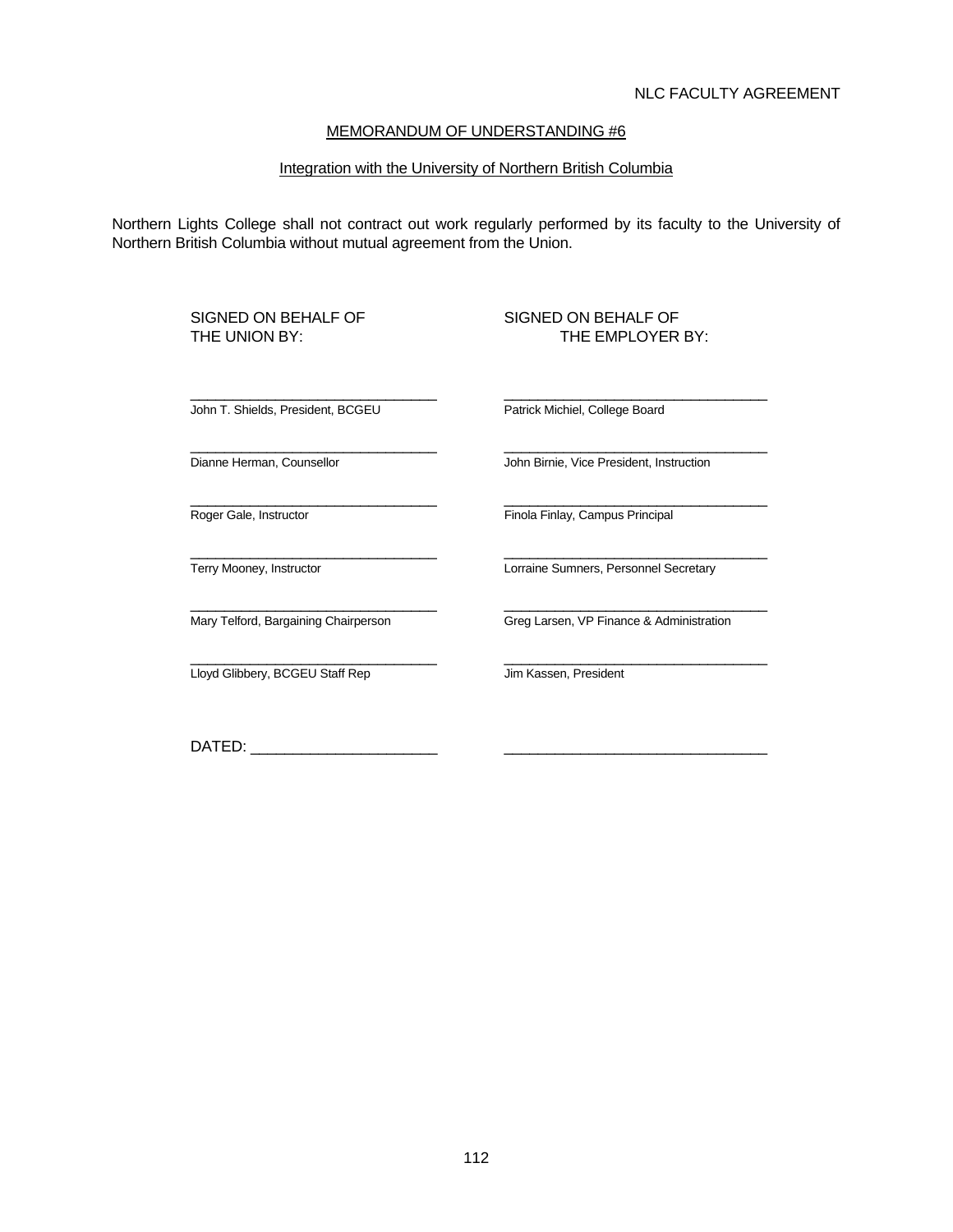#### Professional Development Review

A Committee will be established within sixty (60) days of the signing of this Agreement. It will consist of two administrators named by the President and two members appointed by the Union who will be current or previous members of the Professional Development Committee.

The task of the committee will be to determine the Professional Development allocations and charges levied against those funds for all colleges in the province. The members will then make recommendations to the bargaining principals for inclusion in the current collective bargaining agreement.

If the parties are unable to agree on a Professional Development fund allocation and charges against those funds, the matter will be referred to mediation.

| SIGNED ON BEHALF OF<br>THE UNION BY: | SIGNED ON BEHALF OF<br>THE EMPLOYER BY:  |
|--------------------------------------|------------------------------------------|
| John T. Shields, President, BCGEU    | Patrick Michiel, College Board           |
| Dianne Herman, Counsellor            | John Birnie, Vice President, Instruction |
| Roger Gale, Instructor               | Finola Finlay, Campus Principal          |
| Terry Mooney, Instructor             | Lorraine Sumners, Personnel Secretary    |
| Mary Telford, Bargaining Chairperson | Greg Larsen, VP Finance & Administration |
| Lloyd Glibbery, BCGEU Staff Rep      | Jim Kassen, President                    |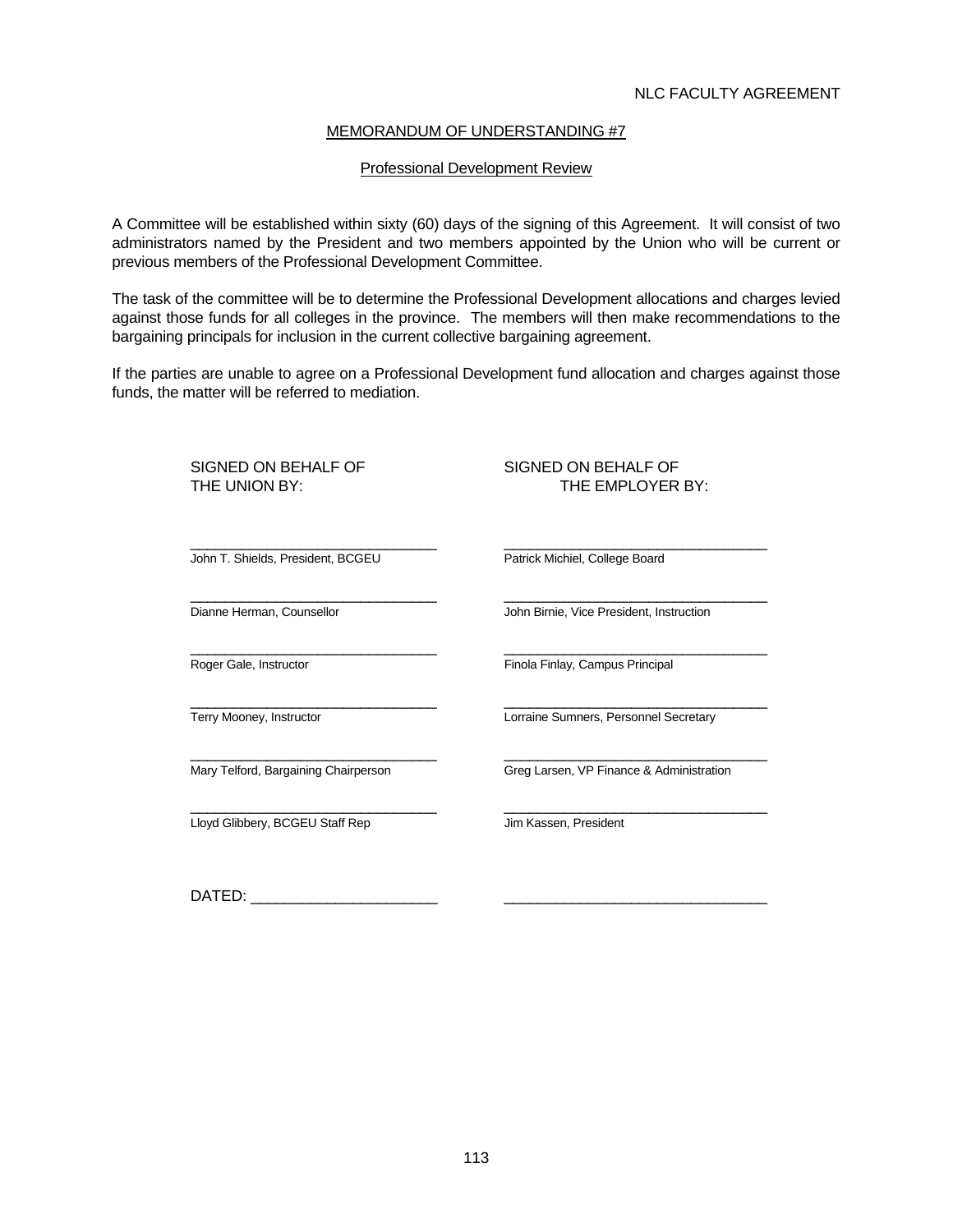#### APPENDIX "A"

#### INSTRUCTORS' SALARY SCALE (Annual)

| September 30, 1993 |       |             | October 1, 1993 |             | October 1, 1994 |  |
|--------------------|-------|-------------|-----------------|-------------|-----------------|--|
| <b>Step</b>        |       | <b>Step</b> |                 | <b>Step</b> |                 |  |
|                    |       | Base        | 36506           | Base        | 36506           |  |
|                    | 36506 |             | 36871           |             | 37129           |  |
| 2                  | 38560 | 2           | 38946           | 2           | 39218           |  |
| 3                  | 40614 | 3           | 41020           | 3           | 41307           |  |
| 4                  | 42668 | 4           | 43095           | 4           | 43396           |  |
| 5                  | 44722 | 5           | 45169           | 5           | 45485           |  |
| 6                  | 46776 | 6           | 47244           | 6           | 47574           |  |
| 7                  | 48829 | 7           | 49317           |             | 49663           |  |
| 8                  | 50883 | 8           | 51392           | 8           | 51752           |  |
| 9                  | 52937 | 9           | 53466           | 9           | 53841           |  |
| 10                 | 54991 | 10          | 55541           | 10          | 55930           |  |
|                    |       | 11          | 57615           | 11          | 58019           |  |
|                    |       |             |                 | 12          | 60108           |  |

Effective October 1, 1993, all faculty who have been at Step 10 for the equivalent of one year's service or more will move immediately to Step 11.

Effective October 1, 1994, all faculty who have been at Step 11 or the equivalent of one year's service will move immediately to Step 12.

#### FORMULAS

| Monthly Rate: | Annual Salary divided by 12                                                                                              |
|---------------|--------------------------------------------------------------------------------------------------------------------------|
| Hourly Rate:  | Monthly Salary divided by 130.50 for Appendix 2a employees<br>Monthly Salary divided by 152.25 for Appendix 2b employees |
| Daily Rate:   | Hourly Rate x 6 for Appendix 2a employees<br>Hourly Rate x 7 for Appendix 2b employees                                   |
| Other O/T:    | Time and one-half for the first two (2) hours, double time thereafter                                                    |
| Premium Rate: | \$0.60 per hour                                                                                                          |